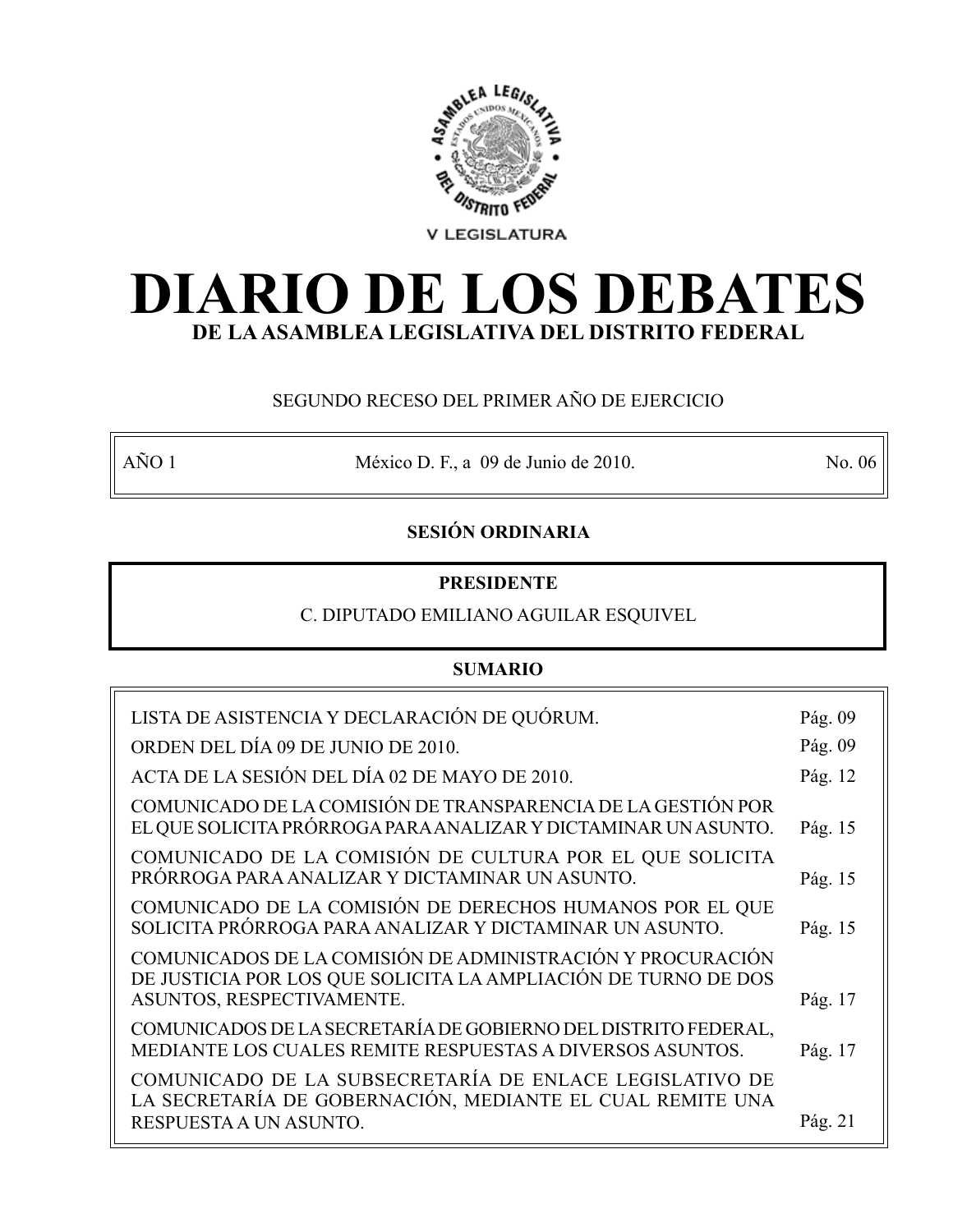PROPOSICIÓN CON PUNTO DE ACUERDO DE OBVIA Y URGENTE RESOLUCIÓN POR LA QUE SE SOLICITA AL PROCURADOR GENERAL DE LA REPÚBLICA SE INVESTIGUE, LA VENTA DE BASES DE DATOS QUE CONTIENEN INFORMACIÓN PERSONAL DE MILLONES DE MEXICANOS PONIENDO EN PELIGRO SU SEGURIDAD FÍSICA Y PATRIMONIAL, POR PARTE DE PARTICULARES Y ASIMISMO SE CASTIGUE A LOS SERVIDORES PÚBLICOS INVOLUCRADOS, QUE PRESENTA LA DIPUTADA LIZBETH EUGENIA ROSAS MONTERO, DEL GRUPO PARLAMENTARIO DEL PARTIDO DE LA REVOLUCIÓN DEMOCRÁTICA.

PROPOSICIÓN CON PUNTO DE ACUERDO A EFECTO DE QUE SE EXHORTE A LAS SECRETARÍAS DE SALUD Y MEDIO AMBIENTE DEL DISTRITO FEDERAL, PARA QUE GESTIONEN LA INSTALACIÓN, EN TODAS LAS FARMACIAS DEL DISTRITO FEDERAL, DE LOS CONTENEDORES DISEÑADOS EX PROFESO POR LA CÁMARA DE LA INDUSTRIA FARMACÉUTICA, A EFECTO DE QUE LA POBLACIÓN ACUDA A DEPOSITAR EN ELLOS SUS MEDICINAS CADUCAS Y LOS ENVASES DE LAS MISMAS, QUE PRESENTAN LOS DIPUTADOS LIZBETH EUGENIA ROSAS MONTERO Y ALEJANDRO CARBAJAL GONZÁLEZ, DEL GRUPO PARLAMENTARIO DEL PARTIDO DE LA REVOLUCIÓN DEMOCRÁTICA.

PROPOSICIÓN CON PUNTO DE ACUERDO POR EL CUAL ESTA V LEGISLATURA DE LA ASAMBLEA LEGISLATIVA DEL DISTRITO FEDERAL, HACE UN ATENTO Y RESPETUOSO EXHORTO AL SECRETARIO DE SALUD DEL DISTRITO FEDERAL, DOCTOR ARMANDO AHUED ORTEGA A QUE GIRE SUS INSTRUCCIONES A LAS ÁREAS CORRESPONDIENTES DE DICHA DEPENDENCIA PARA QUE HASTA EN TANTO NO SE INSTALE LA AGENCIA DE PROTECCIÓN SANITARIA DEL DISTRITO FEDERAL, SEA ESTA DEPENDENCIA LA ENCARGADA DE REALIZAR CAMPAÑAS DE FUMIGACIÓN Y CONTROL DE PLAGAS EN LA CENTRAL DE ABASTOS, LOS 318 MERCADOS PÚBLICOS, CENTROS DE ABASTOS Y SIMILARES. DE IGUAL FORMA, SE SOLICITA QUE SE RINDA UN INFORME POR ESCRITO Y PORMENORIZADO EN EL QUE SE ESTABLEZCAN LAS ACCIONES QUE A LA FECHA DICHA DEPENDENCIA HA REALIZADO Y ESTÁ POR REALIZAR EN LA CENTRAL DE ABASTOS, LOS 318 MERCADOS PÚBLICOS, CENTROS DE ABASTO Y SIMILARES QUE SE UBICAN EN EL DISTRITO FEDERAL, QUE PRESENTA LA DIPUTADA ALICIA VIRGINIA TÉLLEZ SÁNCHEZ, POR CONDUCTO DEL DIPUTADO EMILIANO AGUILAR ESQUIVEL, AMBOS DEL GRUPO PARLAMENTARIO DEL PARTIDO REVOLUCIONARIO INSTITUCIONAL.

PROPOSICIÓN CON PUNTO DE ACUERDO PARA QUE LA ASAMBLEA LEGISLATIVA DEL DISTRITO FEDERAL, EXHORTE AL DR. ELÍAS MIGUEL MORENO BRIZUELA, SECRETARIO DE PROTECCIÓN CIVIL DEL DISTRITO FEDERAL, AL LIC. FERNANDO JOSÉ ABOITIS SARO, SECRETARIO DE OBRAS Y SERVICIOS DEL DISTRITO FEDERAL Y AL ING. RAMÓN AGUIRRE DÍAZ, DIRECTOR GENERAL DEL SISTEMA DE AGUAS DEL DISTRITO FEDERAL, PARA QUE JUNTO CON LOS INTEGRANTES DE LA COMISIÓN

Pág. 21

Pág. 23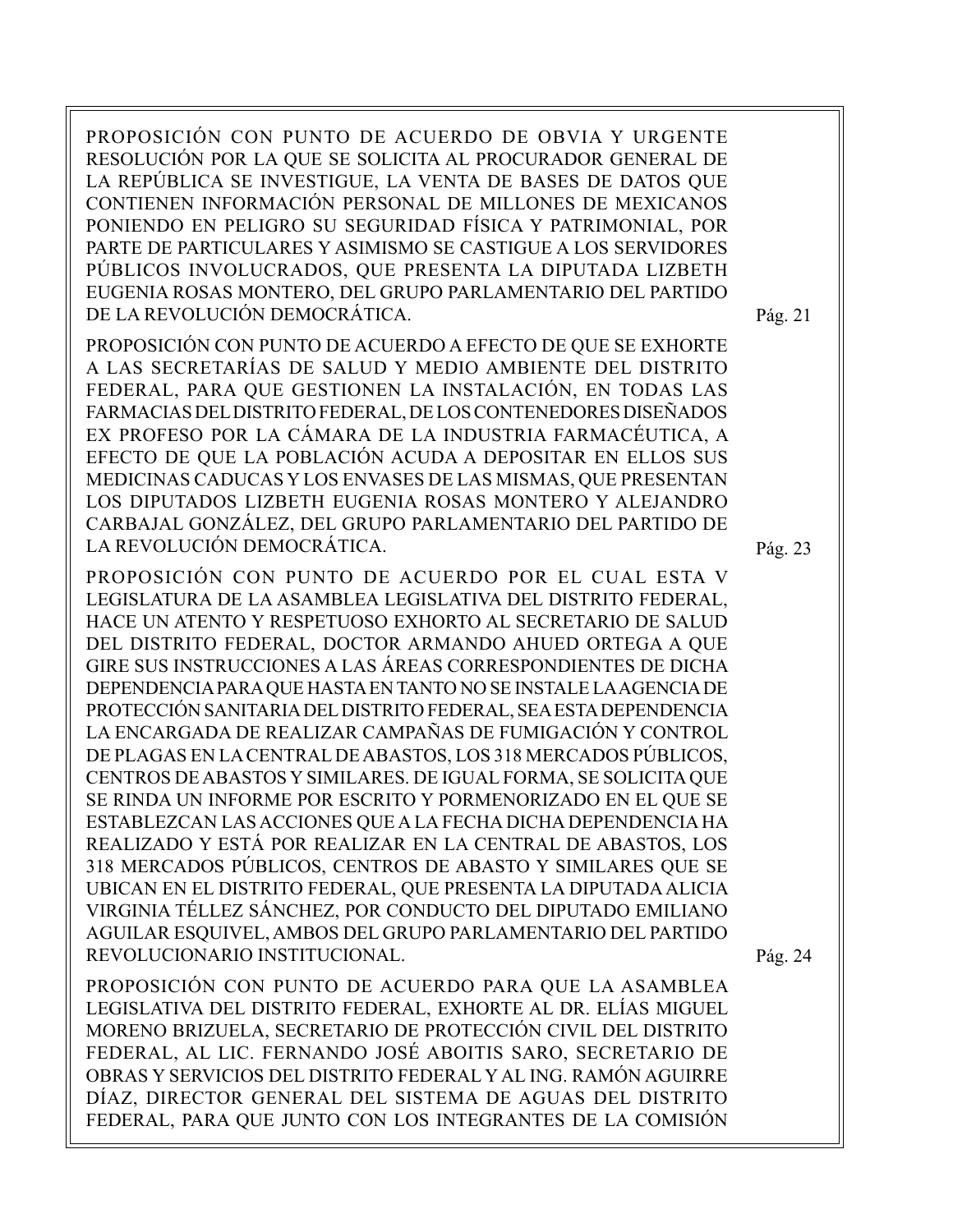DE PROTECCIÓN CIVIL Y LA COMISIÓN DE USO Y APROVECHAMIENTO DE BIENES Y SERVICIOS AMBAS DE LA ASAMBLEA LEGISLATIVA DEL DISTRITO FEDERAL, LLEVEN A CABO RECORRIDOS EN LAS ZONAS DE LA CIUDAD DE MÉXICO, QUE SE CONSIDEREN DE ALTO RIESGO DURANTE LA ÉPOCA DE LLUVIA Y ASÍ CONOCER EL AVANCE DE LAS OBRAS QUE SE REALIZAN PARA AMINORAR EL RIESGO, QUE PRESENTA EL DIPUTADO FIDEL LEONARDO SUÁREZ VIVANCO, POR CONDUCTO DEL DIPUTADO EMILIANO AGUILAR ESQUIVEL, AMBOS GRUPO PARLAMENTARIO DEL PARTIDO REVOLUCIONARIO INSTITUCIONAL.

PROPOSICIÓN CON PUNTO DE ACUERDO PARA SOLICITAR AL JEFE DE GOBIERNO, MARCELO LUIS EBRARD CASAUBON, ENVÍE A LA ASAMBLEA LEGISLATIVA DEL DISTRITO FEDERAL, UN INFORME PORMENORIZADO DE LOS VIAJES QUE HA REALIZADO AL INTERIOR DE LA REPÚBLICA MEXICANA ENTRE EL 1 DE ENERO DE 2009 Y EL 6 DE JUNIO DE 2010, QUE PRESENTA EL DIPUTADO FIDEL LEONARDO SUÁREZ VIVANCO, POR CONDUCTO DEL DIPUTADO EMILIANO AGUILAR ESQUIVEL, AMBOS DEL PARTIDO REVOLUCIONARIO INSTITUCIONAL.

PROPOSICIÓN CON PUNTO DE ACUERDO PARA EXHORTAR RESPETUOSAMENTE AL JEFE DE GOBIERNO DEL DISTRITO FEDERAL LICENCIADO MARCELO EBRARD CASAUBON. ASÍ COMO AL SECRETARIO DE FINANZAS DEL DISTRITO FEDERAL LICENCIADO MARIO DELGADO CARRILLO PARA QUE DE LOS RECURSOS ECONÓMICOS RECAUDADOS POR EL COBRO DEL CAMBIO DE LA TARJETA DE CIRCULACIÓN SE DESTINEN \$ 66.2 MILLONES DE PESOS PARA CONTINUAR CON LOS TRABAJOS DEL PLAN MAESTRO DEL BOSQUE DE SAN JUAN DE ARAGÓN QUE INCLUYE LA REESTRUCTURACIÓN Y REMODELACIÓN DE ÁREAS EXISTENTES Y NUEVAS, QUE PRESENTA LA DIPUTADA LIZBETH EUGENIA ROSAS MONTERO, DEL GRUPO PARLAMENTARIO DEL PARTIDO DE LA REVOLUCIÓN DEMOCRÁTICA.

PROPOSICIÓN CON PUNTO DE ACUERDO PARA CITAR A COMPARECER ANTE COMISIONES UNIDAS DE ADMINISTRACIÓN PÚBLICA LOCAL Y USO Y APROVECHAMIENTO DE BIENES Y SERVICIOS PÚBLICOS, AL CIUDADANO INGENIERO MANUEL GONZÁLEZ GONZÁLEZ, JEFE DELEGACIONAL EN XOCHIMILCO, QUE PRESENTAN LOS DIPUTADOS EMILIANO AGUILAR ESQUIVEL E ISRAEL BETANZOS CORTÉS, DEL GRUPO PARLAMENTARIO DEL PARTIDO REVOLUCIONARIO INSTITUCIONAL.

PROPOSICIÓN CON PUNTO DE ACUERDO PARA EXHORTAR A LA TÍTULAR DE LA SECRETARÍA DEL MEDIO AMBIENTE, LIC. MARTHA DELGADO PERALTA Y AL JEFE DELEGACIONAL EN AZCAPOTZALCO, LIC. ENRIQUE VARGAS ANAYA A FIN DE QUE SE IMPLEMENTE UN PROGRAMA PARA LA CONSERVACIÓN, MANTENIMIENTO Y PROTECCIÓN DE LOS ÁRBOLES DE LA ESPECIE AHUEHUETE QUE SE ENCUENTRAN EN LA DELEGACIÓN AZCAPOTZALCO, QUE PRESENTA EL DIPUTADO JORGE PALACIOS ARROYO, DEL GRUPO PARLAMENTARIO DEL PARTIDO ACCIÓN NACIONAL.

Pág. 29

Pág. 27

Pág. 30

Pág. 32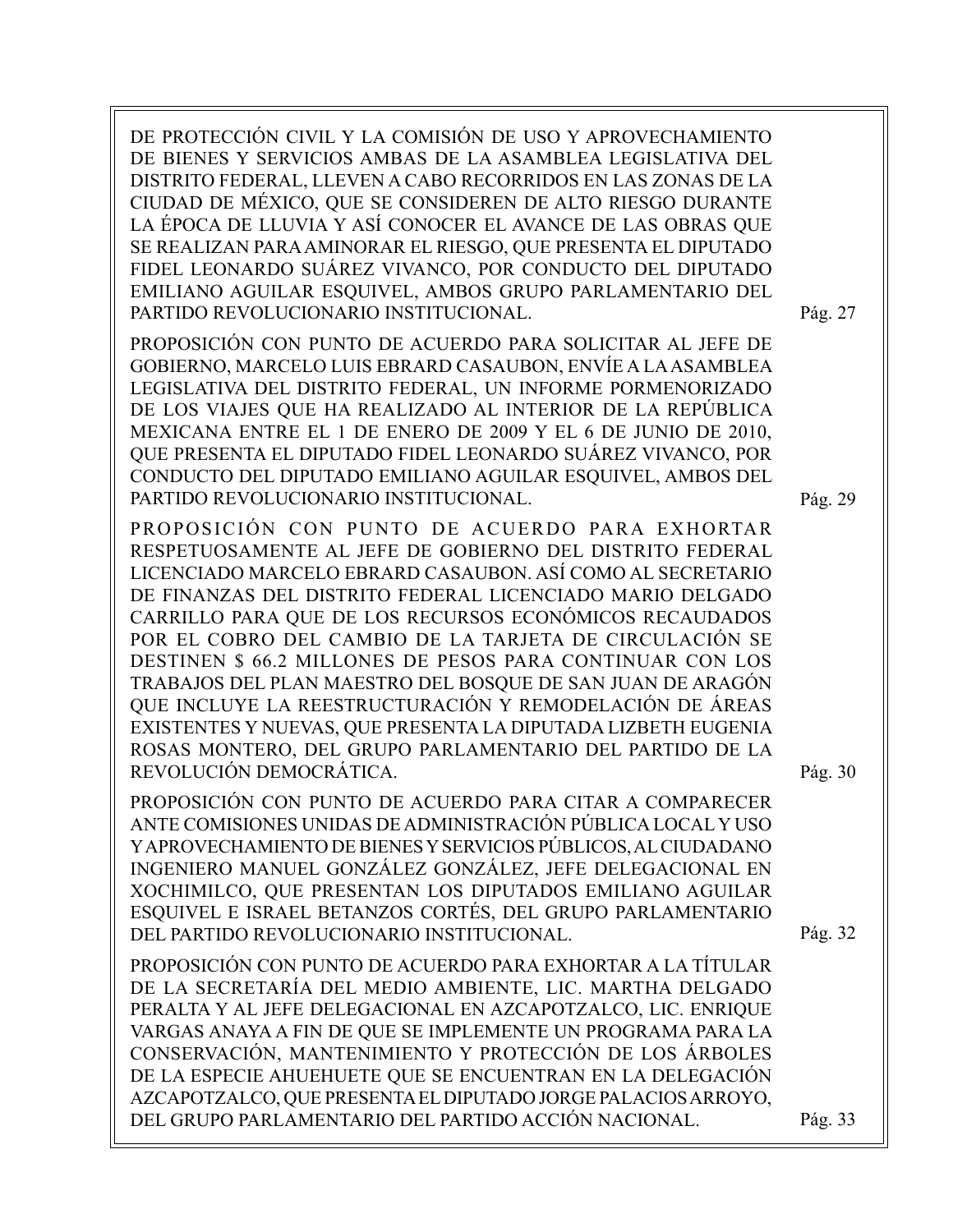PROPOSICIÓN CON PUNTO DE ACUERDO POR EL QUE SE EXHORTA AL TITULAR DE LA DELEGACIÓN COYOACÁN, PARA QUE EN COORDINACIÓN CON LA SECRETARÍA DE SEGURIDAD PÚBLICA DEL DISTRITO FEDERAL, INSTRUMENTEN LA INSTALACIÓN DE UN MÓDULO DE SEGURIDAD Y PARTICIPACIÓN CIUDADANA EN EL PARQUE "PASEO DEL RÍO" DE LA MISMA DEMARCACIÓN, CON LA FINALIDAD DE COMBATIR LA DELINCUENCIA EN SUS ALREDEDORES Y, AL MISMO TIEMPO SE APLIQUE EL PROGRAMA DE RECUPERACIÓN DE ESPACIOS PÚBLICOS Y CONVIVENCIA SEGURA, QUE PRESENTA EL DIPUTADO JOSÉ GIOVANI GUTIÉRREZ AGUILAR, POR CONDUCTO DEL DIPUTADO CARLOS ALBERTO FLORES GUTIÉRREZ, AMBOS DEL GRUPO PARLAMENTARIO DEL PARTIDO DE ACCIÓN NACIONAL. PROPOSICIÓN CON PUNTO DE ACUERDO POR EL QUE SE EXHORTA AL DIRECTOR GENERAL DEL SISTEMA DE AGUAS DE LA CIUDAD DE MÉXICO, INGENIERO RAMÓN AGUIRRE DÍAZ, A IMPLEMENTAR MEDIDAS DE SEGURIDAD Y VIGILANCIA EN LAS VÁLVULAS DE AGUA MANIPULADAS UBICADAS EN LA DELEGACIÓN CUAJIMALPA DE MORELOS, A FIN DE REGULARIZAR SU FUNCIONAMIENTO Y BRINDAR UN SERVICIO EFICIENTE DE SUMINISTRO DE AGUA A LA CIUDADANÍA, QUE PRESENTA EL DIPUTADO JOSÉ MANUEL RENDÓN OBERHAUSER, POR CONDUCTO DEL DIPUTADO FEDERICO MANZO SARQUIS, AMBOS DEL GRUPO PARLAMENTARIO DEL PARTIDO ACCIÓN NACIONAL. PROPOSICIÓN CON PUNTO DE ACUERDO POR EL QUE SE SOLICITA A LA PROCURADURÍA SOCIAL DEL DISTRITO FEDERAL UN INFORME DE LAS ACCIONES DESTINADAS A MITIGAR RIESGOS EN MATERIA DE PROTECCIÓN CIVIL, QUE PRESENTA EL DIPUTADO LEONEL LUNA ESTRADA, DEL GRUPO PARLAMENTARIO DEL PARTIDO DE LA REVOLUCIÓN DEMOCRÁTICA. PROPOSICIÓN CON PUNTO DE ACUERDO MEDIANTE LA CUAL SE EXHORTA A LA JEFE DE GOBIERNO DEL DISTRITO FEDERAL, IMPLEMENTE UN PROGRAMA PILOTO EN LAS DEMARCACIONES RURALES DEL DISTRITO FEDERAL, CON EL FIN DE FAVORECER EN EL PROCESO DE NIXTAMILIZACIÓN, EL USO DE TECNOLOGÍA A BASE DE ENERGÍA SOLAR, QUE PRESENTA EL DIPUTADO ALEJANDRO SÁNCHEZ CAMACHO, POR CONDUCTO DE LA DIPUTADA LIZBETH ROSAS MONTERO, AMBOS DEL GRUPO PARLAMENTARIO DEL PARTIDO DE LA REVOLUCIÓN DEMOCRÁTICA. PROPOSICIÓN CON PUNTO DE ACUERDO POR MEDIO DEL CUAL LA ASAMBLEA LEGISLATIVA DE DISTRITO FEDERAL LAMENTA, REPRUEBA Y CONDENA LA DETENCIÓN INJUSTIFICADA DE UN VISITADOR DE LA COMISIÓN NACIONAL DE LOS DERECHOS HUMANOS POR PARTE DE PERSONAL DE LA PROCURADURÍA GENERAL DE LA REPÚBLICA, Y SE SOLIDARIZA CON LA DENUNCIA PENAL QUE LA PROPIA CNDH SE SIRVA PRESENTAR, QUE PRESENTA EL DIPUTADO DAVID RAZÚ AZNAR, POR Pág. 35 Pág. 37 Pág. 39 Pág. 41

CONDUCTO DE LA DIPUTADA LOURDES AMAYA, AMBOS DEL GRUPO PARLAMENTARIO DEL PARTIDO DE LA REVOLUCIÓN DEMOCRÁTICA.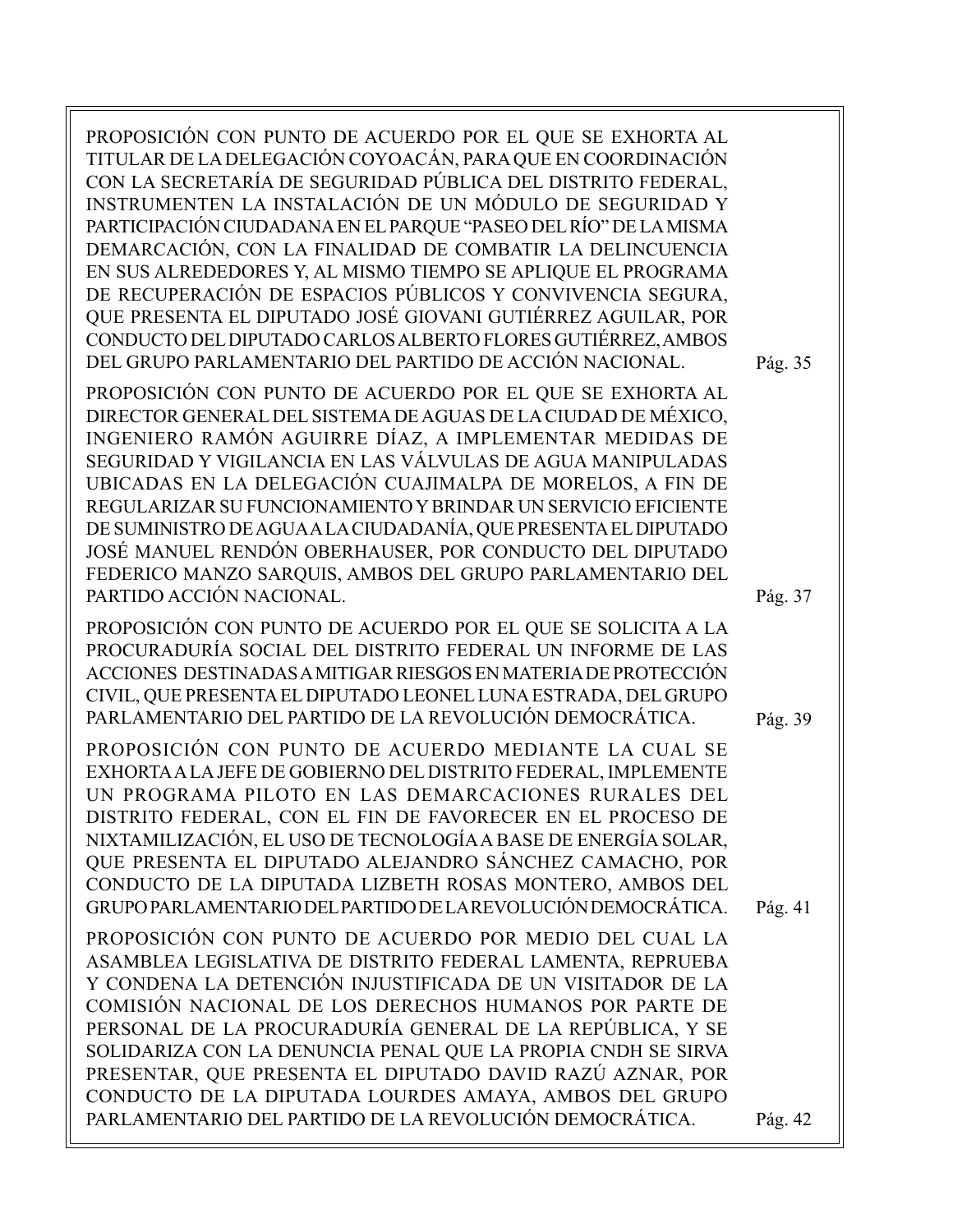PROPOSICIÓN CON PUNTO DE ACUERDO DE URGENTE Y OBVIA RESOLUCIÓN A TRAVÉS DEL CUAL SE EXHORTA A ESTA DIPUTACIÓN PERMANENTE A SUSCRIBIR UN PRONUNCIAMIENTO INSTITUCIONAL CONTRA LA IRRUPCIÓN DE LA POLICÍA FEDERAL LAS INSTALACIONES DE LA MINA DE CANANEA, QUE PRESENTA EL DIPUTADO JOSÉ ARTURO LÓPEZ CÁNDIDO, DEL GRUPO PARLAMENTARIO DEL PARTIDO DEL TRABAJO. PROPOSICIÓN CON PUNTO DE ACUERDO PARA SOLICITAR A LA SECRETARÍA DEL MEDIO AMBIENTE DEL DISTRITO FEDERAL QUE EN EL ÁMBITO DE SUS ATRIBUCIONES REALICE LAS ACCIONES NECESARIAS PARA LA RECUPERACIÓN DE LOS ACCESOS Y SALIDAS DEL PARQUE NACIONAL DESIERTO DE LOS LEONES, QUE PRESENTA EL DIPUTADO LEONEL LUNA ESTRADA, DEL GRUPO PARLAMENTARIO DEL PARTIDO DE LA REVOLUCIÓN DEMOCRÁTICA. PROPOSICIÓN CON PUNTO DE ACUERDO PARA EXHORTAR AL GOBIERNO DEL DISTRITO FEDERAL A QUE ESTABLEZCA EL 31 DE MAYO COMO "EL DÍA DEL PACIENTE CON CÁNCER", QUE PRESENTAN LOS DIPUTADOS FERNANDO CUÉLLAR REYES Y ABRIL JANNETTE TRUJILLO VÁZQUEZ, AMBOS DEL GRUPO PARLAMENTARIO DEL PARTIDO DE LA REVOLUCIÓN DEMOCRÁTICA. PROPOSICIÓN CON PUNTO DE ACUERDO PARA SOLICITAR AL JEFE DELEGACIONAL EN XOCHIMILCO, C. MANUEL GONZÁLEZ GONZÁLEZ, UN INFORME POR ESCRITO DONDE SE DETALLE EL PROCEDIMIENTO DE ELECCIÓN DE COORDINADORES TERRITORIALES EN LA DELEGACIÓN XOCHIMILCO, EN VIRTUD DE LAS QUEJAS PRESENTADAS POR DIVERSOS CANDIDATOS CONTANDO CON UN PLAZO DE 10 DÍAS HÁBILES DESPUÉS DE HABER SIDO DEBIDAMENTE NOTIFICADO, QUE PRESENTA EL DIPUTADO HORACIO MARTÍNEZ MEZA, DEL GRUPO PARLAMENTARIO DEL PARTIDO DE LA REVOLUCIÓN DEMOCRÁTICA. PROPOSICIÓN CON PUNTO DE ACUERDO, POR EL QUE SE EXHORTA A LA SECRETARÍA DE EDUCACIÓN PÚBLICA (ADMINISTRACIÓN FEDERAL DE SERVICIOS EDUCATIVOS), PARA QUE EN COORDINACIÓN CON LOS JEFES DELEGACIONALES Y LAS ASOCIACIONES DE PADRES DE FAMILIA, INTENSIFIQUE LA REVISIÓN DE MOCHILAS EN EL ACCESO A LOS PLANTELES, DE LOS ESTUDIANTES QUE CURSAN LA EDUCACIÓN PRIMARIA Y SECUNDARIA EN EL DISTRITO FEDERAL, QUE PRESENTAN LOS DIPUTADOS FERNANDO CUÉLLAR REYES Y EDITH RUIZ MENDICUTI, AMBOS DEL GRUPO PARLAMENTARIO DEL PARTIDO DE LA REVOLUCIÓN DEMOCRÁTICA. PROPOSICIÓN CON PUNTO DE ACUERDO DE URGENTE Y OBVIA RESOLUCIÓN, POR EL QUE SE SOLICITA A LA SECRETARÍA DE FINANZAS, A LA SECRETARÍA DE DESARROLLO URBANO Y VIVIENDA Y AL GOBIERNO DELEGACIONAL EN XOCHIMILCO, TODAS DEL DISTRITO FEDERAL, A QUE SE EXENTEN DE LOS PAGOS COMPENSATORIOS POR EL CAMBIO DE USO DE SUELO, A LOS HABITANTES DE LOS ASENTAMIENTOS EN PROCESO DE REGULACIÓN, Pág. 46 Pág. 48 Pág. 52 Pág. 49 Pág. 45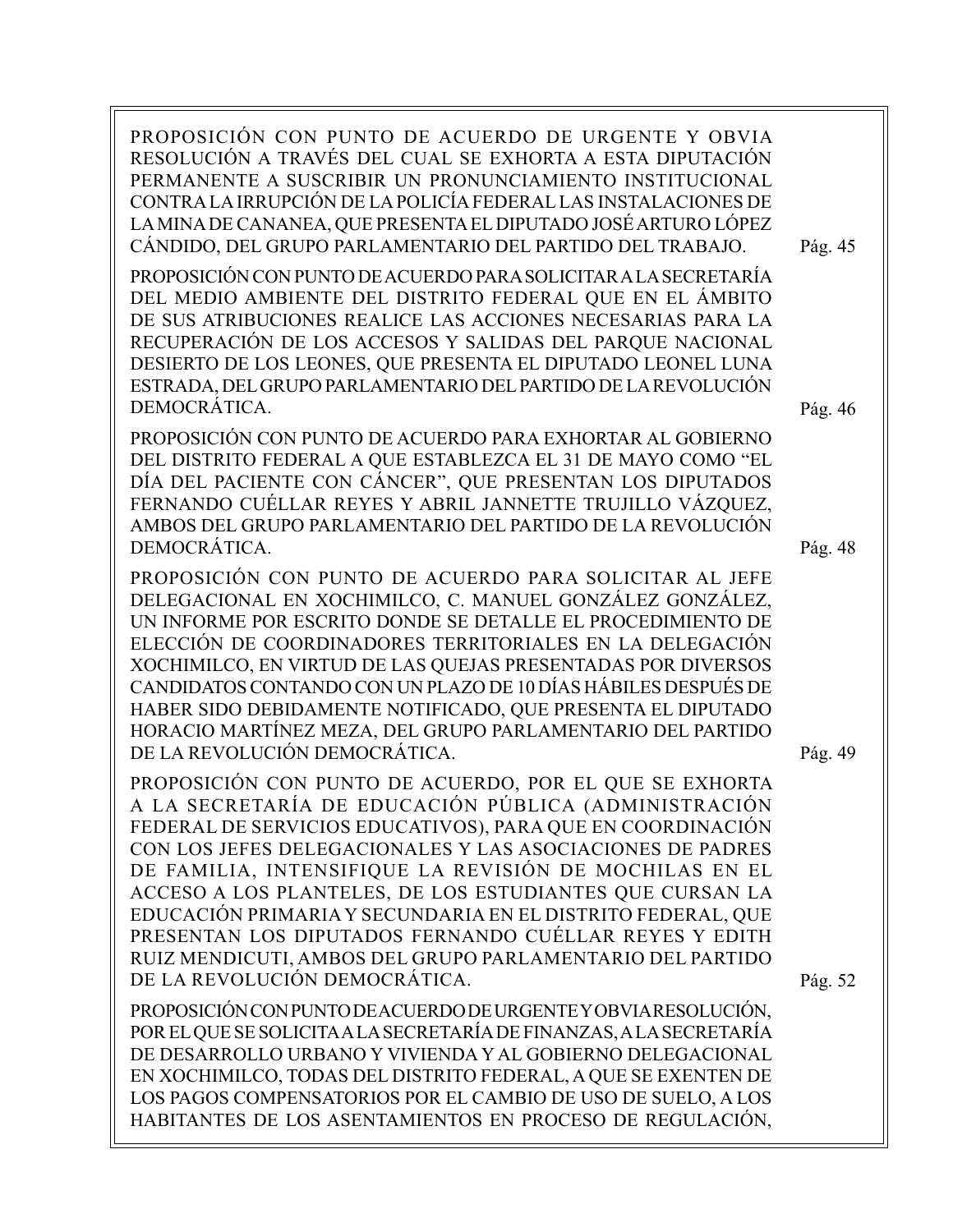ESTABLECIDOS EN EL PROGRAMA DELEGACIONAL DE DESARROLLO URBANO APROBADO EN MAYO DEL 2005, QUE PRESENTA LA DIPUTADA MARÍA DE LOURDES AMAYA REYES, DEL GRUPO PARLAMENTARIO DEL PARTIDO DE LA REVOLUCIÓN DEMOCRÁTICA.

PROPOSICIÓN CON PUNTO DE ACUERDO EN LA QUE SE EXHORTA, RESPETUOSAMENTE, AL JEFE DE GOBIERNO DEL DISTRITO FEDERAL, PARA QUE INSTRUYA A LA COMISIÓN TAURINA Y AL CONSEJO PROMOTOR DE LOS DERECHOS DE LAS NIÑAS Y NIÑOS, AMBOS DEL DISTRITO FEDERAL, A CELEBRAR UNA REUNIÓN DE TRABAJO CON LA FINALIDAD DE ANALIZAR Y EN SU CASO, EMITIR LINEAMIENTOS SOBRE LA PARTICIPACIÓN DE MENORES DE EDAD EN LAS CORRIDAS DE TOROS CELEBRADAS EN PLAZAS DE LA CIUDAD DE MÉXICO, QUE PRESENTAN LAS DIPUTADAS LIZBETH EUGENIA ROSAS MONTERO Y ALEIDA ALAVEZ RUIZ, AMBAS DEL GRUPO PARLAMENTARIO DEL PARTIDO DE LA REVOLUCIÓN DEMOCRÁTICA.

PROPOSICIÓN CON PUNTO DE ACUERDO DE URGENTE Y OBVIA RESOLUCIÓN, POR EL CUAL SE SOLICITA A LA ASAMBLEA LEGISLATIVA DEL DISTRITO FEDERAL, PROPORCIONE A LOS ATLETAS MEXICANOS QUE REPRESENTARAN A NUESTRO PAÍS EN LOS SEGUNDOS JUEGOS MUNDIALES DE LOS TRABAJADORES: URSULA ESQUIVEL SILVA Y DANIEL GARCÍA MARTÍNEZ, EL APOYO ECONÓMICO NECESARIO PARA LA TRANSPORTACIÓN AÉREA QUE REQUIEREN PARA ASISTIR A ESTA JUSTA MUNDIALISTA, A CELEBRARSE DEL PRIMERO AL SIETE DE JULIO DE DOS MIL DIEZ, EN LA CIUDAD DE TALLIN, ESTONIA, QUE PRESENTAN LAS DIPUTADAS MARÍA DE LOURDES AMAYA REYES Y VALENTINA VALIA BATRES GUADARRAMA, AMBAS DEL GRUPO PARLAMENTARIO DEL PARTIDO DE LA REVOLUCIÓN DEMOCRÁTICA.

PROPOSICIÓN CON PUNTO DE ACUERDO POR EL QUE SE CITA A COMPARECER ANTE LA COMISIÓN DE SEGURIDAD PÚBLICA, DE ESTA ASAMBLEA LEGISLATIVA DEL DISTRITO FEDERAL, AL SECRETARIO DE GOBIERNO, JOSÉ ÁNGEL ÁVILA PÉREZ Y AL SECRETARIO DE SEGURIDAD PÚBLICA DEL DISTRITO FEDERAL, MANUEL MONDRAGÓN Y KALB, A EFECTO DE QUE RINDAN UN INFORME DETALLADO SOBRE EL OPERATIVO REALIZADO EL PRIMERO Y DOS DE JUNIO DE ESTE AÑO EN EL BARRIO DE TEPITO, QUE PRESENTAN LOS DIPUTADOS CARLOS ALBERTO FLORES GUTIÉRREZ Y LÍA LIMÓN GARCÍA, AMBOS DEL GRUPO PARLAMENTARIO DEL PARTIDO ACCIÓN NACIONAL.

PROPOSICIÓN CON PUNTO DE ACUERDO A TRAVÉS DEL CUAL ESTA ASAMBLEA LEGISLATIVA DEL DISTRITO FEDERAL EXHORTA AL GOBIERNO DEL DISTRITO FEDERAL EN COADYUVANCIA CON LAS SECRETARÍAS PERTINENTES A REESTRUCTURAR LOS TIEMPOS DE LA RED DE SEMÁFOROS DE LA CIUDAD DE MÉXICO PARA PERMITIR CRUCES SEGUROS DE LOS PEATONES DE LA CIUDAD DE MÉXICO Y A FIN DE INCORPORAR LA SEGURIDAD Y LA CULTURA PEATONAL COMO PRIMER PASO PARA UNA REINGENIERÍA INTEGRAL HACIA UNA MOVILIDAD DIGNA EN EL

Pág. 54

Pág. 57

Pág. 58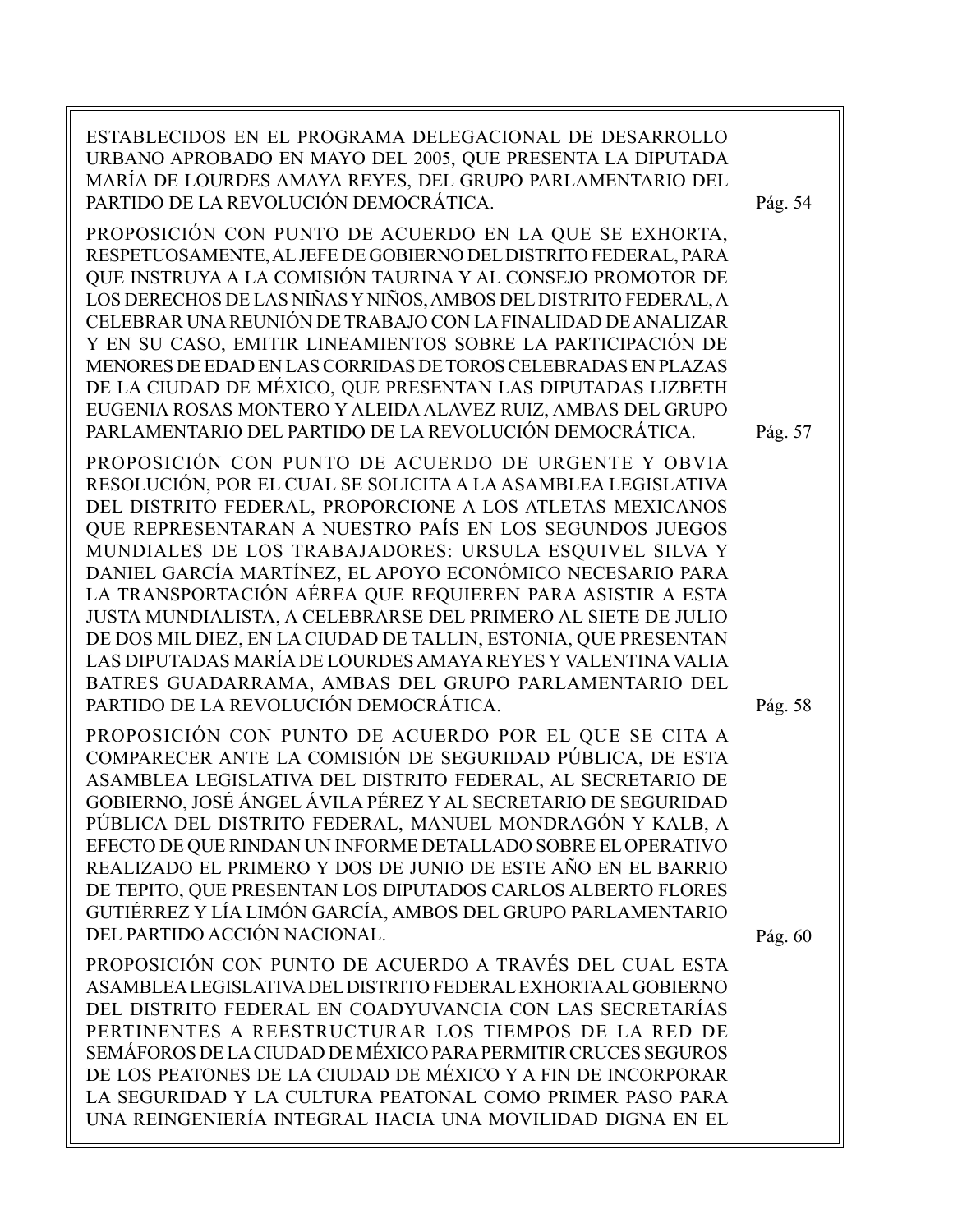DISTRITO FEDERAL, SE CONCEDE EL USO DE LA TRIBUNA AL DIPUTADO JOSÉ ARTURO LÓPEZ CÁNDIDO A NOMBRE PROPIO Y DE LOS DIPUTADOS ANA ESTELA AGUIRRE Y JUÁREZ Y JUAN PABLO PÉREZ MEJÍA, DEL GRUPO PARLAMENTARIO DEL PARTIDO DEL TRABAJO. PROPOSICIÓN CON PUNTO DE ACUERDO DE URGENTE Y OBVIA RESOLUCIÓN A TRAVÉS DEL CUAL ESTA ASAMBLEA LEGISLATIVA DEL DISTRITO FEDERAL EXHORTA A LA SECRETARÍA DE SALUD DEL GOBIERNO DEL DISTRITO FEDERAL A QUE ANTE LA INMINENTE PUBLICACIÓN DEL DECRETO FEDERAL QUE PROHÍBE LA VENTA DE ANTIBIÓTICOS SIN RECETA MÉDICA, REALICE DE MANERA URGENTE UN ESTUDIO Y DIAGNÓSTICO SOBRE EL DÉFICIT DE MÉDICOS EN EL DISTRITO FEDERAL PARA ATENDER A LA POBLACIÓN QUE LO REQUIERA Y ASÍ EXPEDIR RECETAS MÉDICAS PARA UNA MEDICACIÓN SEGURA, ASÍ COMO INFORMAR A ESTA ASAMBLEA DE LOS RESULTADOS DE ESE ESTUDIO Y DIAGNÓSTICO Y DESARROLLAR UNA EVALUACIÓN DEL IMPACTO PRESUPUESTAL QUE ESTO IMPLICARÍA PARA CONSIDERACIÓN DE ESTE ÓRGANO COLEGIADO EN EL PRESUPUESTO DE LA CIUDAD, QUE PRESENTA LOS DIPUTADOS JOSÉ ARTURO LÓPEZ CÁNDIDO, ANA ESTELA AGUIRRE Y JUÁREZ Y JUAN PABLO PÉREZ MEJÍA, DEL GRUPO PARLAMENTARIO DEL PARTIDO DEL TRABAJO. PROPOSICIÓN DE PUNTO DE ACUERDO POR EL QUE SE SOLICITA A LA SECRETARÍA DE DESARROLLO SOCIAL, AL INSTITUTO MEXICANO DEL SEGURO SOCIAL, A LA SECRETARÍA DE EDUCACIÓN PÚBLICA FEDERAL Y AL INSTITUTO DE SEGURIDAD Y SERVICIOS SOCIALES DE LOS TRABAJADORES DEL ESTADO, A QUE ENVÍEN A ESTA SOBERANÍA INFORMACIÓN RELATIVA A LAS GUARDERÍAS A SU CARGO QUE OPEREN EN EL DISTRITO FEDERAL, QUE PRESENTA LA DIPUTADA KAREN QUIROGA ANGUIANO, DEL GRUPO PARLAMENTARIO DEL PARTIDO DE LA REVOLUCIÓN DEMOCRÁTICA. PROPOSICIÓN CON PUNTO DE ACUERDO PARA EXHORTAR AL JEFE DELEGACIONAL EN AZCAPOTZALCO, LIC. ENRIQUE VARGAS ANAYA; A FIN DE QUE INFORME A ESTA H. ASAMBLEA LEGISLATIVA EL MOTIVO POR EL CUAL UNA VEZ INAUGURADA EL PASADO 30 DE ABRIL LA CASA DE LA CULTURA Y PARQUE RECREATIVO "JOSÉ MARÍA MORELOS Y PAVÓN", UBICADA EN EL PUEBLO DE SANTIAGO AHUIZOTLA, ESTE HA SIDO CERRADO AL PÚBLICO AL DÍA SIGUIENTE DE SU INAUGURACIÓN, QUE PRESENTA EL DIPUTADO JORGE PALACIOS ARROYO, DEL GRUPO PARLAMENTARIO DEL PARTIDO ACCIÓN NACIONAL. PROPOSICIÓN CON PUNTO DE ACUERDO PARA EXHORTAR AL SECRETARIO DE SEGURIDAD PÚBLICA DEL GOBIERNO DEL DISTRITO FEDERAL. DR. MANUEL MONDRAGÓN Y KALB, A EFECTO DE QUE IMPLEMENTE UN PUNTO DE OPERACIÓN DEL PROGRAMA "CONDUCE SIN ALCOHOL" SOBRE EL EJE 10 SUR, EN LA DELEGACIÓN COYOACÁN, CON EL PROPÓSITO DE EVITAR LA PRÁCTICA DE ARRANCONES SOBRE DICHA VIALIDAD, QUE PRESENTA EL DIPUTADO FEDERICO MANZO SARQUIS, DEL GRUPO PARLAMENTARIO DEL PARTIDO ACCIÓN NACIONAL. Pág. 62 Pág. 63 Pág. 67 Pág. 65 Pág. 69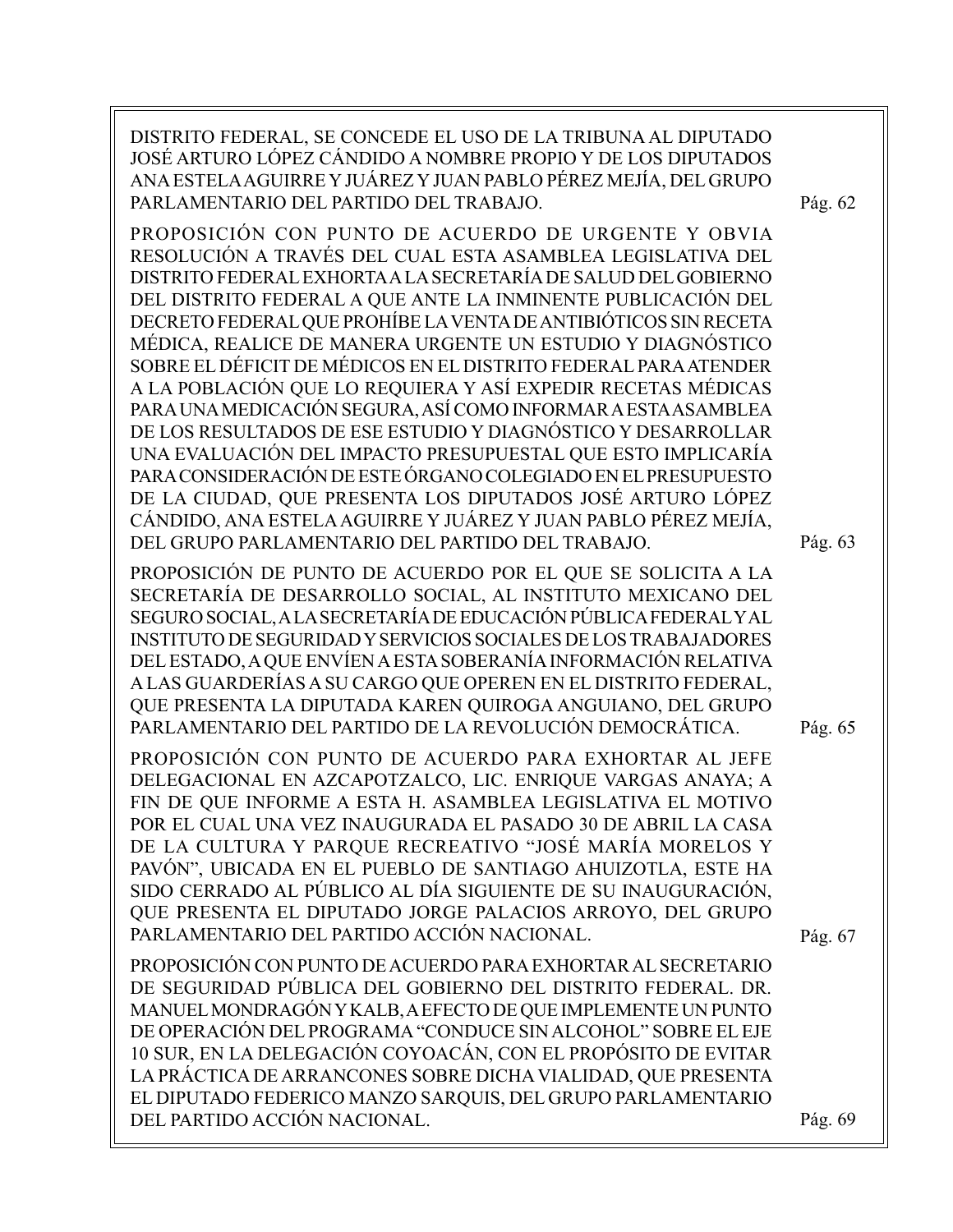PROPOSICIÓN CON PUNTO DE ACUERDO POR EL QUE SE EXHORTA A LA SECRETARÍA DE OBRAS Y SERVICIOS DEL GOBIERNO DEL DISTRITO FEDERAL Y AL PROYECTO METRO, A CONSTRUIR UNA ESTACIÓN DE METRO DENTRO DEL TRAZO DE LA LÍNEA 12 QUE SE UBIQUE EN LA INTERSECCIÓN DE LAS VÍAS PRIMARIAS ERMITA Y EJE 3 ORIENTE, QUE PRESENTA EL DIPUTADO FEDERICO MANZO SARQUIS, DEL GRUPO PARLAMENTARIO DEL PARTIDO ACCIÓN NACIONAL. Pág. 71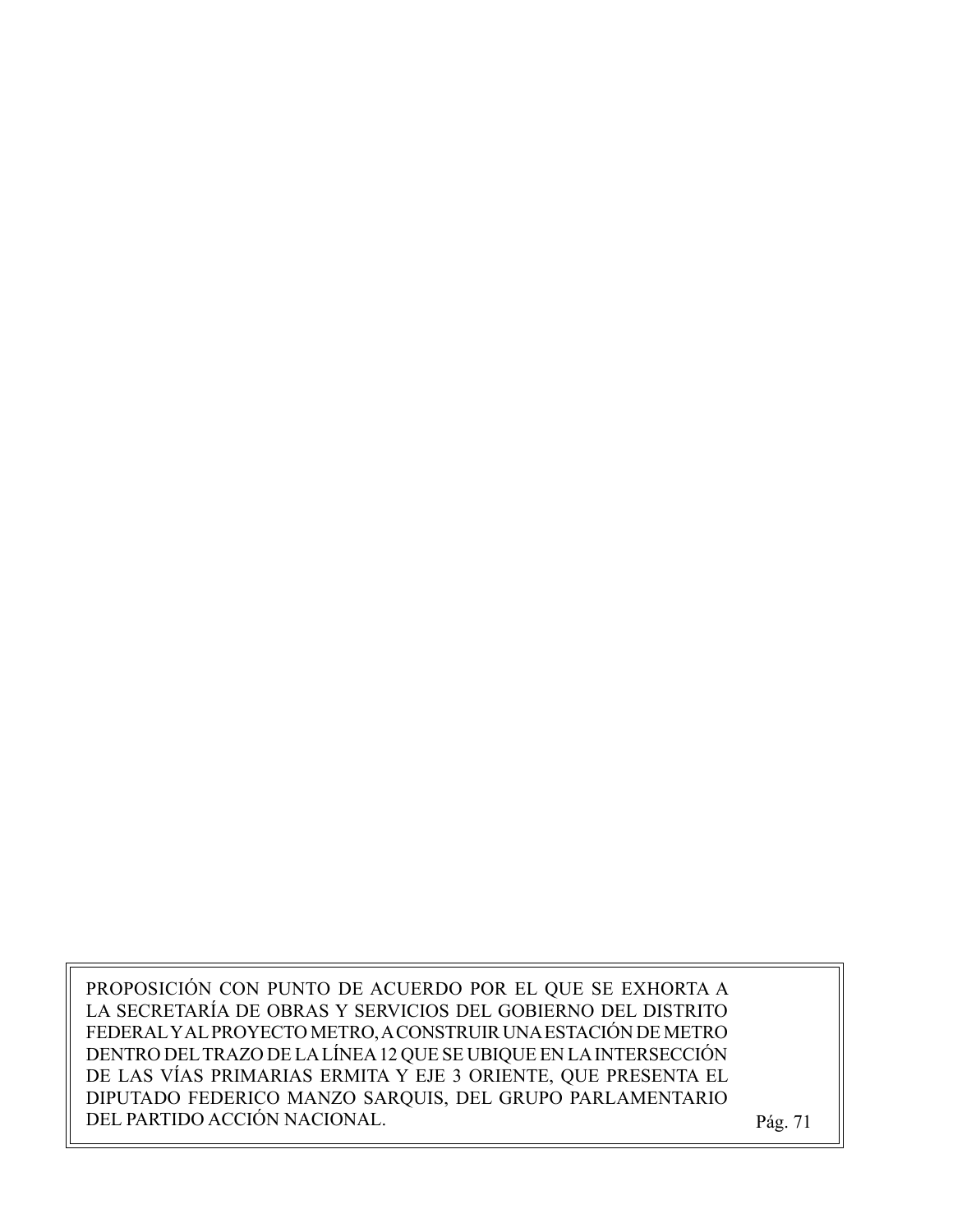### **A las 11:25 horas.**

**EL C. PRESIDENTE DIPUTADO EMILIANO AGUILAR ESQUIVEL.-** Muy buenos días. Proceda la Secretaría pasar lista de asistencia a las Diputadas y Diputados.

**EL C. SECRETARIO DIPUTADO CARLOS ALBERTO FLORES GUTIÉRREZ.-** Por instrucciones de la Presidencia, se va a proceder a pasar lista de asistencia.

*(Pasa lista de asistencia)*

**EL C. SECRETARIO**.- Hay una asistencia de 8 Diputados, Presidente. Hay quórum.

**EL C. PRESIDENTE.-** Se abre la Sesión.

Proceda la Secretaría a preguntar a la Diputación Permanente en votación económica, si es de dispensarse la lectura del Orden del día, toda vez que ésta se encuentra en las pantallas táctiles de cada Diputado en el apartado de Gaceta Parlamentaria.

**EL C. SECRETARIO.-** Por instrucciones de la Presidencia se pregunta a la Diputación Permanente si es de dispensarse la lectura del Orden del Día.

Los que estén por la afirmativa, sírvanse manifestarlo levantando la mano.

Los que estén por la negativa, sírvanse manifestarlo.

Dispensada la lectura, Diputado Presidente.

### **ORDEN DEL DÍA**

Diputación Permanente. 09 de junio de 2010.

1.- Lista de asistencia.

2.- Lectura del Orden del día.

3.- Lectura y en su caso aprobación del Acta de la Sesión Anterior.

#### *Comunicados*

4.- Uno de la Comisión de Transparencia de la Gestión por el que solicita prórroga para analizar y dictaminar un asunto.

5.- Uno de la Comisión de Cultura por el que solicita prórroga para analizar y dictaminar un asunto.

6.- Uno de la Comisión de Derechos Humanos por el que solicita prórroga para analizar y dictaminar un asunto.

7.- Dos de la Comisión de Administración y Procuración de Justicia por los que solicita la ampliación de turno de dos asuntos, respectivamente.

8.- Diez de la Secretaría de Gobierno del Distrito Federal, mediante los cuales remite respuestas a diversos asuntos.

9.- Uno de la Subsecretaría de Enlace Legislativo de la Secretaría de Gobernación, mediante el cual remite una respuesta a un asunto.

#### *Proposiciones*

10.- Con Punto de Acuerdo para exhortar a la Comisión de Gobierno de la Asamblea Legislativa del Distrito Federal a discutir y en su caso a aprobar un nuevo esquema de encuentro metropolitano denominado Primer Parlamento Metropolitano, que presenta el Diputado Israel Betanzos Cortes, del Grupo Parlamentario del Partido Revolucionario Institucional.

11.- Con Punto de Acuerdo para exhortar al Gobierno Federal que a través de la Secretaría de Hacienda y Crédito Público se revisen las reglas de operación y el tiempo de entrega para agilizar la aplicación de los recursos asignados al ramo 23 del Fondo Metropolitano de la Zona Metropolitana del Valle de México y solicitar a la Comisión de Desarrollo Metropolitano del Congreso Federal a instalar una mesa de trabajo con las Comisiones de Desarrollo Metropolitano del Distrito Federal y Gobierno del Estado de México e Hidalgo para analizar y revisar las reglas de operación y el ejercicio de los recursos asignados al Fondo Metropolitano de la Zona Metropolitana del Valle de México, que presenta la Diputada Lizbeth Eugenia Rosas Montero a nombre propio y del Diputado Carlos Augusto Morales López, del Grupo Parlamentario del Partido de la Revolución Democrática.

12.- Con Punto de Acuerdo por el cual se solicita a la Asamblea Legislativa del Distrito Federal proporcione a los atletas mexicanos que representarán a nuestro país en los segundos juegos mundiales de los trabajadores: Ursula Esquivel Silva y Daniel García Martínez, el apoyo económico necesario para la transportación aérea que requieren para asistir a esta justa mundialista a celebrarse del primero al siete de julio de dos mil diez, en la ciudad de Tallinn, Estonia, que presenta la Diputada María de Lourdes Amaya Reyes a nombre de la Diputada Valentina Valia Batres Guadarrama, del Grupo Parlamentario del Partido de la Revolución Democrática.

13.- Con Punto de Acuerdo por la que se solicita al Procurador General de la República se investigue la venta de bases de datos que contienen información personal de millones de mexicanos poniendo en peligro su seguridad física y patrimonial, por parte de particulares y asimismo se castigue a los servidores públicos involucrados, que presenta la Diputada Lizbeth Eugenia Rosas Montero, del Grupo Parlamentario del Partido de la Revolución Democrática.

14.- Con Punto de Acuerdo por el que se cita a comparecer ante la Comisión de Seguridad Pública de esta Asamblea Legislativa del Distrito Federal, al Procurador de Justicia del Distrito Federal, Miguel Ángel Mancera Espinosa, al Secretario de Seguridad Pública del Distrito Federal, Manuel Mondragón y Kalb y al Jefe Delegacional en Cuauhtémoc, Agustín Torres Pérez, a efecto de que rindan un informe detallado sobre el operativo realizado el primero de junio de este año en el Barrio de Tepito, que presenta el Diputado Carlos Alberto Flores Gutiérrez a nombre propio y de la Diputada Lía Limón García, del Grupo Parlamentario del Partido Acción Nacional.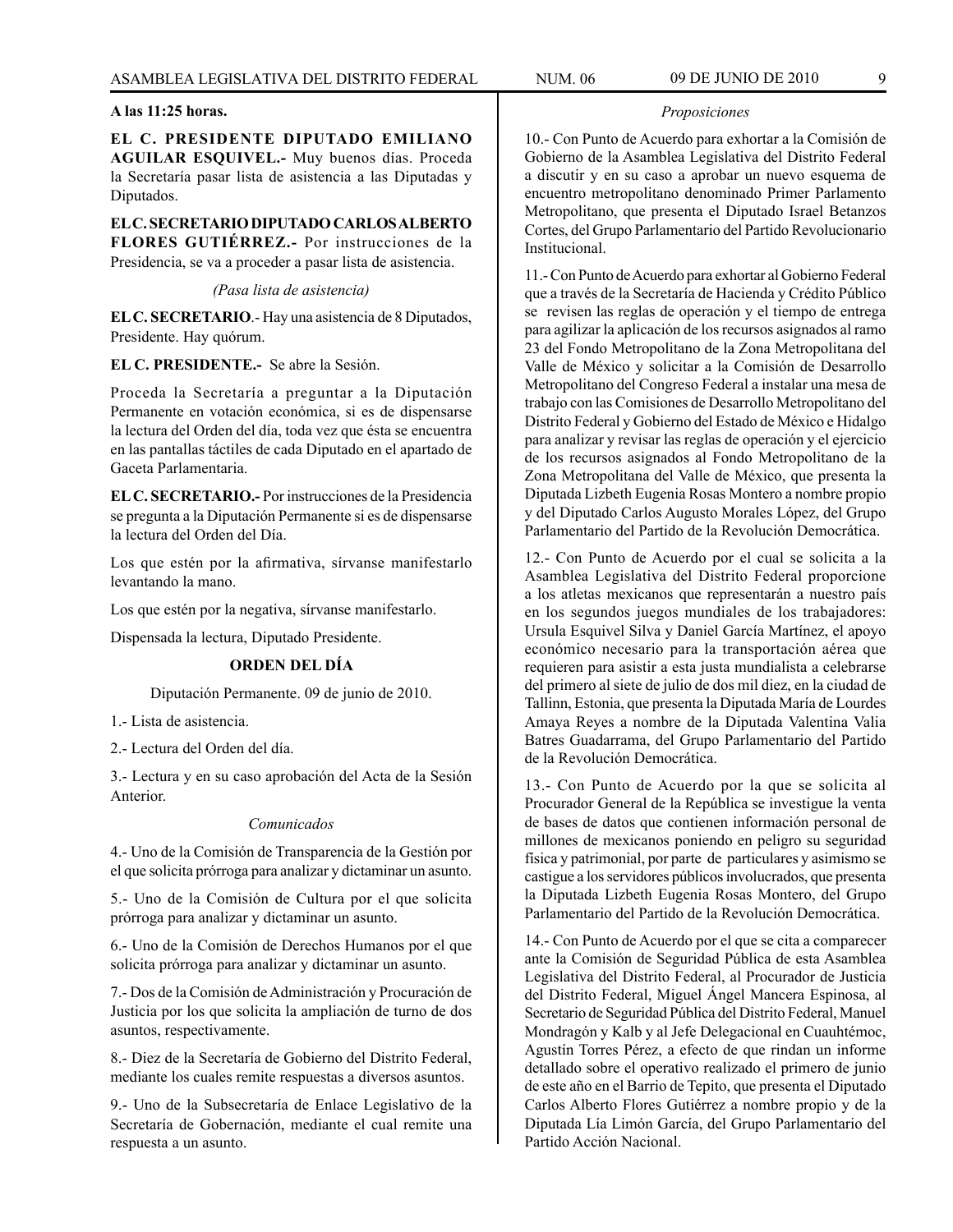15.- Con Punto de Acuerdo a efecto de que se exhorte a las Secretarías de Salud y Medio Ambiente del Distrito Federal, para que gestionen la instalación en todas las farmacias del Distrito Federal, de los contenedores diseñados ex profeso por la Cámara de la Industria Farmacéutica, a efecto de que la población acuda a depositar en ellos sus medicinas caducas y los envases de las mismas, que presenta la Diputada Lizbeth Eugenia Rosas Montero a nombre del Diputado Alejandro Carbajal González, del Grupo Parlamentario del Partido de la Revolución Democrática.

16.- Con Punto de Acuerdo a través del cual esta Asamblea Legislativa del Distrito Federal exhorta al Gobierno del Distrito Federal, en coadyuvancia con las Secretarías pertinentes, a reestructurar los tiempos de la red de semáforos de la Ciudad de México para permitir cruces seguros de los peatones de la Ciudad de México y a fin de incorporar la seguridad y la cultura peatonal como primer paso para una reingeniería integral hacia una movilidad digna en el Distrito Federal, que presenta el Diputado José Arturo López Cándido a nombre propio y de los Diputados Ana Estela Aguirre y Juárez y Juan Pablo Pérez Mejía, del Grupo Parlamentario del Partido del Trabajo.

17.- Con Punto de Acuerdo a través del cual esta Asamblea Legislativa del Distrito Federal exhorta a la Secretaría de Salud del Gobierno del Distrito Federal a que ante la inminente publicación del Decreto federal que prohíbe la venta de antibióticos sin receta médica, realice de manera urgente un estudio y diagnóstico sobre el déficit de médicos en el Distrito Federal para atender a la población que lo requiera y así expedir recetas médicas para una medicación segura, así como informar a esta Asamblea de los resultados de ese estudio y diagnóstico y desarrollar una evaluación del impacto presupuestal que esto implicaría para consideración de este órgano colegiado en el presupuesto de la ciudad, que presenta el Diputado José Arturo López Cándido a nombre propio y de los Diputados Ana estela Aguirre y Juárez y Juan Pablo Pérez Mejía, del Grupo Parlamentario del Partido del Trabajo.

18.- Con Punto de Acuerdo relativo a la sanidad pública en Mercados Públicos, Central de Abastos, centros de abasto y similares del Distrito Federal, que presenta el Grupo Parlamentario del Partido Revolucionario Institucional.

19.- Con Punto de Acuerdo para que la Asamblea Legislativa del Distrito Federal, exhorte al Doctor Elías Miguel Moreno Brizuela, Secretario de Protección Civil del Distrito Federal, al Licenciado Fernando José Aboitiz Saro, Secretario de Obras y Servicios del Distrito Federal y al Ingeniero Ramón Aguirre Díaz, Director General del Sistema de Aguas del Distrito Federal, para que junto con los integrantes de la Comisión de Protección Civil y la Comisión de Uso y Aprovechamiento de Bienes y Servicios ambas de la Asamblea Legislativa del Distrito Federal, lleven a cabo recorridos en las zonas de la Ciudad de México, que se consideren de alto riesgo durante la época de lluvia y así conocer el avance de las obras que se realizan para aminorar el riesgo, que presenta el Diputado

Emiliano Aguilar Esquivel a nombre del Diputado Fidel Leonardo Suárez Vivanco, del Grupo Parlamentario del Partido Revolucionario Institucional.

20.- Con Punto de Acuerdo para solicitar al Jefe de Gobierno, Marcelo Luis Ebrard Casaubon, envíe a la Asamblea Legislativa del Distrito Federal un informe pormenorizado de los viajes que ha realizado al interior de la República Mexicana entre el 1 de enero de 2009 y el 6 de junio de 2010, que presenta el Diputado Emiliano Aguilar Esquivel a nombre del Diputado Fidel Leonardo Suárez Vivanco, del Grupo Parlamentario del Partido Revolucionario Institucional.

21.- Con Punto de Acuerdo para exhortar respetuosamente al Jefe de Gobierno del Distrito Federal, Licenciado Marcelo Ebrard Casaubon, así como al Secretario de Finanzas del Distrito Federal Licenciado Mario Delgado Carrillo para que de los recursos económicos recaudados por el cobro del cambio de la tarjeta de circulación se destinen \$ 66.2 millones de pesos para continuar con los trabajos del plan Maestro del Bosque de San Juan de Aragón que incluye la reestructuración y remodelación de áreas existentes y nuevas, que presenta la Diputada Lizbeth Eugenia Rosas Montero a nombre propio y de la Diputada Claudia Elena Águila Torres, del Grupo Parlamentario del Partido de la Revolución Democrática.

22.- Con Punto de Acuerdo para citar a comparecer ante Comisiones Unidas de Administración Pública Local y Uso y Aprovechamiento de Bienes y Servicios Públicos, al ciudadano Ingeniero Manuel González González, Jefe Delegacional en Xochimilco, que presenta el Diputado Emiliano Aguilar Esquivel a nombre propio y del Diputado Israel Betanzos Cortes, del Grupo Parlamentario del Partido Revolucionario Institucional.

23.- Con Punto de Acuerdo para exhortar a la Titular de la Secretaría del Medio Ambiente, Licenciada Martha Delgado Peralta y al Jefe Delegacional en Azcapotzalco, Licenciado Enrique Vargas Anaya, a fin de que se implemente un Programa para el Mantenimiento Permanente para la Conservación, Mantenimiento y Protección de los Árboles de la especie *Ahuehuete* que se encuentran en la Delegación Azcapotzalco, que presenta el Diputado Jorge Palacios Arroyo, del Grupo Parlamentario del Partido Acción Nacional.

24.- Con Punto de Acuerdo por el que se exhorta al Titular de la delegación Coyoacán, para que en coordinación con la Secretaría de Seguridad Pública del Distrito Federal instrumenten la instalación de un Módulo de Seguridad y Participación Ciudadana en el Parque Paseo del Río de la misma demarcación, con la finalidad de combatir la delincuencia en sus alrededores y al mismo tiempo se aplique el Programa de Recuperación de Espacios Públicos y Convivencia segura, que presenta el Diputado Carlos Alberto Flores Gutiérrez a nombre del Diputado Giovani Gutiérrez Aguilar, del Grupo Parlamentario del Partido Acción Nacional.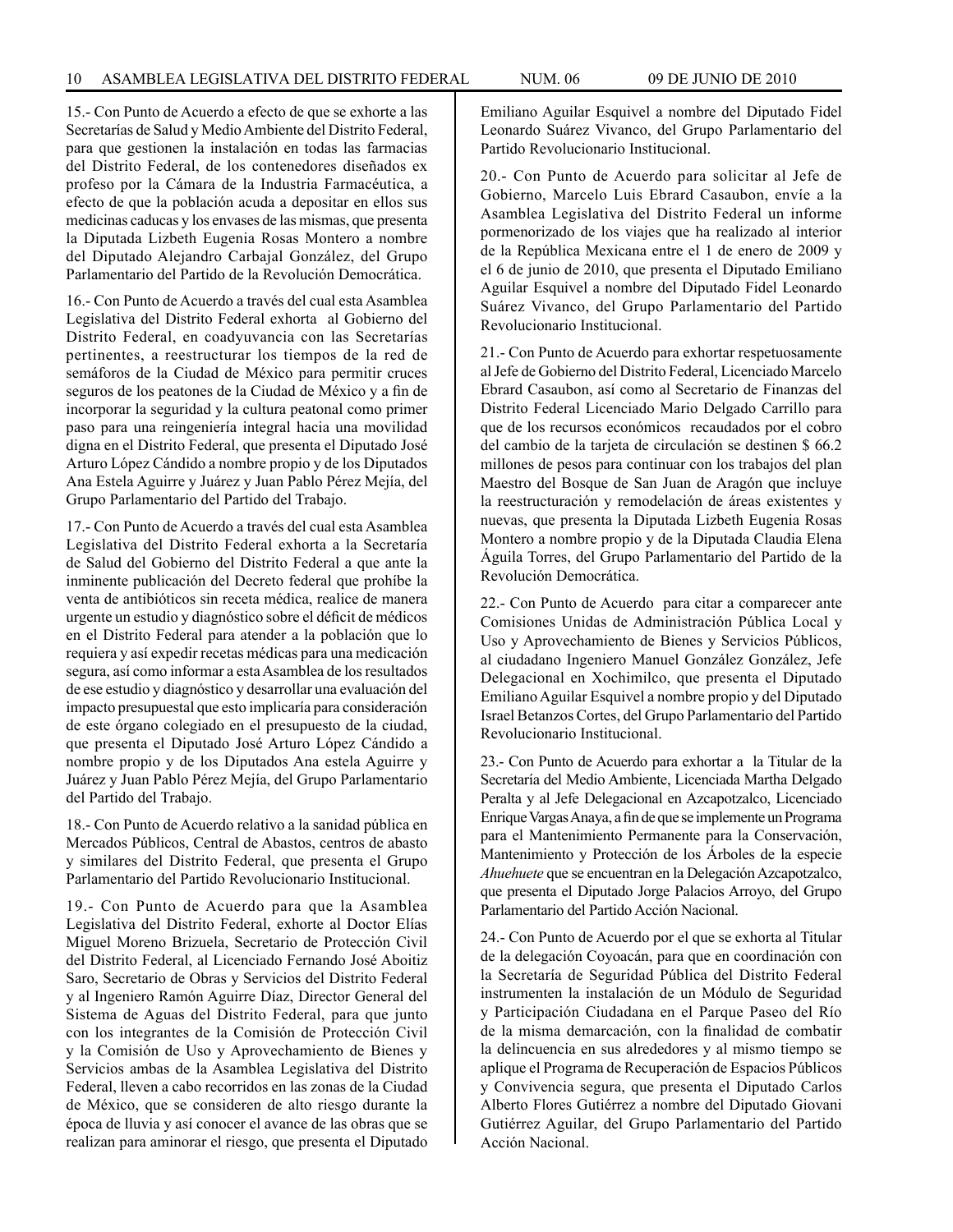25.- Con Punto de Acuerdo por el que se exhorta al Director General del Sistema de Aguas de la Ciudad de México, Ingeniero Ramón Aguirre Díaz, a implementar medidas de seguridad y vigilancia en las válvulas de agua, ubicadas en la Delegación Cuajimalpa de Morelos y regularizar el funcionamiento, toda vez que fueron manipuladas afectando a ciudadanos de diversas colonias de la Delegación Cuajimalpa de Morelos, que presenta el Diputado Federico Manzo Sarquis a nombre del Diputado José Manuel Rendón Oberhauser, del Grupo Parlamentario del Partido Acción Nacional.

26.- Con Punto de Acuerdo por el que se solicita a la Procuraduría Social un informe de las acciones encauzadas a mitigar en materia de Protección Civil, que presenta el Diputado Leonel Luna Estrada, del Grupo Parlamentario del Partido de la Revolución Democrática.

27.- Con Punto de Acuerdo por el cual se conmina a esta Honorable Asamblea Legislativa para exhortar al Jefe de Gobierno del Distrito Federal, Marcelo Luis Ebrard Casaubon, modifique el acuerdo por el que se crea la coordinación de uso eficiente de energía del Distrito Federal, que presenta el Diputado Alejandro Sánchez Camacho, del Grupo Parlamentario del Partido de la Revolución Democrática.

28.- Con Punto de Acuerdo por el cual se exhorta a la Jefatura de Gobierno del Distrito Federal, para que a través de la Secretaría correspondiente se apoye y se difunda un Programa Piloto en las demarcaciones territoriales rurales del Distrito Federal, a fin de implementar en el proceso de nixtamilización, el uso de tecnología a base de energía solar, que presenta el Diputado Alejandro Sánchez Camacho, del Grupo Parlamentario del Partido de la Revolución Democrática.

29.- Con Punto de Acuerdo por el que se solicita a la Secretaría de Desarrollo Social, al Instituto Mexicano del Seguro Social, a la Secretaría de Educación Pública Federal y al Instituto de Seguridad y Servicios Sociales de los Trabajadores del Estado, a que envíen a esta Soberanía información relativa a las guarderías a su cargo que operen en el Distrito Federal, que presenta el Grupo Parlamentario del Partido de la Revolución Democrática.

30.- Con Punto de Acuerdo por medio del cual la Asamblea Legislativa de Distrito Federal lamenta, reprueba y condena la detención injustificada de un Visitador de la Comisión Nacional de los Derechos Humanos por parte de personal de la Procuraduría General de la República, y se solidariza con la denuncia penal que la propia CNDH se sirva presentar, que presenta el Diputado David Razú Aznar, del Grupo Parlamentario del Partido de la Revolución Democrática.

31.- Con Punto de Acuerdo a través del cual se exhorta a esta Diputación Permanente a suscribir un pronunciamiento institucional contra la irrupción de la Policía Federal a las instalaciones de la Mina de Cananea, hecho que reedita la ignominiosa toma de 1906 por parte de la policía porfirista, criminalizando a los trabajadores que defendían demandas legítimas, éste es un atropello más contra la clase trabajadora mexicana que abre un capítulo de mayor

tensión y enfrentamiento social a favor de la defensa de los intereses de los grupos de poder, la Asamblea Legislativa del Distrito Federal rechaza que el Gobierno Federal decida tomar vías violentas para la resolución de las demandas de los trabajadores mexicanos sin pensar en soluciones democráticas, que presenta el Diputado José Arturo López Cándido, del Grupo Parlamentario del Partido del Trabajo.

32.- Con Punto de Acuerdo para solicitar a la Secretaría del Medio Ambiente del Distrito Federal que en el ámbito de sus atribuciones realice las acciones necesarias para la recuperación de los accesos y salidas del Parque Nacional Desierto de los Leones, que presenta el Diputado Leonel Luna Estrada, del Grupo Parlamentario del Partido de la Revolución Democrática.

33.- Con Punto de Acuerdo para exhortar al Gobierno del Distrito Federal a que establezca el 31 de mayo como el *Día del Paciente con Cáncer*, que presenta el Diputado Fernando Cuéllar Reyes a nombre propio y de la Diputada Abril Janette Trujillo Vázquez, del Grupo Parlamentario del Partido de la Revolución Democrática.

34.- Con Punto de Acuerdo para solicitar al Jefe Delegacional en Tláhuac, ciudadano Rubén Escamilla Salinas, un informe por escrito sobre los documentos presentados ante ese Órgano Político Administrativo por los desarrolladores inmobiliarios para cumplir la normatividad respectiva a la construcción de diversos conjuntos habitacionales en el pueblo de Santiago Zapotitlán contando con un plazo de 10 días hábiles después de haber sido debidamente notificado, que presenta el Diputado Horacio Martínez Meza, del Grupo Parlamentario del Partido de la Revolución Democrática.

35.- Con Punto de Acuerdo para solicitar al Jefe Delegacional en Xochimilco, ciudadano Manuel González González, un informe por escrito donde se detalle el procedimiento de elección de coordinadores territoriales en la delegación Xochimilco, en virtud de las quejas presentadas por diversos candidatos, contando con un plazo de 10 días hábiles después de haber sido debidamente notificado, que presenta el Diputado Horacio Martínez Meza, del Grupo Parlamentario del Partido de la Revolución Democrática.

36.- Con Punto de Acuerdo por el que se exhorta a la Secretaría de Educación Pública (Administración Federal de Servicios Educativos), para que en coordinación con la Secretaría de Seguridad Pública del Distrito Federal, intensifiquen la revisión de mochilas en el acceso a los planteles de los estudiantes que cursan la educación primaria y secundaria en el Distrito Federal, que presenta el Diputado Fernando Cuéllar Reyes a nombre de la Diputada Edith Ruiz Mendicuti, del Grupo Parlamentario del Partido de la Revolución Democrática.

37.- Con Punto de Acuerdo para exhortar al Jefe Delegacional en Azcapotzalco, Licenciado Enrique Vargas Anaya, a fin de que informe a esta honorable Asamblea Legislativa el motivo por el cual una vez inaugurada el pasado 30 de mayo la Casa de la Cultura y Parque Recreativo *José María Morelos y Pavón*, ubicada en la colonia Santiago Ahuizotla, éste a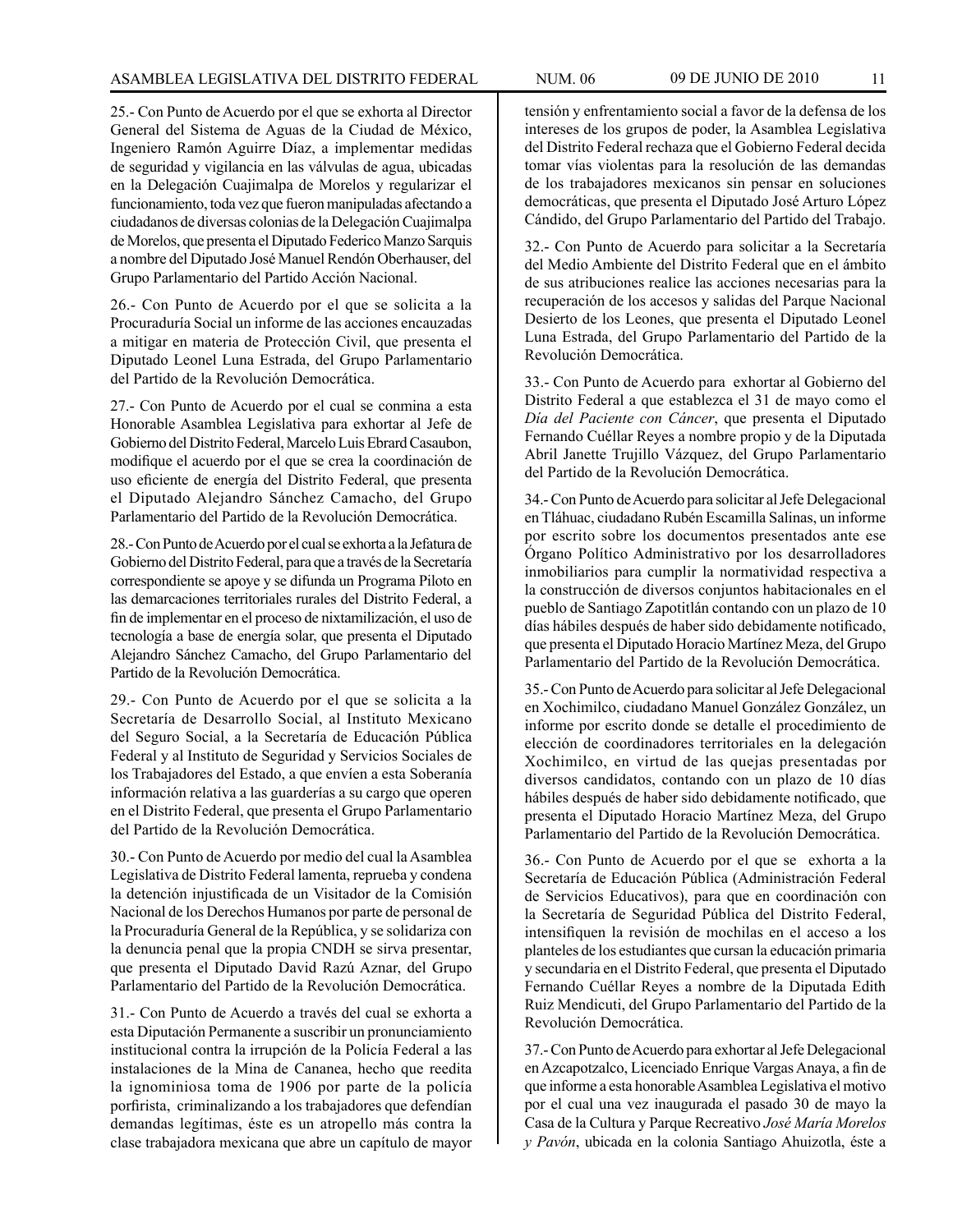sido cerrado al público al día siguiente de su inauguración, que presenta el Diputado Jorge Palacios Arroyo, del Grupo Parlamentario del Partido Acción Nacional.

38.- Con Punto de Acuerdo para exhortar al Secretario de Seguridad Pública del Gobierno del Distrito Federal, Doctor Manuel Mondragón y Kalb, a efecto de que implemente un punto de operación del programa *conduce sin alcohol* sobre el Eje 10 Sur en la delegación Coyoacán, con el propósito de evitar la práctica de arrancones sobre dicha vialidad, que presenta el Diputado Federico Manzo Sarquis, del Grupo Parlamentario del Partido Acción Nacional.

39.- Con Punto de Acuerdo por el que se exhorta a la Secretaría de Obras y Servicios del Gobierno del Distrito Federal y al proyecto Metro, construir una estación de Metro dentro del trazo de la Línea 12 que se ubique en la intersección de las vías primarias Ermita y Eje 3 Oriente, que presenta el Diputado Federico Manzo Sarquis, del Grupo Parlamentario del Partido Acción Nacional.

40.- Con Punto de Acuerdo por el que se solicita al Comité de Administración tome en consideración la propuesta de modificar algunas disposiciones referentes al comité y a los módulos de atención, orientación y quejas ciudadanas, que presenta el Diputado Federico Manzo Sarquis, del Grupo Parlamentario del Partido Acción Nacional.

41.- Con Punto de Acuerdo por el que se solicita a la Secretaría de Finanzas, a la Secretaría de Desarrollo Urbano y Vivienda y al Gobierno Delegacional en Xochimilco, todas del Distrito Federal a que exenten de los pagos compensatorios por el cambio de uso de suelo a los habitantes de los asentamientos en procesos de regulación, establecidos en el Programa Delegacional de Desarrollo Urbano aprobado en mayo de 2005, que presenta la Diputada María de Lourdes Amaya Reyes, del Grupo Parlamentario del Partido de la Revolución Democrática.

42.- Con Punto de Acuerdo por el que se solicita a los Jefes Delegacionales de las dieciséis demarcaciones del Distrito Federal un informe acerca de la situación de seguridad en que se encuentran los Centros de Desarrollo Infantil Delegacionales que están bajo su tutela y ubicados en Mercados Públicos, que presenta el Diputado Víctor Hugo Romo Guerra, del Grupo Parlamentario del Partido de la Revolución Democrática.

43.- Con Punto de Acuerdo por el que se solicita a la Secretaría de Comunicaciones y Transportes a revisar la solicitud del Gobierno del Distrito Federal para obtener un permiso de transmisión de una frecuencia radial, que presenta el Diputado Víctor Hugo Romo Guerra, del Grupo Parlamentario del Partido de la Revolución Democrática.

44.- Con Punto de Acuerdo sobre toros, que presenta la Diputada Lizbeth Eugenia Rosas Montero a nombre de la Diputada Aleida Alavez Ruiz, del Grupo Parlamentario del Partido de la Revolución Democrática.

#### *Pronunciamientos*

45.- Pronunciamiento por la lamentable pérdida del Doctor Bolívar Echeverría, que presenta el Diputado José Arturo López Cándido, del Grupo Parlamentario del Partido del Trabajo.

**EL C. PRESIDENTE.-** Gracias, Diputado Secretario. En consecuencia esta Presidencia deja constancia que el Orden del día cuenta con 45 puntos.

Se solicita a la Secretaría dar cuenta a la Diputación Permanente con el Acta de la Sesión Anterior.

**EL C. SECRETARIO.-** Diputado Presidente, esta Secretaría le informa que ha sido distribuida el Acta de la Sesión Anterior a los integrantes de la Mesa Directiva, por lo que se solicita su autorización para preguntar a la Diputación Permanente si es de aprobarse.

**EL C. PRESIDENTE.-** Adelante, Diputado Secretario.

**EL C. SECRETARIO.-** Está a consideración el Acta.

No habiendo quien haga uso de la palabra en votación económica, se pregunta a la Diputación Permanente si es de aprobarse el Acta de referencia.

Los que estén por la afirmativa, sírvanse manifestarlo levantando la mano.

Los que estén por la negativa, sírvanse manifestarlo.

Aprobada el Acta, Diputado Presidente.

*ACTA DE LA SESIÓN DEL 02 DE JUNIO DEL 2010*

# *PRESIDENCIA DEL DIPUTADO EMILIANO AGUILAR ESQUIVEL*

*En la Ciudad de México, Distrito Federal, siendo las once horas con veinte minutos, del día miércoles dos de junio del año dos mil diez, con una asistencia de 8 Diputadas y Diputados la Presidencia declaró abierta la Sesión; en votación económica se dispensó la lectura del Orden del día, toda vez que e encontraba en las pantallas táctiles de los Diputados, en el apartado de Gaceta Parlamentaria; dejando constancia que estuvo compuesto por 28 puntos, asimismo se aprobó el Acta de la Sesión Anterior.*

*Acto seguido la Presidencia hizo del conocimiento de la Diputación Permanente, que se recibieron los siguientes comunicados: 1 de las Comisiones Unidas de Desarrollo e Infraestructura Urbana y de Protección Civil; 1 de la Comisión de Seguridad Pública y 1 de la Comisión de Transparencia de la Gestión, por medio de los cuales solicitaron prórroga para analizar y dictaminar diversos asuntos respectivamente; en votación económica se autorizaron las prórrogas y se instruyó hacerlo del conocimiento de las presidencias de las comisiones solicitantes.*

*Enseguida, la Presidencia hizo del conocimiento de la Diputación Permanente, que se recibieron 41 comunicados de la Secretaría de Gobierno del Distrito Federal; toda vez que los comunicados a los que se había hecho referencia, contenían respuestas relativas a asuntos aprobados por el*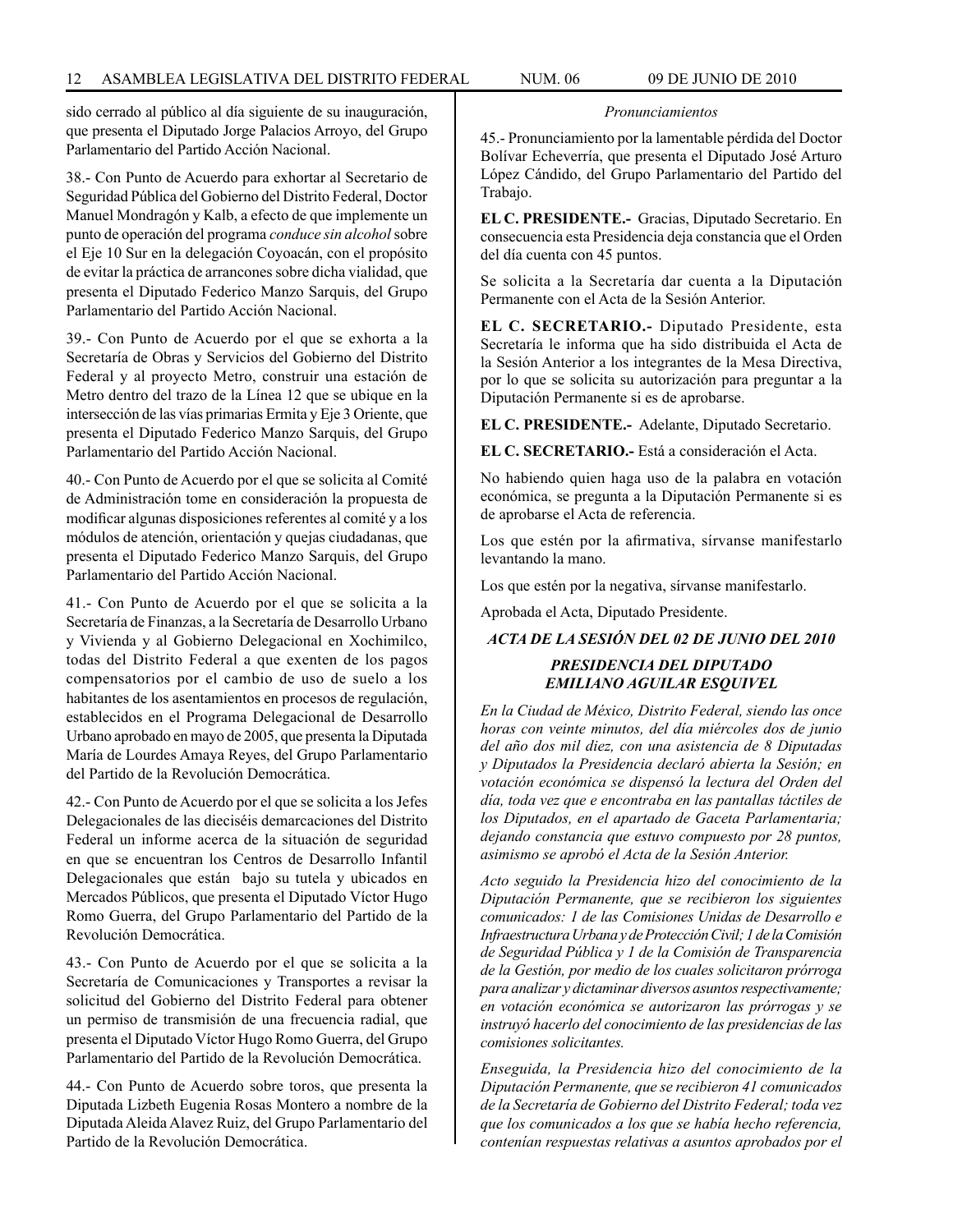*Pleno de la Asamblea Legislativa, por economía procesal parlamentaria la Presidencia determinó se hiciera del conocimiento de los Diputados promoventes y tomar nota a la Secretaría.*

*Asimismo la Presidencia hizo del conocimiento de la Diputación Permanente, que se recibió un comunicado del Sistema para el Desarrollo Integral de la Familia del Distrito Federal; toda vez que el comunicado al que se había hecho referencia contenía información en cumplimiento a lo que establece el Artículo 7 párrafo tercero de la Ley de Presupuesto y Gasto Eficiente del Distrito Federal, se instruyó su remisión a las Comisiones de Atención a Grupos Vulnerables y de Vigilancia y Evaluación de Políticas y Programas Sociales para los efectos correspondientes y tomar nota a la Secretaría.*

*La Presidencia hizo del conocimiento de la Asamblea que los puntos enlistados en los numerales 9 y 10 habían sido retirados del Orden del Día y el 11 y el 12 se trasladaban al final del capitulo de proposiciones.*

*Posteriormente para presentar una Proposición con Punto de Acuerdo, en torno a la defensa de los derechos de las mujeres en nuestro país, se concedió el uso de la Tribuna a la Diputada María Natividad Patricia Razo Vázquez, del Grupo Parlamentaria del Partido de la Revolución Democrática; en votación económica se consideró de urgente y obvia resolución; asimismo se aprobó y se ordenó remitirla a las autoridades correspondientes para los efectos legales a que hubiese lugar.*

*A fin de presentar una Proposición con Punto de Acuerdo, para exhortar a diversas autoridades del Gobierno Federal y del Distrito Federal a realizar diversos estudios sobre los grados de contaminación y efectos que presumiblemente genera contra la salud la empresa American Roll ubicada en la Demarcación de Iztapalapa, se concedió el uso de la Tribuna al Diputado José Arturo López Candido, a nombre del Diputado Juan Pablo Pérez Mejia, del Grupo Parlamentario del Partido del Trabajo; en votación económica se consideró de urgente y obvia resolución; asimismo se aprobó y se ordenó remitirla a las autoridades correspondientes para los efectos legales a que hubiese lugar.*

*Inmediatamente después, para presentar una Proposición con Punto de Acuerdo, por el que se solicita al Titular de la Secretaría de Educación Pública, Doctor Alonso Lujambio Irazabal, se eliminen trámites burocráticos en las escuelas públicas del Distrito Federal para implementar programas tendientes a disminuir los niveles de violencia entre la población estudiantil, se concedió el usa de la Tribuna a la Diputada Lizbeth Eugenia Rosas Montero, del Grupo Parlamentario del Partido de la Revolución Democrática; en votación económica se consideró de urgente y obvia resolución; se concedió el uso de la palabra desde su curul al Diputado Leonel Luna Estrada, del Grupo Parlamentario del Partido de la Revolución Democrática para solicitar adherirse al Punto de Acuerdo, lo cual fue aceptado por la proponente; en votación económica se aprobó la propuesta y se ordenó remitirla a las autoridades correspondientes para los efectos legales a que hubiese lugar.*

*Acto continúo a fin de presentar una Proposición con Punto de Acuerdo, por el que se exhorta a la Escuela de Administración Publica del Distrito Federal a que informe los resultados de la convocatoria publicada del 27 de enero del: 2010, en la Gaceta Oficial del Gobierno del Distrito Federal, relativa a las personas que fueron seleccionada como Verificadores Administrativos, se concedió el uso de la Tribuna al Diputado Federico Manzo Sarquis a nombre de la Diputada Lía Limón García, del Grupo Parlamentario del Partido Acción Nacional; en votación económica se consideró de urgente y obvia resolución; asimismo se aprobó y se ordenó remitirla a las autoridades correspondientes para los efectos legales a que hubiese lugar.*

*Posteriormente a fin de presentar una Propuesta con Punto de Acuerdo; a través del cual esta Asamblea Legislativa del Distrito Federal exhorta al Gobierno del Distrito Federal, en coadyuvancia con esta Asamblea Legislativa: Primero, a realizar un magno homenaje en reconocimiento a la obra y trayectoria de Don Gabriel Vargas, que funcione a la vez como taller-caricatura para atraer a los jóvenes artistas a realizar caricatura mexicana, Segundo, considere a través del Comité de Asuntos Editoriales la impresión de una edición de distribución gratuita de la Familia Burrón para expandir la memoria de esta imprescindible obra, se concedió el uso de la Tribuna al Diputado José Arturo López Candido, del Grupo Parlamentarlo del Partido del Trabajo; se turnó para su análisis y Dictamen a la Comisión de Cultura, can opinión del Comité de Asuntos Editoriales.*

*Enseguida a fin de presentar una Proposición con Punto de Acuerdo, para exhortar al Jefe Delegacional de Azcapotzalco, Lic. Enrique Vargas Anaya, a fin de que se coloquen contenedores de basura y se implante un programa para la recolección y disposición final de los residuos sólidos generados dentro de las instalaciones de los panteones de la Delegación Azcapotzalco, se concedió el uso de la Tribuna al Diputado Carlo Fabián Pizano Salinas, a nombre del Diputado Jorge Palacios Arroyo, del Grupo Parlamentario del Partido Acción Nacional; se turnó para su análisis y Dictamen a la Comisión de Transporte y Vialidad.*

*La Presidencia hizo del conocimiento de la Asamblea que al punto enlistado en el numeral 16 había sido retirado del Orden del día.*

*Posteriormente para presentar una Proposición con Punto de Acuerdo, por el que se instruye a la Mesa Directiva de la Asamblea Legislativa a solicitar a Ia Comisión Nacional del Agua un informe completo sabre los avances del Convenlo para la Protección de Centros de Población 2010 en el Distrito Federal, el Programa de Obras Emergentes en el Sistema Hidráulico del Valle de México, se concedió el uso de la Tribuna al Diputado Víctor Hugo Romo Guerra, del Grupo Parlamentario del Partido de la Revolución Democrática; en votación económica se consideró de urgente y obvia resolución; asimismo se aprobó y se ordenó remitirla a las autoridades correspondientes para los efectos legales a que hubiese lugar.*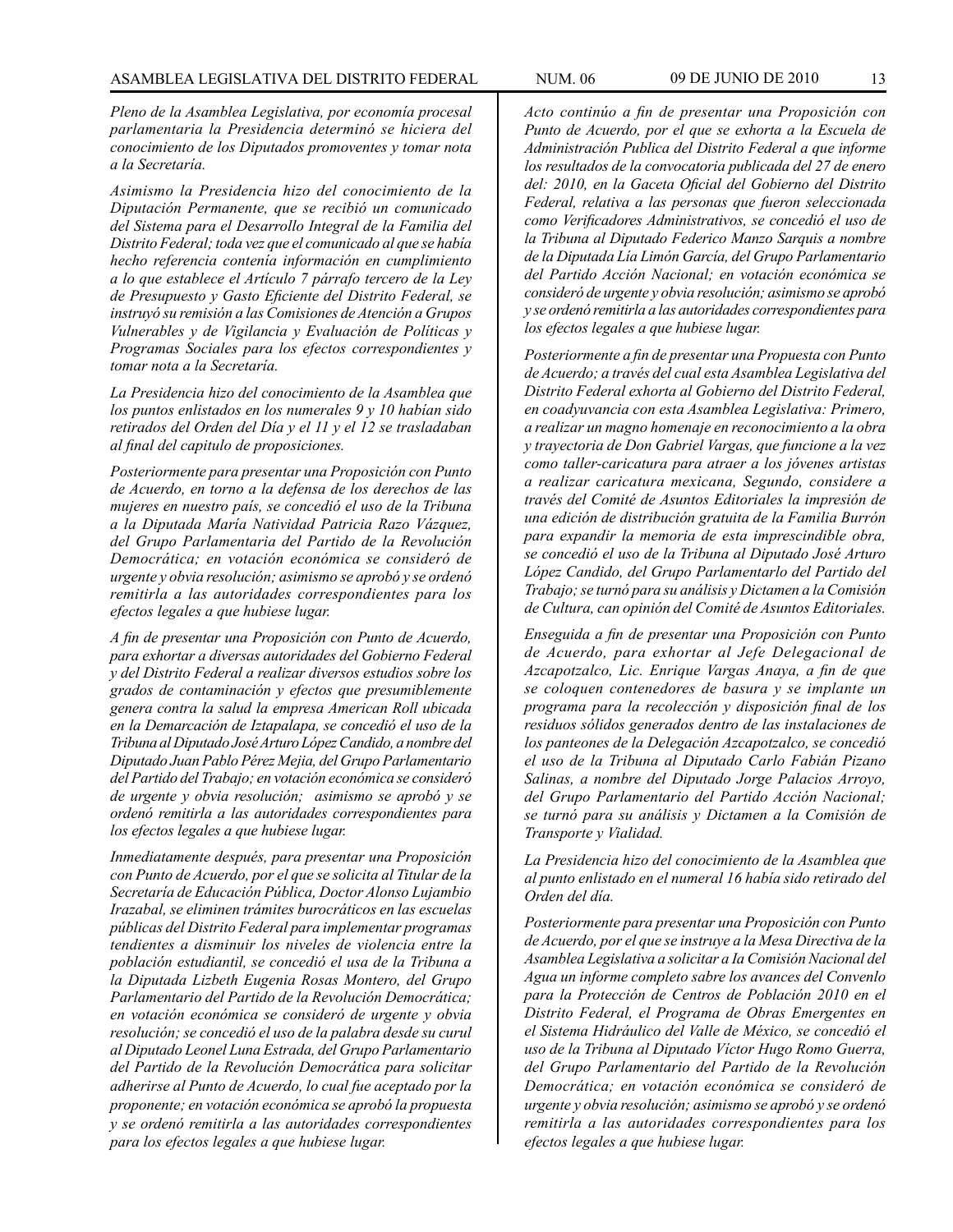*De igual forma para presentar una Proposición con Punto de Acuerdo, para exhortar al Jefe Delegacional de Miguel Hidalgo a que tome las medidas pertinentes para evitar Que la situación del cableado eléctrico en los mercados de la Delegación y sus inmediaciones vaya a provocar algún incidente lamentable, como ha sucedido en ocasiones anteriores, se concedió el uso de la Tribuna al Diputado Víctor Hugo Romo Guerra, del Grupo Parlamentario del Partido de la Revolución Democrática; en votación económica se consideró de urgente y obvia resolución; asimismo se aprobó y se ordenó remitirla a las autoridades correspondientes para los efectos legales a que hubiese lugar.*

*Acto seguido para presentar una Proposición con Punto de Acuerdo, para solicitar al Gobierno del Distrito Federal a que en el proyecto de presupuesto de 2011 pueda considerar recursos para realizar mantenimiento mayor a los 10 Centros de Asistencia e Integración Social con los que cuenta el Distrito Federal, asimismo derivado de posibles economías en el presente ejercicio pueda atender las necesidades mas urgentes que se tienen en estos centros, se concedió el uso de la Tribuna a la Diputada Lizbeth Eugenia Rosas Montero a nombre propio y del Diputado Carlos Augusto Morales López, del Grupo Parlamentario del Partido de la Revolución Democrática; en votación económica se consideró de urgente y obvia resolución; asimismo se aprobó la propuesta y se ordenó remitirla a las autoridades correspondientes para los efectos legales a que hubiese lugar.*

*La Presidencia hizo del conocimiento de la Asamblea que el punto enlistado en el numeral 25 habrá sido retirado del Orden del día.* 

*Asimismo para presentar una Propuesta con Punto de Acuerda, por el que se exhorta al Gobierno Federal a través del Instituto Nacional de Antropología e Historia, al Gobierno del Distrito Federal a través de la Secretaría del Medio Ambiente del Distrito Federal (Comisión de Recursos Naturales) y a la Delegación Iztapalapa para que den las facilidades interinstitucionales necesarias para llevar a cabo una jornada de reforestación en el Cerro de la Estrella ubicado en la Delegación Iztapalapa se concedió el uso de la Tribuna al Diputado Fernando Cuellar Reyes, a nombre propio y de la Diputada Edith Ruiz Mendicuti, del Grupo Parlamentario del Partido de la Revolución Democrática; en votación económica se consideró de urgente y obvia resolución; asimismo se aprobó la propuesta y se ordenó remitirla a las autoridades correspondientes para los efectos legales a que hubiese lugar.*

*De la misma manera para presentar una propuesta can Punto de Acuerdo, a través del cual la Asamblea Legislativa del Distrito Federal exhorte al Gobierno del Distrito Federal a la redacción de un manifiesto del Distrito Federal en donde se pronuncie la postura contraria a la Ley SB/1070 del Estado de Arizona, cuya entrada en vigor*  *significaría legalizar la discriminación y segregación racial de miles de connacionales radicados en Arizona e inauguraría una escalada de violencia irrefrenable contra la comunidad latina en Estados Unidos, este documento debería ser signado por los 3 Poderes de Gobierno Local y toda institución como unidad u organización radicada en el Distrito Federal, se concedió el uso de la Tribuna al Diputado José Arturo López Candido, del Grupo Parlamentario del Partido del Trabajo; en votación económica se consideró de urgente y obvia resolución; asimismo se aprobó la propuesta y se ordenó remitirla a las autoridades correspondientes para los efectos legales a que hubiese lugar.*

*Enseguida para presentar una Proposición con Punto de Acuerdo, a través de la cual la Asamblea Legislativa del Distrito Federal exhorta una vez más a la Consejera Jurídica del Distrito Federal a publicar el Reglamento de la Ley de Fomento al Cine Mexicano del Distrito Federal, aprobada en diciembre del 2008, ya que acciones de la propia Secretaría de Cultura de la Ciudad de México está incurriendo en irregularidades que desvirtúan la legislación pertinente, se concedió el uso de la Tribuna al Diputado José Arturo López Candido, del Grupo Parlamentario del Partido del Trabajo; en votación económica se consideró de urgente y obvia resolución; asimismo se aprobó la propuesta y se ordenó remitirla a las autoridades correspondientes para los efectos legales a que hubiese lugar.*

 *Acto continúo para presentar una Proposición con Punto de Acuerdo, por el que se exhorta al Jefe de Gobierno del Distrito Federal, al Secretario de Salud del Distrito Federal y a los Titulares de las 16 Demarcaciones Político Administrativas realicen programas de rehidratación en puntos estratégicos de la ciudad, se concedió el uso de la Tribuna al Diputado Carlo Fabián Pizano Salinas, a nombre del Diputado José Giovanni Gutiérrez Aguilar, del Grupo Parlamentario del Partido Acción Nacional; en votación económica se consideró de urgente y obvia resolución; asimismo se aprobó la propuesta y se ordenó remitirla a las autoridades correspondientes para los efectos legales a que hubiese lugar.*

*Inmediatamente después para presentar un pronunciamiento en tomo a la resolución emitida por la Suprema Corte de Justicia de Ia Nación con motivo de la controversia constitucional que promovió el titular del Ejecutivo del Estado de Jalisco en contra de la norma 046-SSA2-2005, se concedió el uso de la Tribuna a la Diputada Lizbeth Eugenia Rosas Montero, del Grupo Parlamentarlo del Partido de la Revolución Democrática.*

*Posteriormente para presentar una Efemeride relativa al Día Mundial Sin Tabaco, se concedió el uso de la Tribuna a la Diputado Carlo Fabián Pizano Salinas, a nombre del Diputado Jorge Palacios Arroyo, del Grupo Parlamentario del Partido Acción Nacional; así mismo se concedió el uso de la palabra desde su curul, al Diputado Octavio*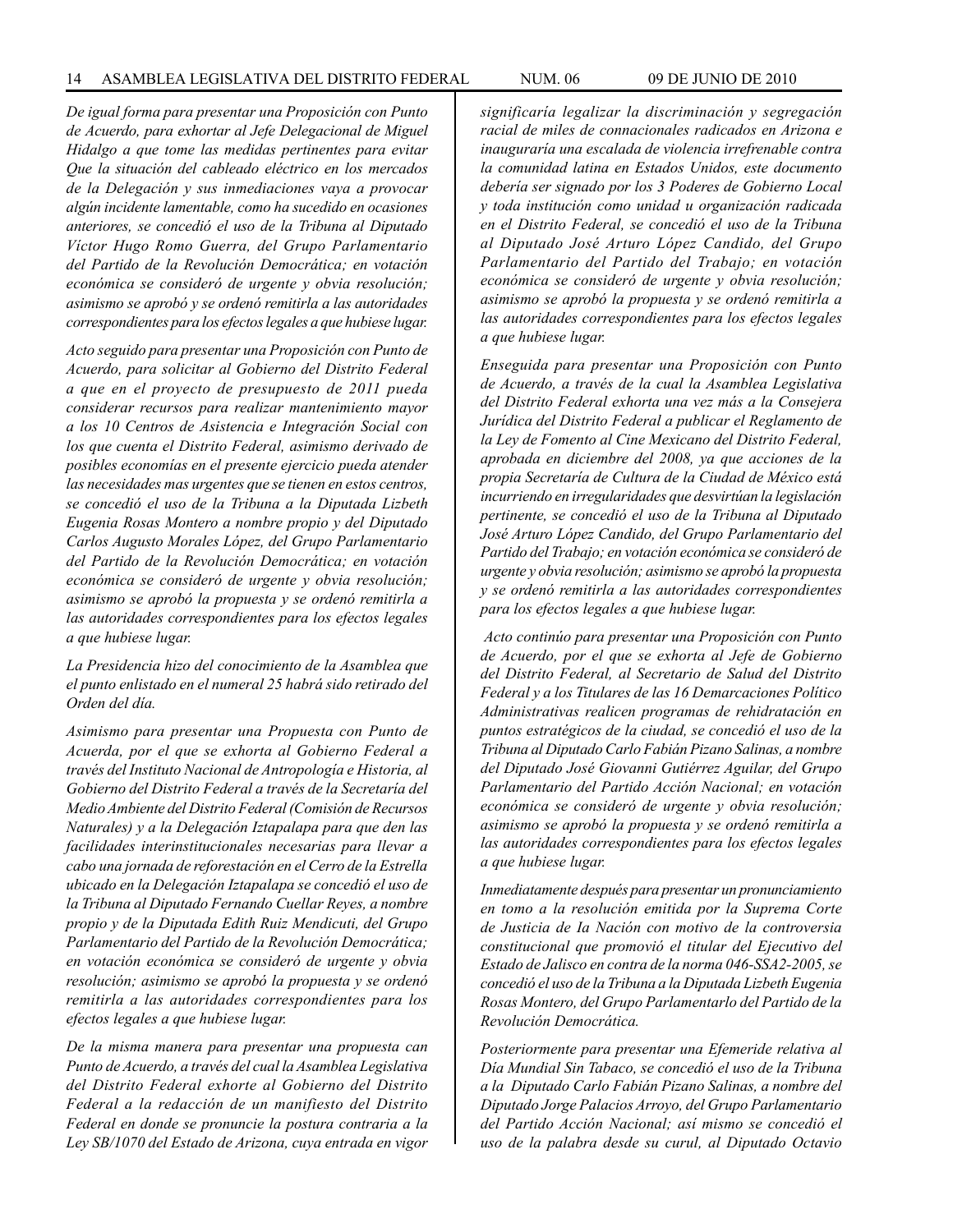*Guillermo West Silva, del Grupo Parlamentarlo del Partido Revolucionario Institucional para formular una pregunta, misma que fue aceptada y respondida por el orador.*

*Habiéndose agotado los asuntos en cartera y siendo las trece horas con quince minutos, se levanta la Sesión y se citó para la que tendrá Jugar el día miércoles 9 de junio del 2010 a las 11:00 horas, rogando a todos su puntual asistencia.*

**EL C. PRESIDENTE.-** Esta Presidencia hace del conocimiento de la Diputación Permanente que se recibieron los siguientes comunicados: Uno de la Comisión de Transparencia de la Gestión y uno de la Comisión de Cultura y uno de la Comisión de Derechos Humanos, por medio de los cuales solicitan prórroga para analizar y dictaminar diversos asuntos respectivamente.

Esta Presidencia, después de revisar las solicitudes recibidas, considera que se actualiza la hipótesis establecida, por los párrafos segundo y tercero del Artículo 32 del Reglamento para el Gobierno Interior de la Asamblea Legislativa del Distrito Federal. En tal virtud, proceda la Secretaría a consultar a la Diputación Permanente en votación económica, si son de autorizarse las solicitudes presentadas por las comisiones señaladas.

# *COMISIÓN DE TRANSPARENCIA DE LA GESTIÓN*

*México, D. F., a 7 de junio de 2010*

 *Oficio No. DLLG/CTG/070/10*

*DIP. EMILIANO AGUILAR ESQUIVEL PRESIDENTE DE LA MESA DIRECTIVA DE LA DIPUTACIÓN PERMANENTE ASAMBLEA LEGISLATIVA DEL DISTRITO FEDERAL V LEGISLATURA PRESENTE*

*Con fundamento en lo dispuesto por el Artículo 87 del Reglamento para el Gobierno Interior de la Asamblea Legislativa del Distrito Federal, solicito a usted, que someta a consideración del Pleno de este Órgano Legislativo, la solicitud de prórroga para que la Comisión de Transparencia de la Gestión, realice el análisis de la Iniciativa de Decreto por el que se reforman, diversas disposiciones de la Ley de Transparencia y Acceso a la Información Pública del Distrito Federal, Presentado por una servidora.*

*Lo anterior, toda vez que la Iniciativa referida, se encuentra en estudio respectivo para su correspondiente dictaminaciòn. Sin más por el momento y en espera de su oportuna atención al particular, me despido de usted, enviándole un cordial saludo.*

# *ATENTAMENTE*

*Dip. Lía Limón García Presidenta*

*\_\_\_\_\_ O \_\_\_\_\_*

# *COMISIÓN DE CULTURA*

*Asamblea Legislativa del Distrito Federal*

*Junio 04, de 2010*

*No. ALDF/V/CC/088/2010*

*DIP. EMILIANO AGUILAR ESQUIVEL PRESIDENTE DE LA MESA DIRECTIVA DE LA DIPUTACIÓN PERMANENTE ASAMBLEA LEGISLATIVA DEL DISTRITO FEDERAL V LEGISLATURA PRESENTE*

*Por este medio, con fundamento en el Artículo 32 segundo párrafo del Reglamento para el Gobierno Interior de la Asamblea Legislativa del Distrito Federal, respetuosamente solicito se someta a consideración del Pleno de la Diputación permanente, la prórroga del término para la presentación del Dictamen correspondiente a la Iniciativa con Proyecto de Decreto que reforma el primer y segundo párrafos del Artículo 33, y Artículos 34 al 38 de la Ley de Fomento Cultural del Distrito Federal, que presentó la suscrita en mi carácter de Diputada integrante del Grupo Parlamentario del Partido de la Revolución Democrática, turnada a esta Comisión el 29 de abril de 2010, mediante oficio Número MDSPPA/CSP/1328/2010, para su análisis y Dictamen, ante el Pleno de la Asamblea Legislativa.*

*Sin otro particular, reciba un cordial saludo.*

# *ATENTAMENTE*

*Dip. Edith Ruiz Mendicuti Presidenta*

 $\overline{\phantom{a}}$  *o*  $\overline{\phantom{a}}$ 

#### *COMISIÓN DE DERECHOS HUMANOS*

*Asamblea Legislativa del Distrito Federal 08 de junio de 2010*

*ALDF/V/CDH/315/10*

*DIP. EMILIANO AGUILAR ESQUIVEL PRESIDENTE DE LA MESA DIRECTIVA DE LA DIPUTACIÓN PERMANENTE ASAMBLEA LEGISLATIVA DEL DISTRITO FEDERAL V LEGISLATURA PRESENTE*

*Honorable Presidente de la Diputación Permanente:*

*Con fundamento en el Artículo 32 segundo párrafo del Reglamento para el Gobierno Interior, solicito se someta a consideración del Pleno, la prórroga del término para la presentación de los dictámenes correspondientes a las siguientes propuestas:*

*1. INICIATIVA QUE REFORMA LOS ARTÍCULOS 2, 6 Y 11 DEL CÓDIGO CIVIL DEL DISTRITO FEDERAL, 270 DEL CÓDIGO PENAL PARA EL DISTRITO FEDERAL Y EL ARTÍCULO 35 DE LA LEY ORGÁNICA DE LA ADMINISTRACIÓN PÚBLICA DEL DISTRITO FEDERAL, que presentó el Diputado Fidel Leonardo Suárez del Grupo*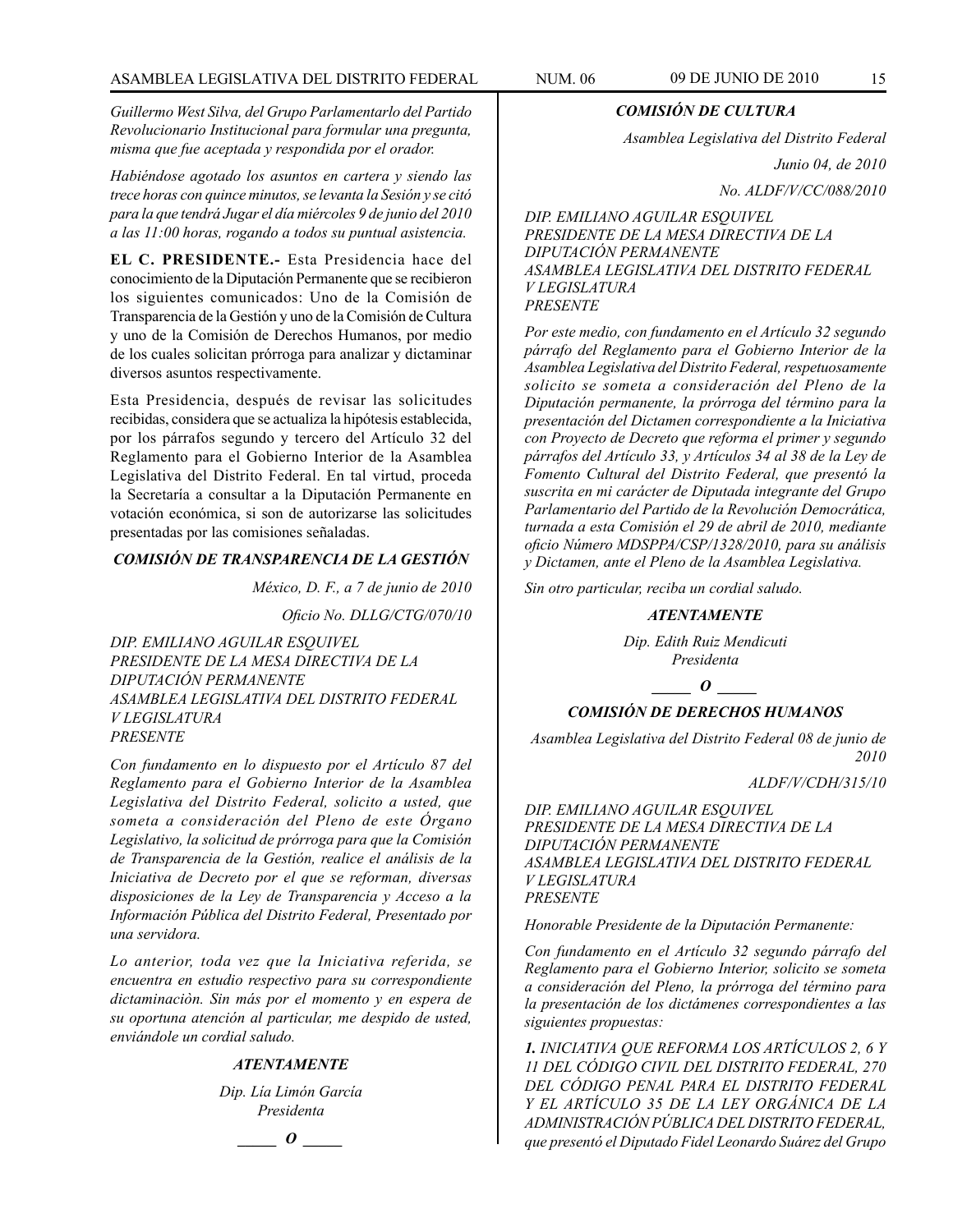*Parlamentarlo del Partido Revolucionario Institucional, turnada el 26 de marzo del 2010, mediante oficio Número MDSPPA/CSP/262/2010, a las Comisiones Unidas de Administración y Procuración de Justicia y de Derechos Humanos para su análisis y Dictamen, ante el Pleno de la Asamblea Legislativa.*

*2. INICIATIVA CON PROYECTO DE DECRETO POR LA QUE SE ADICIONA EL ARTÍCULO 34, CON LAS FRACCIONES III Y IV DEL CÓDIGO PENAL DEL DISTRITO FEDERAL, PARA ARMONIZAR CON LA LEY DE ACCESO DE LAS MUJERES A UNA VIDA LIBRE DE VIOLENCIA DEL DISTRITO FEDERAL; que presento la Diputada Beatriz Rojas Martínez, del Grupo Parlamentario del Partido de la Revolución Democrática, a las Comisiones Unidas de Administración y Procuración de Justicia, de Equidad y Género y de Derechos Humanos, el 23 de abril del 2010, mediante oficio número MDSPPA/CSP/1107/2010.*

*3. INICIATIVA CON PROYECTO DE DECRETO POR EL QUE SE REFORMAN Y SE ADICIONAN DIVERSAS DISPOSICIONES DEL CÓDIGO PENAL, LA LEY ORGÁNICA DE LA PROCURADURÍA GENERAL DE JUSTICIA, LEY DE LOS DERECHOS DE LAS NIÑAS Y NIÑOS Y LEY DE PROTECCIÓN CIVIL. TODOS ELLOS ORDENAMIENTOS DEL DISTRITO FEDERAL; que presento la Diputada Valentina Valía Batres Guadarrama, del Grupo Parlamentario del Partido de la Revolución Democrática Comisiones Unidas de Administración y Procuración de Justicia y de Derechos Humanos, el día 23 de abril del 2010, mediante oficio número MDSPPA/ CSP/1104/2010*

*4. INICIATIVA CON PROYECTO DE DECRETO POR EL QUE SE REFORMAN DIVERSOS Artículos DEL CÓDIGO PENAL Y DE PROCEDIMIENTOS PENALES, AMBOS PARA EL DISTRITO FEDERAL; que presentó el Diputado David Razú Aznar del Grupo Parlamentario del Partido de la Revolución Democrática y turnada a las Comisiones Unidas de Seguridad Pública y de Derechos Humanos, el 27 de abril de 2010, mediante oficio número MDSPPA/ CSP/1278/2010.*

*5. INICIATIVA CON PROYECTO DE DECRETO POR LA QUE SE ABROGA LA LEY PARA PREVENIR Y ERRADICAR LA DISCRIMINACIÓN EN EL DISTRITO FEDERAL Y EN SU LUGAR SE CREA LA NUEVA LEY PARA PREVENIR Y ERRADICAR LA DISCRIMINACIÓN DEL DISTRITO FEDERAL Y EN SU LUGAR SE CREA LA NUEVA LEY PARA PREVENIR Y ERRADICAR LA DISCRIMINACIÓN DEL DISTRITO FEDERAL; que presentó el Diputado David Razú Aznar del Grupo Parlamentario del Partido de la Revolución Democrática y turnada a la Comisión de Derechos Humanos el día 29 de abril de 2010, mediante oficio número MDSPPA/CSP/1326/2010.*

*Sin otro particular, reciba un cordial saludo.* 

#### *ATENTAMENTE*

*Dip. David Razú Aznar Presidente*

**EL C. SECRETARIO.-** Por instrucciones de la Presidencia y en votación económica, se pregunta a la Diputación Permanente si son de autorizarse las solicitudes de prórroga de las comisiones de referencia.

Los que estén por la afirmativa, sírvanse manifestarlo levantando la mano.

Los que estén por la negativita, sírvanse manifestarlo.

Se autorizan, Diputado Presidente.

**EL C. PRESIDENTE.-** Hágase del conocimiento de las presidencias de las comisiones solicitantes para los efectos correspondientes.

Esta Presidencia hace del conocimiento de la Diputación Permanente que se recibieron dos comunicados de la Comisión de Administración y Procuración de Justicia, mediante los cuales solicita la ampliación del turno relativo a las siguientes Iniciativas:

Con Proyecto de Decreto por el que se reforman los Artículos 1515, 1520 y 1593, se derogan los Artículos 1499, 1500, 1501, del 1521 al 1592 y del 1595 al 1598 del Código Civil para el Distrito Federal; se reforma 891 y derogan los Artículos 887 al 890 y del 892 del Código de Procedimientos Civiles para el Distrito Federal; se reforman los Artículos 167, 168 y se deroga el Artículo 178 de la Ley de Notariado para el Distrito Federal, y se deroga la fracción I del Artículo 207 y se reforma la fracción III del Artículo 214 del Código Fiscal para el Distrito Federal, presentada por la Diputada Rocío Barrera Badillo el 29 de abril del año en curso.

De la Iniciativa con Proyecto de Decreto por el que se reforman diversos Artículos del Código Penal y de Procedimientos Penales, ambos para el Distrito Federal, que presentó el Diputado David Razú Aznar, del 27 de abril del año en curso.

En atención a lo expresado por la Presidencia de la Comisión de Administración y Procuración de Justicia y en virtud a que dichas Iniciativas contienen disposiciones que se refieren y afectan la materia de lo que conoce la misma, con fundamento en los Artículos 58 fracción XVI y 64 de la Ley Orgánica y el Artículo 29 del Reglamento para el Gobierno Interior, ambos de la Asamblea Legislativa del Distrito Federal, se autoriza la ampliación del turno a la Comisión solicitante.

Asimismo, se informa que con la finalidad de realizar una reforma integral en el tema de Sistema Penitenciario, se ampliará de oficio la Iniciativa con Proyecto de Decreto que reforma el Artículo 30 del Código Penal del Distrito Federal, adiciona el Artículo 17 bis y reforma los Artículos 35, 36 y 37 de la Ley de Ejecución de Sanciones Penales para el Distrito Federal, con el propósito de fortalecer el Sistema Penitenciario en el Distrito Federal, que presentó el Diputado Raúl Antonio Nava Vega el 27 de abril del año en curso para su análisis y Dictamen a la Comisión de Seguridad Pública.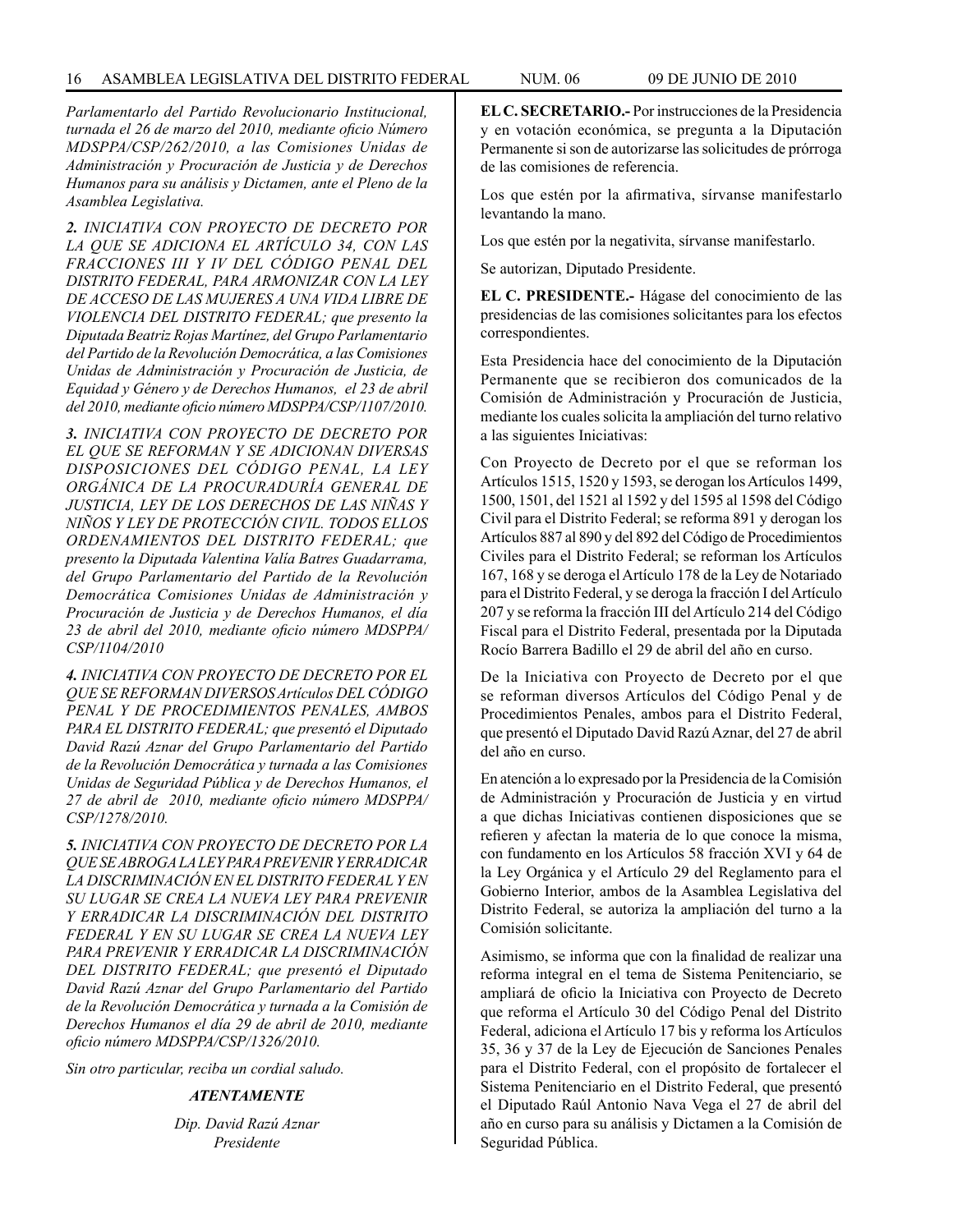De igual forma, se remitirá la Iniciativa de Ley de Asuntos Penitenciarios del Distrito Federal que presentó el Diputado Alan Cristian Vargas Sánchez el 24 de septiembre de 2009 para su análisis y Dictamen a la Comisión de Administración y Procuración de Justicia.

Tome nota la Secretaría y se instruye a la Coordinación de Servicios Parlamentarios para que se elaboren las comunicaciones correspondientes.

#### *COMISIÓN DE ADMINISTRACIÓN Y PROCURACIÓN DE JUSTICIA*

*México, Distrito Federal, a 2 de junio del 2010.*

*ALDF/VL/CAPJ/156/2010.*

*DIP. EMILIANO AGUILAR ESQUIVEL PRESIDENTE DE LA MESA DIRECTIVA DE LA DIPUTACIÓN PERMANENTE ASAMBLEA LEGISLATIVA DEL DISTRITO FEDERAL V LEGISLATURA PRESENTE*

*Con fundamento en los Artículos 31, 33, 36 fracción VII, de la Ley Orgánica de la Asamblea Legislativa del Distrito Federal, por ser materia de la Comisión de Administración y Procuración de Justicia, solicito la ampliación de turno, para que la Comisión que presido, participen el análisis y Dictamen de la siguiente propuesta:*

*Iniciativa con Proyecto de Decreto por el que se reforman los Artículos 1515, 1520 y 1593, se derogan los Artículos 1499, 1500, 1501, del 1521 al 1592 y del 1595 al 1598 del Código Civil para el Distrito Federal se reforma el Artículo 891 y se derogan los Artículos 887 al 890 y el 892 del Código de Procedimientos Civiles para el Distrito Federal; se reforman los Artículos 167. 168 y 169, y se deroga al Artículo 178 de la Ley del Notariado para el Distrito Federal, y se deroga la fracción I del Artículo 207 y se reforma la fracción III del Artículo 214 del Código Fiscal para el Distrito Federal, que presentó la Diputada Rocío Barrera Badillo, del Grupo Parlamentario del Partido de la Revolución Democrática, turnado el 29 de abril del 2010, mediante oficio número MDSPPA/CSP/1332/2010, a la Comisión de Notariado; toda vez que se trata de reformas a las Leyes Civiles, sustantiva y adjetiva, para el Distrito Federal, que competen a esta Comisión.*

*Sin otro particular por el momento, aprovecho la ocasión para reiterarle las seguridades de mi más alta y distinguida consideración.*

# *ATENTAMENTE*

*Dip. Julio César Moreno Rivera Presidente de la Comisión de Administración y Procuración de Justicia*

*COMISIÓN DE ADMINISTRACIÓN Y PROCURACIÓN DE JUSTICIA*

*México, Distrito Federal, a 31 de mayo del 2010.*

*ALDF/VL/CAPJ/155/2010.*

*DIP. EMILIANO AGUILAR ESQUIVEL PRESIDENTE DE LA MESA DIRECTIVA DE LA DIPUTACIÓN PERMANENTE ASAMBLEA LEGISLATIVA DEL DISTRITO FEDERAL V LEGISLATURA PRESENTE*

*Con fundamento en los Artículos 31, 33, 36 fracción VII, de la ley Orgánica de la Asamblea Legislativa del Distrito Federal, por ser materia de la Comisión de Administración y Procuración de Justicia, solicito la ampliación de turno, para que la Comisión que presido, participe en el análisis y Dictamen de la siguiente propuesta:*

*Iniciativa con Proyecto de Decreto por el que se reforman diversos Artículos del Código Penal y de Procedimientos Penales, ambos para el Distrito Federal que presento el Diputado David Razú Aznar, del Grupo Parlamentario del Partido de la Revolución Democrática, turnada el 27 de abril 2010, mediante oficio número MDSPPA/ CSP/1278/2010, a las Comisiones Unidas de Derechos Humanos y Seguridad Pública; toda vez que se trata de reformas a las Leyes Penales, sustantiva y adjetiva, para el Distrito Federal, que competen a esta Comisión.*

*Sin otro particular por el momento, aprovecho la ocasión para reiterarle las seguridades de mi más alta y distinguida consideración.*

# *ATENTAMENTE*

*Dip. Julio César Moreno Rivera Presidente de la Comisión de Administración y Procuración de Justicia*

**EL C. PRESIDENTE.-** Esta Presidencia hace del conocimiento de la Diputación Permanente que se recibieron los siguientes comunicados: 10 de la Secretaría de Gobierno del Distrito Federal y 1 de la Subsecretaría de Enlace Legislativo de la Secretaría de Gobierno.

Asimismo, se informa a esta Diputación Permanente que toda vez que los comunicados a los que se ha hecho referencia contienen respuestas relativas a los asuntos aprobados por este Órgano Legislativo, por economía procesal parlamentaria se toma la siguiente determinación:

Hágase del conocimiento de los Diputados promoventes y tome nota la Secretaría.

# *SECRETARÍA DE GOBIERNO COORDINACIÓN DE ENLACE DELEGACIONAL*

*"2008-2010 Bicentenario de la Independencia y Centenario de la Revolución, en la Ciudad de México".*

*México, D. F., 01 de junio de 2010*

*SG/CED/1017/2010*

*\_\_\_\_\_ O \_\_\_\_\_*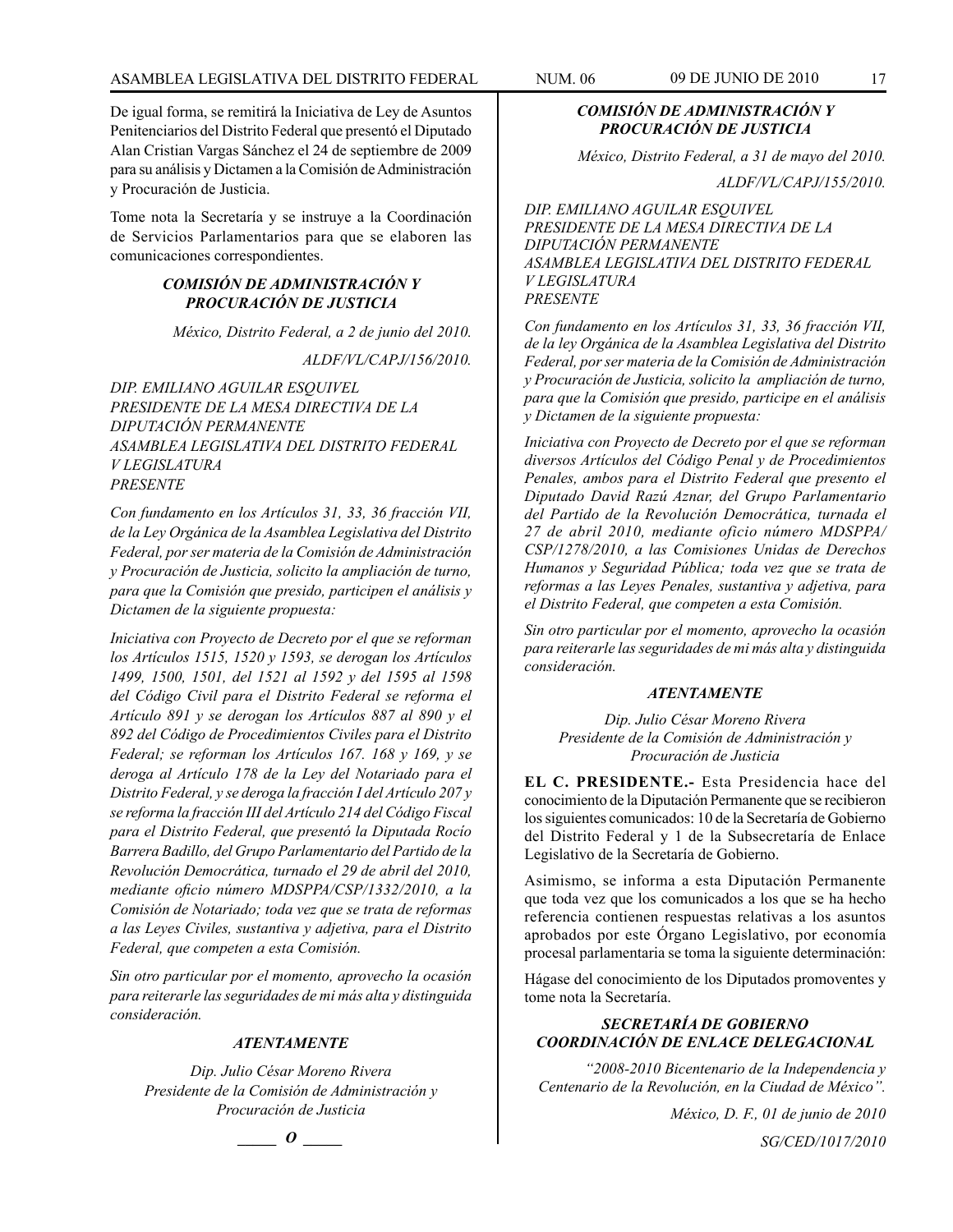#### *DIP. EMILIANO AGUILAR ESQUIVEL PRESIDENTE DE LA MESA DIRECTIVA DE LA DIPUTACIÓN PERMANENTE ASAMBLEA LEGISLATIVA DEL DISTRITO FEDERAL V LEGISLATURA PRESENTE*

*Distinguido Presidente de la Mesa Directiva:*

*En atención al oficio MDSPPA/CSP/802/2010 dirigido al Lic. José Ángel Ávila Pérez, Secretario de Gobierno del Distrito Federal, me permito remitir copia del oficio número SSM/245/10, suscrito por el Dr. Marcos Santillán Pacheco, Subdirector de Servicios Médicos en la delegación Xochimilco, por el que informa las medidas preventivas implementadas en esa demarcación y dirigidas a la población en general, para dar cumplimiento al Punto de Acuerdo aprobado por el Pleno de la Asamblea Legislativa del Distrito Federal, en Sesión celebrada el pasado 15 de abril, relativo a las medidas preventivas a fin de que la población no se vea afectada a consecuencia de la presente temporada de calor.*

*Sin otro particular, reciba un cordial saludo.*

# *ATENTAMENTE*

*Lic. Eliseo Moyao Morales Coordinador*

*\_\_\_\_\_ O \_\_\_\_\_*

*SECRETARÍA DE GOBIERNO COORDINACIÓN DE ENLACE DELEGACIONAL*

*"2008-2010 Bicentenario de la Independencia y Centenario de la Revolución, en la Ciudad de México".*

*México, D. F., 01 de junio de 2010*

*SG/CED/1018/2010*

*DIP. EMILIANO AGUILAR ESQUIVEL PRESIDENTE DE LA MESA DIRECTIVA DE LA DIPUTACIÓN PERMANENTE ASAMBLEA LEGISLATIVA DEL DISTRITO FEDERAL V LEGISLATURA PRESENTE*

*Distinguido Presidente de la Mesa Directiva:*

*En atención al oficio MDPPPA/CSP/883/2009 dirigido al Lic. José Ángel Ávila Pérez, Secretario de Gobierno del Distrito Federal, me permito entregar copia del oficio número SSM/236/10, suscrito por el Dr. Marcos Santillán Pacheco, Subdirector de Servicios Médicos en la Delegación Xochimilco, por el que informa que esa demarcación otorga un presupuesto anual de \$600.000.00 para la ejecución del programa "Detección Oportuna del Cáncer de Mama", a través de la realización de estudios de mastografias.*

*Lo anterior en referencia al Punto de Acuerdo aprobado por el Pleno de la Asamblea Legislativa del Distrito Federal, el 10 de noviembre próximo pasado, sobre la incorporación*  *en el proyecto de Presupuesto de Egresos 2010, recursos para implementar campañas de difusión de la detección oportuna de cáncer de mama.*

*Sin otro particular, reciba un cordial saludo.*

#### *ATENTAMENTE*

*Lic. Eliseo Moyao Morales Coordinador*

*\_\_\_\_\_ O \_\_\_\_\_*

# *SECRETARÍA DE GOBIERNO COORDINACIÓN DE ENLACE DELEGACIONAL*

*"2008-2010 Bicentenario de la Independencia y Centenario de la Revolución, en la Ciudad de México".*

*México, D. F., 01 de junio de 2010*

*SG/CED/1020/2010*

*DIP. EMILIANO AGUILAR ESQUIVEL PRESIDENTE DE LA MESA DIRECTIVA DE LA DIPUTACIÓN PERMANENTE ASAMBLEA LEGISLATIVA DEL DISTRITO FEDERAL V LEGISLATURA PRESENTE*

*Distinguido Presidente de la Mesa Directiva:*

*En atención al oficio MDSPPA/CSP/779/2010 enviado al Lic. José Ángel Ávila Pérez, Secretario de Gobierno del Distrito Federal, me permito remitir copia del oficio número OJDX/000355/2010, suscrito por el Ing. Manuel González González, Jefe Delegacional en Xochimilco, por el que envía padrón de beneficiarias del programa de '"Mastografias" e informa las acciones que llevan a cabo en esa demarcación, para dar cumplimiento al Punto de Acuerdo aprobado por el Pleno de la Asamblea Legislativa del Distrito Federal, en Sesión celebrada el pasado 15 de abril, relativo al padrón de beneficiarias del último programa de detección de cáncer de mama, realizado en cada una de las demarcaciones.*

*Anexo sírvase encontrar CD con la información en comento.*

*Sin otro particular, reciba un cordial saludo.*

#### *ATENTAMENTE*

*Lic. Eliseo Moyao Morales Coordinador*

#### *\_\_\_\_\_ O \_\_\_\_\_*

# *SECRETARÍA DE GOBIERNO COORDINACIÓN DE ENLACE DELEGACIONAL*

*"2008-2010 Bicentenario de la Independencia y Centenario de la Revolución, en la Ciudad de México".*

*México, D. F., 02 de junio de 2010*

*SG/CED/1041/2010*

*DIP. EMILIANO AGUILAR ESQUIVEL PRESIDENTE DE LA MESA DIRECTIVA DE LA DIPUTACIÓN PERMANENTE ASAMBLEA LEGISLATIVA DEL DISTRITO FEDERAL*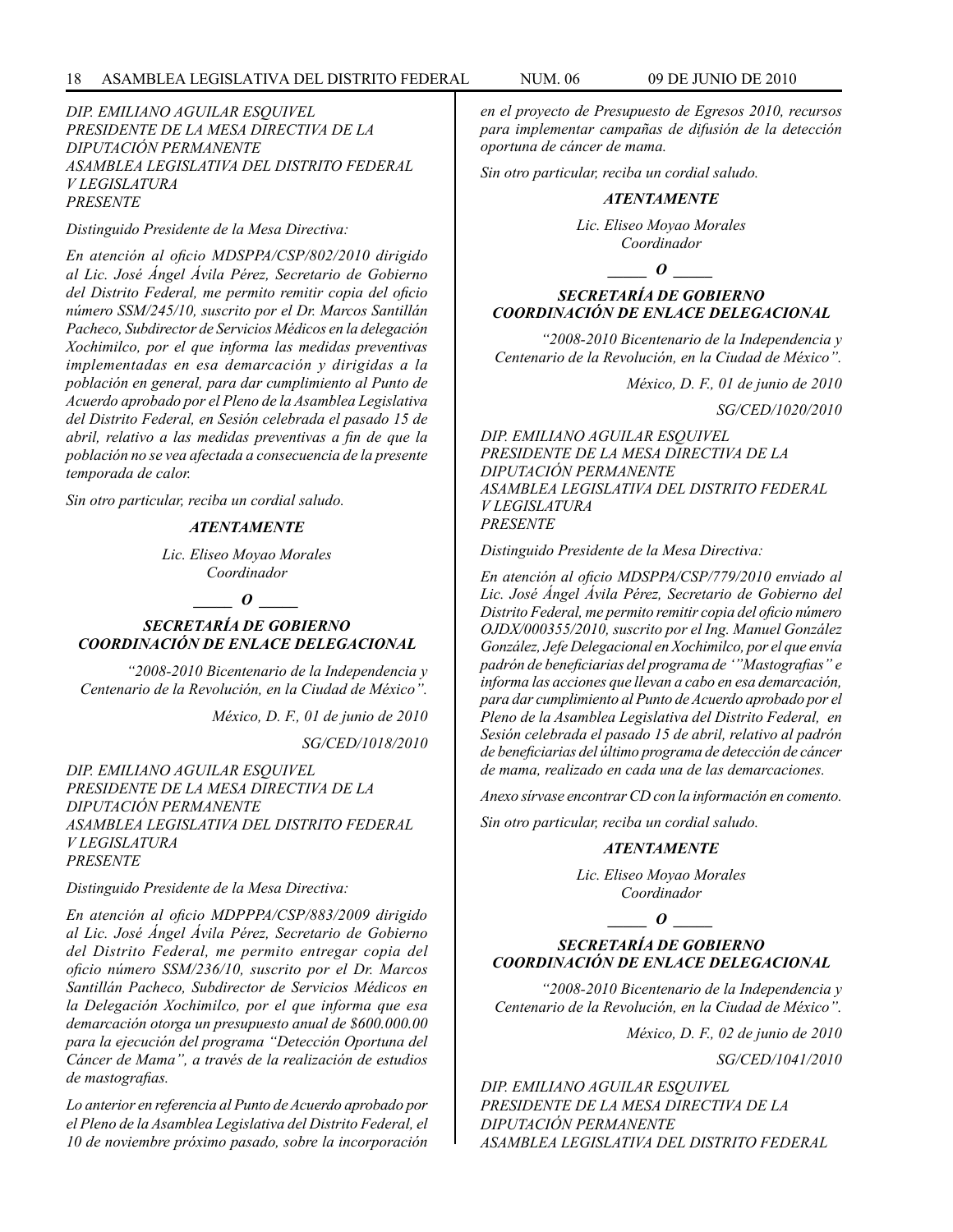#### *V LEGISLATURA PRESENTE*

*Distinguido Presidente de la Mesa Directiva:*

*En atención al oficio MDSPPA/CSP/989/2010 dirigido al Lic. José Ángel Ávila Pérez, Secretario de Gobierno del Distrito Federal, me permito enviar copia del oficio número DGGD/150/2010, suscrito por la Lic. Margarita M. Martínez Fisher, Director General de Gerencia Delegacional en Cuajimalpa de Morelos, por el que entrega información solicitada en el Punto de Acuerdo aprobado por el Pleno de la Asamblea Legislativa del Distrito Federal, en Sesión celebrada el pasado 20 de abril, relativo a información sobre programación operativa y financiera en diversos rubros de protección civil.*

*Sin otro particular, reciba un cordial saludo.*

#### *ATENTAMENTE*

*Lic. Eliseo Moyao Morales Coordinador*

*\_\_\_\_\_ O \_\_\_\_\_*

# *SECRETARÍA DE GOBIERNO COORDINACIÓN DE ENLACE DELEGACIONAL*

*"2008-2010 Bicentenario de la Independencia y Centenario de la Revolución, en la Ciudad de México".*

*México, D. F., 02 de junio de 2010*

*SG/CED/1042/2010*

*DIP. EMILIANO AGUILAR ESQUIVEL PRESIDENTE DE LA MESA DIRECTIVA DE LA DIPUTACIÓN PERMANENTE ASAMBLEA LEGISLATIVA DEL DISTRITO FEDERAL V LEGISLATURA PRESENTE*

*Distinguido Presidente de la Mesa Directiva:*

*En atención al oficio MDSPPA/CSP/791/2010 dirigido al Lic. José Ángel Ávila Pérez, Secretario de Gobierno del Distrito Federal, me permito remitir copia del oficio número DGGD/152/2010, suscrito por la Lic. Margarita M. Martínez Fisher. Directora General de Gerencia Delegacional en Cuajimalpa de Morelos, por el que informa las acciones que lleva a cabo ese Órgano Político Administrativo, a fin de cumplir con el Punto de Acuerdo aprobado por el Pleno de la Asamblea Legislativa del Distrito Federal, en Sesión celebrada el pasado 15 de abril, relativo a las medidas preventivas a fin de que la población no se vea afectada a consecuencia de la presente temporada de calor.*

*Sin otro particular, reciba un cordial saludo.*

#### *ATENTAMENTE*

*Lic. Eliseo Moyao Morales Coordinador*

*\_\_\_\_\_ O \_\_\_\_\_*

# *SECRETARÍA DE GOBIERNO COORDINACIÓN DE ENLACE DELEGACIONAL*

*"2008-2010 Bicentenario de la Independencia y Centenario de la Revolución, en la Ciudad de México".*

*México, D. F., 02 de junio de 2010*

*SG/CED/1043/2010*

*DIP. EMILIANO AGUILAR ESQUIVEL PRESIDENTE DE LA MESA DIRECTIVA DE LA DIPUTACIÓN PERMANENTE ASAMBLEA LEGISLATIVA DEL DISTRITO FEDERAL V LEGISLATURA PRESENTE*

*Distinguido Presidente de la Mesa Directiva:*

*En alcance a mi similar SG/CED/0941/2010, de fecha 26 de mayo del presente año, y en atención al oficio MDSPPA/ CSP/719/2010 dirigido al Lic. José Ángel Ávila Pérez, Secretario de Gobierno del Distrito Federal, me permito entregar copia de los oficios número DGGD/149/2010 y DGA/0661/2010, suscritos por la Lic. Margarita M. Martínez Fisher, Directora General de Gerencia Delegacional, y por el Lic. Ismael X. Alcalá Ortega, Director General de Administración, ambos de la Delegación Cuajimalpa de Morelos, por los que informan que a al fecha, a ese Órgano Político Administrativo no se le han asignado recursos presupuestales para el presente ejercicio, para el rubro de mercados.*

*Lo anterior en referencia al Punto de Acuerdo aprobado por el Pleno de la Asamblea Legislativa del Distrito Federal, el 15 de abril del presente año, sobre el envío de un informe preciso y detallado del presupuesto que se ha ejercido en los mercados públicos.*

*Sin otro particular, reciba un cordial saludo.*

#### *ATENTAMENTE*

*Lic. Eliseo Moyao Morales Coordinador*

 $\bm{o}$ 

# *SECRETARÍA DE GOBIERNO COORDINACIÓN DE ENLACE DELEGACIONAL*

*"2008-2010 Bicentenario de la Independencia y Centenario de la Revolución, en la Ciudad de México".*

*México, D. F., 02 de junio de 2010*

*SG/CED/1044/2010*

*DIP. EMILIANO AGUILAR ESQUIVEL PRESIDENTE DE LA MESA DIRECTIVA DE LA DIPUTACIÓN PERMANENTE ASAMBLEA LEGISLATIVA DEL DISTRITO FEDERAL V LEGISLATURA PRESENTE*

*Distinguido Presidente de la Mesa Directiva:*

*En atención al oficio MDSPPA/CSP/1155/2010 dirigido al Lic. José Ángel Ávila Pérez, Secretario de Gobierno del Distrito Federal, me permito remitir copia del oficio*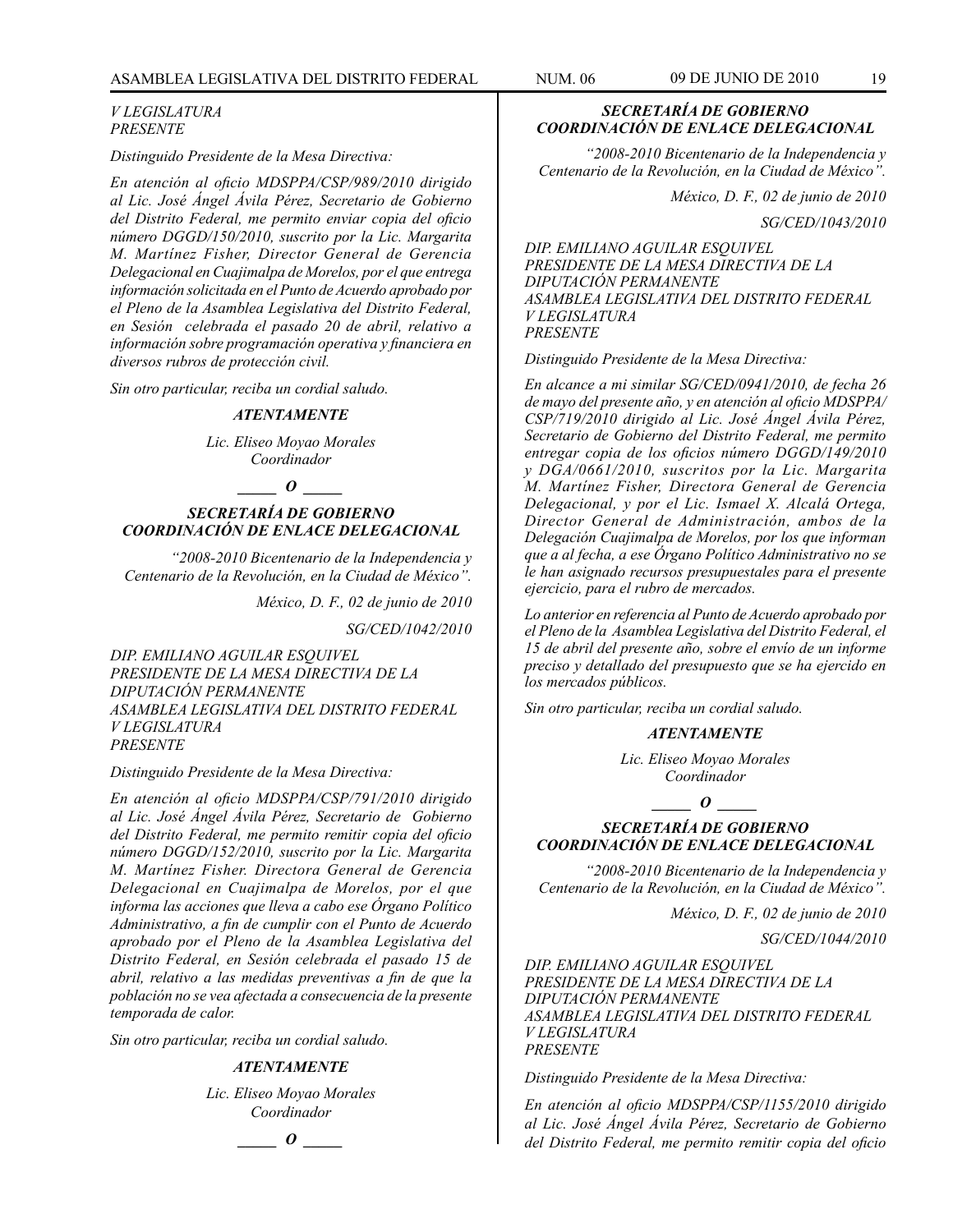# 20 ASAMBLEA LEGISLATIVA DEL DISTRITO FEDERAL NUM. 06 09 de JUNIo de 2010

*número DGGD/151/2010, suscrito por la Lic. Margarita M. Martínez Fisher, Directora General de Gerencia Delegacional, por el que informa que están gestionando con la Comisión Nacional del Deporte un proyecto para la activación física y evitar el sedentarismo, asimismo proporcionan información sobre los centros deportivos para ese fin.*

*Lo anterior en referencia al Punto de Acuerdo aprobado por el Pleno de la Asamblea Legislativa del Distrito Federal, en Sesión celebrada el pasado 22 de abril, relativo a la utilización de instalaciones deportivas para el uso del publico en general de manera gratuita, por los menos tres horas al día.*

*Sin otro particular, reciba un cordial saludo.*

#### *ATENTAMENTE*

*Lic. Eliseo Moyao Morales Coordinador*

# *\_\_\_\_\_ O \_\_\_\_\_*

# *SECRETARÍA DE GOBIERNO COORDINACIÓN DE ENLACE DELEGACIONAL*

*"2008-2010 Bicentenario de la Independencia y Centenario de la Revolución, en la Ciudad de México".*

*México, D. F., 02 de junio de 2010*

*SG/CED/1045/2010*

*DIP. EMILIANO AGUILAR ESQUIVEL PRESIDENTE DE LA MESA DIRECTIVA DE LA DIPUTACIÓN PERMANENTE ASAMBLEA LEGISLATIVA DEL DISTRITO FEDERAL V LEGISLATURA PRESENTE*

*Distinguido Presidente de la Mesa Directiva:*

*En atención al oficio MDSPPA/CSP/999/2010 dirigido al Lic. José Ángel Ávila Pérez, Secretario de Gobierno del Distrito Federal, me permito enviar copia del oficio número EADGJG/274/2010, suscrito por el C. Miguel Ángel Ponce Suastes, Enlace Administrativo de la Dirección General Jurídica y de Gobierno en la Delegación Venustiano Carranza, por el que entrega información solicitada en el Punto de Acuerdo aprobado por el Pleno de la Asamblea Legislativa del Distrito Federal, en Sesión celebrada el pasado 20 de abril, relativo a información sobre programación operativa y financiera en diversos rubros de protección civil.*

*Sin otro particular, reciba un cordial saludo.*

#### *ATENTAMENTE*

*Lic. Eliseo Moyao Morales Coordinador*



# *SECRETARÍA DE GOBIERNO COORDINACIÓN DE ENLACE DELEGACIONAL*

*"2008-2010 Bicentenario de la Independencia y Centenario de la Revolución, en la Ciudad de México".*

*México, D. F., 02 de junio de 2010*

*SG/CED/1046/2010*

*DIP. EMILIANO AGUILAR ESQUIVEL PRESIDENTE DE LA MESA DIRECTIVA DE LA DIPUTACIÓN PERMANENTE ASAMBLEA LEGISLATIVA DEL DISTRITO FEDERAL V LEGISLATURA PRESENTE*

*Distinguido Presidente de la Mesa Directiva:*

*En atención al oficio MDSPPA/CSP/765/2010 dirigido al Lic. José Ángel Ávila Pérez, Secretario de Gobierno del Distrito Federal, me permito remitir copia del oficio número DGDS/SESDGDS/249/2010, suscrito por el C. Miguel Ángel Montero López, Subdirector de Enlace y Seguimiento de la Dirección General de Desarrollo Social en la Delegación Azcapotzalco, por el que hace entrega el Padrón de Beneficiarias del Estudio de Mastografia, del ultimo trimestre del periodo 2009.*

*Lo anterior en referencia al Punto de Acuerdo aprobado por el Pleno de la Asamblea Legislativa del Distrito Federal, en Sesión celebrada el pasada 15 de abril, relativo al padrón de beneficiarias del ultimo programa de detección de cáncer de mama, realizado en cada una de las demarcaciones.*

*Sin otro particular, reciba un cordial saludo.*

#### *ATENTAMENTE*

*Lic. Eliseo Moyao Morales Coordinador*

*\_\_\_\_\_ O \_\_\_\_\_*

# *SECRETARÍA DE GOBIERNO COORDINACIÓN DE ENLACE DELEGACIONAL*

*"2008-2010 Bicentenario de la Independencia y Centenario de la Revolución, en la Ciudad de México".*

*México, D. F., 02 de junio de 2010*

*SG/CED/1047/2010*

*DIP. EMILIANO AGUILAR ESQUIVEL PRESIDENTE DE LA MESA DIRECTIVA DE LA DIPUTACIÓN PERMANENTE ASAMBLEA LEGISLATIVA DEL DISTRITO FEDERAL V LEGISLATURA PRESENTE*

*Distinguido Presidente de la Mesa Directiva:*

*En atención al oficio MDSPPA/CSP/790/2010 dirigido al Lic. José Ángel Ávila Pérez, Secretario de Gobierno del Distrito Federal, me permito remitir copia del oficio número*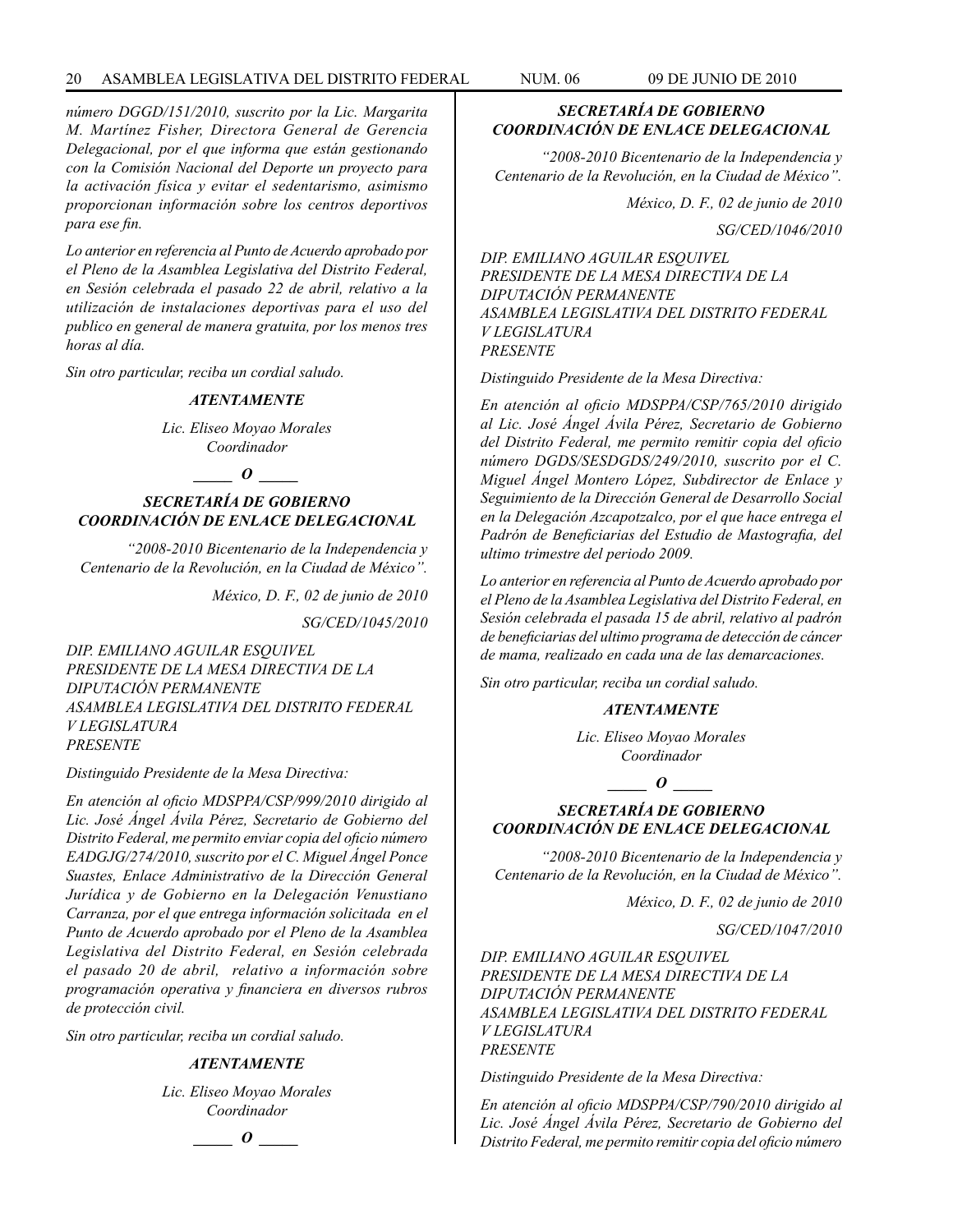*DGJG/1497/2010, suscrito por el C. Roberto Sánchez Lazo Pérez, Director General Jurídico y de Gobierno en la Delegación Coyoacan, por el que informa las acciones destinadas a reforzar las medidas preventivas durante la temporada de estiaje.*

*Lo anterior a fin de cumplir con el Punto de Acuerdo aprobado por el Pleno de la Asamblea Legislativa del Distrito Federal, en Sesión celebrada el pasado 15 de abril, relativo a las medidas preventivas a fin de que la población no se vea afectada a consecuencia de la presente temporada de calor.*

*Sin otro particular, reciba un cordial saludo.*

#### *ATENTAMENTE*

*Lic. Eliseo Moyao Morales Coordinador*

#### *\_\_\_\_\_ O \_\_\_\_\_*

# *SUBSECRETARÍA DE ENLACE LEGISLATIVO UNIDAD DE ENLACE LEGISLATIVO*

*"2010, Año de la Patria. Bicentenario del Inicio de la Independencia y Centenario del Inicio de la Revolución."*

*Oficio No. SEL/UEL/311/1699/10*

*México, D. F., a 3 de junio de 2010*

#### *SECRETARIOS DE LA H. ASAMBLEA LEGISLATIVA DEL DISTRITO FEDERAL PRESENTES*

*En respuesta al atento oficio MDSPPA/CSP/1167/2010 signado por el Diputado Julio César Moreno Rivera, Presidente de la Mesa Directiva de ese Cuerpo Colegiado, me permito remitir para los fines procedentes, copia del similar número 349-A-0643 suscrito por el C. Juan Manuel Pérez Porrúa, Jefe de la Unidad de Política de Ingresos de la Secretaría de Hacienda y Crédito Público, mediante el cual responde el Punto de Acuerdo relativo al precio de las gasolinas.*

#### *ATENTAMENTE*

# *Lic. Rafael Murguía Garcés Director General Adjunto de Proceso Legislativo*

**EL C. PRESIDENTE.-** Esta Presidencia hace de su conocimiento que han sido retirados del Orden del día los puntos enlistados en los numerales 10, 11 y 34.

Para presentar una Proposición con Punto de Acuerdo por el que se solicita al Procurador General de la República se investigue la venta de bases de datos que contienen información personal de millones de mexicanos poniendo en peligro su seguridad física y patrimonial por parte de particulares y asimismo se castigue a los servidores públicos involucrados, se concede el uso de la Tribuna a la Diputada Lizbeth Eugenia Rosas Montero, del Grupo Parlamentario del Partido de la Revolución Democrática.

**LA C. DIPUTADA LIZBETH EUGENIA ROSAS MONTERO.-** Con su venia, Diputado Presidente.

*PROPOSICIÓN CON PUNTO DE ACUERDO DE OBVIA Y URGENTE RESOLUCIÓN POR LA QUE SE SOLICITA AL PROCURADOR GENERAL DE LA REPÚBLICA SE INVESTIGUE, LA VENTA DE BASES DE DATOS QUE CONTIENEN INFORMACIÓN PERSONAL DE MILLONES DE MEXICANOS PONIENDO EN PELIGRO SU SEGURIDAD FÍSICA Y PATRIMONIAL, POR PARTE DE PARTICULARES Y ASIMISMO SE CASTIGUE A LOS SERVIDORES PÚBLICOS INVOLUCRADOS.*

*DIP. EMILIANO AGUILAR ESQUIVEL PRESIDENTE DE LA MESA DIRECTIVA DE LA DIPUTACIÓN PERMANENTE ASAMBLEA LEGISLATIVA DEL DISTRITO FEDERAL V LEGISLATURA PRESENTE*

*La que suscribe, Diputada Local, integrante del Grupo parlamentario del Partido de la Revolución Democrática de la V Legislatura de la Asamblea Legislativa del Distrito Federal, y con fundamento en lo dispuesto en el Artículo 17 fracción VI, 18 fracción VII de la Ley Orgánica, 93, 98 Y 133 del Reglamento para el Gobierno Interior, ambos de la Asamblea Legislativa, del Distrito Federal, someto a la consideración de la Diputación permanente, con carácter de urgente y obvia resolución, la siguiente Proposición con Punto de Acuerdo por la que se solicita al Procurador General de la República se investigue, la venta de bases de datos que contienen Información personal de millones de mexicanos poniendo en peligro su seguridad física y patrimonial, por parte de particulares y asimismo se castigue a los Servidores Públicos involucrados.*

#### *ANTECEDENTES*

*Ya en 1999 el Gobierno Federal había entregado el Registro Nacional de Vehículos conocido como RENAVE a Ricardo Miguel Cavallo a pesar de que sus empresas estaban coludidas en países centroamericanos con el "robo de vehículos por pedido" Y a pesar de las investigaciones realizadas por la Secretaría de Hacienda, de Relaciones Exteriores, de Gobernación, de Comunicaciones y la Procuraduría General de la República, estas empresas Talsud y Gemplus iniciaron actividades el 13 de febrero del año 2000 en territorio nacional.*

*El 24 de agosto de ese mismo año nos sorprendió que el Ex Director de la Escuela Superior de Mecánica de la Armada Argentina, intentara salir del país, cuando se hizo pública su participación en la dictadura militar de Argentina.*

*El Capitán de Corbeta Ricardo Miguel Cavallo era requerido por la justicia española, por los delitos de genocidio, tortura y terrorismo.*

*En manos de quien había puesto el Gobierno Federal el RENAVE, cuando el propio Zedillo había calificado al*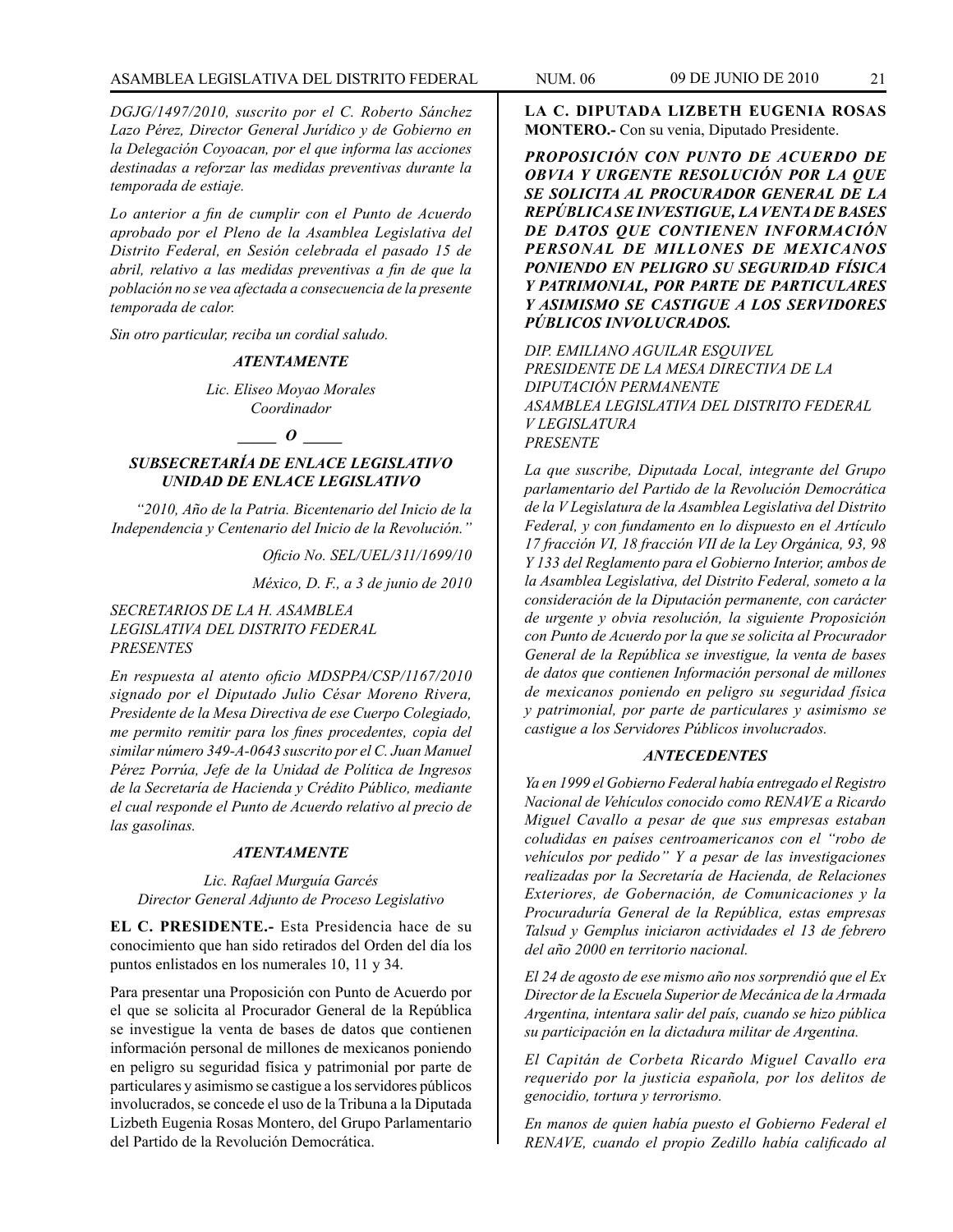*padrón vehicular como asunto de seguridad nacional, en razón del incremento de organizaciones delictivas dedicadas al robo de automóviles y autopartes.*

*Hoy en día estamos frente a un problema de seguridad nacional, del cual al Gobierno Federal tiene responsabilidad directa.*

*En al mes de abril de este año, se dio a conocer en los medios de comunicación que bases de datos que contienen información personal de millones de mexicanos se podían comprar en 12,000 dólares en Tepito o por Internet. Bases de datos como cuentas de banco, expedientes del IMSS, del Servicio Postal Mexicano y del Instituto Federal Electoral.*

*En su comparecencia ante la Comisión de Comunicaciones de la Cámara de Diputados, el presidente de la COFETEL, Héctor Osuna aseguro que la información contenida en el RENAUT, estaría solo en manos de la Secretaría de Gobernación, y dijo textual "La información va a estar muy resguardada, no va a estar en manos de nadie mas que del Registro nacional de Población".*

*¿Y que paso?, pues resulta que el Registro Nacional de Usuarios de Telefonía móvil conocido como RENAUT que contiene el nombre, teléfono y clave única de registro de población el CURP, esta siendo vendida en internet por la cantidad de 500 pesos, poniendo en peligro la seguridad física y patrimonial de los millones de mexicanos que obligatoriamente tuvieron que registrar su teléfono ante la amenaza de ser desconectados, y que por cierto el 60% de los encuestados por un diario de circulación nacional, mencionaron que la causa principal por la que no habían dado de alta su teléfono era "LA DESCONFIANZA"*

*¿Y que está haciendo la Procuraduría General de la República?*

*¿Tendrán conocimiento que particulares venden bases de datos que deberían estar muy resguardadas? creo que no, porque hasta este momento no sabemos que alguna persona o grupo delincuencial haya sido detenido por estos ilícitos.*

*¿Sabrán que servidores públicos del Gobierno Federal han puesto en manos de la delincuencia estas bases de datos?*

*No podemos quedamos cruzados de brazos si estas bases de datos ya están en manos de delincuentes que las utilizan para seleccionar victimas, para extorsionar y secuestrar.*

*Tenemos que exigirles a las instituciones que están para perseguir los delitos su cabal cumplimiento y prontitud en los resultados.*

*Ya esta en marcha el Censo de Población y Vivienda y los ciudadanos ¿solo estarán a la expectativa de cuando sus datos serán vendidos al mejor postor? Por lo anteriormente expuesto y con base en el Artículo 133 del Reglamento para el Gobierno Interior de la Asamblea Legislativa del Distrito Federal, someto a consideración de esta Soberanía como de urgente y obvia resolución el siguiente:*

*ÚNICO.- Se solicita al Procurador General de la República se investigue, la venta de bases de datos que contienen información personal de millones de mexicanos poniendo en peligro su seguridad física y patrimonial, por parte de particulares, asimismo se castigue a los servidores públicos involucrados, y finalmente que haga pública la información de los resultados obtenidos.*

*PUNTO DE ACUERDO*

#### *ATENTAMENTE*

*Dip. Lizbeth Eugenia Rosas Montero*

Es cuanto, Diputado Presidente.

**EL C. PRESIDENTE.-** Gracias, Diputada. En términos de lo dispuesto por el Artículo 133 del Reglamento para el Gobierno Interior de la Asamblea Legislativa del Distrito Federal, consulte la Secretaría a la Diputación Permanente en votación económica si la propuesta presentada por la Diputada Lizbeth Eugenia Rosas Montero se considera de urgente y obvia resolución.

**EL C. SECRETARIO.-** Por instrucciones de la Presidencia y en votación económica, se consulta a la Diputación Permanente si la propuesta de referencia se considera de urgente y obvia resolución.

Los que estén por la afirmativa, sírvanse manifestarlo levantando la mano.

Los que estén por la negativa, sírvanse manifestarlo levantando la mano.

Se considera de urgente y obvia resolución, Diputado Presidente.

**EL C. PRESIDENTE.-** Está a discusión la propuesta. ¿Existen oradores en contra?

Proceda la Secretaría a preguntar a la Diputación Permanente en votación económica si es de aprobarse la propuesta a discusión.

**EL C. SECRETARIO.-** Por instrucciones de la Presidencia y en votación económica, se pregunta a la Diputación Permanente si está a favor o en contra de la propuesta sometida a su consideración.

Los que estén por la afirmativa, sírvanse manifestarlo levantando la mano.

Los que estén por la negativa, sírvanse manifestarlo levantando la mano.

Aprobada la propuesta, Diputado Presidente.

**EL C. PRESIDENTE.-** Remítase a las autoridades correspondientes, para los efectos legales a que haya lugar.

Para presentar un Punto de Acuerdo por el que se cita a comparecer ante la Comisión de Seguridad Pública de esta Asamblea Legislativa del Distrito Federal al Procurador de Justicia del Distrito Federal Miguel Ángel Mancera Espinosa, al Secretario de Seguridad Pública del Distrito Federal, Manuel Mondragón y Kalb y al Jefe Delegacional en Cuauhtémoc Agustín Torres Pérez, a efecto de que rinda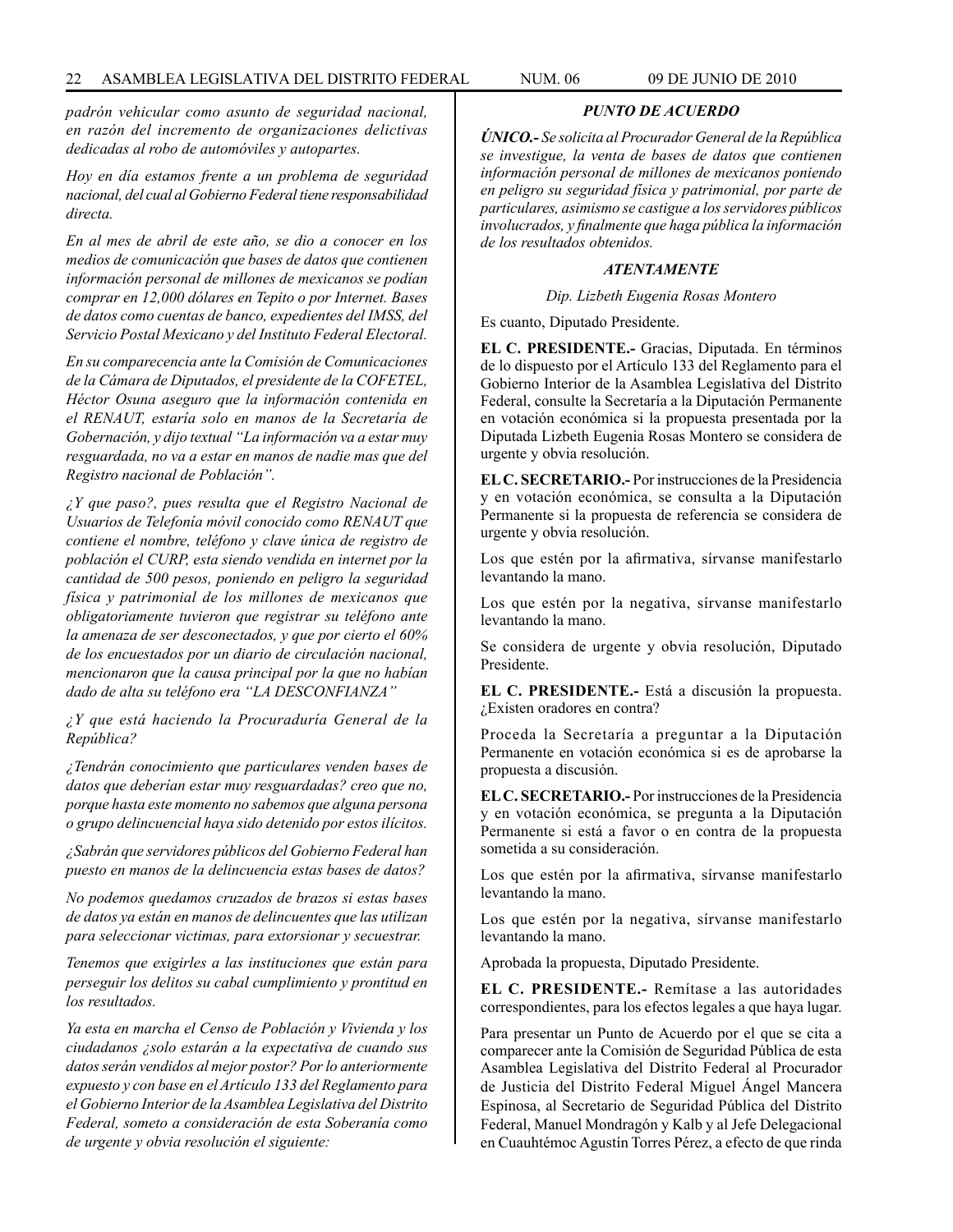un informe detallado sobre el operativo realizado en 1º de junio de este año en el Barrio de Tepito, se concede el uso de la Tribuna al Diputado Carlos Alberto Flores Gutiérrez a nombre de la Diputada Lía Limón García, del Grupo Parlamentario del Partido Acción Nacional.

Será pasado al final del enlistado de numerales.

Para presentar una Proposición con Punto de Acuerdo a efecto de que se exhorte a la Secretaría de Salud y Medio Ambiente del Distrito Federal para que gestione la instalación en todas las farmacias del Distrito Federal de los contenedores diseñados ex profeso por la Cámara de la Industria Farmacéutica, a efecto de que la población acuda a depositar en ellos sus medicinas caducas y en los envases de las mismas, se concede el uso de la Tribuna a la Diputada Lizbeth Eugenia Rosas Montero a nombre propio y del Diputado Alejandro Carbajal González, del Grupo Parlamentario del Partido de la Revolución Democrática.

**LA C. DIPUTADA LIZBETH EUGENIA ROSAS MONTERO.-** Con su venia, Diputado Presidente.

*PROPOSICIÓN CON PUNTO DE ACUERDO A EFECTO DE QUE SE EXHORTE A LAS SECRETARÍAS DE SALUD Y MEDIO AMBIENTE DEL DISTRITO*   $FEDERAL$ , PARA QUE GESTIONEN LA *INSTALACIÓN, EN TODAS LAS FARMACIAS DEL DISTRITO FEDERAL, DE LOS CONTENEDORES DISEÑADOS EX PROFESO POR LA CÁMARA DE LA INDUSTRIA FARMACÉUTICA, A EFECTO DE QUE LA POBLACIÓN ACUDA A DEPOSITAR EN ELLOS SUS MEDICINAS CADUCAS Y LOS ENVASES DE LAS MISMAS.*

*DIP. EMILIANO AGUILAR ESQUIVEL PRESIDENTE DE LA MESA DIRECTIVA DE LA DIPUTACIÓN PERMANENTE ASAMBLEA LEGISLATIVA DEL DISTRITO FEDERAL V LEGISLATURA PRESENTE*

*El suscrito Diputado González integrante del Grupo Parlamentario del Partido de la Revolución Democrática, con fundamento en lo dispuesto por los Artículos 122, Apartado C, Base Primera, fracción V, inciso o), de la Constitución Política de los Estados Unidos Mexicanos; 1, 42 fracción XXV y XXX, del Estatuto de Gobierno del Distrito Federal; 1,10 fracción XXI y 17 fracciones VI y VII de la Ley Orgánica de la Asamblea Legislativa del Distrito Federal; someto a la consideración de esta Honorable Comisión Permanente de la Asamblea Legislativa del Distrito Federal la siguiente:*

#### *PROPOSICIÓN CON PUNTO DE ACUERDO*

*A efecto de que se exhorte a las Secretarías de Salud y Medio Ambiente del Distrito Federal, para que gestionen la instalación, en todas las Farmacias del Distrito Federal, de los contenedores diseñados ex profeso por la Cámara de la Industria Farmacéutica, a efecto de que la población acuda a depositar en ellos sus medicinas caducas y los envases de las mismas, al tenor de las siguientes:*

*CONSIDERACIONES*

*La disposición de residuos peligrosos en la Ciudad de México es una práctica incompleta, pues no contempla los medicamentos caducos ni los envases de los medicamentos que se generan desde los hogares. En nuestras casas lo común es tirar, revuelto con el resto de la basura, las medicinas que ya no usamos y las que caducaron. Tiramos lo mismo jeringas usadas que otro tipo de desechos que suelen ser contaminantes y peligrosos.*

*En esta práctica nunca nos hemos preguntado a donde van a parar las medicinas caducas y los envases que tiramos, y solamente hay dos opciones: a los rellenos sanitarios donde se disuelven, se mezclan con polvo, agua y/o viento y se convierten en peligrosos contaminantes del suelo, de los mantos freáticos y del aire; o bien, van a parar en manos de gente inescrupulosa que revende en el mercado negro los medicamentos caducos y los envases para luego distribuir en ellas medicina pirata.*

*Contaminación de nuestro ambiente y alto riesgo para la salud pública, es el resultado de una práctica que hemos considerado inofensiva por mucho tiempo.*

*Se tienen noticias de que en algunos estados de la República se han puesto en práctica planes de manejo para un mejor control de los residuos peligrosos, como es el caso de Puebla. Se conoce que en varios países del mundo la legislación obliga a los gobiernos a hacer lo propio. En México tenemos la Ley General para la Prevención y Gestión Integral de los Residuos, publicada en octubre de 2003, misma que desde noviembre de 2006 cuenta con su respectivo Reglamento. Sin embargo, no ha tenido aplicación.*

*Esta ley obliga a los productores importadores, exportadores y distribuidores de los productos que al desecharse se conviertes en residuos peligrosos a formular Planes de Manejo para una correcta recolección y disposición final, y prevé en su Artículo 31 que:*

*"Estamos sujetos a un plan de manejo los siguientes residuos peligrosos y los productos usados, caducos, retirados del comercio a que se desechen y que estén clasificados como tales en la norma oficial mexicana correspondiente".*

*Entre los productos potencialmente poderosos la Ley menciona a los fármacos y los medicamentos caducos, va que de acuerdo con la Norma Oficial Mexicana 052-SEMARNAT-2005, se encuentran en la categoría de peligrosos.*

*Si ello es así, entonces son productos que requieren de un tratamiento especial, tanto en su recolección como en su destino a disposición final, ya que deben prevenirse los riesgos sanitarios y medioambientales que trae consigo un inadecuado tratamiento. De acuerdo con los expertos, una mala disposición de esos residuos genera contaminación de los mantos freáticos, resistencias bacterianas y mercado ilegal de medicamentos, usando los envases no destruidos y vendiendo en el mercado negro medicamentos caducos. Por ello, se recomienda la práctica de no mezclar esta clase de residuos con el resto de la basura del hogar. Tampoco deben ser arrojados al drenaje.*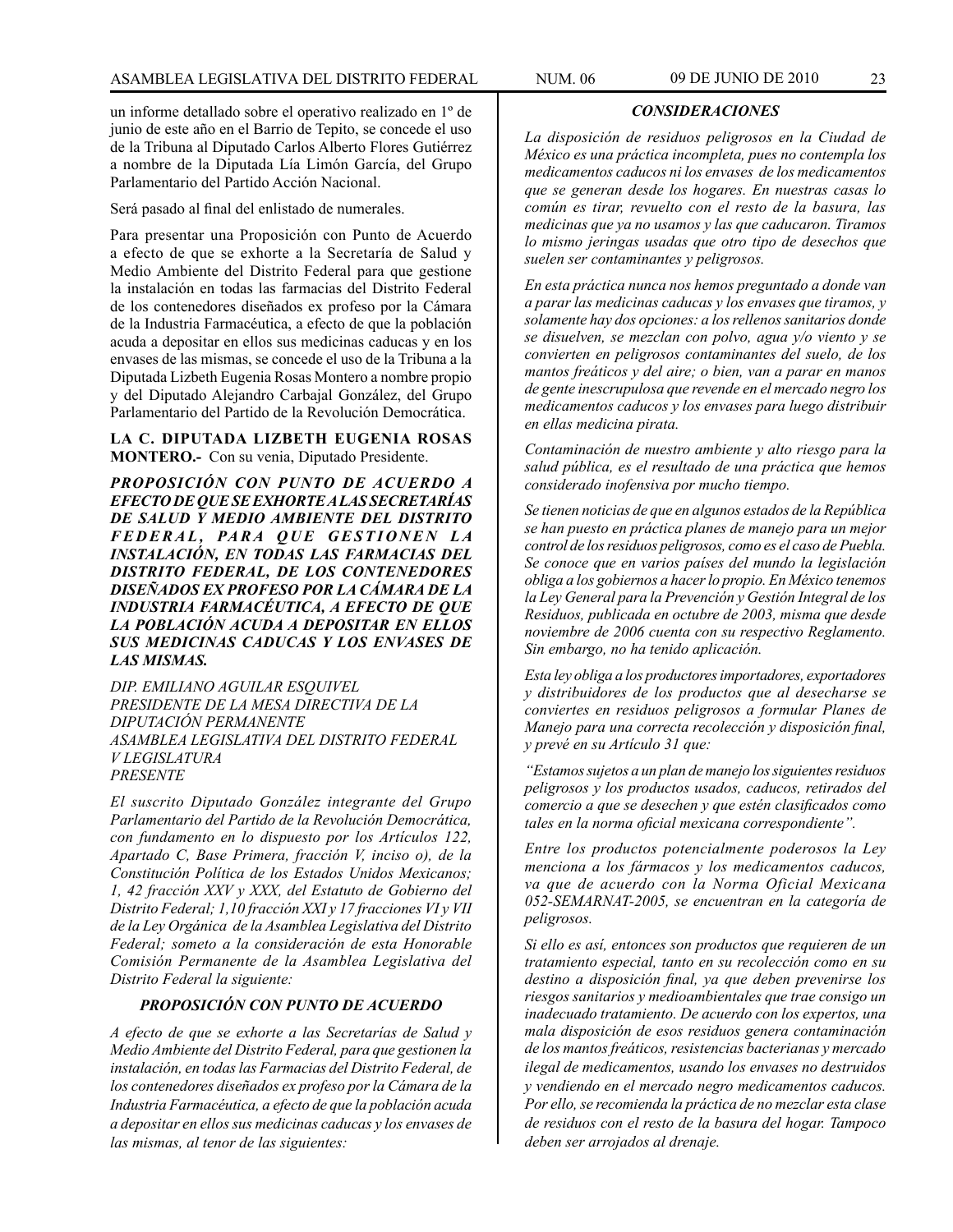*Estos residuos potencialmente peligrosos, requieren de un tratamiento especial para que tanto su recolección como su disposición final se haga por personal especializado, en la forma y en los lugares adecuados para evitar los riesgos ya mencionados.*

*Para ello, y en aplicación de la Ley General para la Prevención y Gestión Integral de los Residuos, la industria farmaceutica creo el Sistema Nacional de Gestión de Residuos de Envases de Medicamentos, Asociación Civil, organismo que vio la luz en febrero de 2007 y es el encargado de gestionar la adecuada disposición final de los medicamentos caducos y los envases de las medicinas ya consumidas.*

*En ese sentido, que me permito poner a consideración de esta Honorable Comisión Permanente de la Asamblea Legislativa del Distrito Federal, la siguiente*

# *PROPOSICIÓN CON PUNTO DE ACUERDO*

*A efecto de que se exhorte a las Secretarías de Salud y Medio Ambiente del Distrito Federal, para que gestionen la instalación en todas las Farmacias del Distrito Federal de los contenedores diseñados ex profeso por la Cámara de la Industria Farmacéutica, a efecto de que la población acuda a depositar en ellos sus medicinas caducas y los envases de las mismas para contribuir de este modo, a la prevención de riesgos sanitarios y, ambientales que podrían tornarse peligrosos para los habitantes de la ciudad y de su zona metropolitana.*

*Dado en el Recinto de la Asamblea Legislativa del Distrito Federal a, los siete días del mes de junio de dos mil diez.*

#### *ATENTAMENTE*

*Dip. Lizbeth Eugenia Rosas Montero*

Es cuanto, Diputado Presidente.

**EL C. PRESIDENTE.-** Gracias, Diputada. En términos de lo dispuesto por el Artículo 133 del Reglamento para el Gobierno Interior de la Asamblea Legislativa del Distrito Federal, consulte la Secretaría a la Diputación Permanente en votación económica si la propuesta presentada por la Diputada Lizbeth Eugenia Rosas Montero se considera de urgente y obvia resolución.

**EL C. SECRETARIO.-** Por instrucciones de la Presidencia y en votación económica, se consulta a la Diputación Permanente si la propuesta de referencia se considera de urgente y obvia resolución.

Los que estén por la afirmativa, sírvanse manifestarlo levantando la mano.

Los que estén por la negativa, sírvanse manifestarlo levantando la mano.

Se considera de urgente y obvia resolución, Diputado Presidente.

**EL C. PRESIDENTE.-** Está a discusión la propuesta. ¿Existen oradores en contra?

Proceda la Secretaría a preguntar a la Diputación Permanente en votación económica si es de aprobarse la propuesta a discusión.

**EL C. SECRETARIO.-** Por instrucciones de la Presidencia y en votación económica se pregunta a la Diputación Permanente si está a favor o en contra de la propuesta sometida a su consideración.

Los que estén por la afirmativa, sírvanse manifestarlo levantando la mano.

Los que estén por la negativa, sírvanse manifestarlo.

Aprobada la propuesta, Diputado Presidente.

**EL C. PRESIDENTE.-** Remítase a las autoridades correspondientes para los efectos legales a que haya lugar.

**EL C. PRESIDENTE DIPUTADO FERNANDO CUELLAR REYES.-** Esta Presidencia informa que los puntos enlistados en los numerales 16 y 17 del Orden del día se trasladan al final del capítulo respectivo.

Para presentar una Proposición con Punto de Acuerdo relativo a la sanidad pública en mercados públicos, Central de Abasto, centros de abasto y similares del Distrito Federal, se concede el uso de la Tribuna al Diputado Emiliano Aguilar Esquivel, a nombre de la Diputada Alicia Virginia Téllez Sánchez, del Grupo Parlamentario del Partido Revolucionario Institucional.

**EL C. DIPUTADO EMILIANO AGUILAR ESQUIVEL.-** Con su venia, Diputado Presidente.

*PROPOSICIÓN CON PUNTO DE ACUERDO POR EL CUAL ESTA V LEGISLATURA DE LA ASAMBLEA LEGISLATIVA DEL DISTRITO FEDERAL, HACE UN ATENTO Y RESPETUOSO EXHORTO AL SECRETARIO DE SALUD DEL DISTRITO FEDERAL, DOCTOR ARMANDO AHUED ORTEGA A QUE GIRE SUS INSTRUCCIONES A LAS ÁREAS CORRESPONDIENTES DE DICHA DEPENDENCIA PARA QUE HASTA EN TANTO NO SE INSTALE LA AGENCIA DE PROTECCIÓN SANITARIA DEL DISTRITO FEDERAL, SEA ESTA DEPENDENCIA LA ENCARGADA DE REALIZAR CAMPAÑAS DE FUMIGACIÓN Y CONTROL DE PLAGAS EN LA CENTRAL DE ABASTOS, LOS 318 MERCADOS PÚBLICOS, CENTROS DE ABASTOS Y SIMILARES. DE IGUAL FORMA, SE SOLICITA QUE SE RINDA UN INFORME POR ESCRITO Y PORMENORIZADO EN EL QUE SE ESTABLEZCAN LAS ACCIONES QUE A LA FECHA DICHA DEPENDENCIA HA REALIZADO Y ESTÁ POR REALIZAR EN LA CENTRAL DE ABASTOS, LOS 318 MERCADOS PÚBLICOS, CENTROS DE ABASTO Y SIMILARES QUE SE UBICAN EN EL DISTRITO FEDERAL.*

*DIP. EMILIANO AGUILAR ESQUIVEL PRESIDENTE DE LA MESA DIRECTIVA DE LA DIPUTACIÓN PERMANENTE ASAMBLEA LEGISLATIVA DEL DISTRITO FEDERAL V LEGISLATURA PRESENTE*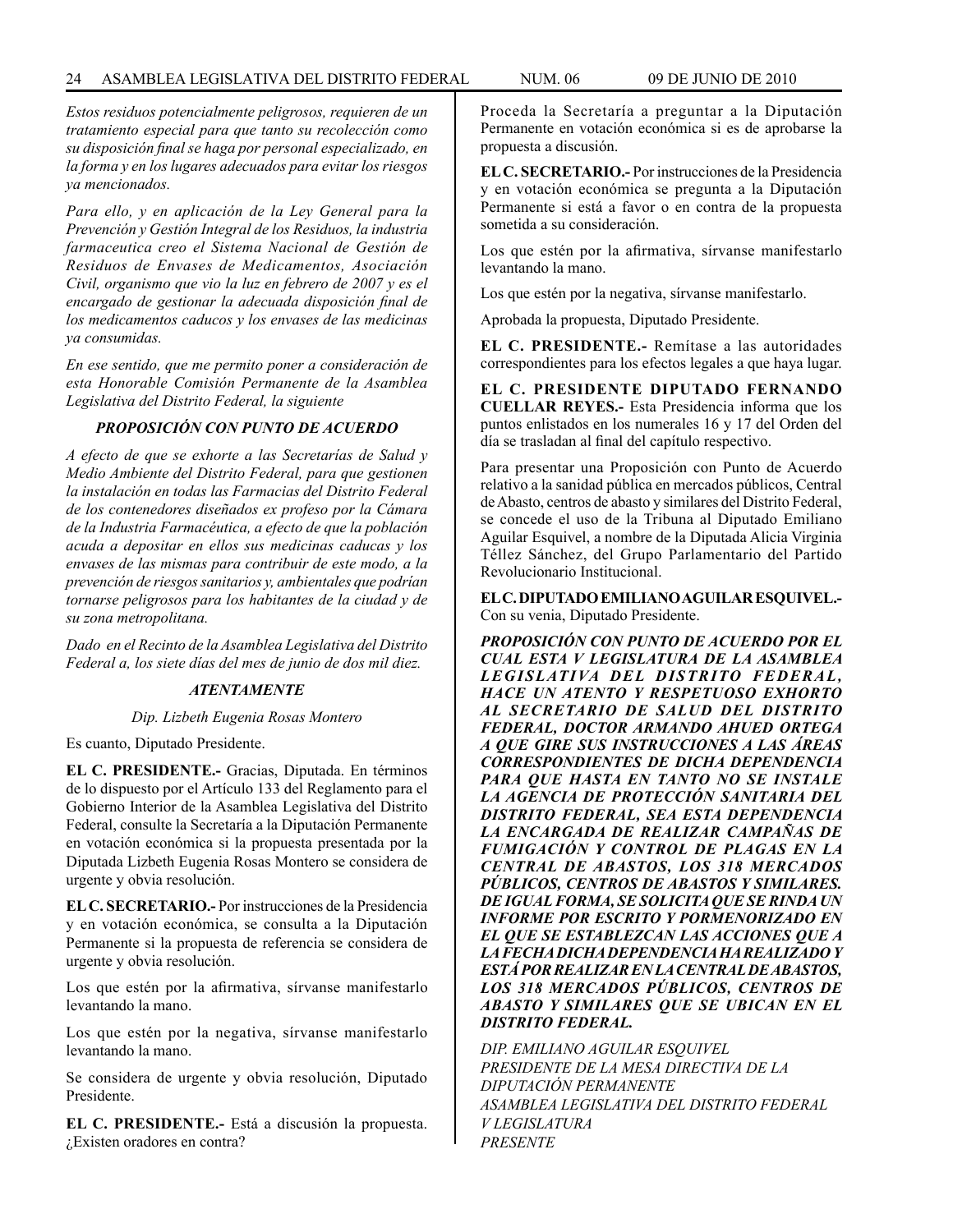*El de la Voz, a nombre de la suscrita Diputada Alicia Téllez Sánchez, ambos integrantes del Grupo Parlamentario del Partido Revolucionario Institucional, con fundamento en lo dispuesto por los Artículos 13 fracción II; 17 fracción VI; 46, 50 fracciones IV y VIII; 58 fracciones I, II, X y XVII de la Ley Orgánica de la Asamblea Legislativa del Distrito Federal y 8 I, 82, 84 Y 133 del Reglamento para el Gobierno Interior de la Asamblea Legislativa del Distrito Federal, someto a la consideración de este Honorable cuerpo legislativo la siguiente Proposición con Punto de Acuerdo, al tenor de los siguientes:*

# *ANTECEDENTES*

*Las formas de vida características de nuestro tiempo han dado lugar a la producción y acumulación de grandes cantidades de residuos sólidos, de los cuales, se calculo que tan solo en la Ciudad de México, se desechan más de 12 mil toneladas diarias.*

*Indudablemente, el mantenimiento de un ambiente que permita proporcionar a la población uno calidad de vida digna y saludable debe ser un asunto prioritario para todos, de lo contrario, se pone en peligro el medio ambiente y la salud de la población de la Ciudad y de la zona con urbana del Valle de México.*

*Por su parte, estadísticas de la Secretaría del Medio Ambiente y Recursos Naturales del año 2008, establecen que en la Ciudad de México existen aproximadamente 180 mil millones de cucarachas y 45 mil millones de ratas, y el tamaño de las plagas es proporcional al número de habitantes, por lo que las Delegaciones con mayor población, como Iztapalapa y Cuauhtemoc son los mas afectados, lo que evidencio la necesidad de redoblar esfuerzos en materia sanitaria,*

*Lo anterior se robustece al tenor de los siguientes:*

#### *CONSIDERANDOS*

*PRIMERO.- Que datos de Especialistas en Fauna y Salud de la Ciudad de México han indicado que los habitantes del Distrito Federal, convivimos no solo con mascotas tradicionales, sino también con fauna nocivo como cucarachas, ratas y en fechas recientes la proliferación de animales de ponzoña como alacranes y arañas.*

*SEGUNDO.- Que las ratas y los ratones son especies que se sienten atraídos por el hombre y sus desechos, Son animales astutos y hábiles que tienen la capacidad de atravesar casi cualquier obertura, trepar por diferentes superficies, caer de hasta 15 metros sin sufrir daño alguno, cavar, nadar, bucear y se adaptan a casi todos los climas. Las ratas si tienen uno función en la naturaleza: sirven como indicadores biológicos, participan en la biodegradación de los desechos y son útiles para destapar el drenaje; sin embargo, en grandes cantidades son un problema,*

*TERCERO.- Que de acuerdo con datos de la Secretaría de Salud del Distrito Federal, existen dos factores* 

*determinantes para el crecimiento de esta plaga: encontrar posibilidades de alimentarse y tener donde refugiarse, por lo que, de combatir estos aspectos, se puede controlar hasta 90 por ciento de los ratas.*

*Existen varias especies, pero las más comunes en la Ciudad de México son los Rattus Norvegicus (rata noruega o de alcantarilla) y Mus Muluscus (ratón casero).*

*La primera pesa entre 250 y 485 gramos y su color va del café al gris, pasando por el rojizo, con el vientre pálido. Su promedio de vida es un año, pudiendo generar problemas de salud público como rabia, enfermedades gastrointestinales, piojos, entre otras.*

*CUARTO.- Que la proliferación de cucarachas se da en cualquier parte, casas, hoteles, oficinas, escuelas, drenaje, calle, en el Metro, mercados públicos, entre otros, y no respetan condición social y nos superan en número, pues se calculo que por cada persona hay 20 cucarachas, los cuales son insectos, para muchos desagradables, relacionados con la limpieza y que tienen asegurada su supervivencia, gracias a las 12 mil 500 toneladas de basura que genera en el Distrito Federal.*

*Las cucarachas nacen y se reproducen por millares, sobre todo dos especies: la americana, que vive en los drenajes y en las instalaciones del Metro y se alimenta hasta de cabello humano; y la alemana o casera, que habita en las cocinas y es pequeña, siendo transmisoras de enfermedades y pueden provocar lepra, disentería, diarrea, infecciones. Inflamaciones, formación de pus, infecciones urogenitales e intestinales, fiebre, tifoidea, dengue, gastroenteritis, dermatitis, reacciones alérgicas y asma.*

*QUINTO.- Que datos de la Universidad Panamericana, establecen que el problema de las ratas y cucarachas es controlable, pero no se puede erradicar, ya que en las zonas urbanas el problema es mayor por la concentración de basura orgánica. Es decir, que si hablamos de fauna nociva tenemos que pensar en residuos sólidos y su separación, para lo cual se requiere una política de manejo de desechos sólidos, situación que en esta Ciudad a más de cinco años de contar con una Ley de Residuos Sólidos donde es obligatorio la separación y su recolección diferencia, no ocurre.*

*SEXTO.- Que un ejemplo del mal manejo de los residuos sólidos se puede observar en los mercados públicos y las zonas marginadas en donde se agrava el problema, pues existen estadísticas en mercados públicos como en la Merced donde la cantidad de ratas supera en 150 roedores por persona, lo que genera un problema de salud pública, ya que la fauna nociva genera cualquier cantidad de enfermedades.*

*SÉPTIMO.- Que de conformidad con la Ley de Salud del Distrito Federal, en sus Artículos 147, 148 Y 149 establecen entre otras cuestiones que la Central de Abastos, los mercados públicos, central de abasto y similares, serán objeto de verificaciones sanitarias periódicas por la Agencia de Protección Sanitaria y será a esta ultima, por*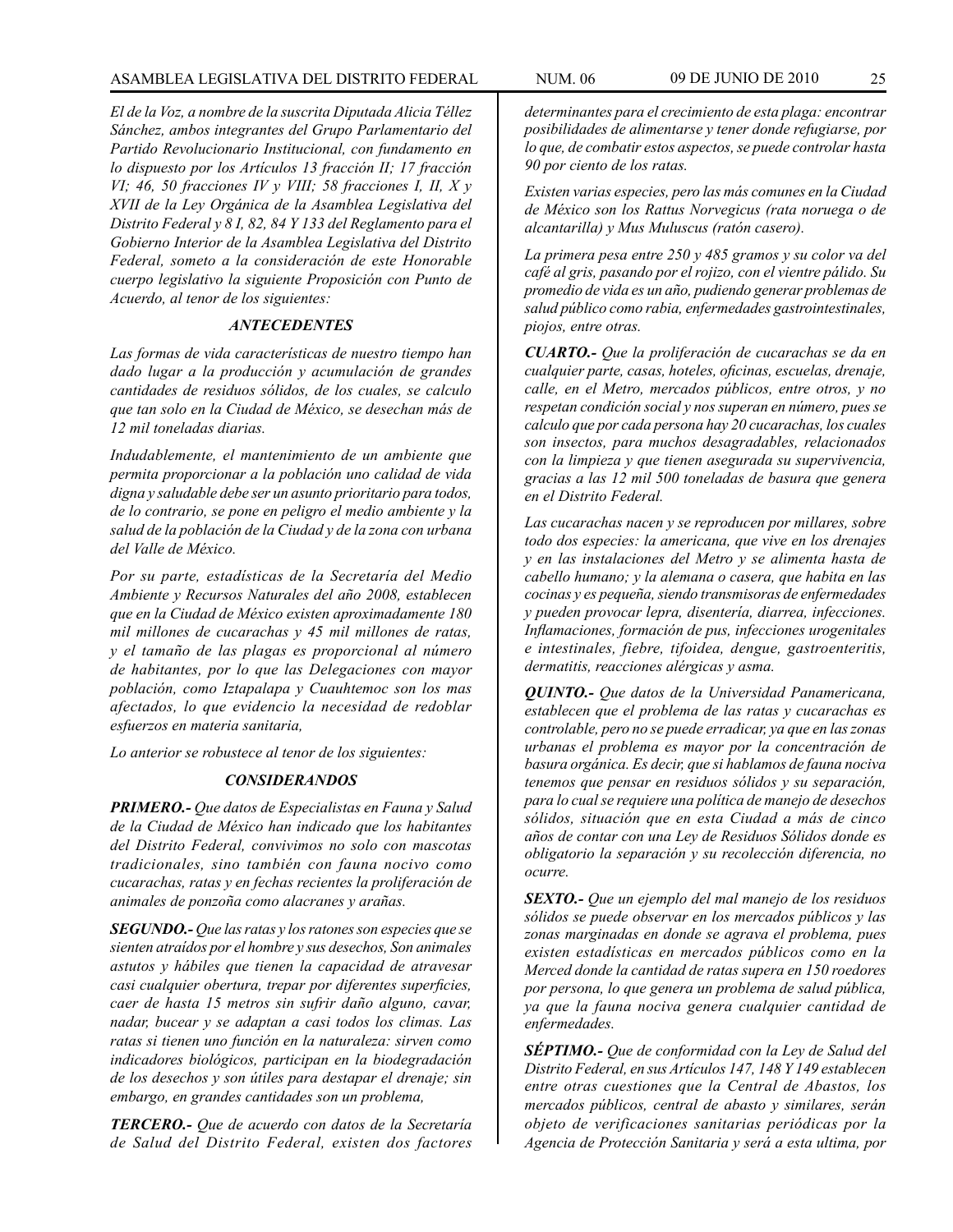*conducto de las autoridades competentes, quien ordene la fumigación periódica de dichos centros de Abasto con el propósito de evitar la proliferación de fauna nociva para la salud, de acuerdo a las disposiciones legales aplicables.*

*OCTAVO.- Que a la fecha a casi un año de haber sido aprobada la Ley de Salud del Distrito Federal la Agencia de Protección Sanitaria no ha entrado en funciones, por lo que la Secretaría de Salud del Distrito Federal, ha dejado a un lado la obligación de la fumigación y control de plagas de fauna nociva principalmente en centros de abasto, mercados públicos y la central de Abastos, pues si bien se realizan algunas acciones de sanidad pública, lo cierto es que estas no son suficientes, por lo que la proliferación de ratas y cucarachas es la constante en estos espacios de distribución de alimentos; por lo que el riesgo a nuestra salud se incremento, principalmente por la presente ola de calor que esta padeciendo nuestra Ciudad.*

*Diputadas y Diputados, como lo señala, la función de la fauna nociva cumple una función en la cadena alimenticia y en el equilibrio ecológico, sin embargo el exceso de la misma genera graves problemas sanitarios y de protección civil, pues la necesidad de morder o comer tanto de ratas como de cucarachas genera problemas de cortos circuitos principalmente en las instalaciones eléctricas.*

*Por lo anterior y toda vez que el presente ocurso cumple con los requisitos legales, de conformidad con el Artículo 133 del Reglamento para el Gobierno Interior de la Asamblea Legislativa del Distrito Federal, someto a la consideración de esta Honorable Asamblea Legislativo del Distrito Federal el siguiente:*

# *PUNTO DE ACUERDO*

*ÚNICO.- Esta V Legislatura de la Asamblea Legislativa del Distrito Federal, hace un atento y respetuoso exhorto al Secretario de Salud del Distrito Federal, Doctor Armando Ahued Ortega a que gire sus instrucciones a las áreas correspondientes de dicha dependencia para que hasta en tanto no se instale la Agencia de Protección Sanitaria del Distrito Federal, sea esta Dependencia la encargada de realizar campañas de fumigación y control de plagas en la Central de Abastos, los 318 Mercados Públicos, centros de abastos y similares. De igual forma, se solicita que se rinda un informe por escrito y pormenorizado en el que se establezcan las acciones que a la fecha dicha Dependencia ha realizado y está por realizar en la Central de Abastos, los 318 Mercados Públicos, centros de abasto y similares que se ubican en el Distrito Federal.*

*Salón de Sesiones de esta Soberanía, a los 9 días del mes de junio de dos mil diez.*

# *ATENTAMENTE*

*Dip. Alicia Virginia Téllez Sánchez.- Dip. Emiliano Aguilar Esquivel*

Es cuanto, señor Presidente.

**EL C. PRESIDENTE.-** Gracias Diputado. Con fundamento en el Artículo 37 de la Ley Orgánica de la Asamblea Legislativa del Distrito Federal, se faculta al Diputado Armando Jiménez Hernández, para que desempeñe las funciones de la Secretaría.

En términos de lo dispuesto por el Artículo 133 del Reglamento para el Gobierno Interior de la Asamblea Legislativa del Distrito Federal, consulte la Secretaría a la Diputación Permanente en votación económica si la propuesta presentada por el Diputado Emiliano Aguilar Esquivel se considera de urgente y obvia resolución.

**EL C. SECRETARIO DIPUTADO ARMANDO JIMÉNEZ HERNÁNDEZ.-** Por instrucciones de la Presidencia y en votación económica se consulta a la Diputación Permanente si la propuesta en referencia se considera de urgente y obvia resolución.

Los que estén por la afirmativa, sírvanse manifestarlo levantando la mano.

Los que estén por la negativa, sírvanse manifestarlo levantando la mano.

Se considera de urgente y obvia resolución, Diputado Presidente.

**EL C. PRESIDENTE.-** Gracias, Diputado Secretario. Está a discusión la propuesta. ¿Existen oradores en contra?

Proceda la Secretaría a preguntar a la Diputación Permanente en votación económica si es de aprobarse la propuesta a discusión.

**EL C. SECRETARIO.-** Por instrucciones de la Presidencia y en votación económica se pregunta a la Diputación Permanente si está a favor o en contra de la propuesta sometida a su consideración.

Los que estén por la afirmativa, sírvanse manifestarlo levantando la mano.

Los que estén por la negativa, sírvanse manifestarlo levantando la mano.

Aprobada la propuesta, Diputado Presidente.

**EL C. PRESIDENTE.-** Gracias, Diputado Secretario. Remítase a las autoridades correspondientes para los efectos legales a que haya lugar.

Para presentar una Proposición con Punto de Acuerdo para que la Asamblea Legislativa del Distrito Federal exhorte al Doctor Elías Miguel Moreno Brizuela, Secretario de Protección Civil del Distrito Federal; al Licenciado Fernando José Aboitiz Saro, Secretario de Obras y Servicios del Distrito Federal y al Ingeniero Ramón Aguirre Díaz, Director General del Sistema de Aguas del Distrito Federal, para que junto con los integrantes de la Comisión de Protección Civil y la Comisión de Uso y Aprovechamiento de Bienes y Servicios, ambas de la Asamblea Legislativa del Distrito Federal, lleven a cabo recorridos en las zonas de la Ciudad de México que se consideran de alto riesgo durante la época de lluvia y así conocer el avance de las obras que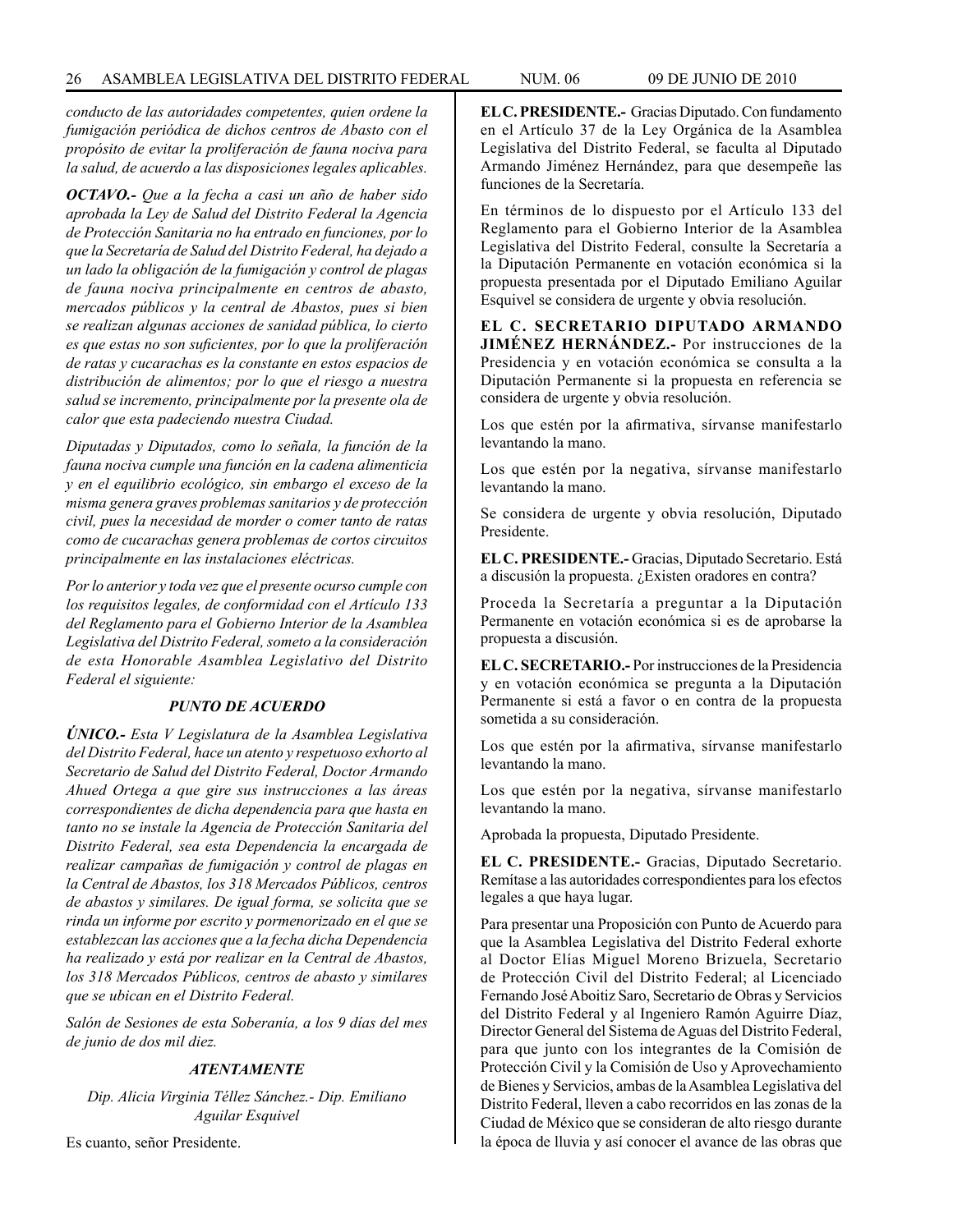se realizan para aminorar el riesgo, se concede el uso de la Tribuna al Diputado Emiliano Aguilar Esquivel, a nombre del Diputado Fidel Leonardo Suárez Vivanco, del Grupo Parlamentario del Partido Revolucionario Institucional.

**EL C. DIPUTADO EMILIANO AGUILAR ESQUIVEL.-** Con la venia de la Presidencia.

*PROPOSICIÓN CON PUNTO DE ACUERDO PARA QUE LA ASAMBLEA LEGISLATIVA DEL DISTRITO FEDERAL, EXHORTE AL DR. ELÍAS MIGUEL MORENO BRIZUELA, SECRETARIO DE PROTECCIÓN CIVIL DEL DISTRITO FEDERAL, AL LIC. FERNANDO JOSÉ ABOITIS SARO, SECRETARIO DE OBRAS Y SERVICIOS DEL DISTRITO FEDERAL Y AL ING. RAMÓN AGUIRRE DÍAZ, DIRECTOR GENERAL DEL SISTEMA DE AGUAS DEL DISTRITO FEDERAL, PARA QUE JUNTO CON LOS INTEGRANTES DE LA COMISIÓN DE PROTECCIÓN CIVIL Y LA COMISIÓN DE USO Y APROVECHAMIENTO DE BIENES Y SERVICIOS AMBAS DE LA ASAMBLEA LEGISLATIVA DEL DISTRITO FEDERAL, LLEVEN A CABO RECORRIDOS EN LAS ZONAS DE LA CIUDAD DE MÉXICO, QUE SE CONSIDEREN DE ALTO RIESGO DURANTE LA ÉPOCA DE LLUVIA Y ASÍ CONOCER EL AVANCE DE LAS OBRAS QUE SE REALIZAN PARA AMINORAR EL RIESGO.*

*DIP. EMILIANO AGUILAR ESQUIVEL PRESIDENTE DE LA MESA DIRECTIVA DE LA DIPUTACIÓN PERMANENTE ASAMBLEA LEGISLATIVA DEL DISTRITO FEDERAL V LEGISLATURA PRESENTE*

*Diputado Presidente los suscritos Diputado Fidel Leonardo Suárez Vivanco y Emiliano Aguilar Esquivel, Integrantes del Grupo Parlamentario del Partido Revolucionario Institucional en esta Honorable Asamblea Legislativa del Distrito Federal, V Legislatura, con fundamento en los Artículos 122 base primera, fracción V, inciso o) de la Constitución Política de los Estados Unidos Mexicanos, 42 fracción XXX del Estatuto de Gobierno del Distrito Federal, 17 fracción VI de la Ley Orgánica de la Asamblea Legislativa del Distrito Federal y 133 del Reglamento para el Gobierno Interior de la Asamblea Legislativa del Distrito Federal, ponemos a su consideración el presente Punto de Acuerdo al tenor de los siguientes:*

# *CONSIDERANDOS*

*Que de acuerdo a la oficina de atención de desastres de las Naciones Unidas, se define como "amenaza" a la probabilidad de ocurrencia de un evento potencialmente desastroso.*

*Que de igual manera, define "Desastres; como el evento que ocurre en forma repentina y causa alteraciones considerables en la salud de la población, así como la perdida de vidas, bienes de la comunidad. Que la misma oficina señala que "Riesgo", es el grado de pérdidas esperadas debido a la ocurrencia de un evento desastroso.*

*Que "Vulnerabilidad", es el grado de pérdida de elementos bajo riesgo, como resultado de la probable ocurrencia de un evento desastroso.*

*Que hacia el año de 1930 se terminó en el Valle de México, la primera red de drenaje, con un sistema de tuberías que descargaban al Gran Canal y al Lago de Texcoco.*

*Que dichas obras con el paso del tiempo son insuficientes como consecuencia del crecimiento demográfico, la expansión de la mancha urbana y el hundimiento del suelo. Que debido a esto, fue necesaria la ampliación del Gran Canal y la construcción del Segundo Túnel de Tequixquiac, hacia el año de 1952.*

*Que en la actualidad el Distrito Federal cuenta con un sistema de drenaje que capta aguas residuales, pluviales, domésticas e industriales.*

*Que el drenaje de la Ciudad tiene una longitud de 10,240 Km, de red secundaria y 2,087 Km, de red primaria, 144 Km, de colectores marginales, 178 plantas de bombeo, canales a cielo abierto, ríos entubados, presas de almacenamiento, lagunas de regulación y 166 Km, del Sistema de Drenaje Profundo.*

*Que el problema del drenaje de la Ciudad de México, se ha incrementado por el irracional crecimiento de la Ciudad y la incapacidad del propio drenaje.*

*Que hay el riesgo de que 164,1 Km, cuadrados del territorio del Distrito Federal se inunden con aguas del drenaje en época de lIuvias.*

*Que lo anterior significa que durante aproximadamente dos meses, el diez por ciento de la Ciudad, pudiera estar inundada.*

*Que esto significa que el Distrito Federal está en permanente riesgo de inundación, en el oriente con los ríos de Los Remedios, La Compañía y el Gran Canal del Desagüe, y en el poniente, con el río San Javier.*

*Que para evitar tragedias en el futuro, resulta fundamental el mantenimiento y el desazolve.*

*Que además, es necesario, ubicar con exactitud las zonas de la Ciudad con mayor riesgo de colapsarse en la época de lluvia.*

*Que a pesar de que se han realizado obras, para mitigar este riesgo, con el tiempo resultan obsoletas e insuficientes, por el desordenado crecimiento urbano,*

*Que la Comisión Nacional del Agua ha señalado que en la actualidad, la capacidad del drenaje de la zona metropolitana es insuficiente y presenta serios problemas.*

*Que de acuerdo a la misma comisión, la capacidad del drenaje de la Ciudad en comparación de hace 35 años, es treinta por ciento menor con casi el doble de población.*

*Que en marzo de 2008 se iniciaron los trabajos de reparación del Emisor Central, con lo que después de una inspección, se detectaron daños al recubrimiento, con lo que se evidencia el deterioro que tiene.*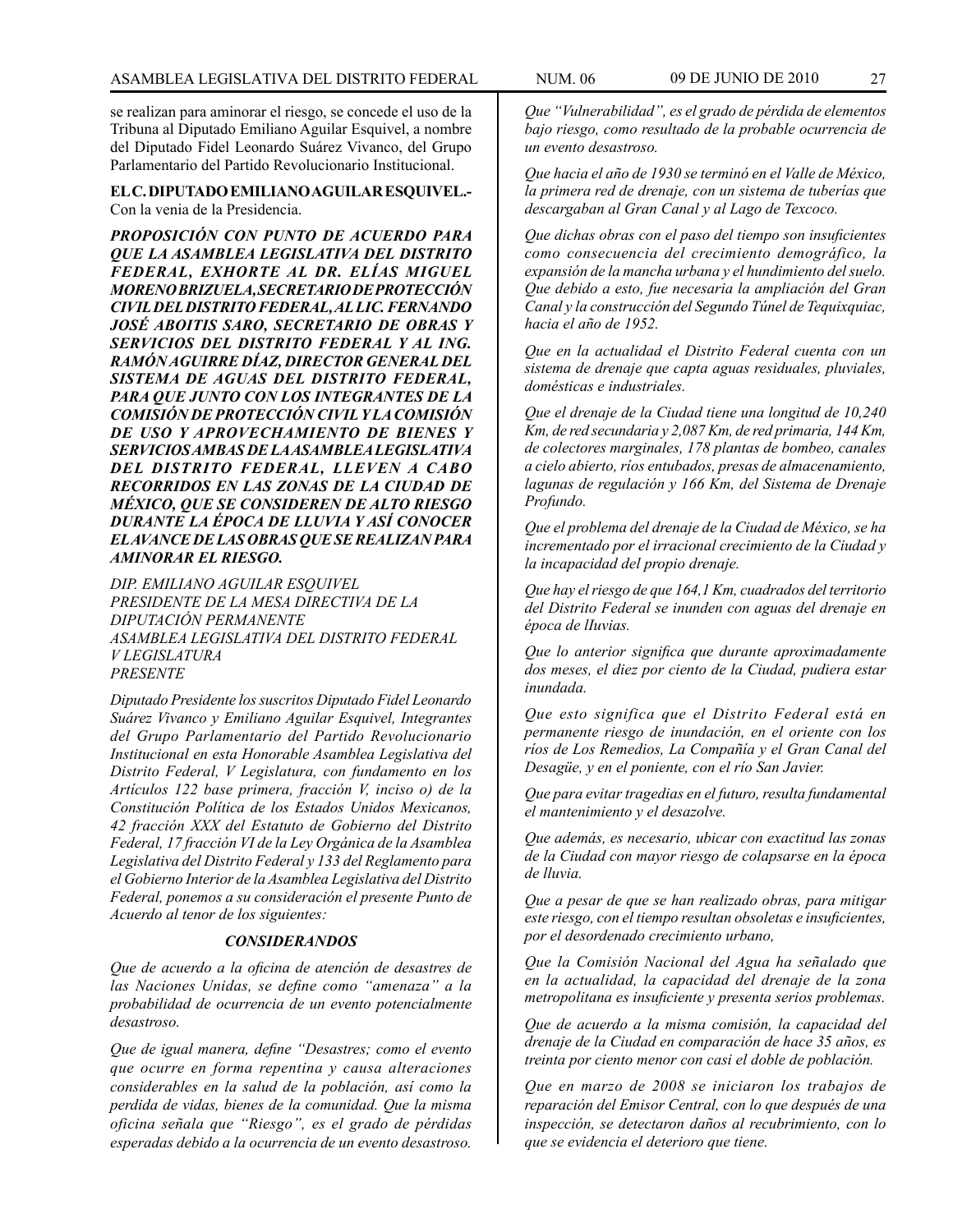*Que en la actualidad, la zona metropolitana de la Ciudad de México se conforma por las 16 delegaciones del Distrito Federal, 40 municipios conurbanos del Estado de México y uno de Hidalgo.*

*Que el río de Los Remedios es uno de los que todavía cruzan el Distrito Federal, recibiendo aguas residuales a lo largo de su trayecto, por lo que su contaminación es elevada y ante un desbordamiento, se pueden afectar nutridas zonas de población, como la Unidad Habitacional EI Coyol y la segunda sección de San Juan de Aragón.*

*Que el río San Javier hace unos años fue cercenado y fue el que precisamente se desbordo, afectando Valle Dorado.*

*Que al oriente de la Ciudad, resulta más complicada la situación de riesgo, por ser una zona densamente poblada, de baja ubicación, muy hundida, por lo que el agua tiende a correr hacia esa zona.*

*Que de acuerdo a la Comisión Nacional del Agua en el Valle de México se han presentado lluvias atípicas que lIegan a ocurrir varios días al año, con lo que se pueden ocasionar inundaciones en las zonas bajas del Distrito Federal.*

*Que ante la crisis que tiene el sistema de desagüe de la Ciudad y las lluvias extremas, podemos estar al límite de una emergencia mayor.*

*Que de acuerdo al Artículo 23 bis de la Ley Orgánica de la Administración Pública del Distrito Federal, le corresponde a la Secretaría de Protección Civil del Distrito Federal: "elaborar, operar, evaluar y actualizar el Atlas de Riesgo, en materia de protección civil".*

*Que también le corresponde: "Elaborar, operar, evaluar y actualizar el Registro Estadístico Único de Situaciones de Emergencia del Distrito Federal".*

*Que además la Secretaría de Protección Civil del Distrito Federal debe de: "Recabar, captar y sistematizar la información, para conocer la situación del Distrito Federal en condiciones normales y de emergencia".*

*Que de acuerdo al Artículo 7 de la Ley de Aguas del Distrito Federal: "EI Sistema de Aguas de la Ciudad de México, tiene como objeto principal la operación de la infraestructura hidráulica y la prestación del servicio público de agua potable, drenaje y alcantarillado, así como el tratamiento y reuso de aguas residuales.*

*Que por su parte en el Artículo 16 de la misma ley, señala que Ie corresponde al Sistema de Aguas del Distrito Federal, entre otras atribuciones: "Proyectar, ejecutar y supervisar las obras hidráulicas necesarias así como controlar las inundaciones, los hundimientos y movimientos de suelo cuando su origen sea hidráulico".*

*Que de igual manera Ie corresponde "Realizar las acciones necesarias que eviten el azolve de la red de alcantarillado y rescatar, sanear, proteger y construir las instalaciones para aprovechar las aguas de los manantiales y pluviales que circulan por barrancas y cauces naturales".*

*Que desde la Secretaría de Salud Federal se ha señalado que existe un alto riesgo de que las inundaciones y la contaminación por las aguas negras deriven en epidemia, como consecuencia de la proliferación de focos infecciosos y se generen brotes de: hepatitis A, Cólera y Tétanos.*

*Que de acuerdo al Lic. Marcelo Luís Ebrard Casaubón, Jefe de Gobierno del Distrito Federal: "El cambio en los patrones de lluvias y concentración de ellas que hemos observado en los últimos años es el riesgo mayor, junto con el sísmico; por lo tanto, le hemos dedicado mucho tiempo, esfuerzo y recursos a contener ese riesgo, pero hay que resolverlo".*

*Que para el año de 2005 en la Ciudad de México, se tenían detectadas 112 zonas en riesgo por inundaciones, de las cuales 27 consideradas como puntos críticos, 92 en vialidades y 53 en predios habitados.*

*Que las delegaciones donde se localiza la mayoría de las zonas de riesgo son: Xochimilco, Cuajimalpa, Álvaro Obregón, Magdalena Contreras, Gustavo A. Madero, Milpa Alta, Tlalpan e Iztapalapa.*

*Que ante esta situación, es indispensable que la autoridad local, se acerque a las zonas de alto riesgo, para identificar y conocer las necesidades de la zona.*

*Que el trabajo de los funcionarios de la administración pública local, no se debe reducir al escritorio, sino de igual manera al trabajo territorial.*

*Que de esta manera se podrá tener de viva voz de quienes están en riesgo, la información de primera mano.*

*Por lo anteriormente expuesto se presenta el siguiente Punto de Acuerdo:*

#### *ACUERDO*

*ÚNICO: La Asamblea Legislativa del Distrito Federal, exhorta al Dr. Elías Miguel Moreno Brizuela, Secretario de Protección Civil del Distrito Federal, al Lic. Fernando José Aboitis Saro, Secretario de Obras y Servicios del Distrito Federal y al Ing. Ramón Aguirre Díaz, Director General del Sistema de Aguas del Distrito Federal, para que junto con los integrantes de la Comisión de Protección Civil y la Comisión de Uso y Aprovechamiento de Bienes y Servicios ambas de la Asamblea Legislativa del Distrito Federal, lleven a cabo recorridos en las zonas de la Ciudad de México, que se consideren de alto riesgo durante la época de lluvia y así conocer el avance de las obras que se realizan para aminorar el riesgo.*

#### *ATENTAMENTE*

*Dip. Fidel Leonardo Suárez Vivanco*

Es cuanto, Diputado Presidente.

**EL C. PRESIDENTE.-** Gracias, Diputado. En términos de lo dispuesto por el Artículo 133 del Reglamento para el Gobierno Interior de la Asamblea Legislativa del Distrito Federal, consulte la Secretaría a la Diputación Permanente, en votación económica, si la propuesta presentada por el Diputado Emiliano Aguilar Esquivel se considera de urgente y obvia resolución.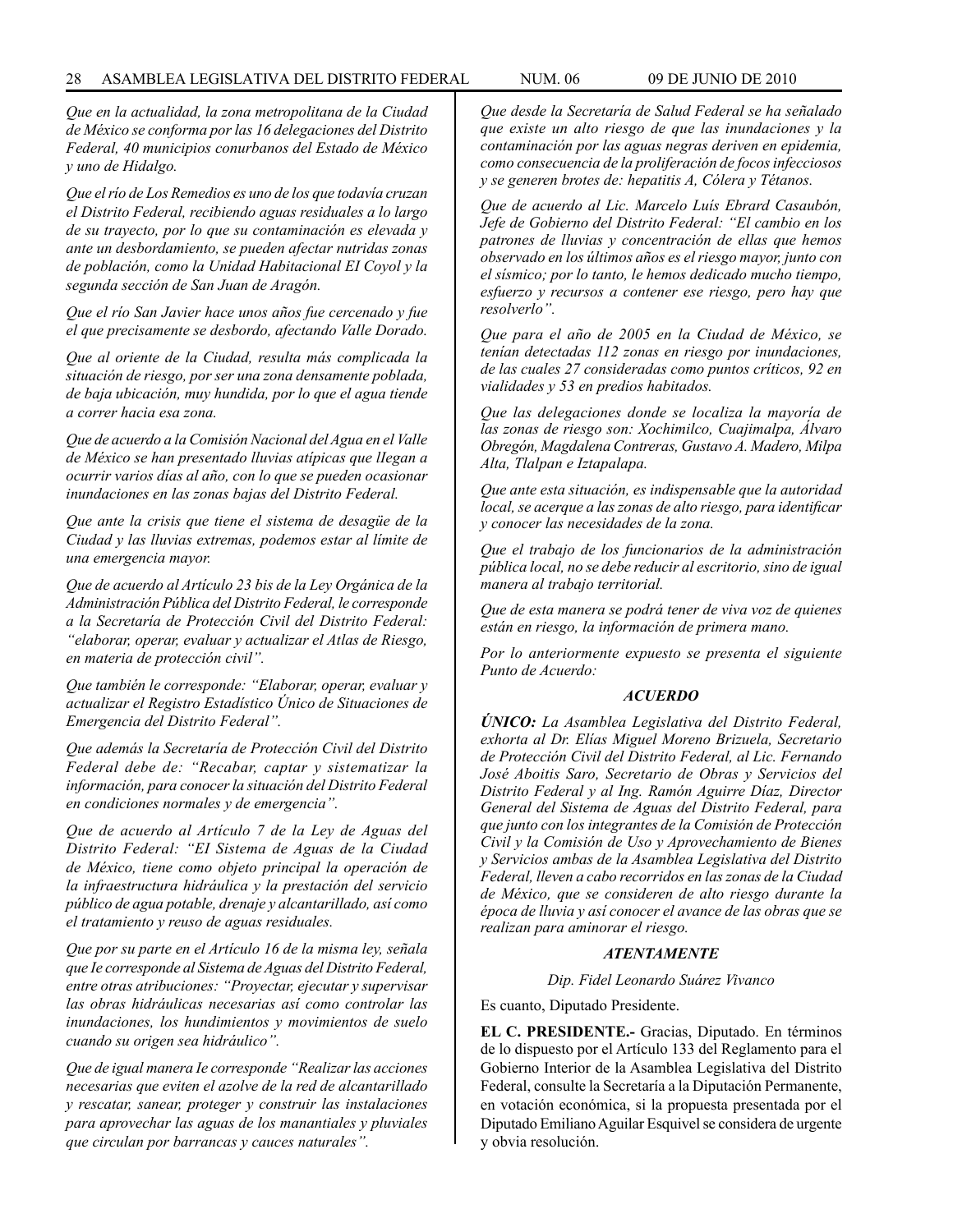**EL C. SECRETARIO.-** Por instrucciones de la Presidencia y en votación económica, se consulta a la Diputación Permanente si la propuesta de referencia se considera de urgente y obvia resolución.

Los que estén por la afirmativa, sírvanse manifestarlo levantando la mano.

Los que estén por la negativa, sírvanse manifestarlo levantando la mano.

Se considera de urgente y obvia resolución, Diputado Presidente.

**EL C. PRESIDENTE.-** Gracias, Diputado Secretario. Está a discusión la propuesta. ¿Existen oradores en contra?

Proceda la Secretaría a preguntar a la Diputación Permanente, en votación económica, si es de aprobarse la propuesta a discusión.

**EL C. SECRETARIO.-** Por instrucciones de la Presidencia y en votación económica se pregunta a la Diputación Permanente si está a favor o en contra de la propuesta sometida a su consideración.

Los que estén por la afirmativa, sírvanse manifestarlo levantando la mano.

Los que estén por la negativa, sírvanse manifestarlo levantando la mano.

Aprobada la propuesta, Diputado Presidente.

**EL C. PRESIDENTE.-** Gracias, Diputado Secretario. Remítase a las autoridades correspondientes para los efectos legales a que haya lugar.

Para presentar una Proposición con Punto de Acuerdo para solicitar al Jefe de Gobierno, Marcelo Luis Ebrard Casaubón, envíe a la Asamblea Legislativa del Distrito Federal un informe pormenorizado de los viajes que ha realizado al interior de la República Mexicana entre el 1° de enero del 2009 y el 6 de junio de 2010, se concede el uso de la Tribuna al Diputado Emiliano Aguilar Esquivel, a nombre del Diputado Fidel Leonardo Suárez Vivanco, del Grupo Parlamentario del Partido Revolucionario Institucional.

**EL C. DIPUTADO EMILIANO AGUILAR ESQUIVEL.-**  Con su venia, señor Presidente.

*PROPOSICIÓN CON PUNTO DE ACUERDO PARA SOLICITAR AL JEFE DE GOBIERNO, MARCELO LUIS EBRARD CASAUBON, ENVÍE A LA ASAMBLEA LEGISLATIVA DEL DISTRITO FEDERAL, UN INFORME PORMENORIZADO DE LOS VIAJES QUE HA REALIZADO AL INTERIOR DE LA REPÚBLICA MEXICANA ENTRE EL 1 DE ENERO DE 2009 Y EL 6 DE JUNIO DE 2010.*

*DIP. EMILIANO AGUILAR ESQUIVEL PRESIDENTE DE LA MESA DIRECTIVA DE LA DIPUTACIÓN PERMANENTE ASAMBLEA LEGISLATIVA DEL DISTRITO FEDERAL V LEGISLATURA PRESENTE*

*Diputado Presidente los suscritos Diputado Fidel Leonardo Suárez Vivanco y Emiliano Aguilar Esquivel, integrantes del Grupo Parlamentario del Partido Revolucionario Institucional en esta Honorable Asamblea Legislativa del Distrito Federal. V Legislatura, con fundamento en los Artículos 122 base primera, fracción V, inciso o) de la Constitución Política de los Estados Unidos Mexicanos, 42 fracción XXX del Estatuto de Gobierno del Distrito Federal, 17 fracción VI de la Ley Orgánica de la Asamblea Legislativa del Distrito Federal y 133 del Reglamento para el Gobierno Interior de la Asamblea Legislativa del Distrito Federal, ponemos a su consideración el presente Punto de Acuerdo al tenor de los siguientes:*

#### *CONSIDERANDOS*

*Que de acuerdo al Artículo 8 del Estatuto de Gobierno del Distrito Federal, es autoridad del Distrito Federal, el Jefe de Gobierno. Que el Artículo 83 de de la Ley de Presupuesto y Gasto Eficiente del Distrito Federal, señala que solo se permite a los funcionarlos de la administración pública local viajes oficiales y deberán entregar un Informe del propósito del viaje.*

*Que los días 14 y 15 de mayo de 2010. el Lic. Marcelo Luís Ebrard Casaubon, acompaño en gira proselitista al candidato a Gobernador de la Coalición Compromiso por Puebla, Rafael Moreno Valle.*

*Que el viernes 14 de mayo de 2010, por la noche, al Lic. Ebrard estuvo en Puebla para encabezar un mitin junto a los candidatos a gobernador y Presidente Municipal de Puebla.*

*Que el sábado 15 de mayo, como parte de esa gira proselitista, el Jefe de Gobierno viajó a Huachinango, Puebla, donde habló ante 5 mil personas.*

*Que de igual manera, ese día realizó actos proselitistas a favor de los candidatos de la coalición en la población de San Francisco, Puebla.*

*Que durante el 8 y 9 de mayo de 2010, el Lic. Marcelo Luis Ebrard Casaubon, asistió a actos de campaña proselitista en Huatulco y el Istmo de Tehuantepec, en el Estado de Oaxaca.*

*Que durante su gira en Tehuantepec, se reunió con mujeres y en Comitancillo con jóvenes, para promover al voto a favor de Gabino Cue, candidato de la Coalición "Unidos por la Paz y al Progreso".*

*Que durante el 22 y el 23 da mayo de 2010, el Jefe de Gobierno del Distrito Federal, realizó una serie de actos proselitistas en al Estado de Durango, para apoyar a los candidatos de la Coalición "Durango Nos Une",*

*Que durante la visita a la capital de Durango, acompaño al candidato José Rosas Aispuro Torres de la Coalición "Durango Nos Une",*

*Que al domingo 23 de mayo de 2010, el Jefe de Gobierno del Distrito Federal, junto con la Gobernadora de Zacatecas, encabezaron un mitin de apoyo al candidato a Gobernador, Antonio Mejía.*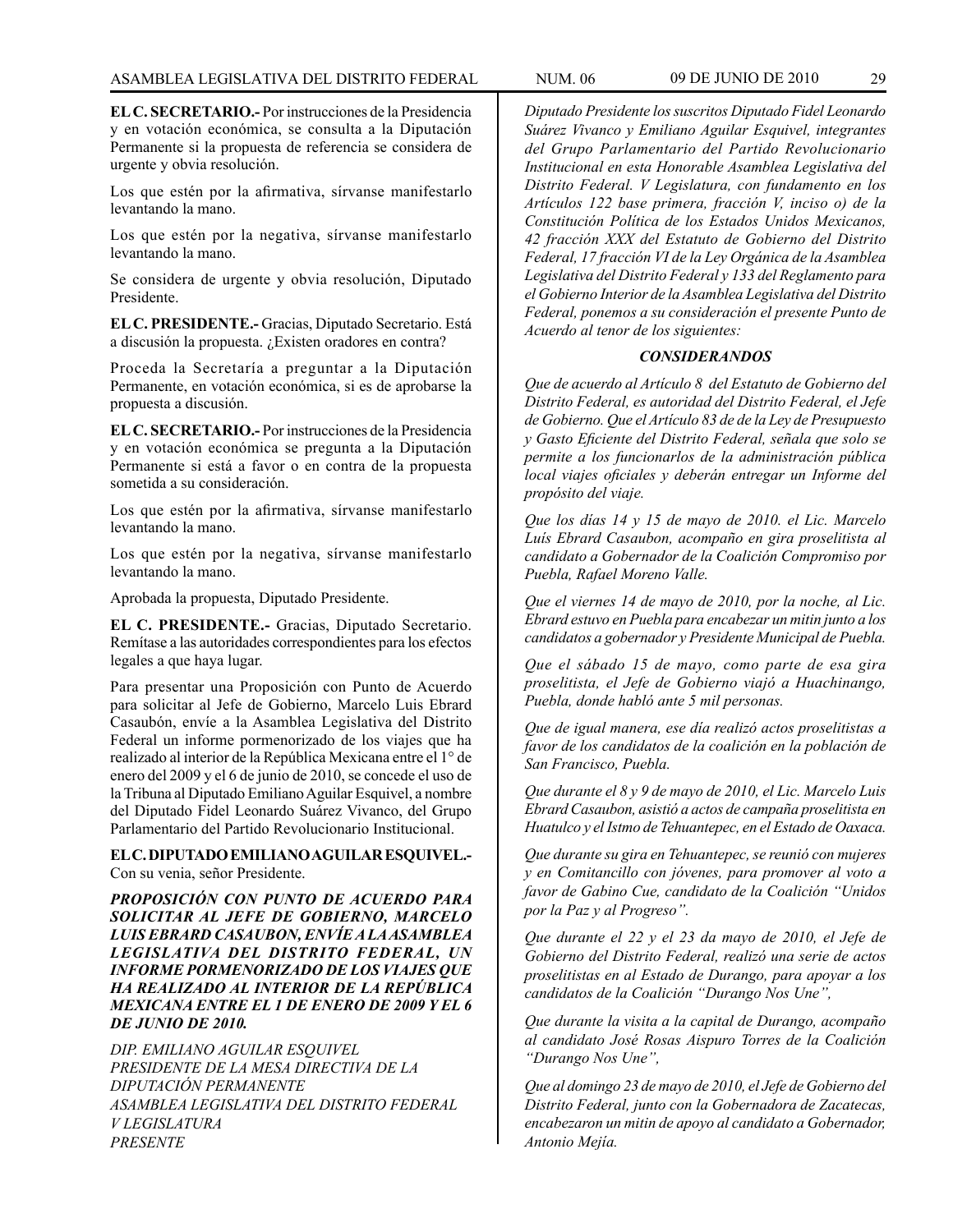*Que el pasado 27 de mayo del 2010, el Jefe de Gobierno, inicio una gira de trabajo por la Ciudad de Toronto, Canadá, para posteriormente, dirigirse a Bonn, Alemania; Londres y Oxford, en Inglaterra,*

*Que de acuerdo a la Oficina de Prensa del Gobierno local, el motivo de realizar la gira por el extranjero, fue el de avanzar en la definición de propuestas efectivas contra el cambio climático, con otras autoridades locales.*

*Que además se participaría en la Reunión Anual de la Federación de Alcaldes Canadienses y el Primer Congreso Mundial de Ciudades y Adaptación al Cambio Climático del grupo Gobiernos Locales por el Desarrollo Sustentable.*

*Que es fundamental en el marco de la transparencia, a los capitalinos se explique los motivos, resultados y los beneficios que se hayan conseguido para el Distrito Federal de estos viajes.*

*Por lo anteriormente expuesto, se presenta el siguiente Punto de Acuerdo:*

#### *ACUERDO*

*PRIMERO: Punto de Acuerdo para solicitar al Jefe de Gobierno, Marcelo Luís Ebrard Casaubon, envía a la Asamblea Legislativa del Distrito Federal, un informe pormenorizado de los viajes que ha realizado al interior de la República mexicana entre el 1 de enero de 2009 y el 6 de junio de 2010.*

*SEGUNDO: Se solicita 31 Jefe de Gobierno, Marcelo Luis Ebrard Casaubon, envíe a la Asamblea Legislativa del Distrito Federal, un informe pormenorizado de los viajes al extranjero que ha realizado entre el 1 de enero de 2009 y el 6 de junio de 2010.*

#### *ATENTAMENTE*

#### *Dip. Fidel Leonardo Suárez Vivanco*

Es cuanto, Diputado Presidente.

**EL C. PRESIDENTE.-** Gracias, Diputado. En los términos de lo dispuesto por el Artículo 133 del Reglamento para el Gobierno Interior de la Asamblea Legislativa del Distrito Federal, consulte la Secretaría a la Diputación Permanente en votación económica si la propuesta presentada por el Diputado Emiliano Aguilar Esquivel se considera de urgente y obvia resolución.

**EL C. SECRETARIO.-** Por instrucciones de la Presidencia y en votación económica, se consulta a la Diputación Permanente si la propuesta de referencia se considera de urgente y obvia resolución.

Los que estén por la afirmativa, sírvanse manifestarlo levantando la mano.

Los que estén por la negativa, sírvanse manifestarlo levantando la mano.

Se considera de urgente y obvia resolución, Diputado Presidente.

**EL C. PRESIDENTE.-** Gracias, Diputado Secretario. Está a discusión la propuesta. ¿Existen oradores en contra?

Proceda la Secretaría a preguntar a la Diputación Permanente en votación económica si es de aprobarse la propuesta a discusión.

**EL C. SECRETARIO.-** Por instrucciones de la Presidencia y en votación económica se pregunta a la Diputación Permanente si está a favor o en contra de la propuesta sometida a su consideración.

Los que estén por la afirmativa, sírvanse manifestarlo levantando la mano.

Los que estén por la negativa, sírvanse manifestarlo levantando la mano.

No aprobada la propuesta, Diputado Presidente.

**EL C. PRESIDENTE.-** Gracias, Diputado Secretario. En consecuencia se desecha la propuesta. Hágase del conocimiento del Diputado promovente.

Para presentar una Proposición con Punto de Acuerdo para exhortar respetuosamente al Jefe de Gobierno del Distrito Federal, Licenciado Marcelo Ebrard Casaubon, así como al Secretario de Finanzas del Distrito Federal, Licenciado Mario Delgado Carrillo, para que de los recursos económicos recaudados por el cobro del cambio de la tarjeta de circulación se destinen 66.2 millones de pesos para continuar con los trabajos del Plan Maestro del Bosque de San Juan de Aragón, que incluye la reestructuración y remodelación de áreas existentes y nuevas, se concede el uso de la Tribuna a la Diputada Lizbeth Eugenia Rosas Montero a nombre propio y de la Diputada Claudia Elena Águila Torres, del Grupo Parlamentario del Partido de la Revolución Democrática.

**LA C. DIPUTADA LIZBETH EUGENIA ROSAS MONTERO.-** Con su venia, Diputado Presidente.

Solicito el cambio del Punto de Acuerdo por el Artículo 132, por favor.

*PROPOSICIÓN CON PUNTO DE ACUERDO PARA EXHORTAR RESPETUOSAMENTE AL JEFE DE GOBIERNO DEL DISTRITO FEDERAL LICENCIADO MARCELO EBRARD CASAUBON. ASÍ COMO AL SECRETARIO DE FINANZAS DEL DISTRITO FEDERAL LICENCIADO MARIO DELGADO CARRILLO PARA QUE DE LOS RECURSOS ECONÓMICOS RECAUDADOS POR EL COBRO DEL CAMBIO DE LA TARJETA DE CIRCULACIÓN SE DESTINEN \$ 66.2 MILLONES DE PESOS PARA CONTINUAR CON LOS TRABAJOS DEL PLAN MAESTRO DEL BOSQUE DE SAN JUAN DE ARAGÓN QUE INCLUYE LA REESTRUCTURACIÓN Y REMODELACIÓN DE ÁREAS EXISTENTES Y NUEVAS.*

*DIP. EMILIANO AGUILAR ESQUIVEL PRESIDENTE DE LA MESA DIRECTIVA DE LA DIPUTACIÓN PERMANENTE ASAMBLEA LEGISLATIVA DEL DISTRITO FEDERAL V LEGISLATURA PRESENTE*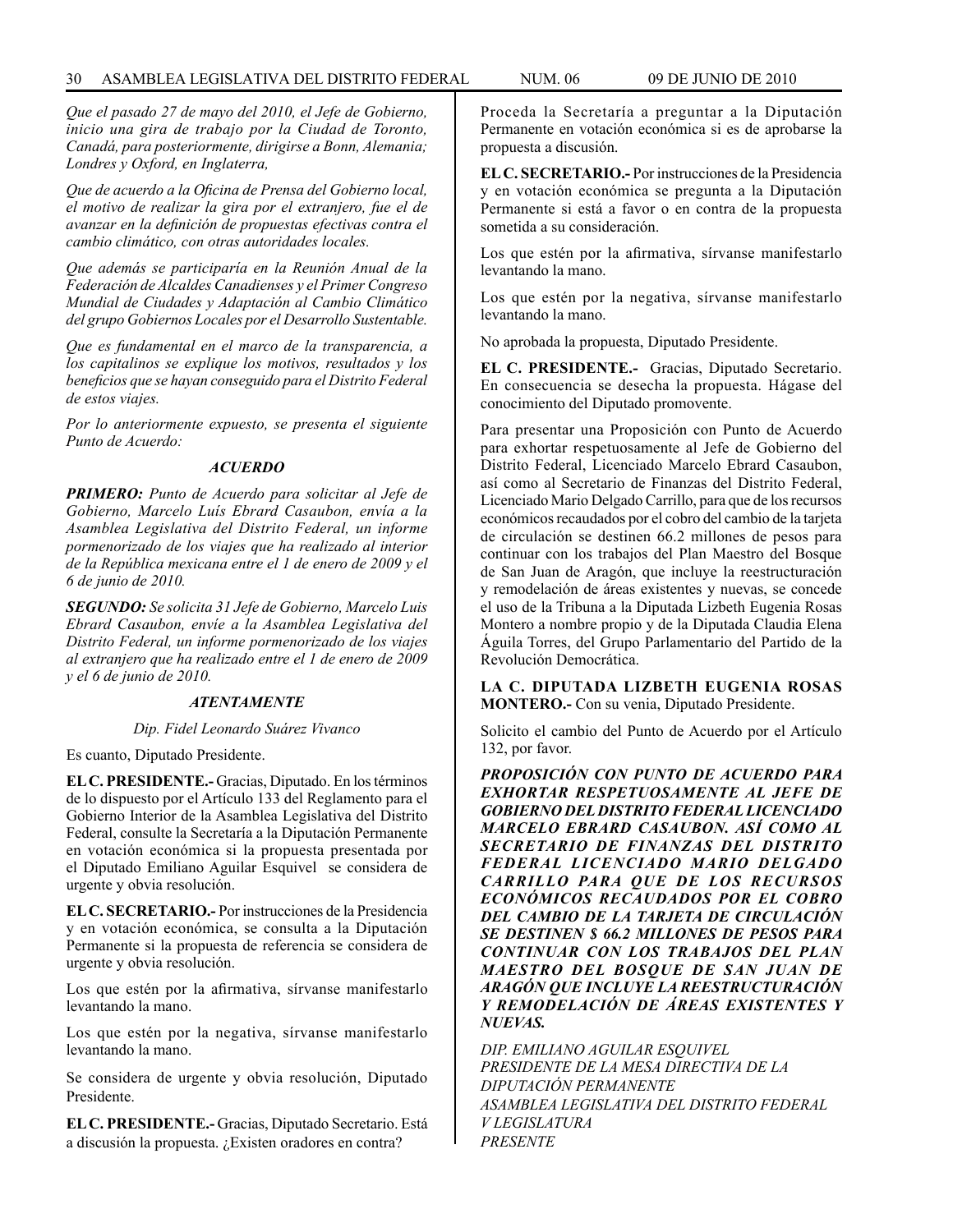# ASAMBLEA LEGISLATIVA DEL DISTRITO FEDERAL NUM. 06 09 de JUNIo DE 2010 31

*Las Diputadas suscritas Lizbeth Eugenia Rosas Montero y Claudia Elena Águila Torres, integrantes del Grupo Parlamentario del Partido de la Revolución Democrática en esta V Legislatura, con fundamento en lo dispuesto por los Artículos 122, Apartado C, BASE PRIMERA, fracción V, inciso e) de la Constitución Política de los Estados Unidos Mexicanos; los Artículos 36, 42 fracción IX, 46 fracción I, del Estatuto de Gobierno del Distrito Federal; los Artículos 10 fracción I, 11, 17 Fracción IV y VI, 88 fracción I de la Ley Orgánica de la Asamblea Legislativa del Distrito Federal y los Artículos 85 fracción I, y 14 del Reglamento para el Gobierno Interior de la Asamblea Legislativa del Distrito Federal, sometemos a la consideración de esta Asamblea Legislativa, la siguiente Proposición con Punto de Acuerdo para exhortar respetuosamente al Jefe de Gobierno del Distrito Federal Lic. Marcelo Ebrard Casaubon, así como al Secretario de Finanzas del Distrito Federal Lic. Mario Delgado Carrillo para que de los recursos económicos recaudados por el cobro del cambio de la tarjeta de circulación se destinen \$ 66.2 millones de pesos para continuar con los trabajos del Plan Maestro del Bosque de San Juan de Aragón que incluye la reestructuración y remodelación de áreas existentes y nuevas. De acuerdo con los siguientes:* 

# *EXPOSICIÓN DE MOTIVOS*

*Actualmente el Distrito Federal resiente los electos del calentamiento global, las altas temperaturas, la desertificación y el desequilibrio en la temporada de lluvias; son signos claros de lo que esta por venir.*

*El gobierno de la Ciudad esta implementando acciones para revertir los efectos del cambio climático, una de ellas es el Plan Verde, que busca incrementar las áreas verdes y dotar de infraestructura, mobiliario urbano y elementos de accesibilidad a los espacios públicos.*

*El Bosque de San Juan de Aragón es el pulmón del oriente de la Ciudad que requiere de remodelación y reestructuración para su mejor funcionamiento, para este fin se propone llevar a cabo la ejecución de un Plan Maestro en el que han participado en su elaboración especialistas del IPN, UAM y UNAM. EI Plan esta dividido en tres etapas con una duración de año y medio cada una, y es un proyecto de gran importancia ecológica-social y cultural-deportiva.*

*El área boscosa asciende a 114 hectáreas, mientras que el área lacustre ocupa 12 hectáreas y la vialidad interna, infraestructura y equipamiento suman 36 hectáreas de recorrido intercomunicado. EI Bosque de San Juan de Aragón es uno de los principales pulmones de la capital con una población aproximada de sesenta mil árboles, de los cuales más del cincuenta por ciento son eucaliptos, que se consideran arbolado viejo, de alta vulnerabilidad ante las plagas y los factores climáticos. Por este motivo, a lo largo del desarrollo del Plan Maestro del Bosque, se contempla la sustitución del arbolado con otras especies más estables y de menor absorción de agua, que permitan el crecimiento de todos los árboles que conforman este ecosistema.*

*Como parte del Plan Maestro las obras claves para lo que resta del año y que mejoraran la imagen del Bosque y reestructuraran sus espacios deportivos, ecológicos y de servicios, tienen un costo de 66.2 millones de pesos, y consisten en:*

*1. Área deportiva de bajo impacto (26.5 millones).*

*2. Primera Etapa de rehabilitación de Cabañas (6.2 millones)*

*3. Nodos de servicio (28 millones).*

*4. Jardín Canino (5.5 millones).*

*Cabe hacer notar que estos proyectos serán concluidos en un tiempo de un año, de ser autorizado este recurso.*

# *CONSIDERANDOS*

*1.- Debido a que los recursos que se generaran por el cobro de la renovación de la Tarjeta de Circulación no se encuentran orientados hacia un rubro determinado, y toda vez que es de gran importancia para el gobierno del Distrito Federal el rescate de los espacios públicos en beneficia de la población, es de gran importancia destinar parte de estos ingresos recaudados para realizar acciones en el Bosque de San Juan de Aragón que mejoran la calidad del medio ambiente de la Ciudad, y que contribuyan al combate de la contaminación, así como ha contrarrestar los efectos del cambio climático.*

*2.- Con el inicio del Plan Maestro se logra potenciar la participación de los vecinos residentes o visitantes que mediante sus actividades deportivas y de esparcimiento contribuirán a mejorar la utilidad de las 160 hectáreas del Bosque y así disfrutar de un espacio ecológico-recreativo de mejor calidad, que genera una cultura de respeto y toma de conciencia hacia la preservación del medio ambiente.*

*Con base en lo anteriormente expuesto, sometemos a consideración de esta Honorable Asamblea Legislativa del Distrito Federal, V Legislatura, la siguiente, Proposición con Punto de Acuerdo para exhortar respetuosamente al Jefe de Gobierno del Distrito Federal Lic. Marcelo Ebrard Casaubon, así como al Secretario de Finanzas del Distrito Federal Lic. Mario Delgado Carrillo para que de los recursos económicos recaudados por el cobro del cambio de la tarjeta de circulación se destinen \$ 66.2 millones de pesos para continuar con los trabajos del Plan Maestro del Bosque de San Juan de Aragón que incluye la reestructuración y remodelación de áreas existentes y nuevas.*

*Dado en el Pleno de la Asamblea Legislativa del Distrito Federal a los 9 días del mes de junio del dos mil diez.*

#### *ATENTAMENTE*

*Dip. Claudia Elena Águila Torres y Dip. Lizbeth Eugenia Rosas Montero*

Es cuanto, Diputado Presidente.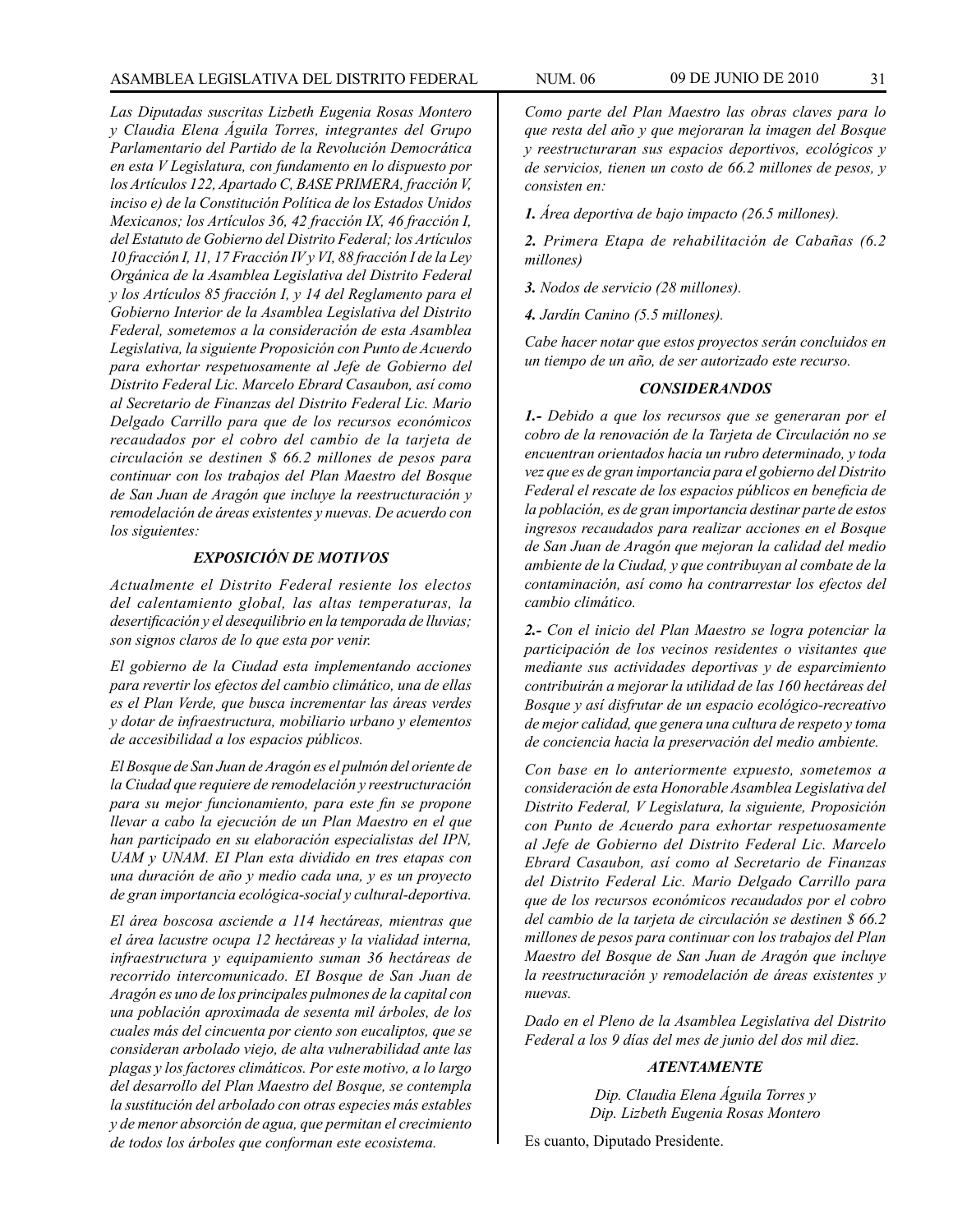**EL C. PRESIDENTE.-** Gracias, Diputada. Con fundamento en lo dispuesto por los Artículos 50 fracciones IV y V de la Ley Orgánica de la Asamblea Legislativa del Distrito Federal, 28 y 132 del Reglamento para su Gobierno Interior, se turna para su análisis y Dictamen a las Comisiones Unidas de Presupuesto y Cuenta Pública y de Preservación del Medio Ambiente y Protección Ecológica.

Para presentar una Proposición con Punto de Acuerdo para citar a comparecer ante Comisiones Unidas de Administración Pública Local y de Uso y Aprovechamiento de Bienes y Servicios Públicos al ciudadano Ingeniero Manuel González González, Jefe Delegacional en Xochimilco, se concede el uso de la Tribuna al Diputado Emiliano Aguilar Esquivel, a nombre propio y del Diputado Israel Betanzos Cortés, del Grupo Parlamentario del Partido Revolucionario Institucional.

#### **EL C. DIPUTADO EMILIANO AGUILAR ESQUIVEL.-** Con su venia, señor Presidente.

*PROPOSICIÓN CON PUNTO DE ACUERDO PARA CITAR A COMPARECER ANTE COMISIONES UNIDAS DE ADMINISTRACIÓN PÚBLICA LOCAL Y USO Y APROVECHAMIENTO DE BIENES Y SERVICIOS PÚBLICOS, AL CIUDADANO INGENIERO MANUEL GONZÁLEZ GONZÁLEZ, JEFE DELEGACIONAL EN XOCHIMILCO.*

*DIP. EMILIANO AGUILAR ESQUIVEL PRESIDENTE DE LA MESA DIRECTIVA DE LA DIPUTACIÓN PERMANENTE ASAMBLEA LEGISLATIVA DEL DISTRITO FEDERAL V LEGISLATURA PRESENTE*

*Diputado presidente los que suscriben Diputados Israel Betanzos Cortes y Emiliano Aguilar Esquivel, integrante de la Fracción Parlamentarla del Partido Revolucionario Institucional en esta Honorable Asamblea del Distrito Federal, V Legislatura, con fundamento en los Artículos 122 base primera, fracción V, inciso o) de la Constitución Política de los Estados Unidos Mexicanos, 42 fracción XXX del Estatuto de Gobierno del Distrito Federal, 17 fracción VI de la Ley Orgánica de la Asamblea Legislativa del Distrito Federal y 133 del Reglamento para el Gobierno Interior de la Asamblea Legislativa del Distrito Federal, ponemos a su consideración el presente Punto de Acuerdo para citar a comparecer ante Comisiones Unidas de Administración Pública Local y Uso y Aprovechamiento de Bienes y Servicios Públicos, al Ciudadano Ingeniero Manuel González González, Jefe Delegacional en Xochimilco, al tenor de los siguientes:*

#### *CONSIDERANDOS*

*Que de conformidad con lo que establecen los Artículos 17 fracción VI y 18 fracción VII, ambos de la Ley Orgánica de la Asamblea Legislativa del Distrito Federal, es atribución de los Diputados presentar proposiciones y denuncias, así como representar los intereses de los Ciudadanos, promoviendo y gestionando la solución de los problemas y necesidades colectivas ante las autoridades competentes.*

*Que de conformidad con lo que establece el Artículo 13, fracción VII de la Ley Orgánica de la Asamblea Legislativa del Distrito Federal, a esta Soberanía le corresponde solicitar a los entes que conforman la Administración Pública del Distrito Federal, la información y documentación que considere necesario.*

*Que la Administración Pública del Distrito Federal sea centralizada, desconcentrada y paraestatal; donde es Integrada por la Jefatura de Gobierno del Distrito Federal, las Secretarías, la Procuraduría General de Justicia del Distrito Federal, la Oficialía Mayor, la Contraloría General del Distrito Federal y la Consejería Jurídica y de Servicios Legales.*

*Que en las demarcaciones territoriales en que se divida el Distrito Federal, la Administración Pública Central contará con Órganos Político Administrativos desconcentrados con autonomía funcional en acciones de gobierno, a los que genéricamente se les denominara Delegación del Distrito Federal.*

*Que la Delegación Xochimilco, es un Órgano Político Administrativo del Distrito Federal, de conformidad con lo dispuesto en la Constitución Política de los Estados Unidos Mexicanos, el Estatuto de Gobierno del Distrito Federal, la Ley Orgánica de la Administración Pública del Distrito Federal y su Reglamento.* 

*Que la Ley Orgánica y su Reglamento, ambos de la Administración Pública del Distrito Federal, así como la Ley de Adquisiciones para el Distrito Federal y SU Reglamento, otorgan al Órgano Político Administrativo en Xochimilco facultades y atribuciones propias para la suscripción de Contratos de Adquisiciones, Arrendamientos, Prestación de Servicios y demás actas derivados de estos, para el debido cumplimiento de objetivos, políticos y prioridades establecidas en el Programa General de Desarrollo del Distrito Federal.*

*Que para el estudio, planeación y despacho de los asuntos que le competen al Órgano Político Administrativo en Xochimilco, Ia misma cuenta con la Dirección General Jurídica y de Gobierno, cuya existencia esta prevista en el Manual Administrativo de la Delegación.*

*Que entre las atribuciones básicas de la Dirección General Jurídica y de Gobierno se encuentra Ia de otorgar permisos para el uso de la vía pública, autorizar los horarios para el acceso a las diversiones y espectáculos públicos, así como emitir las órdenes de verificación que correspondan de acuerdo al ámbito de competencia del órgano político administrativo.*

*Que también están facultados para elaborar, actualizar e integrar en una base de datos al padrón de los giros mercantiles que funcionen en la demarcación, al igual que otorgar licencias y autorizaciones de funcionamiento para dichos giros, entre muchos otros.*

*Que durante las reuniones de trabajo ejecutadas en la Comisión de Administración Pública Local, en el mes de febrero, el delegado de la demarcación dio un informe carente de diversos datos que se comprometió a hacer llegar por escrito a las oficinas de los Ciudadanos Diputados.*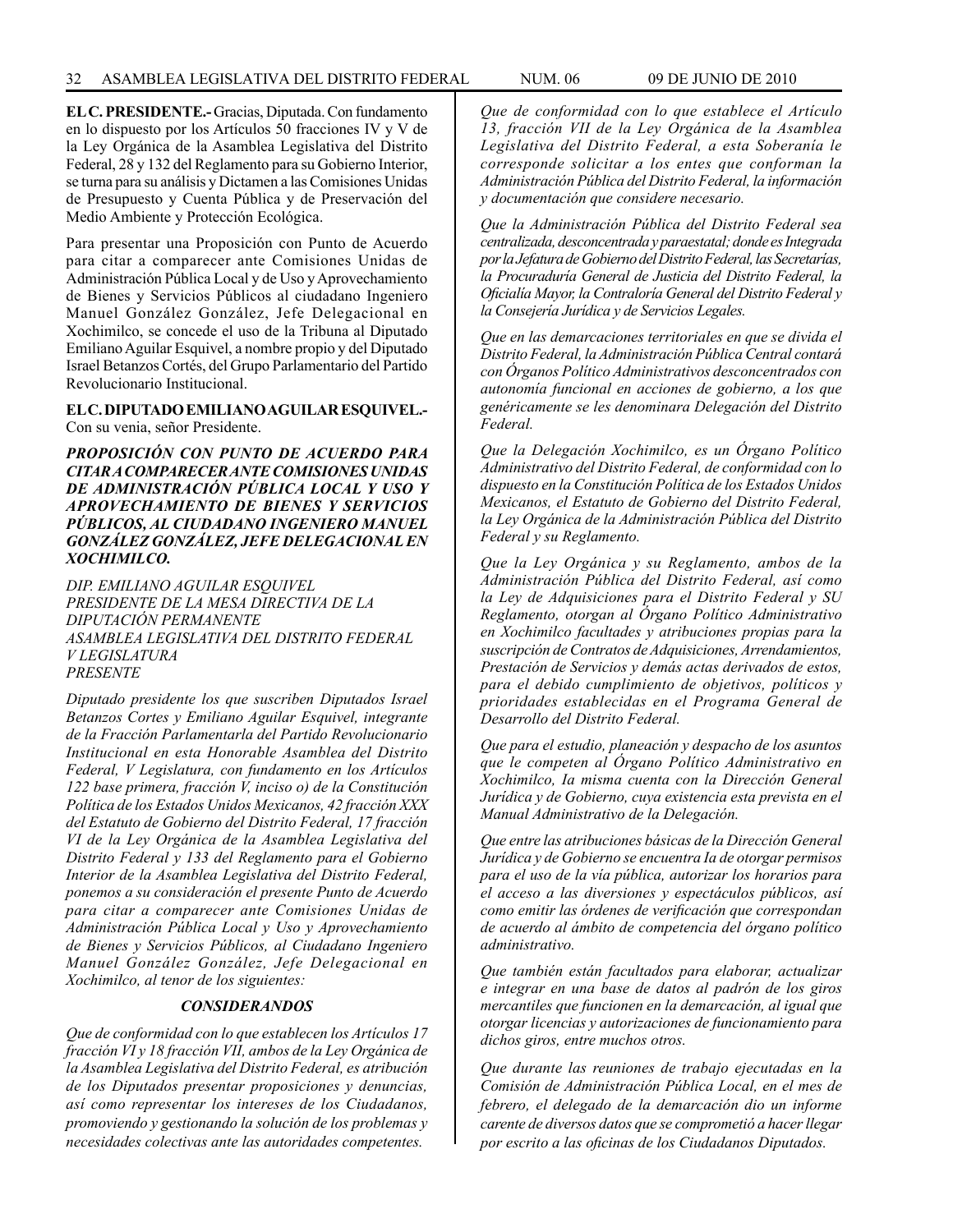*Que hay muchos temas referentes a sus atribuciones que tiene en descontento a la Ciudadanía y que es deber de los representantes populares conocer las causas que lo provocan.*

*Que en esta comparecencia se le conmina a explicar los programas de*

- *Programa de Reordenamiento de la Vía Pública.*
- *Programa de Regulación de Establecimientos.*
- *Programa de Elaboración de Testamentos.*
- *Programa de Regulación de la Tenencia de la Tierra.*
- *Programa de Apoyo al Empleo y Asesoría Empresarial.*

*Por lo anteriormente expuesto, se presenta el siguiente Punto de Acuerdo:*

#### *ACUERDO*

*Primero: Se cita a comparecer ante Comisiones Unidas de Administración Pública Local y Uso y Aprovechamiento de Bienes y Servicios Públicos, el mes, día y hora que establezcan dichas comisiones, al Ciudadano Ingeniero Manuel González González Jefe Delegacional en Xochimilco, para contestar diversos cuestionamientos sobre asuntos de su competencia.*

*Segundo: El formato de la comparecencia será el que acuerden los integrantes de las Comisiones Unidas.*

#### *ATENTAMENTE*

*Dip. Israel Betanzos Cortes.- Dip. Federico Manzo Sarquis.- Dip. Jorge Palacios Arroyo.- Dip. Carlos A. Flores.- Dip. Emiliano Aguilar Esquivel.*

Es cuanto, señor Presidente.

**EL C. PRESIDENTE.-** Gracias Diputado. En términos de lo dispuesto por el Artículo 133 del Reglamento para el Gobierno Interior de la Asamblea Legislativa del Distrito Federal, consulte la Secretaría a la Diputación Permanente en votación económica si la propuesta presentada por el Diputado Emiliano Aguilar Esquivel se considera de urgente y obvia resolución.

**EL C. SECRETARIO.-** Por instrucciones de la Presidencia y en votación económica se consulta a la Diputación Permanente si la propuesta de referencia se considera de urgente y obvia resolución.

Los que estén por la afirmativa, sírvanse manifestarlo levantando la mano.

Los que estén por la negativa, sírvanse manifestarlo levantando la mano.

Se considera de urgente y obvia resolución, Diputado Presidente.

**EL C. PRESIDENTE.-** Gracias Diputado Secretario. Está a discusión la propuesta. ¿Existen oradores en contra?

Proceda la Secretaría a preguntar a la Diputación Permanente en votación económica si es de aprobarse la propuesta a discusión.

**EL C. SECRETARIO.-** Por instrucciones de la Presidencia y en votación económica se pregunta a la Diputación Permanente si está a favor o en contra de la propuesta sometida a su consideración.

Los que estén por la afirmativa, sírvanse manifestarlo levantando la mano.

Los que estén por la negativa, sírvanse manifestarlo levantando la mano.

Aprobada la propuesta Diputado Presidente.

**EL C. PRESIDENTE.-** Remítase a las autoridades correspondientes para los efectos legales a que haya lugar.

**EL C. PRESIDENTE DIPUTADO EMILIANO AGUILAR ESQUIVEL.-** Para presentar una Proposición con Punto de Acuerdo para exhortar a los Titulares del a Secretaría del Medio Ambiente, Licenciada Martha Delgado Peralta, y al Jefe Delegacional en Azcapotzalco, Licenciado Enrique Vargas Anaya, a fin de que se implemente un programa para el mantenimiento permanente para la conservación, mantenimiento y protección de los árboles de la especie *Ahuehuete* que se encuentran en la Delegación Azcapotzalco, se concede el uso de la Tribuna al Diputado Jorge Palacios Arroyo, del Grupo Parlamentario del Partido Acción Nacional.

**EL C. DIPUTADO JORGE PALACIOS ARROYO.-** Con su venia Diputado Presidente.

*PROPOSICIÓN CON PUNTO DE ACUERDO PARA EXHORTAR A LA TITULAR DE LA SECRETARÍA DEL MEDIO AMBIENTE, LIC. MARTHA DELGADO PERALTA Y AL JEFE DELEGACIONAL EN AZCAPOTZALCO, LIC. ENRIQUE VARGAS ANAYA A FIN DE QUE SE IMPLEMENTE UN PROGRAMA PARA LA CONSERVACIÓN, MANTENIMIENTO Y PROTECCIÓN DE LOS ÁRBOLES DE LA ESPECIE AHUEHUETE QUE SE ENCUENTRAN EN LA DELEGACIÓN AZCAPOTZALCO.*

*DIP. EMILIANO AGUILAR ESQUIVEL PRESIDENTE DE LA MESA DIRECTIVA DE LA DIPUTACIÓN PERMANENTE ASAMBLEA LEGISLATIVA DEL DISTRITO FEDERAL V LEGISLATURA PRESENTE*

*El suscrito, Diputado Jorge Palacios Arroyo de la Asamblea Legislativa del Distrito Federal, V Legislatura, integrante del Grupo Parlamentario del Partido Acción Nacional, con fundamento en lo dispuesto por los Artículos 11, 17 fracción VI, 18 fracción VII de la Ley Orgánica; 93, 98 Y 132 del Reglamento para el Gobierno Interior, ambos de la Asamblea Legislativa del Distrito Federal, someto a la consideración del Pleno de esta Honorable*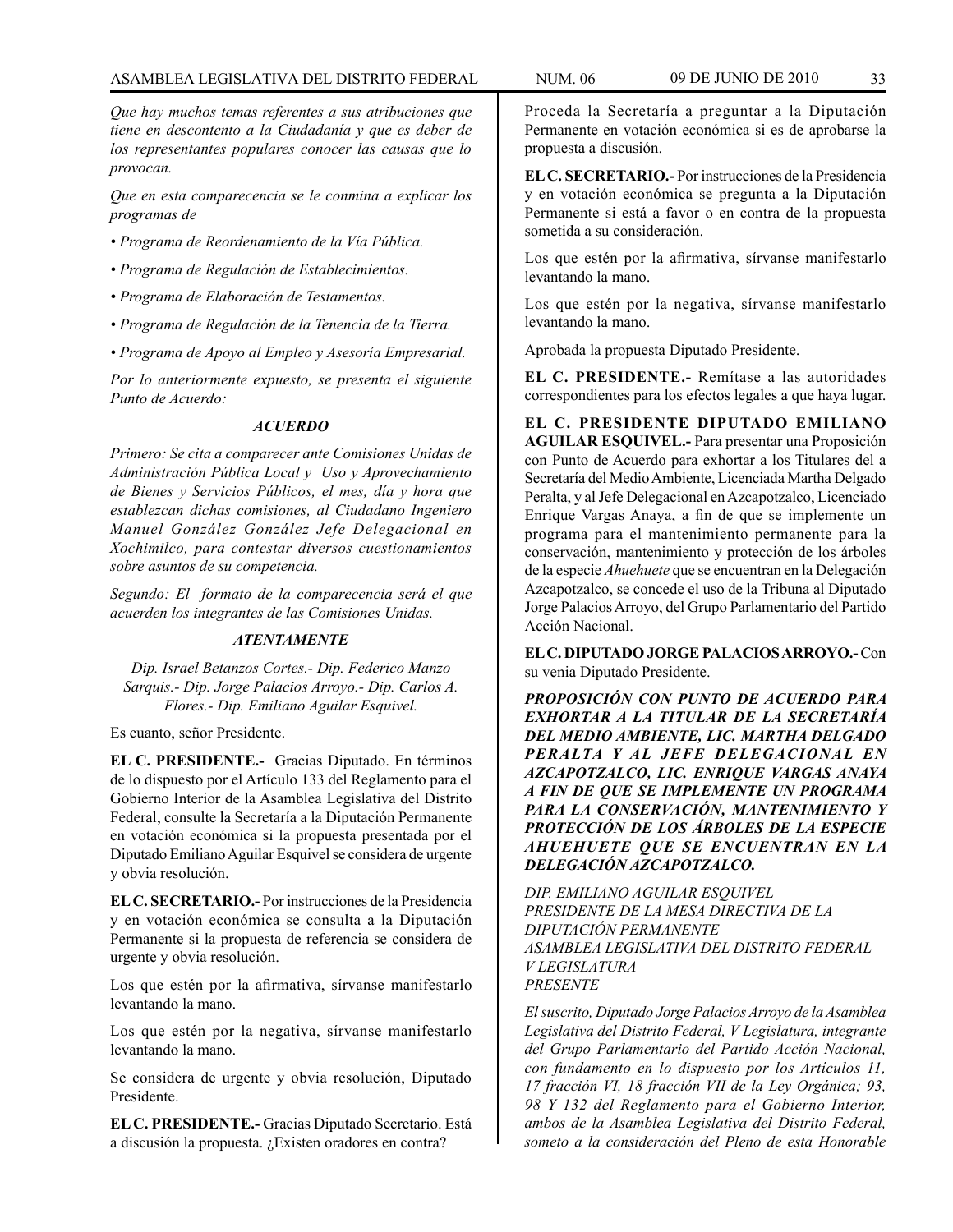*Asamblea Legislativa, para que sea turnado a la comisión correspondiente, la siguiente: Proposición con Punto de Acuerdo para exhortar a la Titular de la Secretaría del Medio Ambiente, Lic. Martha Delgado Peralta y al Jefe Delegacional en Azcapotzalco, Lic. Enrique Vargas Anaya a fin de que se implemente un programa para la conservación, mantenimiento y protección de los árboles de la especie Ahuehuete que se encuentran en la Delegación Azcapotzalco, al tenor de los siguientes antecedentes:*

# *ANTECEDENTES*

*1.- Los ahuehuetes son árboles de la especie Taxodium mucronatum Ten (Taxodiaceae), en etapa adulta alcanza alturas hasta de 40m, desarrollan extensas raíces para tener buen anclaje y superficie suficiente para la absorción de nutrientes. Por sus dimensiones necesitan amplios espacios abiertos para desarrollarse adecuadamente tanto en el espacio aéreo como el subterráneo.* 

*Son árboles simiperennes, es decir, es normal que durante el periodo de noviembre a enero el follaje se torne amarillento y después caiga casi por completo, incluyendo algunas ramillas, pero en el siguiente período de crecimiento surge follaje nuevo.*

*Necesitan suelo ácido, con materia orgánica, pedregoso, húmedo durante su establecimiento pero toleran cierto grado de sequía cuando ya están bien establecidos. De preferencia no deben podarse, aunque esto puede hacerse en caso de que tengan madera muerta.*

*2. Dentro de la Delegación Azcapotzalco existen pueblos donde podemos encontrar aun árboles de la especie ahuehuete, tales como; El Pueblo de San Miguel Amantla, Santiago Ahuizotta, Santa Catarina (que es donde se encuentra el ahuehuete más longevo de la Delegación) y San Juan Tlihuaca, siendo este pueblo el que presenta el mayor número de árboles ahuehuetes ya que es precisamente en la glorieta de los ahuehuetes donde se encuentran 8 árboles de esta especie.*

*3.- EI estudio realizado durante el mes de septiembre de 2009, a cargo del Dr. Javier Caballero, responsable del Grupo Asesor para el Manejo del Arbolado del Campus Universitario, de la Universidad Nacional Autónoma de México, señala el estado fitosanitario de los ahuehuetes de la Delegación Azcapotzalco y Miguel Hidalgo; demostró que al realizar una inspección en campo para evaluar el estado de salud de los 40 árboles de la especie ahuehuetes localizados dentro del área de la Delegación Azcapotzalco; todos estos mostraban evidencias de estrés fisiológico debido al hábitat urbano en el que se encuentran así como por que no reciben ninguna práctica de manejo silvícola.*

*Todos los árboles muestreados presentan vigor disminuido en cuanto a la turgencia del fuste y el follaje. Una cuarta parte de los ahuehuetes presenta problemas de parasitación por muerdago del género Psittacanthus sp.*

#### *CONSIDERANDOS*

*PRIMERO. Que la premisa de cualquier gobierno es proteger la vida y bienestar de los ciudadanos.*

*SEGUNDO. Que de conformidad con lo dispuesto en el Artículo 2 de la Ley Orgánica de la Administración Pública del Distrito Federal, la Delegación es un Órgano Político Administrativo desconcentrado con autonomía funcional en acciones de gobierno.*

*TERCERO. Que de acuerdo al Artículo 9 fracción IV de la Ley Ambiental del Distrito Federal le Corresponde a la Secretaría, aplicar los instrumentos de política ambiental previstos en esta Ley para conservar y restaurar el equilibrio ecológico y proteger al ambiente en materias de su competencia.*

*CUARTO. Que de acuerdo al Artículo 39 fracción LXI de la Ley Orgánica de la Administración Pública del Distrito Federal, corresponde a los titulares de los Órganos Político- Administrativos de cada demarcación territorial, implementar acciones de preservación y restauración del equilibrio ecológico así como la protección al ambiente de su demarcación territorial, de conformidad con la normatividad ambiental.*

*QUINTO. Que es deber del Jefe Delegacional en Azcapotzalco, Licenciado Enrique Vargas Anaya construir, rehabilitar, mantener los parques públicos que se encuentran a su cargo y dentro de su demarcación, de conformidad con el Artículo 39 fracción XXXIII de la Ley Orgánica de la Administración Pública del Distrito Federal.*

*SEXTO. Que de acuerdo a la Ley de Salvaguarda del Patrimonio Urbanístico Arquitectónico del Distrito Federal, en su Artículo 15, fracción I, serán considerados monumentos urbanísticos del Distrito Federal: las especies de ahuehuetes Taxodium mucronatum, sauces Salix humboldtiana, ahuejotes Salix bonplandiana, fresnos Fraxinus undhei, cedros Cupressus lindleyi.*

*Por lo anteriormente expuesto, fundado y motivado, sometemos a consideración del Pleno de esta Diputación permanente de la Asamblea Legislativa del Distrito Federal el siguiente:*

#### *PUNTO DE ACUERDO*

*ÚNICO.- Proposición con Punto de Acuerdo para exhortar a la Titular de la Secretaría del Medio Ambiente, Lic. Martha Delgado Peralta y al Jefe Delegacional en Azcapotzalco, Lic. Enrique Vargas Anaya a fin de que se implemente un programa para la conservación, mantenimiento y protección de los árboles de la especie Ahuehuete que se encuentran en la Delegación Azcapotzalco, garantizando de esta manera su preservación, ya que son considerados como Monumentos Urbanísticos Históricos.*

*Recinto Legislativo, Junio 09, 2010*

### *ATENTAMENTE*

*Dip. Jorge Palacios Arroyo*

Es cuanto, Diputado Presidente.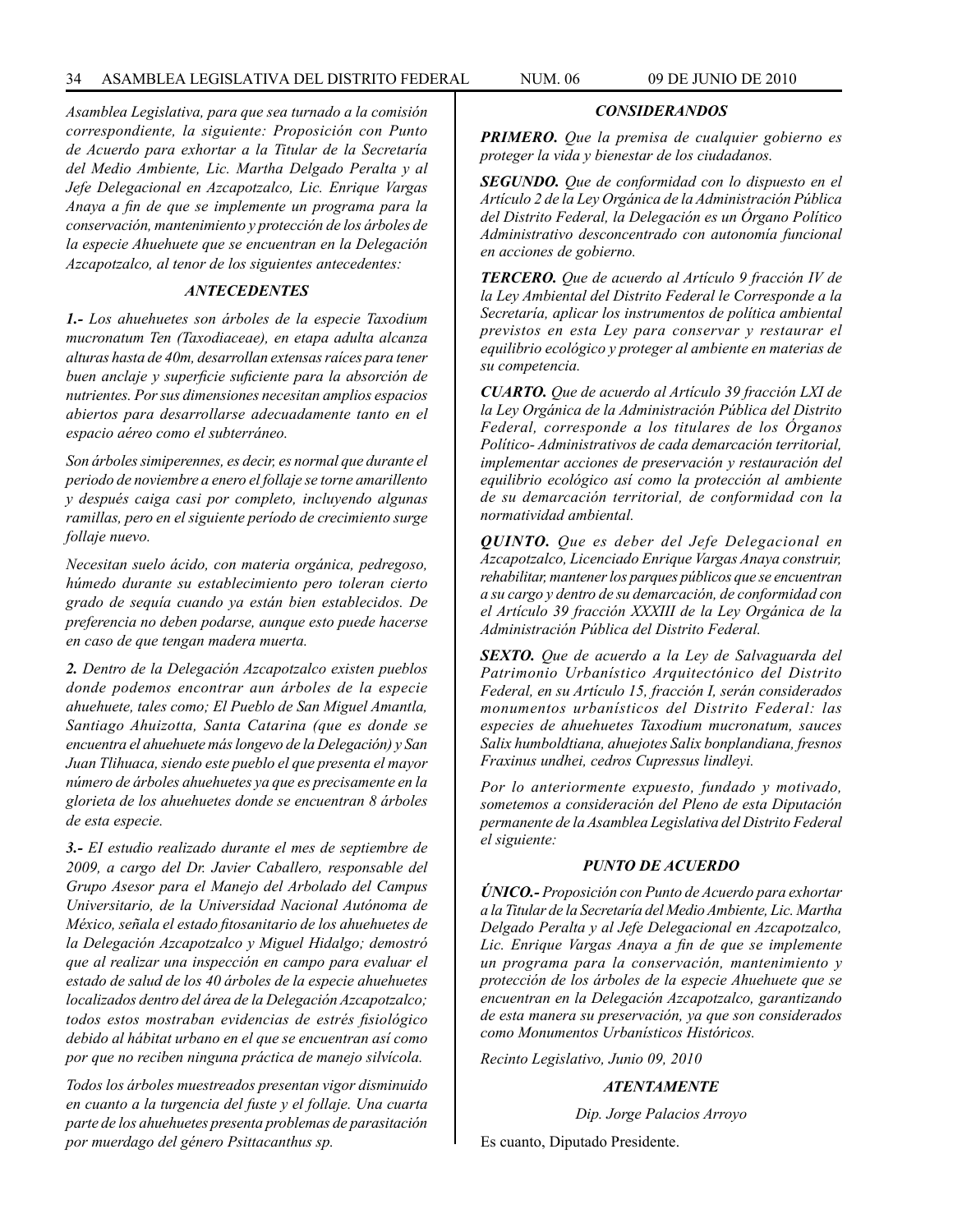**EL C. PRESIDENTE.-** Gracias, señor Diputado. Con fundamento en lo dispuesto por los Artículos 50 fracción IV y V de la Ley Orgánica de la Asamblea Legislativa del Distrito Federal, 28 y 132 del Reglamento para su Gobierno Interior, se turna para su análisis y Dictamen a la Comisión de Preservación del Medio Ambiente y Protección Ecológica.

Para presentar una Proposición con Punto de Acuerdo por el que se exhorta al Titular de la Delegación Coyoacán, para que en coordinación con la Secretaría de Seguridad Pública, Secretaría de Desarrollo Social y Secretaría de Obras y Servicios, todos del Distrito Federal, instrumenten la instalación de un Módulo de Seguridad y Participación Ciudadana en el Parque de Paseo del Río de la misma demarcación, con la finalidad de combatir la delincuencia que se genera en sus alrededores y al mismo tiempo se aplique el programa de recuperación de espacios públicos y convivencia segura, se concede el uso de la Tribuna al Diputado Carlos Alberto Flores Gutiérrez, a nombre del Diputado José Giovani Gutiérrez Aguilar, del Grupo Parlamentario del Partido de Acción Nacional.

**EL C. DIPUTADO CARLOS ALBERTO FLORES GUTIÉRREZ.-** Con su venia, Diputado Presidente.

*PROPOSICIÓN CON PUNTO DE ACUERDO POR EL QUE SE EXHORTA AL TITULAR DE LA DELEGACIÓN COYOACÁN, PARA QUE EN COORDINACIÓN CON LA SECRETARÍA DE SEGURIDAD PÚBLICA DEL DISTRITO FEDERAL, INSTRUMENTEN LA INSTALACIÓN DE UN MÓDULO DE SEGURIDAD Y PARTICIPACIÓN CIUDADANA EN EL PARQUE "PASEO DEL RÍO" DE LA MISMA DEMARCACIÓN,*   $CON$  LA FINALIDAD DE COMBATIR LA *DELINCUENCIA EN SUS ALREDEDORES Y, AL MISMO TIEMPO SE APLIQUE EL PROGRAMA DE RECUPERACIÓN DE ESPACIOS PÚBLICOS Y CONVIVENCIA SEGURA.*

*DIP. EMILIANO AGUILAR ESQUIVEL PRESIDENTE DE LA MESA DIRECTIVA DE LA DIPUTACIÓN PERMANENTE ASAMBLEA LEGISLATIVA DEL DISTRITO FEDERAL V LEGISLATURA PRESENTE*

*El suscrito Diputadote la Asamblea Legislativa del Distrito Federal, José Giovanni Gutiérrez Aguilar, integrante del Grupo Parlamentario del Partido Acción Nacional de esta V Legislatura, con fundamento en los Artículos 17 fracción VI de la Ley Orgánica de la Asamblea Legislativa del Distrito Federal y 133 del Reglamento para el Gobierno Interior de la Asamblea Legislativa del Distrito Federal, someto a su consideración como de urgente y obvia resolución, la siguiente Proposición con Punto de Acuerdo por el que se exhorta al Titular de la Delegación Coyoacán, para que en Coordinación con la Secretaría de Seguridad Pública del Distrito Federal, instrumenten la instalación de un Módulo de Seguridad y Participación Ciudadana en el Parque "Paseo Del Río" de la misma demarcación, con la finalidad de combatir la delincuencia en sus alrededores y, al mismo tiempo se aplique el Programa de Recuperación de Espacios Públicos y Convivencia Segura, al tenor de los siguientes:*

#### *ANTECEDENTES*

*1. En el ámbito de la Administración Pública del Distrito Federal y en el de las agrupaciones de la sociedad civil, a diario se formulan planteamientos respecto a los índices de inseguridad y delincuencia, así como, la forma de contrarrestar esta problemática, por lo que es legítimo que existan y se manifiestan desde los distintos sectores de la sociedad, las preocupaciones derivadas de un problema que aqueja e inquieta de manera constante a los capitalinos del Distrito Federal y en cada una de sus Delegaciones.*

*2. El descuido de las autoridades delegacionales a las plazas públicas y parques, provoca el deterioro de estos centros de concurrencia vecinal, la falta de mantenimiento a los postes de luz, la poda y mantenimiento a los jardines, así como, la ausencia de un constante programa de limpieza, hace que estos lugares sean inseguros y poco propicios para el desarrollo de actividades recreativas.*

*Lo anterior, genera la falta de convivencia, desigualdad y disfrute de estos espacios por los vecinos pues con el paso del tiempo se convierten en lugares propicios para ser utilizados por los delincuentes, como espacios favorables para llevar a cabo robos y asaltos constantes.*

*3. En junio del 2009, el Jefe de Gobierno, con la participación del Secretario de Seguridad Pública, Secretario de Desarrollo Social y el Secretario de Obras y Servicios instalaron 500 módulos de seguridad y participación ciudadana ubicados en distintas, zonas del Distrito Federal.*

*El objetivo de la remodelación a los módulos ya existentes en anteriores administraciones a cargo de la Secretaría de Seguridad Pública, se realizó con el apoyo de la Secretaría de Obras y Servicios, con el fin de implementar una nueva estrategia consistente en atender no solo problemas de seguridad pública, sino coadyuvar en la solución de problemas vecinales y constituir espacios de participación social en las colonias; así como la recuperación de espacios públicos.*

*4. Los módulos de seguridad y participación ciudadana operan en coordinación con los Jefes Delegacionales, con un elemento de la Secretaría de Seguridad Pública, de la Policía de Proximidad y Policía de Barrio, así mismo cuentan con un promotor de la Subsecretaría de participación Ciudadana, que ayuda a fomentar la convivencia comunitaria, atender a los ciudadanos y mejorar el entorno social de los lugares en donde fueron instalados.*

*5. No obstante lo anterior, en el Parque del Paseo del Río de la Delegación Coyoacan, ubicado entre las colonias Prado Churubusco y Paseos de Taxqueña, la falta de atención y cuidado en su infraestructura lo hace un lugar poco confiable, debido a que a diario en cualquier hora del día, se cometen en contra de los vecinos y de las personas que usan de paso este lugar, robos con violencia.*

*Vecinos de calles cercanas han manifestado la necesidad de recuperar este espacio público, creando un clima de seguridad y así poder llevar a cabo el desarrollo de sus*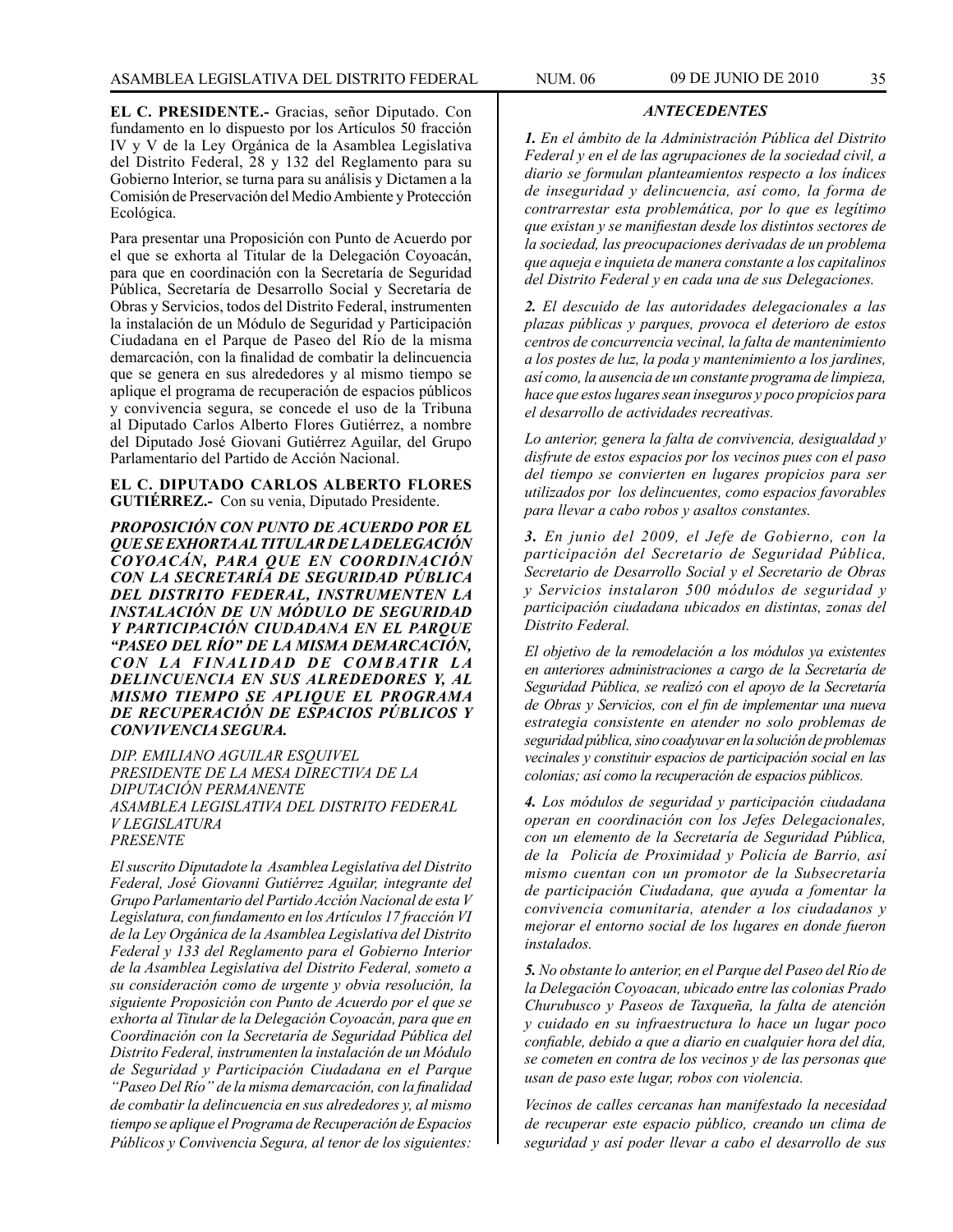*actividades deportivas y de recreación, no obstante de poder llevar a cabo convivencias vecinales con representantes y vecinos de las colonias cercanas al Parque del Río.*

*La anterior, permitiría la convivencia armónica de los niños, jóvenes y ancianos de la zona generando con ello la reintegración cívica; fomentando así la participación ciudadana, la cultura de prevención del delito a través de la convivencia vecinal, así como en la mejora de la calidad de vida de los habitantes de la colonia y de la Delegación Coyoacán.*

#### *CONSIDERANDOS*

*PRIMERO.- Que el Estatuto de Gobierno para el Distrito Federal, establece que para el óptimo desarrollo y bienestar de los habitantes de la Ciudad de México es necesaria la implementación de las materias de seguridad pública, infraestructura y servicio social educativo.*

*SEGUNDO.- Que es atribución de los Diputados representar los interese, de los habitantes del Distrito Federal.*

*TERCERO. - Que la Secretaría de Seguridad Pública del Distrito Federal y la Subsecretaría de Participación Ciudadana son competentes para implementar la instalación de un Módulo de Seguridad Pública y Participación Ciudadana en la Delegación Coyoacán.*

*CUARTO.- Que es obligación del titular de la Delegación Coyoacán, Raúl Antonio Flores García, vigilar, ejecutar e invertir en los programas de Seguridad Pública y Convivencia Vecinal de la Delegación, en coordinación con las dependencias competentes, para así salvaguardar la seguridad, el bienestar y los derechos de los habitantes en la Delegación Coyoacán.*

*QUINTO.- Que es obligación del titular de la Delegación Coyoacán, coordinarse con la Secretaría de Seguridad Pública del Distrito Federal, para instalar un Módulo de Seguridad Pública y Participación Ciudadana con elementos de seguridad, así como un representante de la Subsecretaría de Participación Ciudadana, a fin de propiciar las condiciones de seguridad, la convivencia vecinal y cuidado del Parque del Río.*

*SEXTO.- Que con la instalación de un Módulo de Seguridad Pública y Participación Ciudadana se podrá beneficiar a los habitantes de las Colonias de Paseos de Taxqueña, Campestre Churubusco, Santa Martha del Sur y la Colonia Hermosillo, que son las más cercanas a la colonia Prado Churubusco en la Delegación Coyoacán.*

*SÉPTIMO.- Que en la implementación del "Programa de Recuperación de Espacios Públicos y Convivencia Segura por parte del titular de la Delegación Coyoacán, Raúl Antonio Flores García, así como la instalación del Módulo de Seguridad y Participación Ciudadana, haría que a los habitantes de las colonias Prado Churubusco, Paseos de Taxqueña, Campestre Churubusco, Hermosillo y Santa Marta del Sur, se les dote de un espacio seguro y digno para la realización de actividades recreativas y de convivencia,*

*OCTAVO.- Que es oportuno poner de manifiesto la preocupación de los vecinos que habitan cerca del Parque del Río, a fin de quedar expuestos a los graves problemas de inseguridad que no solo afecta su patrimonio, sino que su incidencia pone en riesgo la vida y la libertad de tránsito y convivencia entre los habitantes de las Colonias Prado Churubusco, Paseos de Taxqueña, Campestre Churubusco, Hermosillo y Santa Marta del Sur.*

*Por lo anteriormente expuesto y fundado, someto a consideración de este Honorable Pleno, el siguiente:*

### *PUNTO DE ACUERDO*

*PRIMERO.- Se exhorta al Titular de la Delegación Coyoacán, Raúl Antonio Flores García, para que en Coordinación con el Secretario de Seguridad Pública, del Distrito Federal, instrumenten la instalación de un Módulo de Seguridad y Participación Ciudadana en el Parque de Paseo del Río de la misma demarcación, con la finalidad de combatir la delincuencia que se genera en sus alrededores.* 

*SEGUNDO.- Se exhorta al Titular de la Delegación Coyoacán, Raúl Antonio Flores García, para que aplique el Programa de Recuperación de Espacios Públicos y Convivencia Segura en las inmediaciones del Parque del Río, con la finalidad de combatir la delincuencia que se genera en esta zona.*

*Leído en el Recinto Legislativo de Donceles, a los ocho días del mes de junio de 2010.*

#### *ATENTAMENTE*

*Dip. Giovani Gutiérrez Aguilar y Dip. Carlos Alberto Flores Gutiérrez*

Es cuanto, Diputado Presidente.

**EL C. PRESIDENTE.-** En términos de lo dispuesto por el Artículo 133 del Reglamento para el Gobierno Interior de la Asamblea Legislativa del Distrito Federal, consulte la Secretaría a la Diputación Permanente, en votación económica, si la propuesta presentada por el Diputado Carlos Alberto Flores Gutiérrez se considera de urgente y obvia resolución.

**EL C. SECRETARIO DIPUTADO CARLOS ALBERTO FLORES GUTIÉRREZ.-** Por instrucciones de la Presidencia y en votación económica se consulta a la Diputación Permanente si la propuesta de referencia se considera de urgente y obvia resolución.

Los que estén por la afirmativa, sírvanse manifestarlo levantando la mano.

Los que estén por la negativa, sírvanse manifestarlo.

Se considera de urgente y obvia resolución, Diputado Presidente.

**EL C. PRESIDENTE.-** Está a discusión la propuesta. ¿Existen oradores en contra?

Proceda la Secretaría a preguntar a la Diputación Permanente, en votación económica, si es de aprobarse la propuesta a discusión.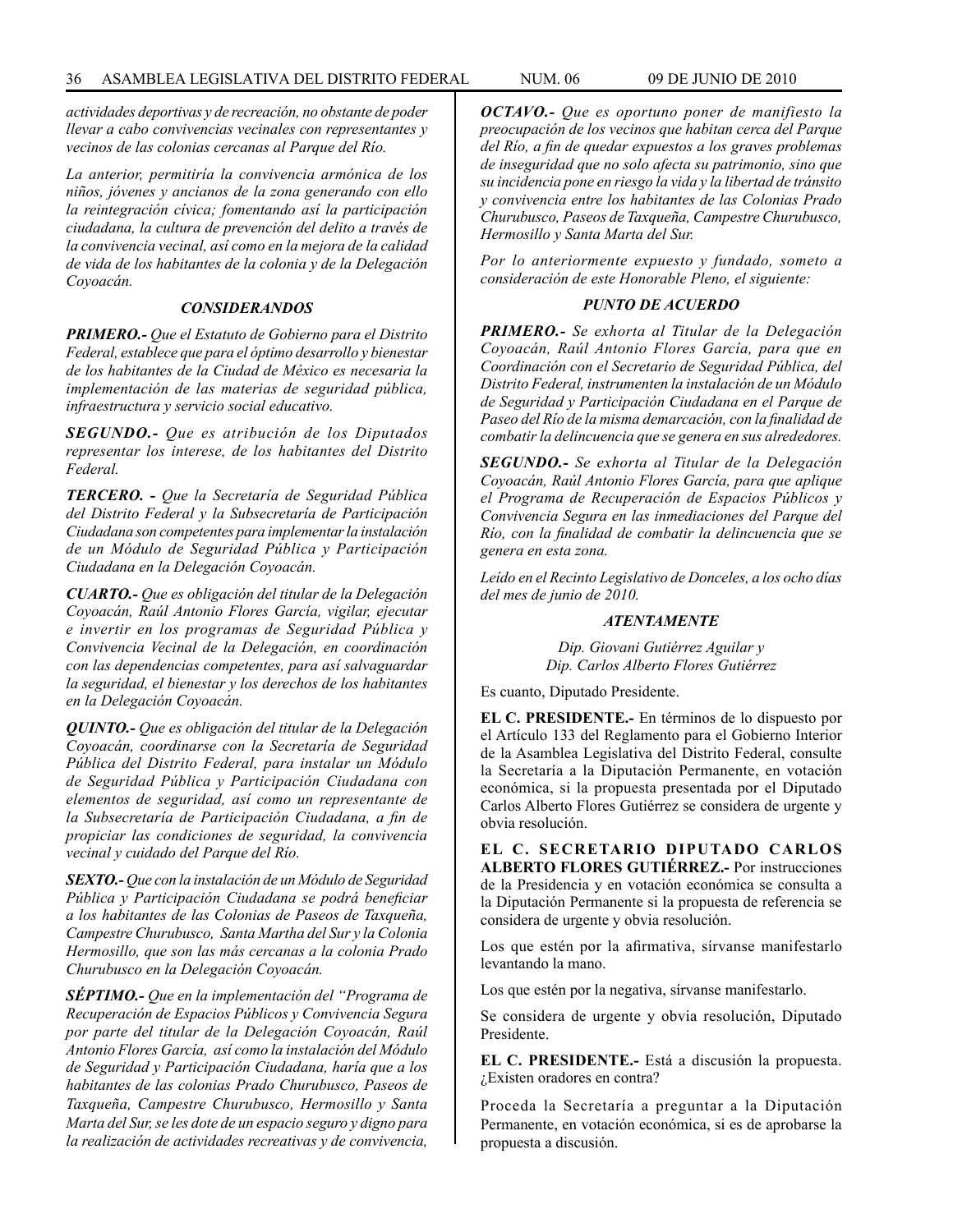**EL C. SECRETARIO.-** Por instrucciones de la Presidencia y en votación económica se pregunta a la Diputación Permanente si está a favor o en contra de la propuesta sometida a su consideración.

Los que estén por la afirmativa, sírvanse manifestarlo levantando la mano.

Los que estén por la negativa, sírvanse manifestarlo levantando la mano.

Aprobada la propuesta, Diputado Presidente.

**EL C. PRESIDENTE.-** Remítase a las autoridades correspondientes para los efectos legales a que haya lugar.

Para presentar una Proposición con Punto de Acuerdo por el que se exhorta al Director General del Sistema de Aguas de la Ciudad de México, Ingeniero Ramón Aguirre Díaz, a implementar medidas de seguridad y vigilancia en las válvulas de agua ubicadas en la Delegación Cuajimalpa de Morelos y regularizar el funcionamiento, toda vez que fueron manipuladas afectando a ciudadanos de diversas colonias de la Delegación Cuajimalpa de Morelos, se concede el uso de la Tribuna al Diputado Federico Manzo Sarquis, a nombre del Diputado José Manuel Rendón Oberhauser, del Grupo Parlamentario del Partido Acción Nacional.

**EL C. DIPUTADO FEDERICO MANZO SARQUIS.-**  Con la venia de la Presidencia.

*PROPOSICIÓN CON PUNTO DE ACUERDO POR EL QUE SE EXHORTA AL DIRECTOR GENERAL DEL SISTEMA DE AGUAS DE LA CIUDAD DE MÉXICO, INGENIERO RAMÓN AGUIRRE DÍAZ, A IMPLEMENTAR MEDIDAS DE SEGURIDAD Y VIGILANCIA EN LAS VÁLVULAS DE AGUA MANIPULADAS UBICADAS EN LA DELEGACIÓN*  CUAJIMALPA DE MORELOS, A FIN DE *REGULARIZAR SU FUNCIONAMIENTO Y BRINDAR UN SERVICIO EFICIENTE DE SUMINISTRO DE AGUA A LA CIUDADANÍA.*

*DIP. EMILIANO AGUILAR ESQUIVEL PRESIDENTE DE LA MESA DIRECTIVA DE LA DIPUTACIÓN PERMANENTE ASAMBLEA LEGISLATIVA DEL DISTRITO FEDERAL V LEGISLATURA PRESENTE*

### *Honorable Asamblea Legislativa del Distrito Federal*

*Los que suscriben, José Manuel Rendón Oberhauser y Federico Manzo Sarquis, Diputados para la Asamblea Legislativa del Distrito Federal, integrantes del Grupo Parlamentario del Partido Acción Nacional, V Legislatura, con fundamento en los Artículos 17 fracción VI, y 67 de la Ley Orgánica de la Asamblea Legislativa del Distrito Federal y; 133 del Reglamento para el Gobierno Interior de la Asamblea Legislativa del Distrito Federal, me permito someter a su consideración, el siguiente:*

*Por el que se exhorta al Director General del Sistema de Aguas de la Ciudad de México, Ingeniero Ramón Aguirre Díaz, a implementar medidas de seguridad y vigilancia en las válvulas de agua manipuladas ubicadas en la Delegación Cuajimalpa de Morelos, a fin de regularizar su funcionamiento y brindar un servicio eficiente de suministro de agua a la ciudadanía.*

*PUNTO DE ACUERDO*

### *ANTECEDENTES*

*Con fecha de 2 de marzo del presente año, se dio inicio a una serie de acontecimientos de manipulación en los diferentes registros de válvulas que controlan el suministro de Agua Potable en la Delegación Cuajimalpa de Morelos En esa ocasión fueron forzados seis candados y cinco tramos de cadena en los lugares conocidos como: "Cruz Blanca", "Tres Caminos" y "Partidos de Leones", dentro del perímetro del casco de San Lorenzo Acopilco, Además del acto de vandalismo, se manipularon las válvulas y compuertas para la distribución de agua potable afectando principal mente las siguientes colonias: "Las Maromas", "San Lorenzo Acopilco", "La Reposadera". "Cruz Blanca", "Minas Viejas" y "El Triángulo" de la Delegación Cuajimalpa de Morelos.*

*El 11 de marzo del año en curso, en la zona baja de la colonia San Mateo Tlaltenango se encontró manipulación de válvula, ubicada en la esquina que forman las calles de Abasolo y Lázaro Cárdenas ya que la válvula que ahí se ubica se encontró totalmente abierta generando con esta un desequilibrio de presiones en la red hidráulica y desabasto en varias calles de la población.* 

*Con fecha 12 de marzo de 2010, la cuadrilla de Operación Hidráulica procedió a regularizar la válvula, ubicada en Abasolo esquina Lázaro Cárdenas quedando restablecido el suministro de agua en la zona baja de la colonia San Mateo Tlaltenango.*

*El 19 de abril del presente año, se realizó un recorrido por parte de la Cuadrilla de Operación Hidráulica en San Mateo Tlaltenango y detecto nuevamente manipuleo en dos válvulas la primera ubicada en la calle Allende esquina Guerrero, en donde se encontró cerrada totalmente, provocando falta de suministro de agua a las calles de Guerrero, Prolongación Guerrero, Chabacano y Cerrada del Rosal. Y la segunda ubicada en la calle de Allende esquina con Porfirio Díaz, donde se encontró totalmente cerrada, generando falta de suministro de agua en las calles de Porfirio Díaz e Hidalgo.*

*Con fecha 22 de abril del año en curso, se encontró manipuladas las válvulas en las siguientes ubicaciones de la colonia San Mateo Tlaltenanga: Allende esquina Porfirio Díaz, donde se encontró una vuelta y media abierta más de lo normal que había regularizado el día 19 de abril del presente año, la cual genero desabasto en las calles:*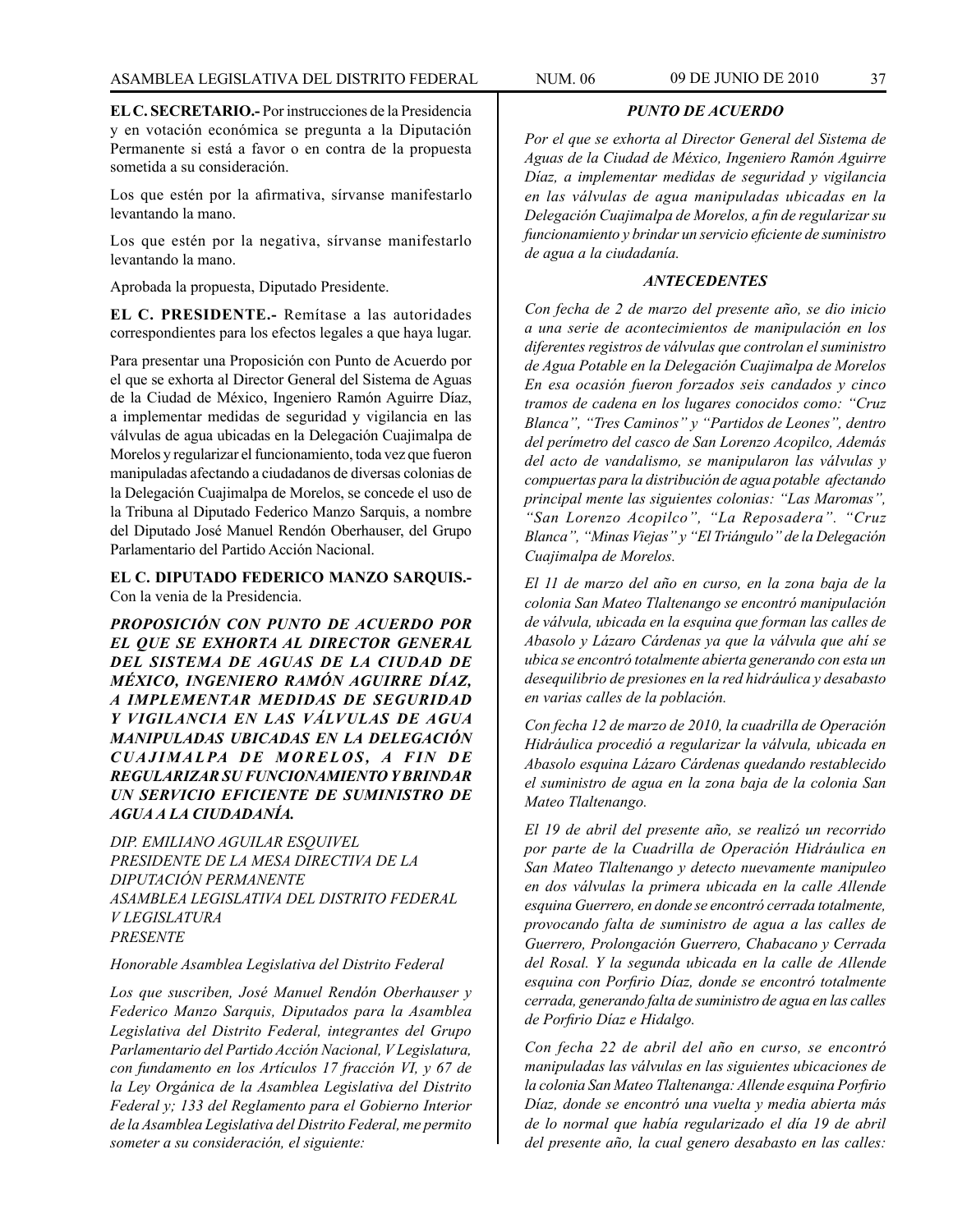# 38 ASAMBLEA LEGISLATIVA DEL DISTRITO FEDERAL NUM. 06 09 de JUNIo de 2010

*Monera y Porfirio Díaz de la zona Alta. Y en la calle Ignacio López Rayón esquina Xomeutla, se encontró cerrada totalmente la válvula, la cual encontraba regularizada dos vueltas y con candado; se volvió a dejar regularizada a dos vueltas, y esto genera desabasto en la cerrada de Prolongación de Abasolo.*

*EI 26 de abril del año en curso, se hallo manipulación en Ia válvula ubicada en la calle de Abasolo esquina Lázaro Cárdenas, donde se encontró abierta con ocho vueltas, esta válvula se había dejando abierto solo con una vuelta; y en consecuencia se afectó el suministro de agua en las calles de Iturbide, Prolongación Abasolo, Ignacio López Rayón, Prolongación Fresnos, La Presa, La Zanja y Cerrada de Prolongación de Abasolo.*

*Por último el 03 de mayo de 2010, se recibió un aviso verbal indicando que en cause de aguas negras "La Cañada", se estaba tirando importante cantidad de agua potable; con ayuda de la cuadrilla de Operación Hidráulica, se revisaron todas las válvulas de la población de San Mateo Tlaltenango, encontrando una manipulación de válvulas, ubicado en la carretera de San Mateo esquina Valle de las Monjas "EI Arco", esta válvula solo trabaja con 1/4 de vuelta abierta y se encontró toda abierta, lo anterior, afecta el suministro de toda la zona baja de San Mateo Tlaltenango; así mismo, se pudo constatar que casi de manera inmediata comenzó la recuperación de la red de distribución de agua hacia la población.*

*Esta recuperación también se vio reflejada en la tubería de conducción de 12 pulgadas ya que en registro de agua ubicada en el Rancho los Laurete el agua comenzó a elevar el tirante indicándonos con esto que la tubería se encontraba Ilena.*

*La unidad Departamental de Operación Hidráulica correspondiente a la Delegación Cuajimalpa de Morelos, informa que la ubicación de cruceros en los que existe manipuleo de válvula, de la red de distribución de agua potable son 17 ubicados en:*

| <i><b>COLONIAS</b></i>          | <b>CALLES</b>                                                  |  |  |  |
|---------------------------------|----------------------------------------------------------------|--|--|--|
|                                 | Calla Victoria esquina<br><i>Juárez</i>                        |  |  |  |
| Colonia San Lorenzo<br>Acopilco | Calle de Ocampo esquina<br>Hidalgo                             |  |  |  |
|                                 | Avenida Monte de las<br>Cruces casi esquina la                 |  |  |  |
|                                 | Palma.                                                         |  |  |  |
| Colonia Maromas                 | Avenida Monte de las<br>Cruces esquina San Miguel              |  |  |  |
| Colonia La Pila                 | Avenida Monte de las<br>Cruces casi esquina con<br>las Torres. |  |  |  |

|                        | Calle Allende esquina                         |  |  |  |
|------------------------|-----------------------------------------------|--|--|--|
|                        | Porfirio Díaz                                 |  |  |  |
| Colonia San Mateo      | Calle Allende esquina<br>Juárez               |  |  |  |
|                        | Calle Allende esquina<br>Guerrero             |  |  |  |
|                        | Calle Hidalgo esquina<br>Porfirio Díaz        |  |  |  |
|                        | Calle Hidalgo esquina<br>Zaragoza             |  |  |  |
|                        | Calle de Abasolo esquina<br>Lázaro Cárdenas   |  |  |  |
|                        | Calle Abasolo esquina<br><i>lturbide</i>      |  |  |  |
|                        | Calle Lázaro Cárdenas<br>esquina San Fernando |  |  |  |
|                        | Avenida del Bosque                            |  |  |  |
| Colonia Loma del Padre | esquina las Torres                            |  |  |  |
|                        | Poniente                                      |  |  |  |
|                        | Calle Ocotal esquina                          |  |  |  |
|                        | Camino a Chamixto                             |  |  |  |
| Colonia Zentlapatl     | Puerto México esquina                         |  |  |  |
|                        | Antiguo Camino a                              |  |  |  |
|                        | Chimalpa                                      |  |  |  |
|                        | Avenida Puerto México                         |  |  |  |
|                        | esquina Chamixto.                             |  |  |  |

### *CONSIDERANDOS*

*PRIMERO.- Conforme al Artículo 5 de la Ley de Aguas del Distrito Federal, "Toda persona en el Distrito Federal tiene el derecho al acceso suficiente, seguro e higiénico de agua disponible para su uso personal y domestico, así como al suministro libre de interferencias. Las autoridades garantizaran este derecho pudiendo las personas presentar denuncias cuando el ejercido del mismo se limite por actos, hechos U omisiones de alguna autoridad o persona, tomando en cuenta las limitaciones y restricciones que establece la presente Ley."*

*SEGUNDO.- Como establece el Artículo 7 de la Ley de Aguas del Distrito Federal, el Sistema de Aguas de la Ciudad de México es un Órgano Desconcentrado de la Administración Pública del Distrito Federal, cuyo objeto principal es la operación de la infraestructura hidráulica y la prestación del servicio público de agua potable, drenaje y alcantarillado (…) mismo que esta siendo manipulada afectando a los ciudadanos de la Delegación Cuajimalpa de Morelos.*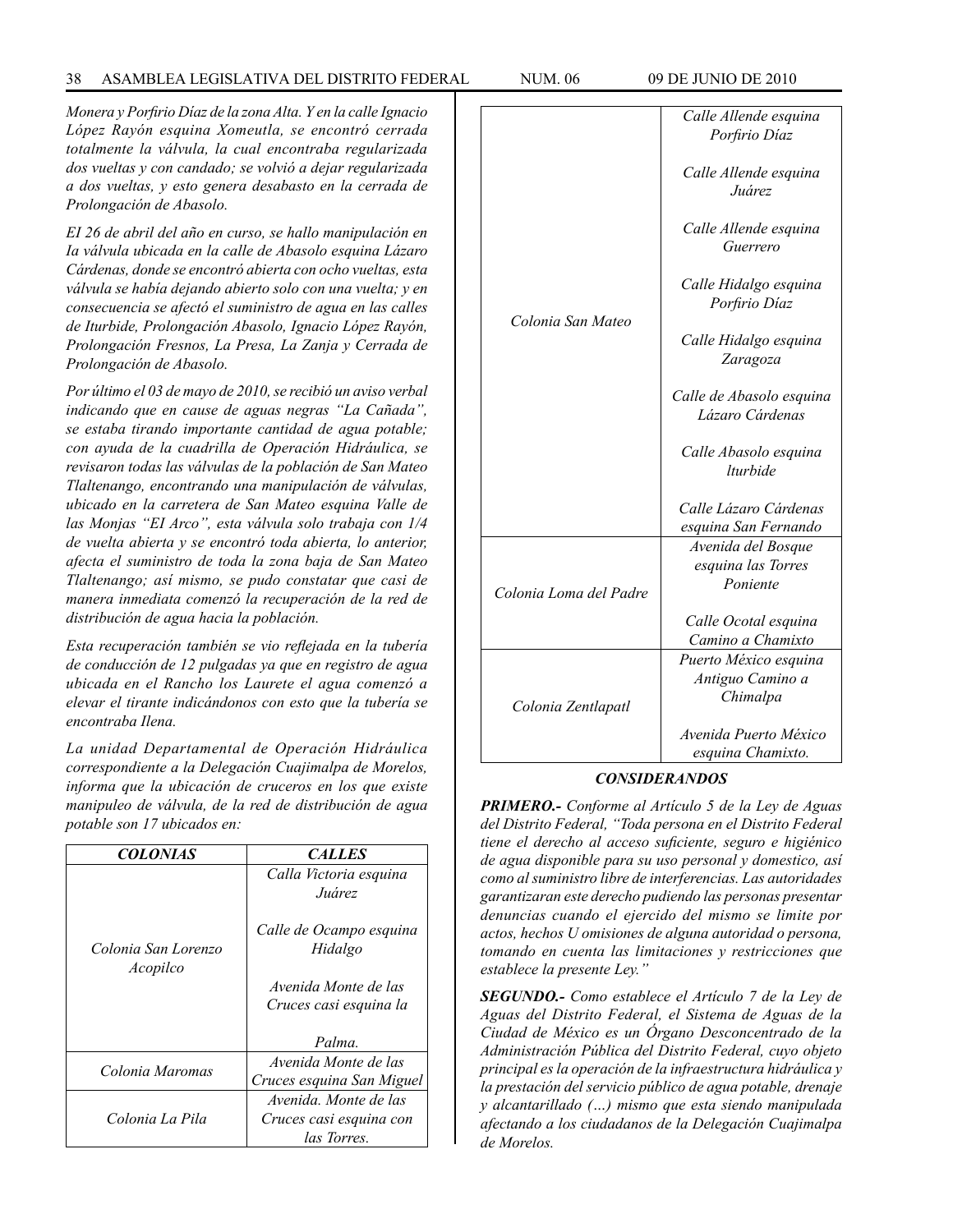*TERCERO.- El Artículo 70 de la ley mencionada anteriormente, dispone que únicamente el personal del Sistema de Aguas podrá operar tapas de registro, válvulas, hidrantes contra incendio, toma tipo cuello de garza, llaves de banqueta, bocas de riego de áreas verdes y camellones, y todo tipo de maquinaria o estructura del sistema del servicio hidráulico correspondiente.*

*Asimismo en caso de incendio podrá operar los hidrantes el Cuerpo de Bomberos o las Unidades de Emergencia.*

*CUARTO.- Como dispone el Artículo 110 fracción XV de la Ley de Aguas del Distrito Federal de sanciona el deteriorar, manipular sin autorización o causar daño a cualquier instalación hidráulica o red de distribución;*

*QUINTO.- Conforme a los Artículos 116 y 117 de la Ley de Aguas del Distrito Federal faculta al Sistema de Aguas del Distrito Federal, a establecer medidas de seguridad, mismas que podrán establecer y ejecutar de acciones encaminadas a evitar daños que puedan causarse a las instalaciones, construcciones y obras de los sistemas hidráulicos y serán de inmediata ejecución, tendrán carácter preventivo y se aplicarán sin perjuicio de las sanciones que en su caso correspondan.*

*Por lo anteriormente expuesto y fundado, someto a consideración de esta Honorable Asamblea Legislativa del Distrito Federal la siguiente proposición con:*

# *PUNTO DE ACUERDO*

*ÚNICO: Por el que se exhorta al Director General del Sistema de Aguas de la Ciudad de México, Ingeniero Ramón Aguirre Díaz, a implementar medidas de seguridad y vigilancia en las válvulas de agua manipuladas ubicadas en la Delegación Cuajimalpa de Morelos, a fin de regularizar su funcionamiento y brindar un servicio eficiente de suministro de agua a la ciudadanía.*

*Dado en la Ciudad de México, Distrito Federal a los 9 días de junio del año 2010.*

# *ATENTAMENTE*

*Dip. José Manuel Rendón Oberhauser.- Dip. Federico Manzo Sarquis.- Dip. Carlos Alberto Flores Gutiérrez.- Dip. Jorge Palacios Arrollo*

Es cuanto, Diputado Presidente.

**EL C. PRESIDENTE.-** Gracias, Diputado. En términos de lo dispuesto por el Artículo 133 del Reglamento para el Gobierno Interior de la Asamblea Legislativa del Distrito Federal, consulte la Secretaría a la Diputación Permanente en votación económica si la propuesta presentada por el Federico Manzo Sarquis se considera de urgente y obvia resolución.

**EL C. SECRETARIO DIPUTADO ARMANDO JIMÉNEZ HERNÁNDEZ.-** Por instrucciones de la Presidencia y en votación económica, se consulta a la Diputación Permanente si la propuesta de referencia se considera de urgente y obvia resolución.

Los que estén por la afirmativa, sírvanse manifestarlo levantando la mano.

Los que estén por la negativa, sírvanse manifestarlo levantando la mano.

Se considera de urgente y obvia resolución, Diputado Presidente.

**EL C. PRESIDENTE.-** Está a discusión la propuesta. ¿Existen oradores en contra?

Proceda la Secretaría a preguntar a la Diputación Permanente en votación económica si es de aprobarse la propuesta a discusión.

**EL C. SECRETARIO.-** Por instrucciones de la Presidencia y en votación económica se pregunta a la Diputación Permanente si está a favor o en contra de la propuesta sometida a su consideración.

Los que estén por la afirmativa, sírvanse manifestarlo levantando la mano.

Los que estén por la negativa, sírvanse manifestarlo levantando la mano.

Aprobada la propuesta, Diputado Presidente.

**EL C. PRESIDENTE.-** Remítase a las autoridades correspondientes para los efectos legales a que haya lugar.

Para presentar una Proposición con Punto de Acuerdo por el que se solicita a la Procuraduría Social un informe de las acciones encauzadas a mitigar en materia de protección civil, se concede el uso de la Tribuna al Diputado Leonel Luna Estrada, del Grupo Parlamentario del Partido de la Revolución Democrática.

**EL C. DIPUTADO LEONEL LUNA ESTRADA.-** Con su permiso, Diputado Presidente.

# *PROPOSICIÓN CON PUNTO DE ACUERDO POR EL QUE SE SOLICITA A LA PROCURADURÍA SOCIAL DEL DISTRITO FEDERAL UN INFORME DE LAS ACCIONES DESTINADAS A MITIGAR RIESGOS EN MATERIA DE PROTECCIÓN CIVIL.*

*DIP. EMILIANO AGUILAR ESQUIVEL PRESIDENTE DE LA MESA DIRECTIVA DE LA DIPUTACIÓN PERMANENTE ASAMBLEA LEGISLATIVA DEL DISTRITO FEDERAL V LEGISLATURA PRESENTE*

*El que suscribe, Diputado Leonel Luna Estrada, integrante del Grupo Parlamentario del Partido de la Revolución Democrática, con fundamento en lo dispuesto por los Artículos 17 fracción VI de la Ley Orgánica y 133 del Reglamento para el Gobierno Interior, ambos de la Asamblea Legislativa, someto a la consideración de esta Diputación Permanente, la siguiente. Proposición con Punto de Acuerdo por el que se solicita a la Procuraduría Social del Distrito Federal un informe de las acciones destinadas a mitigar riesgos en materia de protección civil, al tenor siguiente:*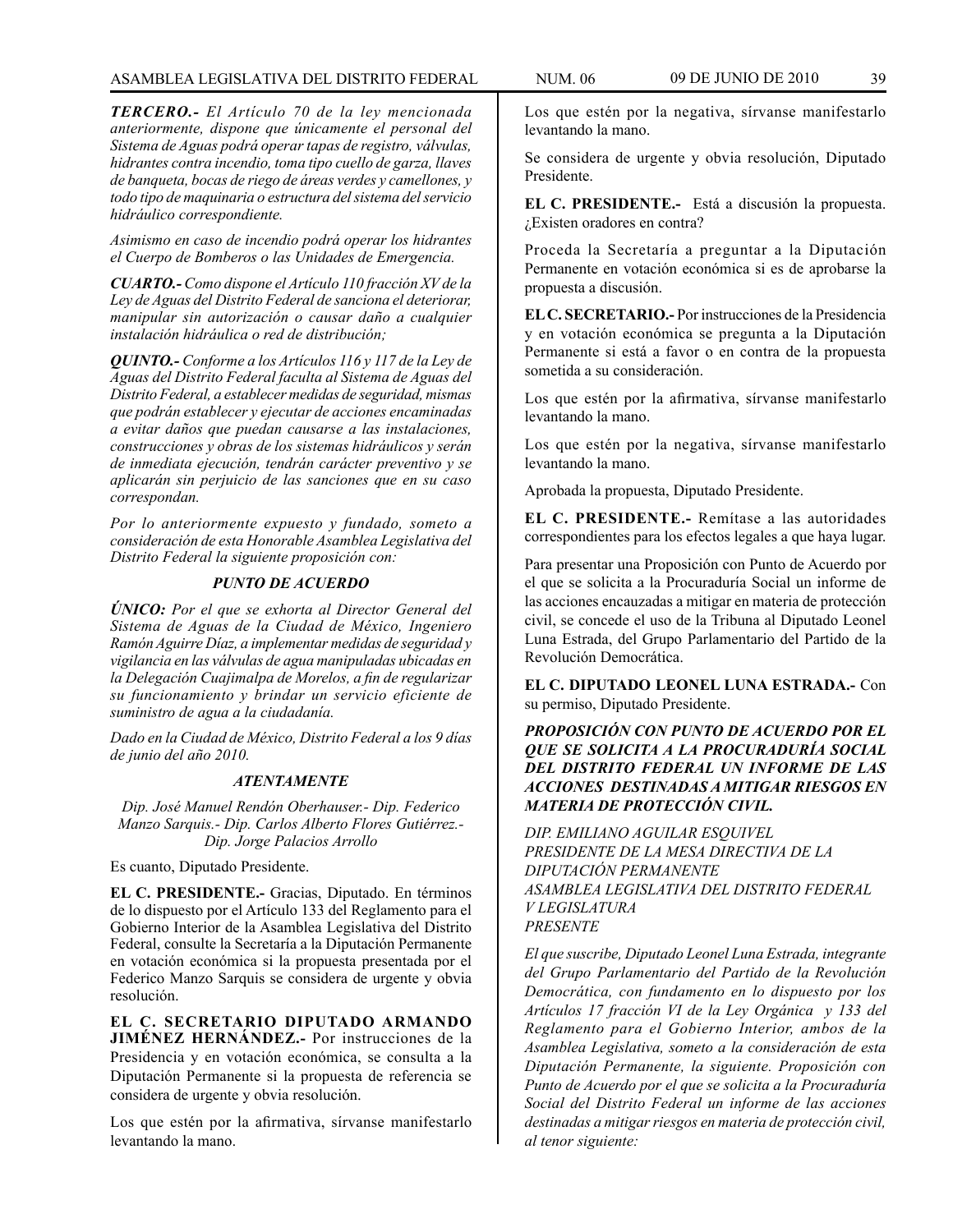*En el año 2001, mediante un acuerdo, el Jefe de Gobierno confino facultades a la Procuraduría Social para operar uno de los programas prioritarios de Desarrollo Social del Distrito Federal, lo que dio como resultado la creación del Programa para el Rescate de Unidades Habitacionales de Interés Social (PRUH). Durante los seis años de operación de este programa, se ejercieron un total de 540 millones, 279 mil 136 pesos (\$540.279,136.00) en beneficio de 1,326 unidades habitacionales,*

*Por otra parte, en el año 2007 se crea el Programa Social para Unidades Habitacionales "Ollin Callan Con Unidad en Movimiento", que además de seguir contribuyendo a mejorar las condiciones físicas de las unidades habitacionales, se oriento a desarrollar la dimensión social, educativa, cultural y organizativa de los habitantes de las unidades habitacionales, estableciendo 11 ejes de acción social para el trabajo en las mismas,*

*De acuerdo con datos de la Procuraduría Social durante el periodo de operación 2007- 2009 del Programa Social para Unidades Habitacionales "Ollin Callan Con Unidad en Movimiento", se realizaron 2,520 acciones de mejoramiento y mantenimiento en áreas comunes de unidades habitacionales de interés social del Distrito Federal, en los que se empleó un monto de 297 millones, 390 mil 87 pesos (\$297,390.087.00). Y para el ejercicio 2010 se destinaron 90 millones de pesos (\$90,000,000,00) de la partida Presupuestal "Ayudas Sociales y Culturales" para este mismo programa.*

*Uno de los objetivos de este programa es brindar atención prioritaria a las unidades habitacionales de mayor dimensiona, antigüedad y deterioro. No obstante, la situación predominante en las unidades habitacionales con mayor antigüedad, es el deterioro físico por fallas estructurales, de infraestructura hidráulica y en general en todas sus instalaciones de gas y de energía eléctrica, lo que representa un riesgo para la población.*

*Derivado de lo anterior es importante conocer las acciones de mitigación de riesgos en materia de protección civil que viene realizando la Procuraduría Social con la finalidad de dotar de mayor seguridad a los conjuntos habitacionales de la capital.*

*Si bien es cierto que son muchas las dificultades que aquejan a los habitantes de las unidades habitacionales, no debemos escatimar en cuanto a la realización de obras tendientes a mejorar la infraestructura de los mismas, asimismo, sería de vital importancia establecer mecanismos de coordinación entre las instancias competentes con la finalidad de dar una atención integral a la citada problemática.*

*Por lo anteriormente expuesto, someta a la consideración del Pleno de la Diputación Permanente de esta V Legislatura, la presente Proposición con Punto de Acuerdo, con carácter de urgente y obvia resolución para quedar como sigue:*

# *ACUERDO*

*ÚNICO.- La Asamblea Legislativa, V Legislatura, solicita a la Procuraduría Social, un informe sobre las acciones destinadas a mitigar riesgos en materia de protección civil, asimismo, el número de unidades habitacionales atendidas sobre este particular en los últimos dos años, y los criterios utilizados para determinar obras a realizar que mitiguen riesgos de diferente índole en las mismas.*

*Dado en el salón de sesiones del Recinto Legislativo a los nueve días del mes de Junio de 2010.*

# *ATENTAMENTE*

*Dip. Leonel Luna Estrada*

Es cuanto, Diputado Presidente.

**EL C. PRESIDENTE.-** Gracias, Diputado En los términos de lo dispuesto por el Artículo 133 del Reglamento para el Gobierno Interior de la Asamblea Legislativa del Distrito Federal, consulte la Secretaría a la Diputación Permanente en votación económica si la propuesta presentada por el Diputado Leonel Luna Estrada se considera de urgente y obvia resolución.

**EL C. SECRETARIO.-** Por instrucciones de la Presidencia y en votación económica, se consulta a la Diputación Permanente si la propuesta de referencia se considera de urgente y obvia resolución.

Los que estén por la afirmativa, sírvanse manifestarlo levantando la mano.

Los que estén por la negativa sírvanse manifestarlo levantando la mano.

Se considera de urgente y obvia resolución, Diputado Presidente.

**EL C. PRESIDENTE.-** Está a discusión la propuesta. ¿Existen oradores en contra?

Proceda la Secretaría a preguntar a la Diputación Permanente en votación económica si es de aprobarse la propuesta a discusión.

**EL C. SECRETARIO.-** Por instrucciones de la Presidencia y en votación económica, se pregunta a la Diputación Permanente si está a favor o en contra de la propuesta sometida a su consideración.

Los que estén por la afirmativa, sírvanse manifestarlo levantando la mano.

Los que estén por la negativa, sírvanse manifestarlo levantando la mano.

Aprobada la propuesta, Diputado Presidente.

**EL C. PRESIDENTE.-** Remítase a las autoridades correspondientes, para los efectos legales a que haya lugar.

Esta Presidencia informa que el punto enlistado en el numeral 27 del Orden del día ha sido retirado. Asimismo se informa que el punto 29 del Orden del día se traslada al final del capítulo de proposiciones.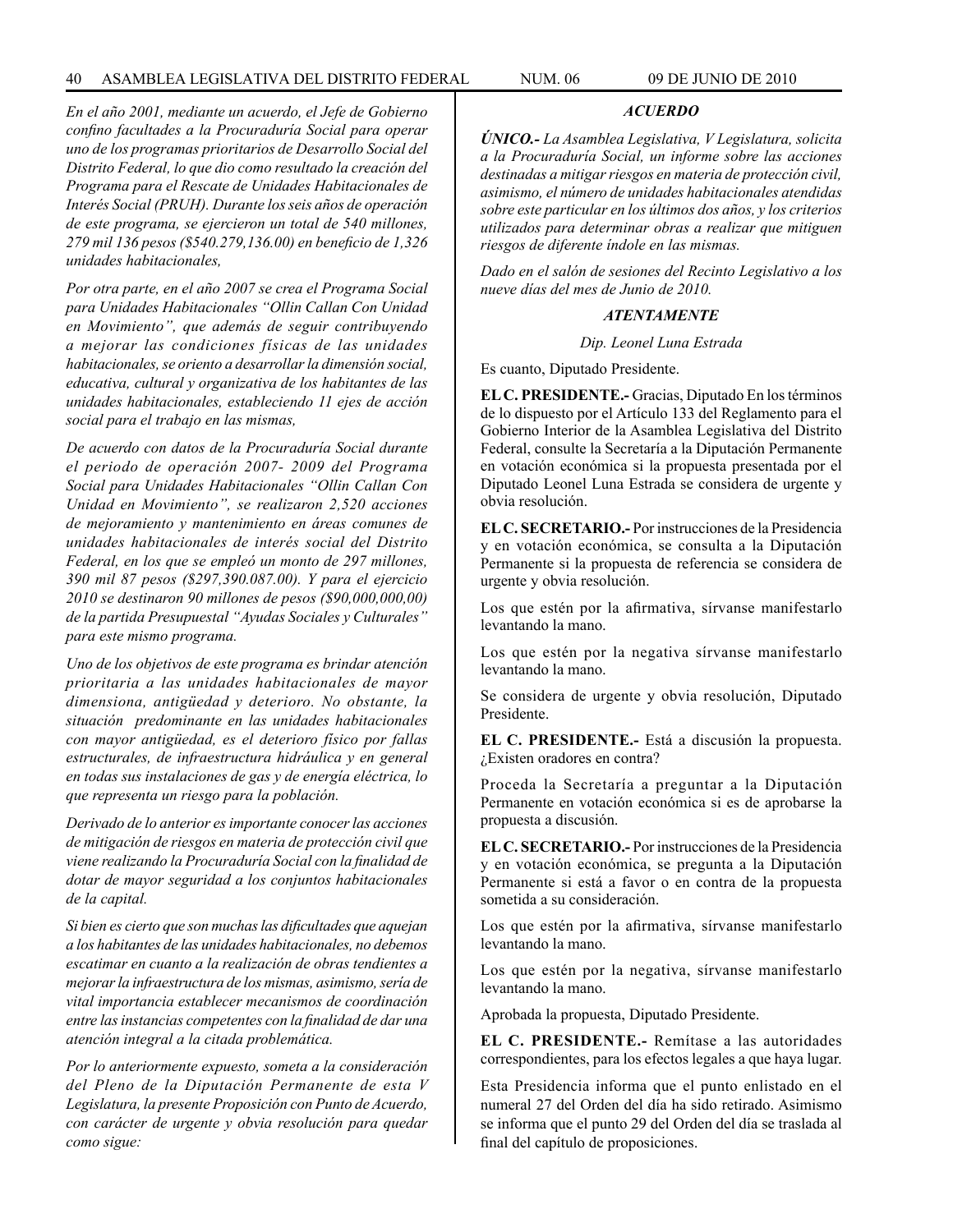Para presentar una Proposición con Punto de Acuerdo por el cual se exhorta a la Jefatura de Gobierno del Distrito Federal para que a través de la Secretaría correspondiente se apoye y se difunda un programa piloto en las demarcaciones territoriales rurales del Distrito Federal a fin de implementar en el proceso de nixtamalización, el uso de la tecnología a base de energía solar, se concede el uso de la Tribuna a la Diputada Lizbeth Rosas Montero, a nombre del Diputado Alejandro Sánchez Camacho, del Grupo Parlamentario del Partido de la Revolución Democrática.

**LA C. DIPUTADA LIZBETH EUGENIA ROSAS MONTERO.-** Con su venia, Diputado Presidente.

*PROPOSICIÓN CON PUNTO DE ACUERDO MEDIANTE LA CUAL SE EXHORTA A LA JEFE DE GOBIERNO DEL DISTRITO FEDERAL, IMPLEMENTE UN PROGRAMA PILOTO EN LAS DEMARCACIONES RURALES DEL DISTRITO FEDERAL, CON EL FIN DE FAVORECER EN EL PROCESO DE NIXTAMALIZACIÓN, EL USO DE TECNOLOGÍA A BASE DE ENERGÍA SOLAR.*

*DIP. EMILIANO AGUILAR ESQUIVEL PRESIDENTE DE LA MESA DIRECTIVA DE LA DIPUTACIÓN PERMANENTE ASAMBLEA LEGISLATIVA DEL DISTRITO FEDERAL V LEGISLATURA PRESENTE*

*El Diputado Alejandro Sánchez Camacho y el suscrito, integrante de esta Quinta Legislatura, con fundamento en lo establecido en los Artículos 10 y 17 de la Ley Orgánica y 133 del Reglamento para el Gobierno Interior, ambos de la Asamblea Legislativa del Distrito Federal, en esta, la máxima Tribuna de la Ciudad de México, propongo a este órgano colegiado aprobar Propuesta con Punto de Acuerdo, mediante la cual se exhorta a la Jefe de Gobierno del Distrito Federal, implemente un programa piloto en las demarcaciones rurales del Distrito Federal, con el fin de favorecer en el proceso de nixtamalización, el uso de tecnología a base de energía solar.Fundan y motivan la presentación de esta propuesta, las siguientes:* 

# *CONSIDERACIONES*

*PRIMERO.- Desde tiempos prehispánicos, el maíz y sus diferentes derivados han sido los principales sustentos en la dieta de los mexicanos y de la gran mayoría de los pueblos originarios de nuestro continente y el proceso para hacerlo comestible ha ido en constante evolución.*

*Sin embargo, hay lugares donde este proceso no va de la mano con la tecnología y aún se conservan distintas técnicas ancestrales o modernas que no resultan un modelo optimo, provocando daños irreversibles al medio ambiente, a la economía de productores y consumidores.*

*En la ciudad de México, existen 8.6 millones de personas, donde el consumo diario promedio por habitante es de 326 gramos de tortilla, lo que implica una demanda diaria de 2,843 toneladas diarias. En este proceso se utiliza un aproximado de Gas LP para cocer el maíz de 79,902 litros*  *diarios, que al año representa 29,164,230 de Litros de Gas, que no solo tiene un efecto negativo en el medio ambiente al producir 40,794 toneladas de C02, uno de los principales gases del efecto invernadero.*

*SEGUNDO.- Otro aspecto negativo es el encarecimiento en la economía de los productores ya que el alza en el precio del gas LP no se ha detenido. En el 2010, tuvimos aumentos al precio de gas LP, del orden de 9.10 a 9.31 pesos por kilo, en la zona centro del país, medida que afecto a los habitantes del Distrito Federal.*

*En la zona centro, el aumento fue de 21 centavos mas por kilo en relación a lo que los habitantes de esta región pagaron en 2009.*

*Comparando, en el año 2000 el Gas LP tuvo un aumento 1.45 pesos mientras que en el 2010 los productores pagaron 9.31 pesos por kilo, en la zona centro del país. Aunado a lo anterior esta el aspecto de salud de los productores que se ven afectados por la nula ventilación en los molinos y el uso continuo al que se ven sometidos provocando disnea, aumento del pulso, dolor de cabeza, mareos, sudoración, distorsión visual e irritabilidad.* 

*TERCERO.- Líneas de investigación y datos arrojados por la Universidad Nacional Autónoma de México y el Instituto Politécnico Nacional han avalado el desarrollo de procesos y diseños tendientes a mejorar la eficiencia en el uso de tecnologías convencionales y explorar las oportunidades de las fuentes no convencionales.*

*Tal es el caso de los molinos de nixtamal que existen, sobre todo, en las demarcaciones rurales en la Ciudad de México, entre ellos Milpa Alta, donde en los últimos años, propietarios de molinos han implementado el uso de calentadores solares que reducen en un 60% el consumo de gas LP en el proceso de de elaboración de la tortilla.*

*Así mismo, han implementado un proceso para el cuidado ambiental, en el rehúso del nexayotecal (que resulta del proceso para la preparación de harina de maíz) obteniendo una doble utilidad para la elaboración de pinturas vinílicas o pegamento blanco, evitando con la reutilización la contaminación del medio ambiente, logrando ahorros de agua y mejoría en el costo del producto para el consumidor.*

*Es por ello que nuestra responsabilidad como representantes sociales es pugnar, incidir y vigilar el desarrollo sustentable del Distrito Federal, no solo desde cuidar y conservar el medio ambiente al promover y homogeneizar esfuerzos favoreciendo el uso de energía verde, sino el tratar que se realice y ejecuten políticas públicas enfocadas a favorecer la salud y economía familiar de cada unos de los habitantes de la Ciudad Capital.*

*Por lo anteriormente expuesto y con fundamento en lo establecido en el Artículo 133 del Reglamento para el Gobierno Interior de la Asamblea Legislativa del Distrito Federal, solicito a esta Honorable Asamblea, se sirva discutir y, en su caso aprobar, la presente propuesta.*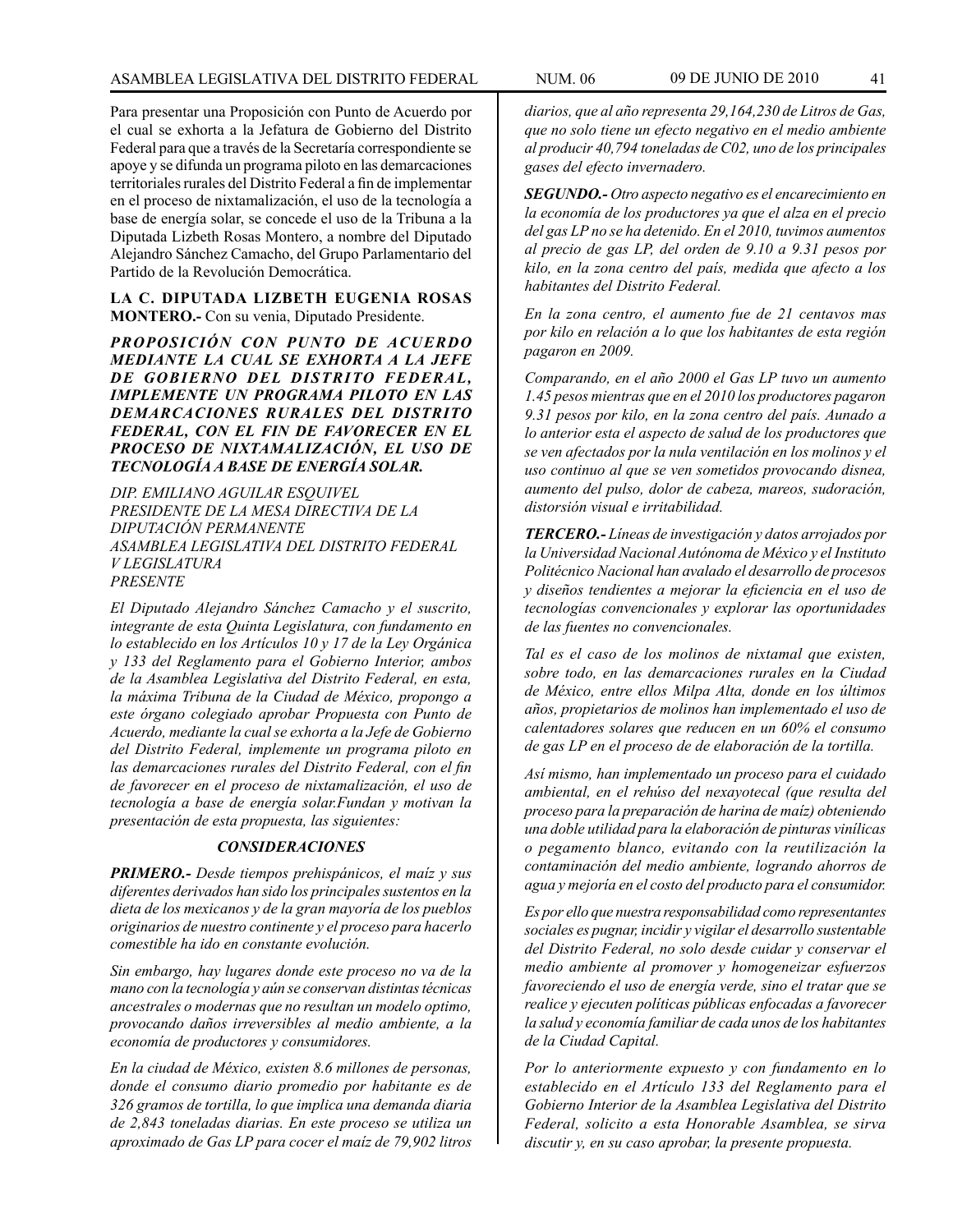# *PUNTO DE ACUERDO*

*PRIMERO.- Proposición con Punto de Acuerdo mediante el cual se exhorta al Jefe de Gobierno del Distrito Federal, implemente un programa piloto en las demarcaciones rurales del Distrito Federal, con el fin de favorecer en el proceso de nixtamalización el uso de calentadores solares, con el fin de reducir el 60% de consumo de Gas LP.*

*SEGUNDO.- Se conmina al Jefe de Gobierno del Distrito Federal para promover y homogeneizar esfuerzos a través de las Secretarías de Medio Ambiente y Desarrollo Económico, con el fin de favorecer la utilización de energía verde dentro de las Dependencias de la Administración Pública.*

### *ATENTAMENTE*

*Dip. Lizbeth Rosas Montero y Dip. Alejandro Sánchez Camacho.*

Es cuanto, Diputado Presidente.

**EL C. PRESIDENTE.-** Gracias. En términos de lo dispuesto por el Artículo 133 del Reglamento para el Gobierno Interior de la Asamblea Legislativa del Distrito Federal, consulte al Secretaría a la Diputación Permanente en votación económica si la propuesta presentada por la Diputada Lizbeth Rosas Montero se considera de urgente y obvia resolución.

**EL C. SECRETARIO DIPUTADO CARLOS ALBERTO FLORES GUTIÉRREZ.-** Por instrucciones de la Presidencia y en votación económica se consulta a la Diputación Permanente si la propuesta de referencia se considera de urgente y obvia resolución.

Los que estén por la afirmativa, sírvanse manifestarlo levantando la mano.

Los que estén por la negativa.

Se considera de urgente y obvia resolución, Diputado Presidente.

**EL C. PRESIDENTE.-** Está a discusión la propuesta. ¿Existen oradores en contra?

Proceda la Secretaría a preguntar a la Diputación Permanente en votación económica si es de aprobarse la propuesta a discusión.

**EL C. SECRETARIO.-** Por instrucciones de la Presidencia y en votación económica se pregunta a la Diputación Permanente si están a favor o en contra de la propuesta sometida a su consideración.

Los que estén por la afirmativa, sírvanse manifestarlo levantando la mano.

Los que estén por la negativa.

Aprobada la propuesta, Diputado Presidente.

**EL C. PRESIDENTE.-** Remítase a las autoridades correspondientes para los efectos legales a que haya lugar. Para presentar una Proposición con Punto de Acuerdo por medio del cual la Asamblea Legislativa del Distrito Federal lamenta, reprueba y condena la detención injustificada de un Visitador de la Comisión Nacional de los Derechos Humanos por parte del personal de la Procuraduría General de la República, y se solidariza con la denuncia penal que la propia Comisión Nacional de Derechos Humanos se sirva presentar, se concede el uso de la Tribuna a la Diputada Lourdes Amaya a nombre del Diputado David Razú Aznar, del Grupo Parlamentario del Partido de la Revolución Democrática.

**LA C. DIPUTADA MARÍA DE LOURDES AMAYA REYES.-** Con su venia Diputado Presidente.

*PROPOSICIÓN CON PUNTO DE ACUERDO POR MEDIO DEL CUAL LA ASAMBLEA LEGISLATIVA DE DISTRITO FEDERAL LAMENTA, REPRUEBA Y CONDENA LA DETENCIÓN INJUSTIFICADA DE UN VISITADOR DE LA COMISIÓN NACIONAL DE LOS DERECHOS HUMANOS POR PARTE DE PERSONAL DE LA PROCURADURÍA GENERAL DE LA REPÚBLICA, Y SE SOLIDARIZA CON LA DENUNCIA PENAL QUE LA PROPIA CNDH SE SIRVA PRESENTAR.*

*DIP. EMILIANO AGUILAR ESQUIVEL PRESIDENTE DE LA MESA DIRECTIVA DE LA DIPUTACIÓN PERMANENTE ASAMBLEA LEGISLATIVA DEL DISTRITO FEDERAL V LEGISLATURA PRESENTE*

*Los suscritos Diputados Víctor Hugo Romo Guerra y David Razú Aznar integrantes del Grupo Parlamentario del Partido de la Revolución Democrática en la Asamblea Legislativa del Distrito Federal, V Legislatura, con fundamento en lo dispuesto por los Artículos 17 fracción VI de la Ley Orgánica y 133 del Reglamento para el Gobierno Interior ambos de la Asamblea Legislativa del Distrito Federal, sometemos a consideración de esta Honorable Asamblea Legislativa, la siguiente "Proposición con Punto de Acuerdo por medio del cual la Asamblea Legislativa de Distrito Federal lamenta, reprueba y condena la detención injustificada de un visitador de la Comisión Nacional de los Derechos Humanos por parte de personal de la Procuraduría General de la República, y se solidariza con la denuncia penal que la propia CNDH se sirva presentar", conforme a los siguientes:* 

# *ANTECEDENTES*

*Los Derechos Humanos son el conjunto de prerrogativas inherentes a la naturaleza de la persona, cuya realización efectiva resulta indispensable para el desarrollo integral del individuo que vive en una sociedad jurídicamente organizada. Estos derechos, establecidos en la Constitución y en las leyes, deben ser reconocidos y garantizados por el Estado.*

*Todos estamos obligados a respetar los Derechos Humanos de las demás personas. Sin embargo, según el mandato constitucional, quienes tienen mayor responsabilidades en este sentido son las autoridades gubernamentales es decir, los*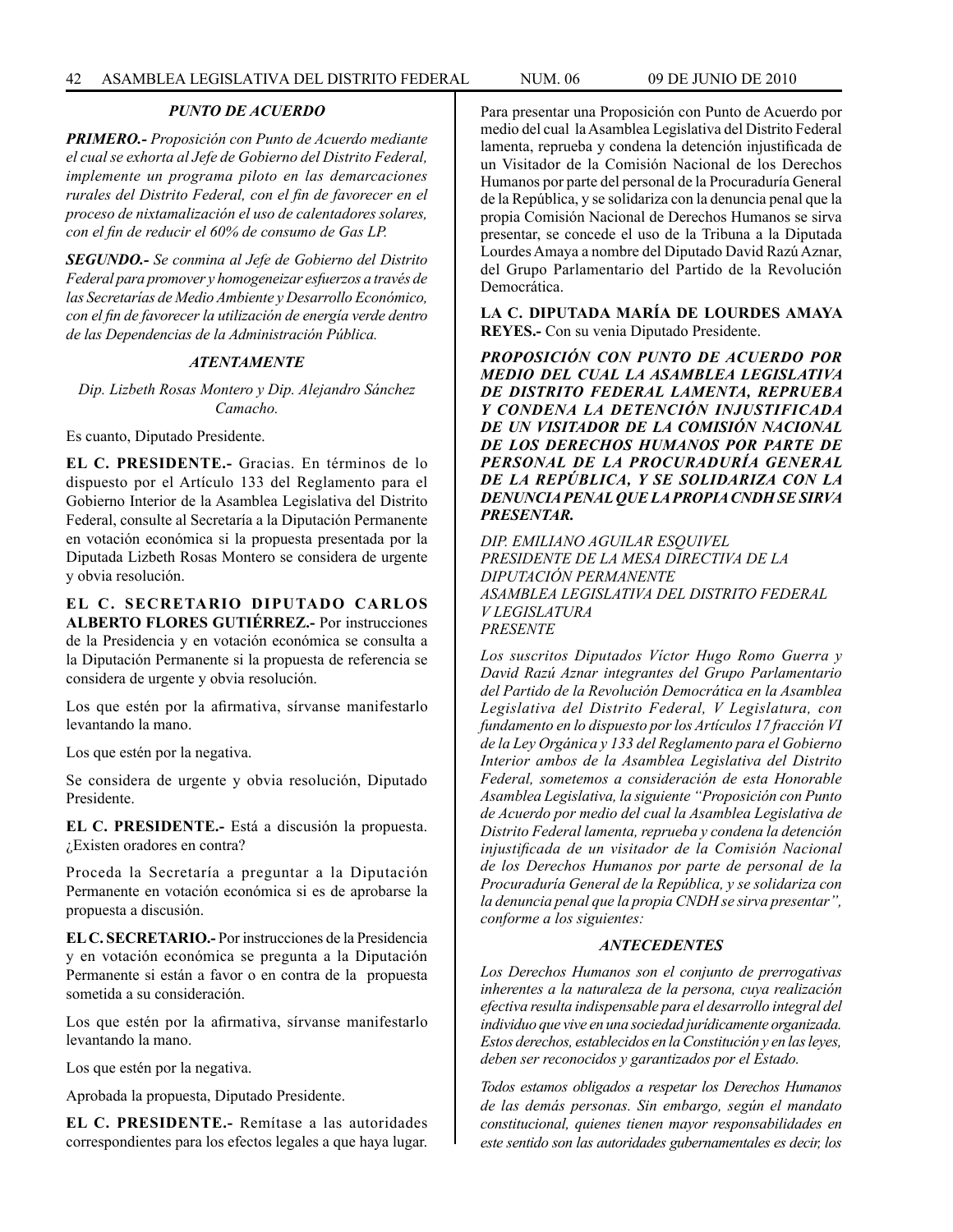*hombres y mujeres que ejercen la función de servidores públicos.*

*La tarea de proteger los Derechos Humanos representa para el Estado la exigencia de proveer y mantener las condiciones necesarias para que, dentro de una situación de justicia, paz y libertad las personas puedan gozar realmente de todos sus derechos. El bienestar común supone que el poder público debe hacer todo lo necesario para que, de manera paulatina, sean superadas la desigualdad, la pobreza y la discriminación. La defensa o la protección de los Derechos Humanos tiene la función de:*

*Contribuir al desarrollo integral de la persona Delimitar, para todas las personas, una esfera de autonomía dentro de la cual puedan actuar libremente protegidas contra los abusos de autoridades, servidores públicos y de particulares.*

*Establecer limites a las actuaciones de todos los servidores públicos, sin importar su nivel jerárquico o institución gubernamental, sea Federal, Estatal o Municipal siempre con el fin de prevenir los abusos de poder, negligencia o simple desconocimiento de la función.*

*Crear canales y mecanismos de participación que faciliten a todas las personas tomar parte activa en el manejo de los asuntos públicos y en la adopción de las decisiones comunitarias.*

*La protección y defensa de los Derechos Humanos en México fue elevada a rango constitucional el 28 de enero de 1992 con la publicación del Decreto que adicionó el apartado B al Artículo 102 de la Constitución Política de los Estados Unidos Mexicanos.*

*Esta disposición facultó al Congreso de la Unión y a las legislaturas de los estados para que en el ámbito de sus respectivas competencias, establecieran organismos especializados para atender las quejas en contra de actas u omisiones de naturaleza administrativa violatorios de Derechos Humanos, por parte de cualquier autoridad o servidor público, con excepción de los del Poder Judicial de la Federación, así como para formular recomendaciones publicas autónomas, no vinculatorias, denuncias y quejas ante las autoridades correspondientes. Con fecha 13 de septiembre de 1999 se reformó el Artículo 102, apartado B constitucional, en el cual se señala que la Comisión Nacional de los Derechos Humanos es un organismo que cuenta con autonomía de gestión y presupuestaria, así como personalidad jurídica y patrimonio propios. El objetivo esencial de este organismo es la protección observación, promoción, estudio y divulgación de los Derechos humanos previstos por el orden jurídico mexicano así como.*

*I. Recibir quejas de presuntas violaciones a Derechos Humanos,*

*II. Conocer e investigar, a petición de parte o de oficio, presuntas violaciones de Derechos Humanos en los siguientes casos:*

*a) Por actos u omisiones de autoridades administrativas de carácter federal, con excepción de los del Poder Judicial de la Federación, que violen estos derechos.*

*b) Cuando los particulares o algún otro agente social cometan ilícitos con la tolerancia o anuencia de algún servidor público o autoridad, a bien cuando estés últimos se nieguen infundadamente a ejercer las atribuciones que legalmente les correspondan en relación con dichos ilícitos particularmente tratándose de conductas que afecten la integridad física de las personas.*

*III. Formular recomendaciones públicas autónomas, no vinculatorias y denuncias y quejas ante las autoridades respectivas.*

*IV. Conocer y decidir en última instancia las Inconformidades que presenten respecto de las Recomendaciones y acuerdos de los Organismos de Derechos Humanos de las Entidades Federativas.*

*V. Conocer y decidir en ultima instancia las inconformidades por omisiones en que incurran los Organismos Estatales de Derechos Humanos.*

*VI. Procurar la conciliación entre los quejosos y las autoridades señaladas como responsables, así como la inmediata solución de un conflicto planteado.*

*VII. Impulsar la observancia de los Derechos Humanos en el país.*

*VIII. Proponer a las diversas autoridades del país, de acuerdo a su competencia, que promuevan cambios o modificaciones de disposiciones legislativas, reglamentarias, así como de prácticas administrativas para una mejor protección de los Derechos Humanos.*

*IX. Formular programas y proponer acciones en coordinación con las dependencias competentes para impulsar el cumplimiento de tratados, convenciones y acuerdos internacionales signados y ratificados por México en materia de Derechos Humanos.*

*X. Proponer al Ejecutivo Federal la suscripción de convenios o acuerdos internacionales en materia de Derechos Humanos.*

*XI. Promover el estudio, la enseñanza y divulgación de los Derechos Humanos en el ámbito nacional e internacional.*

*XII. Elaborar y ejecutar programas preventivos en materia de Derechos Humanos.*

*XIII. Supervisar el respeto a los Derechos Humanos en el sistema penitenciario y de readaptación social del país.*

*Cabe hacer mención que las quejas y denuncias, las resoluciones y recomendaciones formuladas por la CNDH no afectan et ejercicio de otros derechos y medios de defensa que puedan corresponder a los afectados conforme a las leyes; por lo tanto, no suspenden ni interrumpen sus plazos preclusivos.*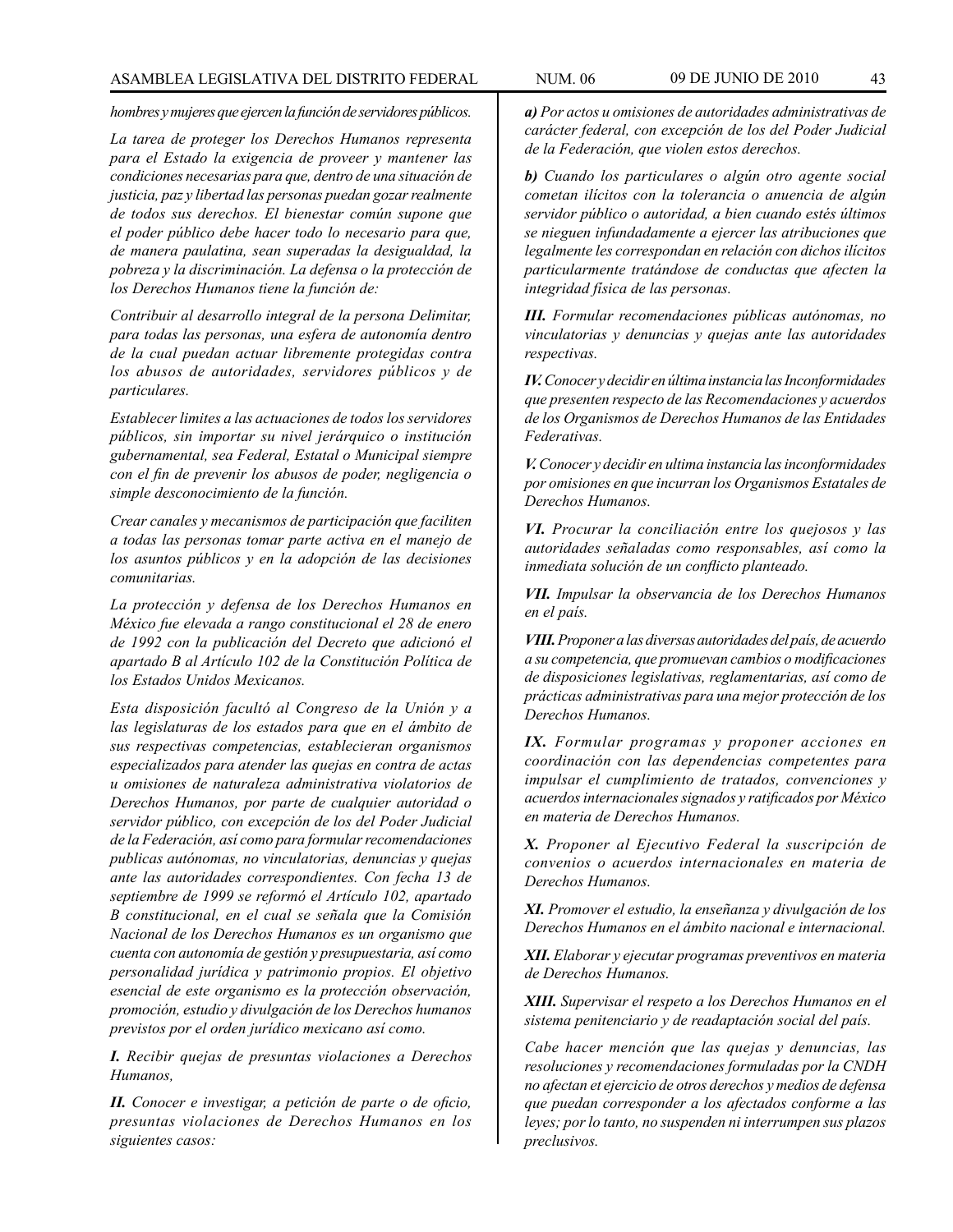*En este sentido, se destaca la labor que hacen las y los encargados de velar por la promoción y defensa de los Derechos Humanos, por lo tanto, la obstrucción a sus funciones, constituye por si misma, una violación a los mismos, máximo si existe vejación y malos tratos, por parte de autoridades de cualquier índole. En ese sentido, en diversos medios de comunicación se ha documentado el maltrato que sufrió un visitador de la Comisión Nacional de los Derechos Humanos, por parte de elementos adscritos al área de lavado de dinero de la SIEDO, donde se le retuvo y fue sometido a un interrogatorio como si se tratara de un delincuente; hechos ocurridos dentro de las instalaciones de la propia Subprocuraduría de Investigación Especializada en Delincuencia Organizada, después de una reunión de trabajo durante una reunión de trabajo entre servidores públicos adscritos a dicha subprocuraduría y el Director General del Programa de Presuntos Desaparecidos de la CNDH, Tomas Serrano Pérez Ante los hechos narrados, la Comisión de Derechos Humanos del Distrito Federal (CDHDF) reprobó la retención injustificada de un visitador de la Comisión Nacional de los Derechos Humanos (CNDH) en las instalaciones de la Procuraduría General de la República (PGR) y se solidarizó con la denuncia penal que la CNDH presentará por la retención de mas de tres horas de uno de sus visitadores. Se sumo también a su exigencia de que las autoridades de la PGR eviten acciones de ese tipo.*

*En un comunicado, manifestó que estos actos van en detrimento del trabajo y de la seguridad de los servidores públicos adscritos a las defensorías, desatacando además. que este tipo de acciones violan también los tratados internacionales que en materia de derechos humanos ha firmado el Estado Mexicano, y significan también un retroceso en la defensa de este tipo de derechos.*

*Resulta importante que las y los legisladores de esta Asamblea Legislativa del Distrito Federal, que han demostrado un compromiso con la defensa, promoción difusión y garantía de los derechos humanos, reprueben y condenen todo tipo de acciones de los entes gubernamentales que vayan en detrimento y violen los derechos intrínsecos del ser humano, máxime, que esta Legislatura se ha distinguido por la sensibilidad en diversos temas que han ampliado el espectro de estos derechos.*

*Por lo anteriormente expuesto y fundado someta a consideración del Pleno de la Diputación Permanente del primer año legislativo, del segundo periodo, de esta Asamblea Legislativa, la siguiente:*

# *PROPOSICIÓN CON PUNTO DE ACUERDO*

*PRIMERO. La Asamblea Legislativa de Distrito Federal lamenta, reprueba y condena la detención injustificada de un visitador de la Comisión Nacional de los Derechos Humanos por parte de personal de la Procuraduría General de la República, y se solidariza con la denuncia penal que la propia CNDH se sirva presentar.*

*SEGUNDO. La Asamblea Legislativa de Distrito Federal exhorta al Titular de Procuraduría General de la República, Arturo Chávez Chávez para que se comprometa públicamente al cese todo tipo de conductas que violen los derechos humanos de las personas que habitan y transitan en todo el territorio nacional por parte de la dependencia a su cargo, así como también para que se investiguen los hechos motivo de la presente Proposición con Punto de Acuerdo y se sancione a los responsables.* 

*Dado en el Recinto Legislativo de la Asamblea Legislativa del Distrito Federal a los nueve días del mes de junio del año 2010.*

#### *ATENTAMENTE*

*Dip. David Razú Aznar*

Es cuanto, Diputado Presidente.

**EL C. PRESIDENTE.-** Gracias, Diputada. En términos de lo dispuesto por el Artículo 133 del Reglamento para el Gobierno Interior de la Asamblea Legislativa del Distrito Federal, consulte la Secretaría a la Diputación Permanente en votación económica si la propuesta presentada por la Diputada Lourdes Amaya Reyes, se considera de urgente y obvia resolución.

**EL C. SECRETARIO DIPUTADO ARMANDO JIMÉNEZ HERNÁNDEZ.-** Por instrucciones de la Presidencia y en votación económica, se consulta a la Diputación Permanente si la propuesta de referencia se considera de urgente y obvia resolución.

Los que estén por la afirmativa, sírvanse manifestarlo levantando la mano.

Los que estén por la negativa, sírvanse manifestarlo levantando la mano.

Se considera de urgente y obvia resolución, Diputado Presidente.

**EL C. PRESIDENTE.-** Está a discusión la propuesta. ¿Existen oradores en contra?

Proceda la Secretaría a preguntar a la Diputación Permanente en votación económica si es de aprobarse la propuesta a discusión.

**EL C. SECRETARIO.-** Por instrucciones de la Presidencia y en votación económica se pregunta a la Diputación Permanente si está a favor o en contra de la propuesta sometida a su consideración.

Los que estén por la afirmativa, sírvanse manifestarlo levantando la mano.

Los que estén por la negativa, sírvanse manifestarlo levantando la mano.

Aprobada la propuesta, Diputado Presidente.

**EL C. PRESIDENTE.-** Remítase a las autoridades correspondientes para los efectos a que haya lugar.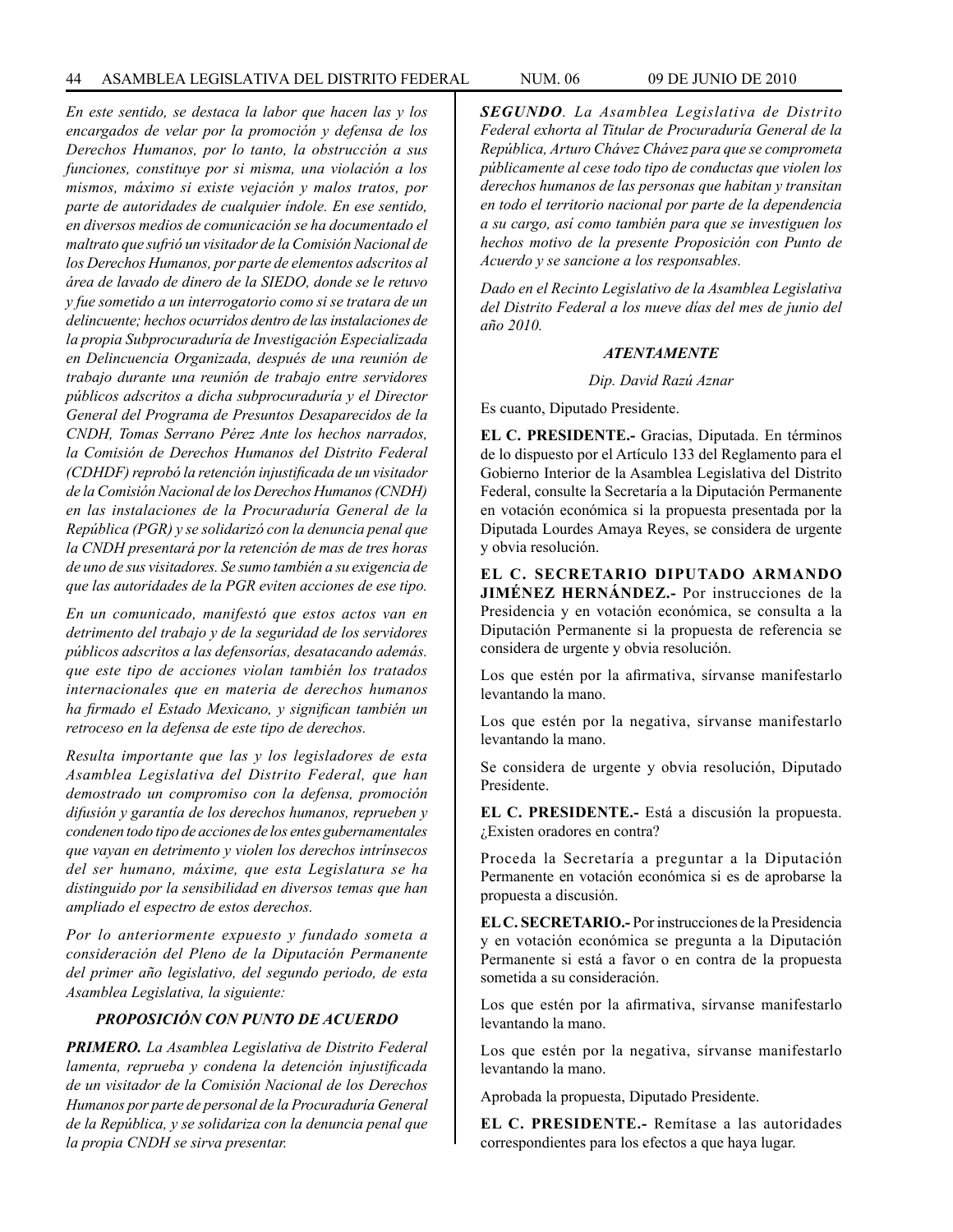Para presentar una Proposición con Punto de Acuerdo a través del cual se exhorta a la Diputación Permanente a suscribir un pronunciamiento institucional contra la irrupción de la Policía Federal a las instalaciones de la Mina de Cananea, hecho que reedita la ignominiosa toma de 1906 por parte de la Policía Porfirista, criminalizando a los trabajadores que defendían demandas legítimas, éste es un atropello más contra la clase trabajadora mexicana, que abre un capítulo de mayor tensión y enfrentamiento social a favor de la defensa de los intereses de los grupos de poder, la Asamblea Legislativa del Distrito Federal rechaza que el Gobierno Federal decida tomar vías violentas para la resolución de las demandas de los trabajadores mexicanos sin pensar en soluciones democráticas, se concede el uso de la Tribuna al Diputado José Arturo López Cándido, Grupo Parlamentario del Partido del Trabajo.

# **EL C. DIPUTADO JOSÉ ARTURO LÓPEZ CÁNDIDO.-**  Gracias, señor Presidente.

*PROPOSICIÓN CON PUNTO DE ACUERDO DE URGENTE Y OBVIA RESOLUCIÓN A TRAVÉS DEL CUAL SE EXHORTA A ESTE DIPUTACIÓN PERMANENTE A SUSCRIBIR UN PRONUNCIAMIENTO INSTITUCIONAL CONTRA LA IRRUPCIÓN DE LA POLICÍA FEDERAL LAS INSTALACIONES DE LA MINA DE CANANEA.*

*DIP. EMILIANO AGUILAR ESQUIVEL PRESIDENTE DE LA MESA DIRECTIVA DE LA DIPUTACIÓN PERMANENTE ASAMBLEA LEGISLATIVA DEL DISTRITO FEDERAL V LEGISLATURA PRESENTE*

*Los que suscriben Diputados José Arturo López Cándido, Juan Pablo Pérez Mejía y Ana Estela Aguirre y Juárez, integrantes del Grupo Parlamentario del Partido del Trabajo, de la V Legislatura de la Asamblea Legislativa del Distrito Federal, y con fundamento en lo dispuesto por los Artículos 122 Base Primera Fracción V, de la Constitución Política de los Estados Unidos Mexicanos, 36 y 42 del Estatuto de Gobierno del Distrito Federal; 17, 46 y 58 de la Ley Orgánica de la Asamblea Legislativa del Distrito Federal, 93 y 233 del Reglamento para, el Gobierno Interior de la, Asamblea Legislativa del Distrito Federal, la Proposición con Punto de Acuerdo de urgente y obvia resolución a través del cual se exhorta a este Diputación Permanente a suscribir un Pronunciamiento Institucional contra la irrupción de la Policía Federal las instalaciones de la Mina de Cananea . Hecho que reedita la ignominiosa toma de 1906 por parte de la Policía Porfirista, criminalizando a los trabajadores que defendían demandas legítimas, este es un atropello más contra la clase trabajadora mexicana que abre un capítulo de mayor tensión y enfrentamiento social en favor de la defensa de los intereses de los grupos de poder.* 

*La Asamblea Legislativa del Distrito Federal rechaza que* 

*el Gobierno Federal decida tomar vías violentas para la resolución de las demandas de los trabajadores mexicanos sin pensar en soluciones democráticas, al tenor de los siguientes:*

### *CONSIDERANDOS*

*1.- Finalmente ocurrió lo previsible; la Policía Federal irrumpió taimadamente en la histórica mina de Cananea para desalojar a los trabajadores que mantenían una huelga legítima. Se cierra una etapa de ataque franco contra los trabajadores mexicanos por parte de un gobierno de derecha precisamente en una de las sedes que desato el movimiento revolucionario de 1910.*

*Un evento más que describe pormenorizadamente el objetivo histórico de la ley del mercado para sojuzgar a los trabajadores, y mantenerlos en un estado de explotación administrada para instalar de lleno una política laboral adaptada a la naturaleza depredadora del neoliberalismo.*

*Envuelto discursivamente en una justificación típica de la mentalidad del mercado, se asestó un golpe mas a la clase trabajadora en seguimiento de la secuencia de las Afores, la ley del ISSSTE, el cetrolen a disposición del poder del mercado, el despido de los trabajadores del Sindicato Mexicano de Electricistas, el alza paulatina del gas y la ignominiosa tendencia de Contracción salarial.* 

*Se cierra una etapa crucial de desmantelaminento para construir las bases de la nueva política laboral en un ambiente de desempleo abierto, violencia sin gobernabilidad, criminalización de la lucha social y entretenimiento masivo a golpe de espectáculos.*

*2.- La ideología del Gobierno Federal ha dado un paso más sin mensurar las consecuencias que esta decisión apresura en la tensión social y la perdida de su cohesión.*

*Ya no queda lugar a argumentos discursivos de parte del Gobierno Federal en donde se mienta la paz y la armonía social pues se ha atentado una vez más contra delicados significados históricos de daños irreversibles.*

*3.- Es imperativo que esta Asamblea Legislativa que fue auspiciada por energías sociales de democracia, de izquierda de ciudadanización, de lucha insistente de las organizaciones sociales y de esperanzas colectivas, se pronuncie contra este atentado a la paz social, contra esta artera y certera agresión contra el corazón histórico de la lucha de los trabajadores.*

*4.- Es necesario alertar a la colectividad de los trabajadores del país de la continuidad de este proceso que pretende desaparecer toda conquista histórica conseguida por sangre, muerte y lucha de miles de trabajadores mexicanos, mientras se festejan fastuosamente como en las fiestas del centenario, el súper bienestar económico de muy pocas familias.*

*Por lo anteriormente expuesto, sometemos a consideración el siguiente Punto de Acuerdo de urgente y obvia resolución.*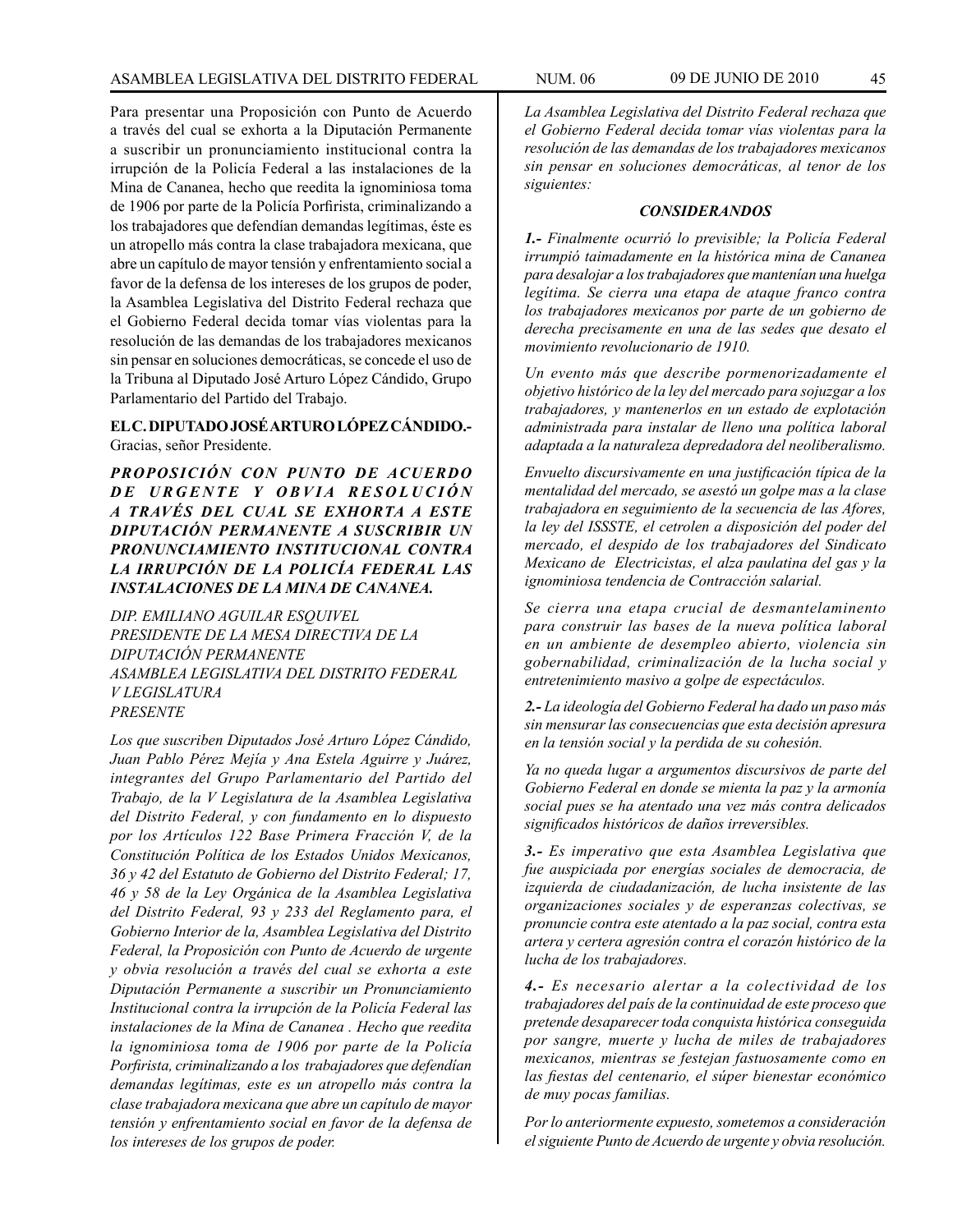# 46 ASAMBLEA LEGISLATIVA DEL DISTRITO FEDERAL NUM. 06 09 de JUNIo de 2010

*PRIMERO.- La Asamblea Legislativa del Distrito Federal se pronuncia contra la irrupción de la Policía Federal las instalaciones de la Mina de Cananea, hecho que reedita la ignominiosa toma de 1906 por parte de la Policía Porfirista, criminalizando a los trabajadores que defendían demandas legítimas, este es un atropello más contra la clase trabajadora mexicana que abre un capítulo de mayor tensión y enfrentamiento social en favor de la defensa de los intereses de los grupos de poder.* 

*La Asamblea Legislativa del Distrito Federal rechaza que el Gobierno Federal decida tomar vías violentas para la resolución de las demandas de los trabajadores mexicanos sin pensar en soluciones democráticas.*

*SEGUNDO.- publíquese íntegramente con sus considerandos, en dos diarios de circulación nacional.*

# *ATENTAMENTE*

*Dip. José Arturo López Cándido.*

Gracias, señor Presidente.

**EL C. PRESIDENTE.-** Gracias, Diputado. En términos de lo dispuesto por el Artículo 133 del Reglamento para el Gobierno Interior de la Asamblea Legislativa del Distrito Federal, consulte la Secretaría a la Diputación Permanente en votación económica si la propuesta presentada por el Diputado José Arturo López Cándido se considera de urgente y obvia resolución.

**EL C. SECRETARIO.-** Por instrucciones de la Presidencia y en votación económica se consulta a la Diputación Permanente si la propuesta de referencia se considera de urgente y obvia resolución.

Los que estén por la afirmativa, sírvanse manifestarlo levantando la mano.

Los que estén por la negativa, sírvanse manifestarlo levantando la mano.

Se considera de urgente y obvia resolución, Diputado Presidente.

**EL C. PRESIDENTE.-** Está abierta la discusión. ¿Existen oradores en contra?

Proceda la Secretaría a preguntar a la Diputación Permanente en votación económica si es de aprobarse la propuesta a discusión.

**EL C. SECRETARIO.-** Por instrucciones de la Presidencia y en votación económica, se pregunta a la Diputación Permanente si está a favor o en contra de la propuesta sometida a su consideración.

Los que estén por la afirmativa, sírvanse manifestarlo levantando la mano.

Los que estén por la negativa.

Aprobada la propuesta, Diputado Presidente.

**EL C. PRESIDENTE.-** Remítase a las autoridades correspondientes para los efectos legales a que haya lugar.

Para presentar una Proposición con Punto de Acuerdo para solicitar a la Secretaría del Medio Ambiente del Distrito Federal que en el ámbito de sus atribuciones realice las acciones necesarias para la recuperación de los accesos y salidas del Parque Nacional Desierto de los Leones, se concede el uso de la Tribuna al Diputado Leonel Luna Estrada, del Grupo Parlamentario del Partido de la Revolución Democrática.

**EL C. DIPUTADO LEONEL LUNA ESTRADA.-** Con su permiso, Diputado Presidente.

*PROPOSICIÓN CON PUNTO DE ACUERDO PARA SOLICITAR A LA SECRETARÍA DEL MEDIO AMBIENTE DEL DISTRITO FEDERAL QUE EN EL ÁMBITO DE SUS ATRIBUCIONES REALICE LAS ACCIONES NECESARIAS PARA LA RECUPERACIÓN DE LOS ACCESOS Y SALIDAS DEL PARQUE NACIONAL DESIERTO DE LOS LEONES.*

*DIP. EMILIANO AGUILAR ESQUIVEL PRESIDENTE DE LA MESA DIRECTIVA DE LA DIPUTACIÓN PERMANENTE ASAMBLEA LEGISLATIVA DEL DISTRITO FEDERAL V LEGISLATURA PRESENTE*

*El que suscribe, Diputado Leonel Luna Estrada, integrante del Grupo Parlamentario del Partido de la Revolución Democrática, con fundamento en lo dispuesto en los Artículos 17 fracción VI de la Ley Orgánica y 133 del Reglamento para el Gobierno Interior ambos de la Asamblea Legislativa del Distrito Federal, someto a la consideración de este Honorable Pleno la Proposición con Punto de Acuerdo al rubro citada, al tenor siguiente:*

*El Parque Nacional Desierto de los Leones es uno de los parques nacionales con los que cuenta la Ciudad de México en la serranía que esta ubicada en la parte Sur de sus límites y que fue dotado de una extensión de 1,866 hectáreas; en su territorio se protege una amplia variedad de pinos y especies animales En el año de 1999, la Secretaría de Medio Ambiente, Recursos Naturales y Pesca firmo con el Gobierno del Distrito Federal el acuerdo de coordinación mediante el cual el Gobierno Federal transfirió la administración del Parque Nacional "Desierto de los Leones" al Gobierno Local, lo cual se concreto mediante el acta de entrega recepción del 24 de noviembre del año 2000.* 

*En fechas recientes un grupo autodenominado Naturales de San Mateo Tlaltenango, que reclaman su reconocimiento como integrantes de la comunidad del citado poblado tomaron por la fuerza las entradas y salidas al Desierto de los Leones, las cuales controlaban y tenían en su posesión comuneros de San Mateo Tlaltenango, e inclusive cobraban por el paso a dicha zona.*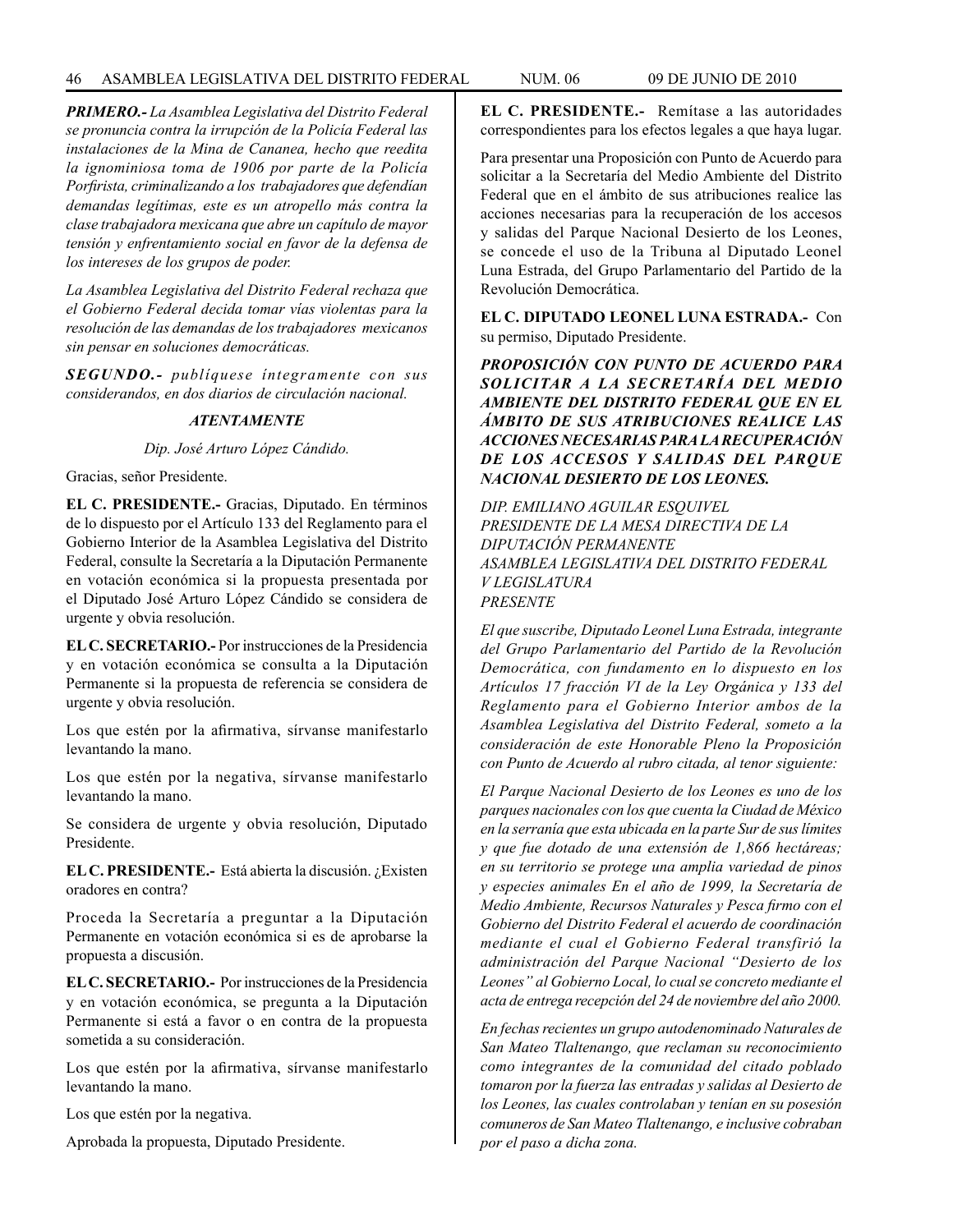*De conformidad con lo previsto en la fracción II del Artículo 3 de la Ley Ambiental del Distrito Federal se consideran utilidad publica el establecimiento, protección, preservación, restauración mejoramiento y vigilancia de las áreas verdes, áreas de valor ambiental, áreas naturales protegidas de competencia del Distrito Federal, las zonas de restauración ecológica y en general del suelo de conservación y suelo urbano para la preservación de los ecosistemas y elementos naturales.*

*Asimismo el Artículo 86 de la norma citada ordena que para la conservación, manejo, aprovechamiento sustentable y restauración de los recursos naturales, la Secretaría del Medio Ambiente del Distrito Federal tendrá a su cargo el cuidado, administración y vigilancia de las áreas naturales protegidas, áreas de valor ambiental y áreas verdes de su competencia, de igual manera fracción VI del mismo dispositivo legal determina que a la misma autoridad le corresponde el ejercicio de las acciones administrativas que correspondan en los casos de invasión de áreas verdes, áreas de valor ambiental y áreas naturales protegidas de su competencia y, en general, de suelo de conservación.*

*De lo anterior se colige indubitablemente que es facultad de la Secretaría del Medio Ambiente del Distrito Federal llevar a cabo las acciones que sean necesarias para recuperar los accesos, zonas de estacionamiento y demás áreas del Desierto de los Leones, a efecto de garantizar el libre tránsito de sus visitantes y proteger esta importante reserva natural.*

*Por lo anteriormente expuesto, someto a la consideración del Pleno de esta V Legislatura de la Asamblea Legislativa del Distrito Federal, la siguiente Proposición con Punto de Acuerdo para quedar como sigue:*

# *PUNTO DE ACUERDO*

*PRIMERO: La Asamblea Legislativa del Distrito Federal V Legislatura solicita a la Secretaría del Medio Ambiente del Distrito Federal que en ámbito de sus atribuciones realice las acciones necesarias para la recuperación de los accesos, zonas de estacionamiento y demás áreas del Parque Nacional Desierto de los Leones.*

*SEGUNDO.- Una vez realizadas las acciones, remita un informe detallado a este Órgano Legislativo.*

*Dado en el Recinto Legislativo a los 9 días del mes de junio de 2010.*

# *ATENTAMENTE*

*Dip. Leonel Luna Estrada*

Es todo, Diputado Presidente.

**EL C. PRESIDENTE.-** Gracias, Diputado. En los términos de lo dispuesto por el Artículo 133 del Reglamento para el Gobierno Interior de la Asamblea Legislativa del Distrito Federal, consulte la Secretaría a la Diputación Permanente

en votación económica si la propuesta presentada por el Diputado Leonel Luna Estrada se considera de urgente y obvia resolución.

**EL C. SECRETARIO.-** Por instrucciones de la Presidencia y en votación económica, se consulta a la Diputación Permanente si la propuesta de referencia se considera de urgente y obvia resolución.

Los que estén por la afirmativa, sírvanse manifestarlo levantando la mano.

Los que estén por la negativa, sírvanse manifestarlo levantando la mano.

**EL C. PRESIDENTE.-** Yo creo que no fue claro, señor Secretario. Si repite la votación, por favor.

**EL C. SECRETARIO.-** Por instrucciones de la Presidencia y en votación económica, se consulta a la Diputación Permanente si la propuesta de referencia se considera de urgente y obvia resolución.

Los que estén por la afirmativa, sírvanse manifestarlo levantando la mano.

Los que estén por la negativa.

Se considera de urgente y obvia resolución, Diputado Presidente.

**EL C. PRESIDENTE.-** Está a discusión la propuesta. ¿Existen oradores en contra?

Proceda la Secretaría a preguntar a la Diputación Permanente en votación económica si es de aprobarse la propuesta a discusión.

**EL C. SECRETARIO.-** Por instrucciones de la Presidencia y en votación económica, se pregunta a la Diputación Permanente si está a favor o en contra de la propuesta sometida a su consideración.

Los que estén por la afirmativa, sírvanse manifestarlo levantando la mano.

Los que estén por la negativa, sírvanse manifestarlo levantando la mano.

Aprobada la propuesta, Diputado Presidente.

**EL C. PRESIDENTE.-** Remítase a las autoridades correspondientes, para los efectos legales a que haya lugar.

Para presentar una Proposición con Punto de Acuerdo para exhortar al Gobierno del Distrito Federal a que establezca el 31 de mayo como el Día del Paciente con Cáncer, se concede el uso de la Tribuna al Diputado Fernando Cuéllar Reyes a nombre propio y de la Diputada Abril Jannette Trujillo Vázquez, del Grupo Parlamentario del Partido de la Revolución Democrática.

**EL C. DIPUTADO FERNANDO CUÉLLAR REYES.-** Con su venia, Diputado Presidente.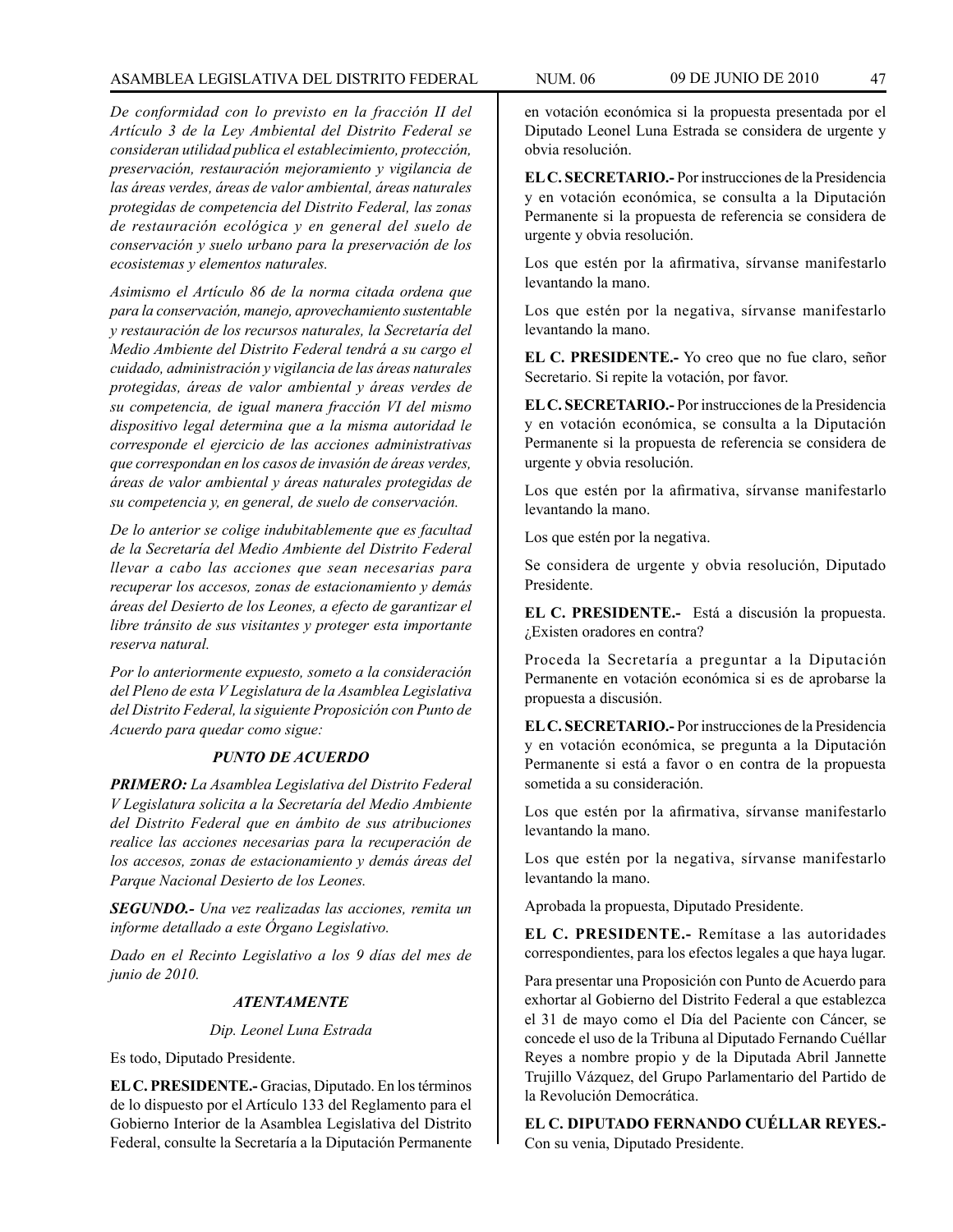# *PROPOSICIÓN CON PUNTO DE ACUERDO PARA EXHORTAR AL GOBIERNO DEL DISTRITO FEDERAL A QUE ESTABLEZCA EL 31 DE MAYO COMO "EL DÍA DEL PACIENTE CON CÁNCER".*

*DIP. EMILIANO AGUILAR ESQUIVEL PRESIDENTE DE LA MESA DIRECTIVA DE LA DIPUTACIÓN PERMANENTE ASAMBLEA LEGISLATIVA DEL DISTRITO FEDERAL V LEGISLATURA PRESENTE*

*El que suscribe, Diputado Fernando Cuéllar Reyes, a nombre de la Diputada Abril Yannette Trujillo Vázquez, integrante del grupo Parlamentario del Partido de la Revolución Democrática, con fundamento en lo dispuesto por los Artículos 13 fracción VI y VII, 17 fracción VI, de la Ley Orgánica y 133 del Reglamento para el Gobierno interior, ambos de la Asamblea Legislativa del D.F., someto a consideración de esta Honorable Diputación la siguiente Proposición con Punto de Acuerdo para exhortar al Gobierno del Distrito Federal a que establezca el 31 de mayo como "El Día del Paciente con Cáncer" al tenor de los siguientes:*

# *ANTECEDENTES*

*PRIMERO.- El cáncer es una enfermedad terminal que afecta tanto a la persona que la padece como a su familia, este padecimiento se debe a la alteración de las células. De manera normal, todas las células de nuestro cuerpo se renuevan en forma constante y mueren pero si este proceso se altera, entonces comienzan a formar tumores que pueden ser benignos y malignos, esto se determina mediante el examen de las características de las células a través de una biopsia, en la actualidad existen más de 200 tipos de cáncer. Esta enfermedad es menos frecuente en niños y jóvenes, las circunstancias que aumentan la probabilidad de padecerla, son: la edad, genero, antecedentes personales, antecedentes familiares y el medio ambiente.*

*SEGUNDO.- Los avances realizados en las últimas décadas en el diagnostico y prevención del cáncer han dado a los médicos las condiciones para desarrollar nuevos tratamientos y mejorar aquellos que han demostrado su eficacia, obteniendo importantes logros en el control de sus síntomas, particularmente el dolor, así como en formas de procuración y atención.*

*TERCERO.- Constantemente se desarrollan nuevas opciones de tratamiento, día con día diversas áreas de la medicina y de la ciencia se han agregado al combate contra el cáncer aportando opciones para realizar un diagnóstico oportuno y un tratamiento que evite un daño al organismo, así como las secuelas sobre el paciente.*

# *CONSIDERANDOS.*

*PRIMERO.- En México aunque existe una alternativa desde el Sistema nacional de salud, la atención y la*  *prevención siguen siendo insuficientes para atender la población afectada por esta enfermedad, tan solo entre lapso comprendido entre 2001 y 2003, 53, 184 mexicanos murieron a causa del cáncer, pero esto se torna mas dramático cuando se considera que el 65% de las muertes pudieron ser evitadas si hubieran detectado a tiempo y recibido el tratamiento adecuado.*

*SEGUNDO.- A partir de 2006 el cáncer de mama es la segunda causa de muerte entre las mujeres de 30 a 54 años de edad, sólo el 5 y 10% de los casos en México se detectan en etapa 1, comparado con un 60% en EE.UU. En nuestro país normalmente son detectados hasta la etapa 3, reduciendo sensiblemente la esperanza de vida de las mujeres afectadas.*

*TERCERO.- El enfermo de cáncer tiene que padecer en muchos casos tratamientos sumamente dolorosos, pero también tienen que enfrentar la terribles secuelas que van desde la perdida de peso y de cabello hasta la amputación de partes de su cuerpo, quienes padecen esta terrible enfermedad también enfrentan actos de discriminación por parte de la sociedad.*

*CUARTO.- Diferentes organizaciones de enfermos y sobrevivientes del cáncer, se han pronunciado para que se establezca el 31 de mayo sea conocido como el Día del Enfermo de Cáncer, en el que se puedan realizar un reconocimiento a quienes luchan contra el cáncer, así como a los que han muerto por esta causa.*

*QUINTO.- Es importante destacar que el Gobierno del Distrito Federal, tiene un programa especial de atención al Cáncer de mama y cérvicointrauterino, en el cual unidades móviles equipadas con consultorios y personal médico capacitado hacen llegar el servicio a la población en general, principalmente en comunidades de bajos recursos económicos donde se aplican pruebas para la detección de esta enfermedad, logrando que la cuestión económica no sea un impedimento para salvar mas vidas.*

*Sin embargo a pesar de estos esfuerzos aun tenemos muchas acciones que realizar para evitar las muertes por causa de cáncer y un aspecto fundamental es la sensibilización y la prevención.*

*Por lo antes expuesto y fundamentado se propone al pleno de esta Asamblea Legislativa, de urgente y obvia resolución, la siguiente Proposición con Punto de Acuerdo:*

# *PUNTO DE ACUERDO*

*ÚNICO.- Se exhorta al Gobierno del Distrito Federal a que establezca el 31 de mayo como "El Día del Paciente con Cáncer"*

### *ATENTAMENTE*

*Dip. Abril Jannette Trujillo Vázquez y Dip. Fernando Cuéllar Reyes.*

Es cuanto, Diputado Presidente.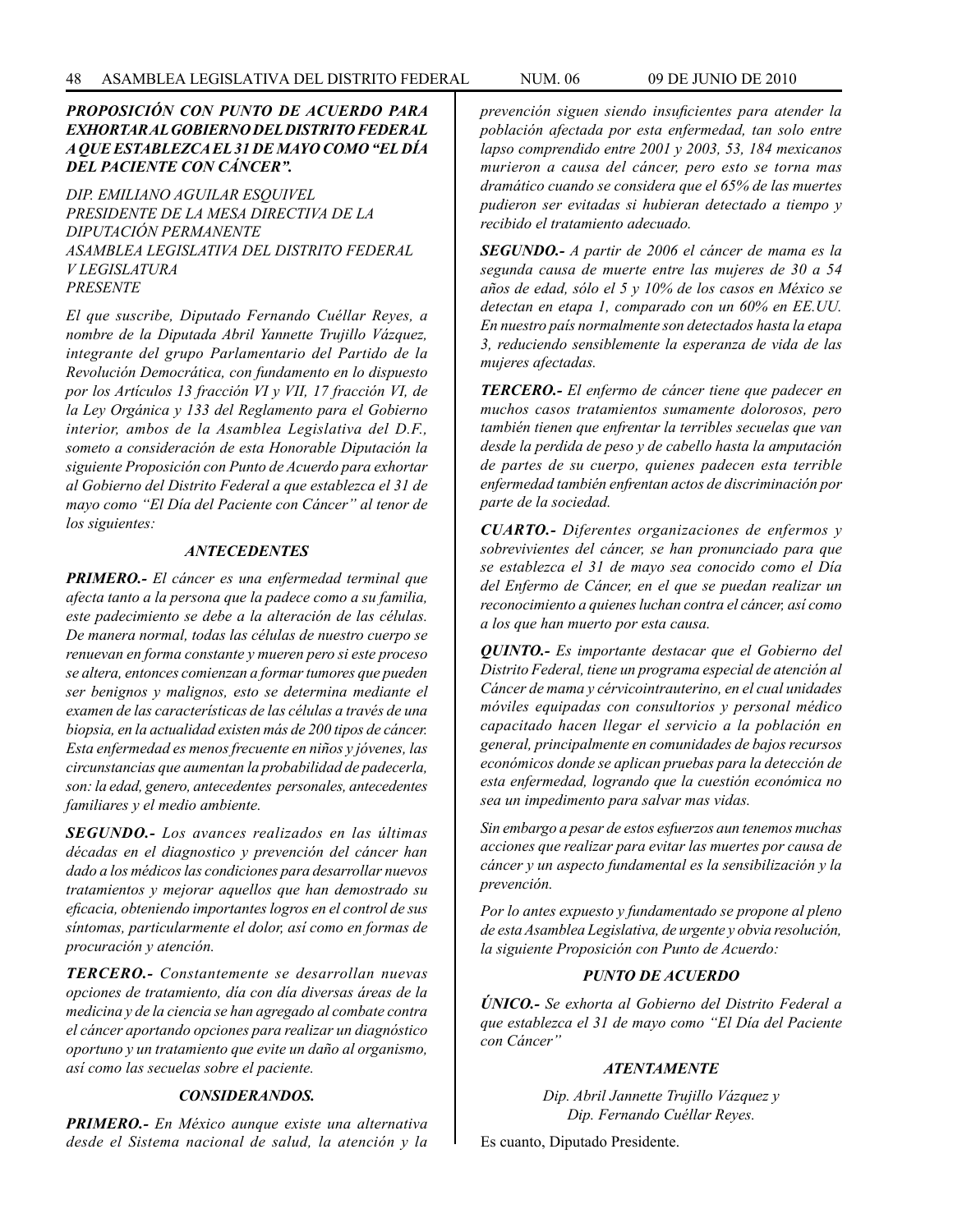**EL C. PRESIDENTE.-** Gracias, Diputado. En términos de lo dispuesto por el Artículo 133 del Reglamento para el Gobierno Interior de la Asamblea Legislativa del Distrito Federal, consulte la Secretaría a la Diputación Permanente en votación económica si la propuesta presentada por el Diputado Fernando Cuellar Reyes se considera de urgente y obvia resolución.

**EL C. SECRETARIO DIPUTADO CARLOS ALBERTO FLORES GUTIÉRREZ.-** Por instrucciones de la Presidencia y en votación económica se consulta a la Diputación Permanente si la propuesta de referencia se considera de urgente y obvia resolución.

Los que estén por la afirmativa, sírvanse manifestarlo levantando la mano.

Los que estén por la negativa, sírvanse manifestarlo levantando la mano.

Se considera de urgente y obvia resolución, Diputado Presidente.

**EL C. PRESIDENTE.-** Está a discusión la propuesta. ¿Existen oradores en contra?

Proceda la Secretaría a preguntar a la Diputación Permanente en votación económica si es de aprobarse la propuesta a discusión.

**EL C. SECRETARIO.-** Por instrucciones de la Presidencia y en votación económica se pregunta a la Diputación Permanente si está a favor o en contra de la propuesta sometida a su consideración.

Los que estén por la afirmativa, sírvanse manifestarlo levantando la mano.

Los que estén por la negativa, sírvanse manifestarlo.

Aprobada la propuesta, Diputado Presidente.

**EL C. PRESIDENTE.-** Remítase a las autoridades correspondientes para los efectos legales a que haya lugar.

Para presentar una Proposición con Punto de Acuerdo para solicitar al Jefe Delegacional en Xochimilco, ciudadano Manuel González González, un informe por escrito donde se detalle el procedimiento de elecciones de coordinadores territoriales en la Delegación Xochimilco, en virtud de las quejas presentadas por diversos candidatos, contando con un plazo de 10 días hábiles después de haber sido debidamente notificado, se concede el uso de la Tribuna al Diputado Horacio Martínez Meza, del Grupo Parlamentario del Partido de la Revolución Democrática.

**EL C. DIPUTADO HORACIO MARTÍNEZ MEZA.-** Con su venia, Diputado Presidente.

*PROPOSICIÓN CON PUNTO DE ACUERDO PARA SOLICITAR AL JEFE DELEGACIONAL EN XOCHIMILCO, C. MANUEL GONZÁLEZ GONZÁLEZ, UN INFORME POR ESCRITO DONDE SE DETALLE EL PROCEDIMIENTO DE ELECCIÓN DE COORDINADORES TERRITORIALES EN LA DELEGACIÓN XOCHIMILCO, EN VIRTUD DE* 

# *LAS QUEJAS PRESENTADAS POR DIVERSOS CANDIDATOS CONTANDO CON UN PLAZO DE 10 DÍAS HÁBILES DESPUÉS DE HABER SIDO DEBIDAMENTE NOTIFICADO QUE PRESENTA EL DIPUTADO HORACIO MARTÍNEZ MEZA.*

*DIP. EMILIANO AGUILAR ESQUIVEL PRESIDENTE DE LA MESA DIRECTIVA DE LA DIPUTACIÓN PERMANENTE ASAMBLEA LEGISLATIVA DEL DISTRITO FEDERAL V LEGISLATURA PRESENTE*

*El que suscribe Diputado Horacio Martínez Meza, con fundamento en lo dispuesto por los Artículos 17, fracción VI y 18, fracción VII de la Ley Orgánica de la Asamblea Legislativa del Distrito Federal; y 133 del Reglamento para el Gobierno Interior de la Asamblea Legislativa del Distrito federal, someto a consideración la presente Proposición con Punto de Acuerdo para solicitar al Jefe Delegacional en Xochimilco, C. Manuel González González, un informe por escrito donde se detalle el procedimiento de elección de Coordinadores Territoriales en la Delegación Xochimilco, en virtud de las quejas presentadas por diversos candidatos contando con un plazo de 10 días hábiles después de haber sido debidamente notificado, conforme a los siguientes:*

### *ANTECEDENTES*

*Los Pueblos Originarios de las Delegaciones de Tlalpan, Tláhuac, Milpa Alta y Xochimilco mantienen sus propias formas de organización política, social; económica y cultural, en concordancia con lo establecido en la Constitución Política de los Estados Unidos Mexicanos y en diversos instrumentos jurídicos internacionales.*

*Como una expresión y ejercicio de su autonomía, dichos pueblos originarios siguen eligiendo a sus autoridades o representantes de acuerdo con sus normas, procedimientos y prácticas tradicionales, tal es el caso de la figura de Coordinador Territorial.*

*El día 23 de Febrero de 2010, la Delegación Xochimilco emitió la "Convocatoria para Elegir Coordinadores Territoriales para el Período 2010 - 2013", la anterior fue signada por el C. Manuel González González, Jefe Delegacional en Xochimilco y hecha pública el 24 de febrero de 2010.*

*A través de este mecanismo se renovarían las figuras de Coordinador Territorial de los siguientes Pueblos Originarlos: San Andrés Ahuayucan, Santa Cecilia Tepetlapa, Santa Cruz Acalpixca, Santa Cruz Xochitepec, San Francisco Tlanepantla, Santa María Tepepan, San Mateo Xalpa, Santiago Tepalcatalpan, Santiago Tulyehulaco, San Gregorio Atlapulco, San Lorenzo Atemoaya, San Lucas Xochimanca, San Luis Tlaxialtemalco y Santa María Nativitas. Así como también de las Colonias: Ampliación Tepepan y Huichapan.*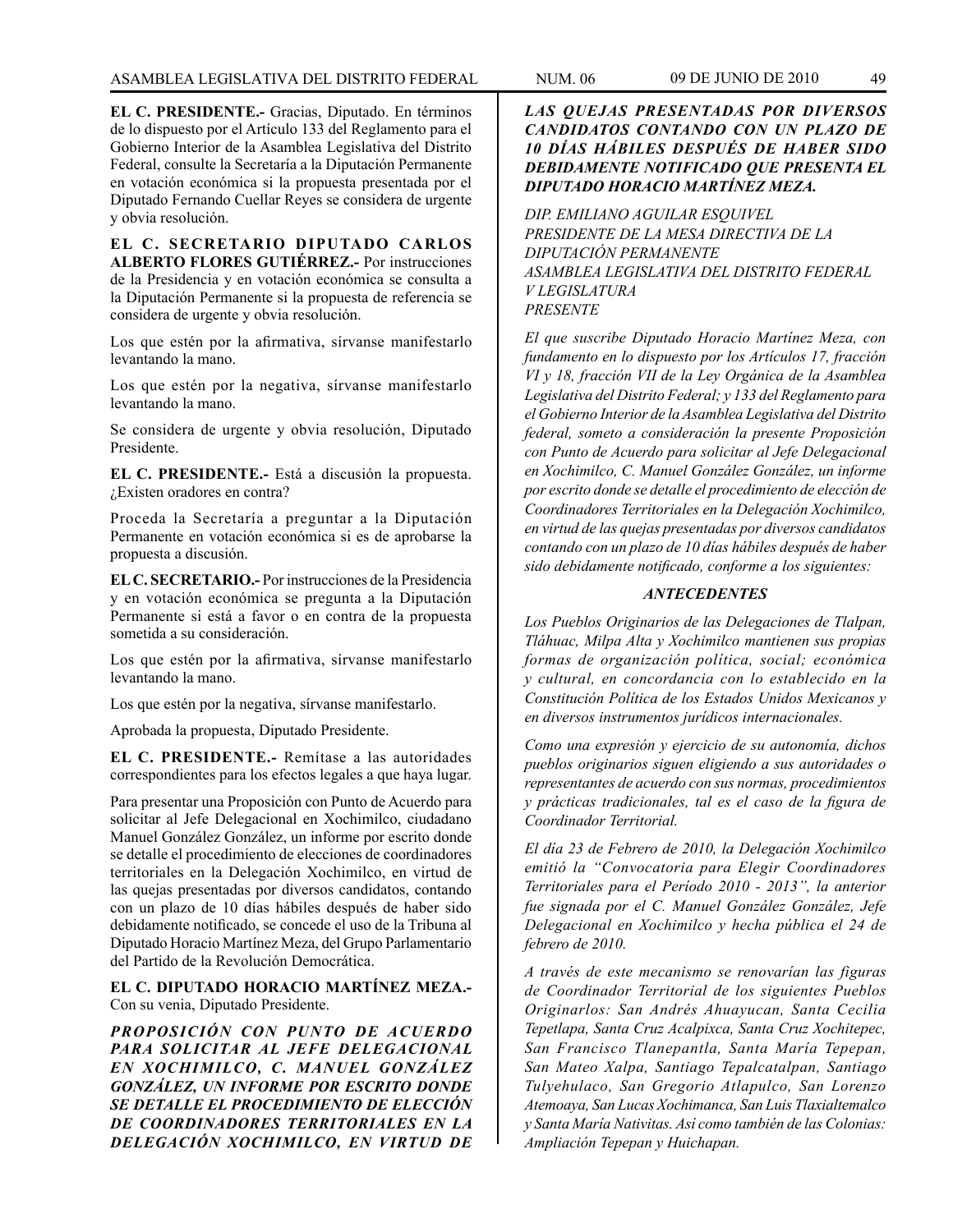*En la base 2.1 de dicha convocatoria se estipula que, "La Delegación Xochimilco a través de la Dirección Ejecutiva de Participación Ciudadana de la Delegación Xochimilco, será la encargada de organizar y calificar la consulta vecinal para elegir a los 16 nuevos Coordinadores Territoriales".*

*Además de señalar en la base 2.2, que "la elección de los 16 nuevos coordinadores territoriales se llevara a cabo por medio del voto universal, libre y secreto de los ciudadanos que deseen votar y que cuenten con credencial de elector expedida por el Instituto Federal Electoral, que los acredite como vecinos del pueblo a colonia donde pretendan vetar y que correspondan al pueblo a colonia marcadas en la presente convocatoria".*

*En el número de base 5.8, se menciona que "la consulta se llevara a cabo el domingo 21 de marzo de 2010, de las 10:00 a las 18:00 hrs. en las explanadas principales de cada coordinación territorial de la Delegación Xochimilco".*

*La Dirección Ejecutiva de Participación Ciudadana de la Delegación Xochimilco, a cargo del C. Edgardo Gutiérrez Quiroz, emitió el 2 de Mayo de 2010, el REGLAMENTO INTERNO DE LA CONSULTA CIUDADANA PARA LA DESIGNACIÓN DE COORDINADORES TERRITORIALES, en donde se describen las bases y mecanismos que normaran el proceso para la renovación de las 16 Coordinaciones Territoriales.* 

*Mediante documento denominado "ACUERDO POR EL QUE SE MODIFICAN LOS PLAZOS ESTABLECIDOS EN LA CONVOCATORIA PARA ELEGIR COORDINADORES TERRITORIALES PARA EL PERÍODO 2010 - 2013", con fecha del 5 de Marzo de 2010, signado por el C. Manuel González González, Jefe Delegacional en Xochimilco. Se modificaron los plazos y estipularon nuevas fechas para la entrega de constancias de acreditación a candidatos, periodo de campaña, foro de presentación de propuestas por parte de los candidatos, entrega de resultados y calificación del proceso, período para interponer inconformidades, así como también se modificó la fecha en la que se realizaría la jornada de consulta, la cual se reprogramo para el domingo 28 de Marzo de 2010, con excepción del Pueblo de Santiago Tulyehualco, en donde se mantenían los plazos y términos establecidos en la convocatoria original, publicada en fecha 24 de febrero de 2010.*

*Finalmente el 21 de Marzo de 2010 y el 28 de marzo de 2010, se desarrollaron las jornadas de consulta para elegir a los nuevos 16 Coordinadores Territoriales de 14 Pueblos Originarlos y 2 colonias de la Delegación Xochimilco.* 

### *CONSIDERACIONES*

*EI Artículo 120 del Estatuto de Gobierno del Distrito Federal delimita la renovación de las autoridades legislativas y ejecutiva de carácter local, así como de los titulares de los órganos político administrativos de las demarcaciones territoriales, mediante elecciones libres, autenticas y periódicas.*

*EI Estatuto de Gobierno no contempla la elección de Coordinadores Territoriales, sino que ello deviene de una facultad atribuida a los Jefes Delegacionales en el Artículo 117 fracción IX, del Estatuto de Gobierno del Distrito Federal, entre las que destacan designar a los servidores públicos de la Delegación, sujetándose a las disposiciones del Servicio Civil de Carrera así como designar o remover libremente en todo caso a los funcionarios de confianza, mandos medios y superiores. No obstante lo anterior, el Jefe Delegacional en Xochimilco, C. Manuel González González, mediante convocatoria publicada el 24 de Febrero de 2010, realizó la invitación a los ciudadanos de 14 pueblos Originarios y 2 Colonias a participar en la elección de su respectivo Coordinador Territorial, de conformidad con el punto 2.2 de la convocatoria, en donde se señala que "la elección de los 16 nuevos coordinadores territoriales se llevara a cabo por medio del voto universal, libre y secreto de los ciudadanos"; lo que significa que el citado coordinador surgiría de un proceso comicial sustentado en el voto de la ciudadanía, esto es, que los ciudadanos de los 14 pueblos originarios y 2 colonias de la Delegación Xochimilco, en uso de su potestad soberana, elegirían a un servidor público; por lo tanto, surge la obligación de la autoridad administrativa de garantizar a los electores los principios constitucionales contenidos en los Artículos 35 fracciones I, II y III, 39, 41 y 99 de la Constitución Política de los Estados Unidos Mexicanos, y en consecuencia aplicar irrestrictamente las reglas que rigen los procesos electorales con la finalidad de garantizar los principios de imparcialidad, legalidad, objetividad, certeza e Independencia en virtud de proteger, respetar y garantizar los derechos políticos electorales de los ciudadanos, tanto de los contendientes como de los electores.*

*Así, la autoridad administrativa debe instrumentar mecanismos eficaces para que la consulta se realice a través de un organismo público, autónomo e imparcial que garantice los principios constitucionales, no obstante lo razonado anteriormente, el Jefe Delegacional en Xochimilco, sin fundamento ni motivación alguna, en Convocatoria pública estipuló en la base 2.1, que "La Delegación Xochimilco a través de la Dirección Ejecutiva de Participación Ciudadana de la Delegación Xochimilco, será la encargada de organizar y calificar la consulta vecinal para elegir a los 16 nuevos Coordinadores Territoriales".*

*Por otra parte es importante señalar que la Constitución Política de los Estados Unidos Mexicanos señala en su Artículo segundo "El derecho de los pueblos Indígenas a la libre Determinación (el cual) se ejercerá en un marco constitucional de autonomía que asegure la unidad nacional". Además de que "reconoce y garantiza el derecho de los pueblos y las comunidades indígenas a la libre determinación y; en consecuencia, a la autonomía para: decidir sus formas internas de convivencia y organización social económica política y cultural aplicar sus propios sistemas normativos en la regulación y solución de sus conflictos internos, sujetándose a los principios generales de esta Constitución ..." y elegir de acuerdo con sus normas,*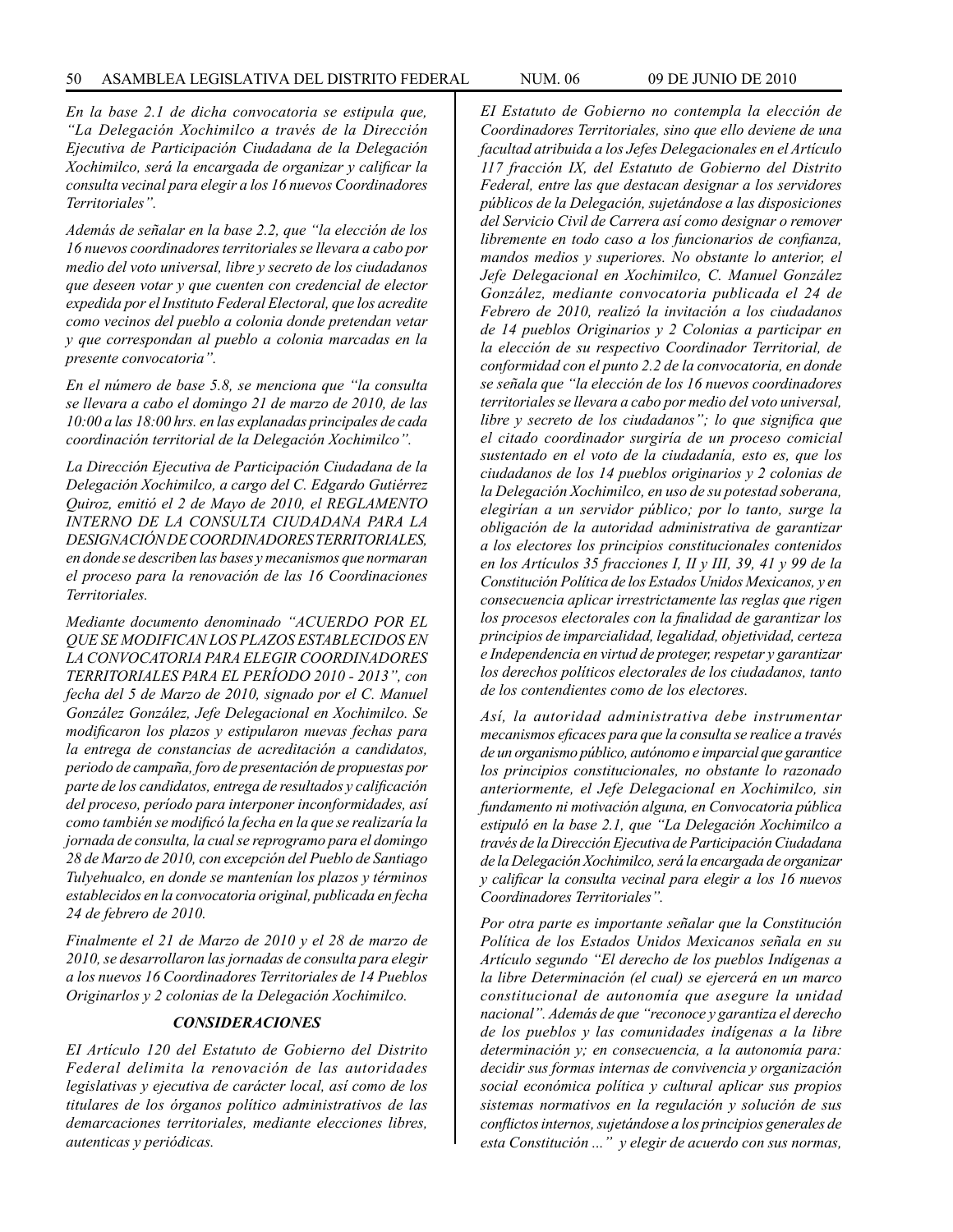*procedimientos y practicas tradicionales las autoridades o representantes para el ejercicio de sus formas propias de gobierno interno en un marco que respete el pacto federal y la soberanía de los estados.*

*Que se adopta por la Conferencia General de la Organización Internacional del Trabajo, con fecha del 27 de junio de 1989, el Convenio número 169 sobre Pueblos Indígenas y Tribales en Países Independientes, el cual es ratificado por el Estado Mexicano el 5 de septiembre de 1990. En tal instrumento jurídico internacional establece en su Artículo 2, párrafo 1, que "los gobiernos deberán asumir la responsabilidad de desarrollar, con la participación los pueblos interesados, una acción coordinada y sistemática con miras a proteger los derechos de esos pueblos y a garantizar el respeto de su integridad. Además en su Artículo 4 párrafo 1, inciso b, señala que ''al aplicar las disposiciones del (…)convenio, los gobiernos deberán: establecer los medios a través de los cuales los pueblos interesados puedan participar libremente, por lo menos en la misma medida que otros sectores de la población y a todos los niveles en la adopción de decisiones en instituciones electivas y organismos administrativos y de otra índole responsables de políticas y programas que les conciernan"; además en este instrumento jurídico internacional se señala el deber de "establecer los medios para el pleno desarrollo de las instituciones e Iniciativas de esos pueblo", y en los casos apropiados proporcionar los recursos necesarios para este fin. Aunado al a que ''los pueblos interesados deberán tener el derecho de decidir sus propias prioridades en la que atañe al proceso de desarrollo Que en términos similares al Convenio 169 de la OIT, la Declaración de Naciones Unidas sobre los Derechos de los Pueblos Indígenas, que contó con el voto favorable de México en la Asamblea General de Naciones Unidas el 13 de septiembre de 2007, establece en su Artículo 3, que "los pueblos Indígenas tienen derecho a la libre determinación y en virtud de ese derecho determinan libremente su condición política y persiguen libremente su desarrollo económico, social y cultural", además de señalar en su Artículo 4 que "tienen derecho a la autonomía, en las cuestiones relacionadas con sus asuntos Internos y locales."*

*Que en estos mismos términos, el mismo instrumento citado señala en su Artículo 5, "el derecho a conservar y reforzar sus propias instituciones políticas, jurídicas, económicas, sociales y culturales", además en su Artículo 18 establece el derecho a participar en la adopción de dediciones en las cuestiones que afecten a sus derechos, por conducto de representantes elegidos por ellas de conformidad con sus propios procedimientos, así como a mantener y desarrollar sus propias Instituciones de adopción de decisiones.*

*Que lo anteriormente expuesto y fundado da cuenta de la necesidad de conocer de manera fehaciente y detallada el proceso de elección de Coordinadores Territoriales de los 14 Pueblos Originarios y 2 colonias de la Delegación Xochimilco que renovaron esta figura el pasado 21 y 28 de marzo del presente año; para brindar certidumbre Jurídica en la protección, respaldo y garantía de los derechos políticos electorales de los ciudadanos de los Pueblos Originarios de Xochimilco, tanto de los contendientes* 

*como de los electores; con lo cual se brindaría confianza y se fortalece la gobernabilidad y certidumbre en las Instituciones.*

*Por lo anteriormente expuesto y fundado, someto a consideración el siguiente:*

## *PUNTO DE ACUERDO*

*ÚNICO.- Proposición con Punto de Acuerdo para solicitar al Jefe Delegacional en Xochimilco, C. Manuel González González, un informe por escrito donde se detalle el procedimiento de elección de Coordinadores Territoriales en la Delegación Xochimilco, en virtud de las quejas presentadas por diversos candidatos contando con un plazo de 10 días hábiles después de haber sido debidamente notificado que presenta el Diputado Horacio Martínez Meza.*

*Dado a los nueve días del mes de junio de dos mil diez.*

#### *ATENTAMENTE*

*Dip. Horacio Martínez Meza*

Es cuanto, Diputado Presidente.

**EL C. PRESIDENTE.-** Gracias Diputado. En términos de lo dispuesto por el Artículo 133 del Reglamento para el Gobierno Interior de la Asamblea Legislativa del Distrito Federal, consulte la Secretaría a la Diputación Permanente en votación económica si la propuesta presentada por el Diputado Horacio Martínez Meza se considera de urgente y obvia resolución.

**EL C. SECRETARIO.-** Por instrucciones de la Presidencia y en votación económica se consulta a la Diputación Permanente si la propuesta de referencia se considera de urgente y obvia resolución.

Los que estén por la afirmativa, sírvanse manifestarlo levantando la mano.

Los que estén por la negativa, sírvanse manifestarlo levantando la mano.

Se considera de urgente y obvia resolución.

**EL C. PRESIDENTE.-** Está a discusión la propuesta. ¿Existen oradores en contra?

Proceda la Secretaría a preguntar a la Diputación Permanente en votación económica si es de aprobarse la propuesta a discusión.

**EL C. SECRETARIO.-** Por instrucciones de la Presidencia y en votación económica se pregunta a la Diputación Permanente si está a favor o en contra de la propuesta sometida a su consideración.

Los que estén por la afirmativa, sírvanse manifestarlo levantando la mano.

Los que estén por la negativa, sírvanse manifestarlo levantando la mano.

Aprobada la propuesta, Diputado Presidente.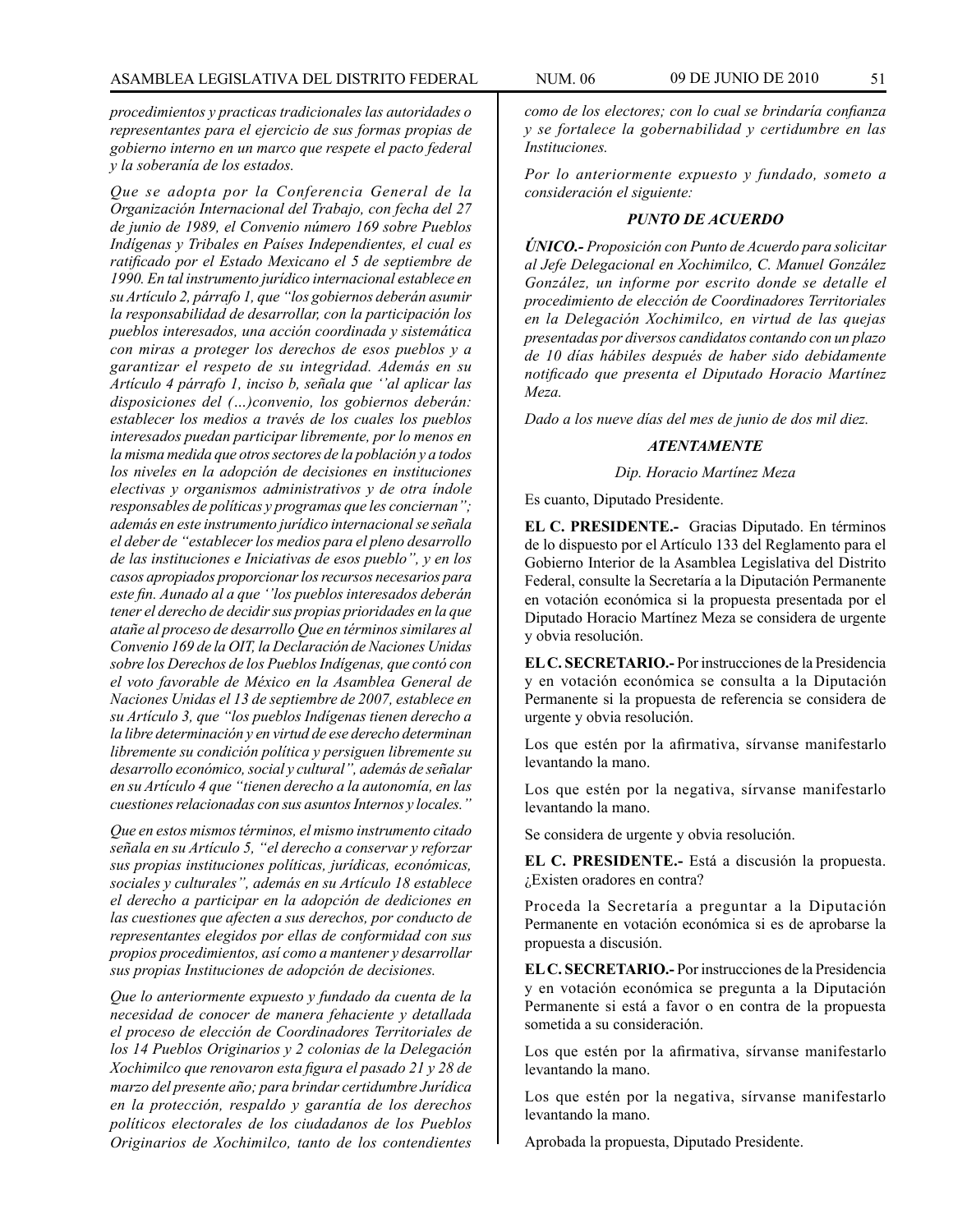**EL C. PRESIDENTE.-** Remítase a las autoridades correspondientes para los efectos legales a que hay lugar.

Para presentar una Proposición con Punto de Acuerdo por el que se exhorta a la Secretaría de Educación Pública, Administración Federal de Servicios Educativos para que en coordinación con la Secretaría de Seguridad Pública del Distrito Federal, intensifique la revisión de mochilas en el acceso a los planteles de los estudiantes que cursan la educación primaria y secundaria en el Distrito Federal, se concede el uso de la Tribuna al Diputado Fernando Cuéllar Reyes, a nombre de la Diputada Edith Ruiz Mendicuti, del Grupo Parlamentario del Partido de la Revolución Democrática.

# **EL C. DIPUTADO FERNANDO CUÉELLAR REYES.-**

Con su venia, Diputado Presidente.

*PROPOSICIÓN CON PUNTO DE ACUERDO, POR EL QUE SE EXHORTA A LA SECRETARÍA DE EDUCACIÓN PÚBLICA (ADMINISTRACIÓN FEDERAL DE SERVICIOS EDUCATIVOS), PARA QUE EN COORDINACIÓN CON LOS JEFES DELEGACIONALES Y LAS ASOCIACIONES DE PADRES DE FAMILIA, INTENSIFIQUE LA REVISIÓN DE MOCHILAS EN EL ACCESO A LOS PLANTELES, DE LOS ESTUDIANTES QUE CURSAN LA EDUCACIÓN PRIMARIA Y SECUNDARIA EN EL DISTRITO FEDERAL.*

*DIP. EMILIANO AGUILAR ESQUIVEL PRESIDENTE DE LA MESA DIRECTIVA DE LA DIPUTACIÓN PERMANENTE ASAMBLEA LEGISLATIVA DEL DISTRITO FEDERAL V LEGISLATURA PRESENTE*

*La suscrita, Diputada Edith Ruiz Mendicuti, integrante del Grupo Parlamentario del Partido de la Revolución Democrática, de la Asamblea Legislativa del Distrito Federal, V Legislatura, con fundamento en lo dispuesto por los Artículos 122 base primera, inciso I, de la Constitución Política de los Estados Unidos Mexicanos, 42, fracción XIV, del Estatuto de Gobierno del Distrito Federal; 10, fracción XXI, 17, fracción VI, de la Ley Orgánica, y 133, del Reglamento para el Gobierno Interior, ambos de la Asamblea Legislativa del Distrito Federal, someto a la consideración de esta Diputación permanente, Punto de Acuerdo, por el que se exhorta a la Secretaría de Educación Pública (Administración Federal de Servicios Educativos), para que en coordinación con los Jefes Delegacionales y las Asociaciones de Padres de Familia, intensifique la revisión de mochilas en el acceso a los planteles, de los estudiantes que cursan la educación primaria y secundaria en el Distrito Federal.* 

*EXPOSICIÓN DE MOTIVOS*

*El pasado 27 de Mayo del año en curso, un estudiante de la secundaria N°147 "Otilio Eduardo Montano", de 14 años de edad, tomó la pistola calibre 22 de su papá, y se fue a clases en la colonia providencia de la Delegación Gustavo A. Madero. En la escuela, mientras platicaba con una compañera del tercer grado, sacó el arma y, accidentalmente disparó, la bala pegó en la pierna izquierda de la joven.*

*De acuerdo con la averiguación previa FGAM/57/ T1/0647/1005, al momento del percance la lesionada platicaba con David en la explanada de la escuela, declarando: "Estábamos platicando, luego David me enseño unos mensajes de texto en el celular, me trataba de explicar unas letras, lo que significaban; ya antes nos había enseñado una pistola y, de pronto, no supe como se escucho un disparo y empecé a sentir muy caliente la pierna".*

*Es urgente que las autoridades administrativas de todos los planteles de educación primaria y secundaria del Distrito Federal, en coordinación con los Padres de Familia, tomen medidas preventivas desde el hogar, para evitar que los estudiantes tengan acceso a todo tipo de armas.*

*Por su parte, la Administración Federal de los Servicios Educativos, dependiente de la Secretaría de Educación Pública (SEP) debe, con el apoyo del personal docente y directivo de cada escuela, implementar una serie de medidas tendientes a la elaboración e instrumentación de acciones de supervisión y control sobre la seguridad interna de los planteles educativos, para evitar que los alumnos porten cualquier tipo de arma que pueda causar un accidente.*

*Las escuelas públicas y privadas del Distrito Federal deben ser supervisadas por las autoridades competentes de la Secretaría de Educación Pública y la Secretaría de Seguridad Pública del Distrito Federal, a fin de verificar que su operación esta apegada a las normas en materia de seguridad.*

*Según datos recientes de la Comisión Nacional de Derechos Humanos (CNDH) el 44.6% de los alumnos y el 26.2% de las alumnas insultaron a alguien en el plantel donde reciben clases.*

*En el mismo orden, el 14.9% y 6.6% de los entrevistados reconocieron haber golpeado en alguna ocasión a sus compañeros.*

*Según datos de la Comisión Nacional de los Derechos Humanos (CNDH), uno de cada cuatro jóvenes en México sufre violencia escolar, con agresiones verbales y físicas, fenómeno que va en ascenso, por lo que se tiene que abatir este fenómeno a la brevedad.*

# *CONSIDERANDOS*

*PRIMERO.- Es de suma importancia concientiziar a la juventud sobre la gravedad de la violencia y las* 

*Conforme a la siguiente:*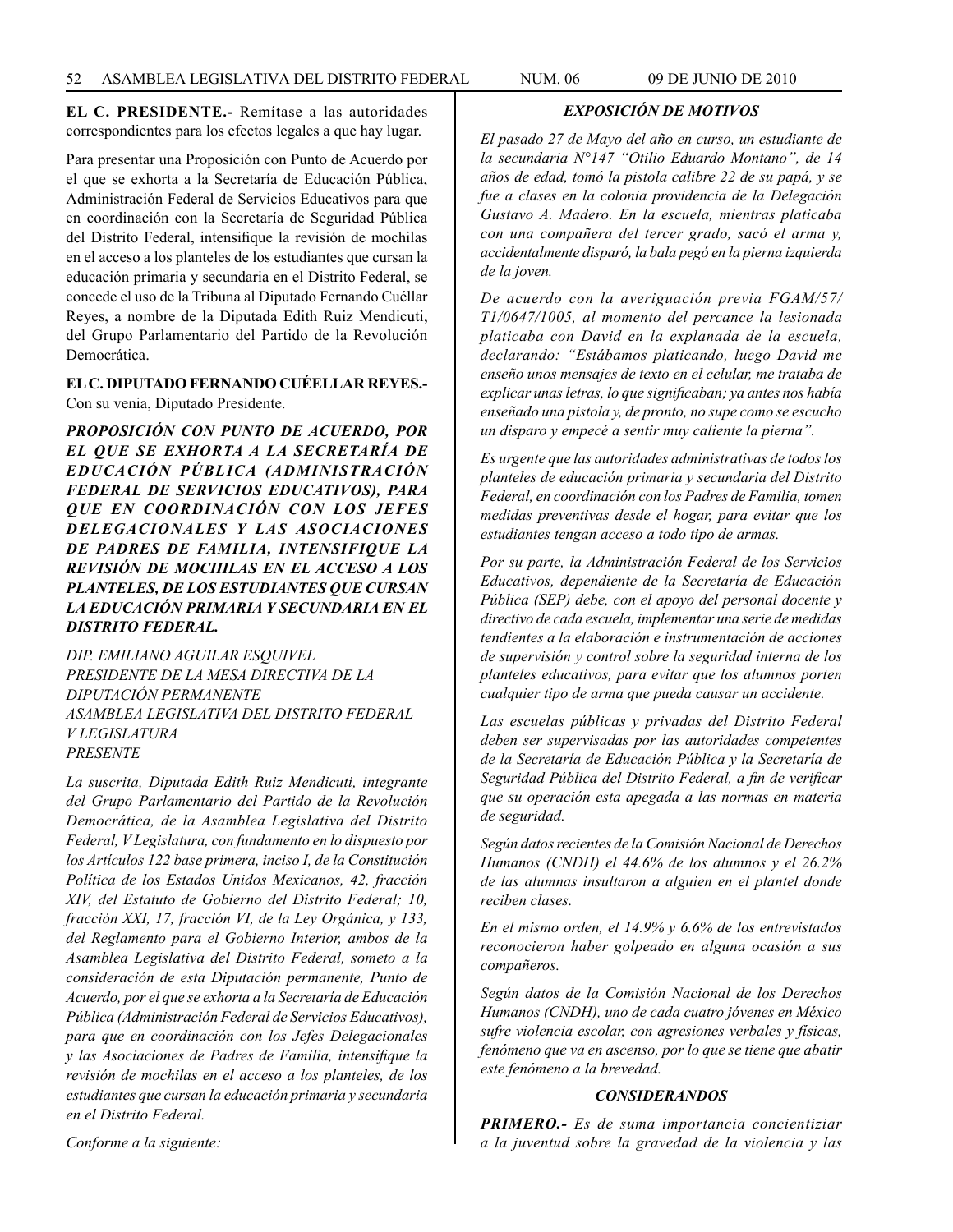*consecuencias que trae consigo, fruto de la intolerancia, soledad y falta de valores en que viven algunos adolescentes; por ello, se requiere el apoyo conjunto de padres, maestros, y autoridades para erradicar la violencia de los planteles educativos, dado a que el compromiso es de todos.*

*SEGUNDO.- Para garantizar la integridad física de los alumnos es necesario adoptar medidas las cuales una de ellas es la revisión de las mochilas de los estudiantes, de manera aleatoria a la entrada de cada plantel de educación primaria y secundaria del Distrito Federal, para no permitir el ingreso de ningún tipo de armas que pongan el peligro la vida e integridad de los educandos.*

*Por lo anteriormente expuesto y fundado, someto a la consideración del Pleno de esta Soberanía la siguiente proposición con:*

# *PUNTO DE ACUERDO*

*ÚNICO: Se exhorta a la Secretaría de Educación Pública (Administración Federal de Servicios Educativos), para que en coordinación con los Jefes Delegacionales y las Asociaciones de Padres de Familia, intensifique la revisión de mochilas en el acceso a los planteles, de los estudiantes que cursan la educación primaria y secundaria en el Distrito Federal.*

# *ATENTAMENTE*

*Dip. Edith Ruiz Mendicuti y Dip. Fernando Cuéllar Reyes*

Es cuanto, señor Presidente.

**EL C. PRESIDENTE.-** Gracias, Diputado. En términos de lo dispuesto por el Artículo 133 del Reglamento para el Gobierno Interior de la Asamblea Legislativa del Distrito Federal, consulte la Secretaría a la Diputación Permanente en votación económica, si la propuesta presentada por el Diputado Fernando Cuéllar Reyes, se considera de urgente y obvia resolución.

**EL C. SECRETARIO DIPUTADO ARMANDO JIMÉNEZ HERNÁNDEZ**.- Por instrucciones de la Presidencia y en votación económica se consulta a la Diputación Permanente si la propuesta de referencia se considera de urgente y obvia resolución.

Los que estén por la afirmativa, sírvanse manifestarlo levantando la mano.

Los que estén por la negativa, sírvanse manifestarlo levantando la mano.

Se considera de urgente y obvia resolución, Diputado Presidente.

**EL C. PRESIDENTE.-** Está a discusión la propuesta. ¿Existen oradores en contra?

Adelante, Diputada.

**LA C. DIPUTADA LIZBETH EUGENIA ROSAS MONTERO.-** Con su venia, Diputado Presidente.

Subo a hablar en contra del Punto de Acuerdo presentado por la Diputada Mendicuti, en razón de que los operativos de revisión de mochilas deben de ser operativos programados, trabajados, planeados de manera consensuada, sobre todo con las mesas directivas de las escuelas.

No puede ser únicamente la autoridad quien de manera unilateral nosotros como Asamblea Legislativa mandatemos para que realice los operativos cuando no haya el consenso de los padres de familia. Esto sí sería violatorio de las garantías individuales de los niños, de las niñas, y también en este caso nos complicaría mucho en la relación que queremos establecer entre padres de familia, alumnos y la autoridad, en este caso tanto de la Secretaría de Seguridad Pública como del Gobierno Federal.

Nosotros hace 8 días precisamente subimos un Punto de Acuerdo en razón de exhortar a la SEP para que abra a los Programas de Prevención del Delito todos los planteles escolares, porque efectivamente hay un burocratismo, una falta de atención en esta materia por parte de la SEP, a pesar de que existen sus Consejos de Seguridad Escolar. Sin embargo, me considero a favor de la implementación de este tipo de acciones pero no de manera unilateral.

Esa sería mi propuesta y lo dejo para la posición de mis Diputados compañeros.

**EL C. DIPUTADO HORACIO MARTÍNEZ MEZA (Desde su curul).-** Presidente.

**EL C. PRESIDENTE.-** Sí, Diputado.

**EL C. DIPUTADO HORACIO MARTÍNEZ MEZA (Desde su curul).-** En contra.

**EL C. PRESIDENTE.-** Adelante, Diputado.

# **EL C. DIPUTADO HORACIO MARTÍNEZ MEZA.-**  Gracias.

Antes de subir a esta Tribuna el Diputado Cuéllar yo le plantee la posibilidad de modificar el Punto de Acuerdo en virtud de que al principio se exhortaba, como bien atinadamente lo plantea la Diputada Lizbeth, que fuera un exhorto a la Administración Federal y a la Secretaría de Seguridad Pública, algo que no puede ser, la policía no tiene por qué entrar a los planteles educativos a hacer estos programas, tiene qué ser una corresponsabilidad de las demarcaciones territoriales, las asociaciones de padres de familia.

Yo estaría solicitándole a la Diputada Lizbeth Rosas si no existe inconveniente de poder adecuar la redacción para que efectivamente en estos Programas de Mochila Segura participe la Administración Federal, las demarcaciones territoriales y las asociaciones de padres de familia, que pudieran permitir efectivamente el de garantizar la seguridad de los infantes y que efectivamente se pueda detectar aquellos objetos prohibidos que de manera lamentable accesan a los planteles educativos en las mochilas de los escolares.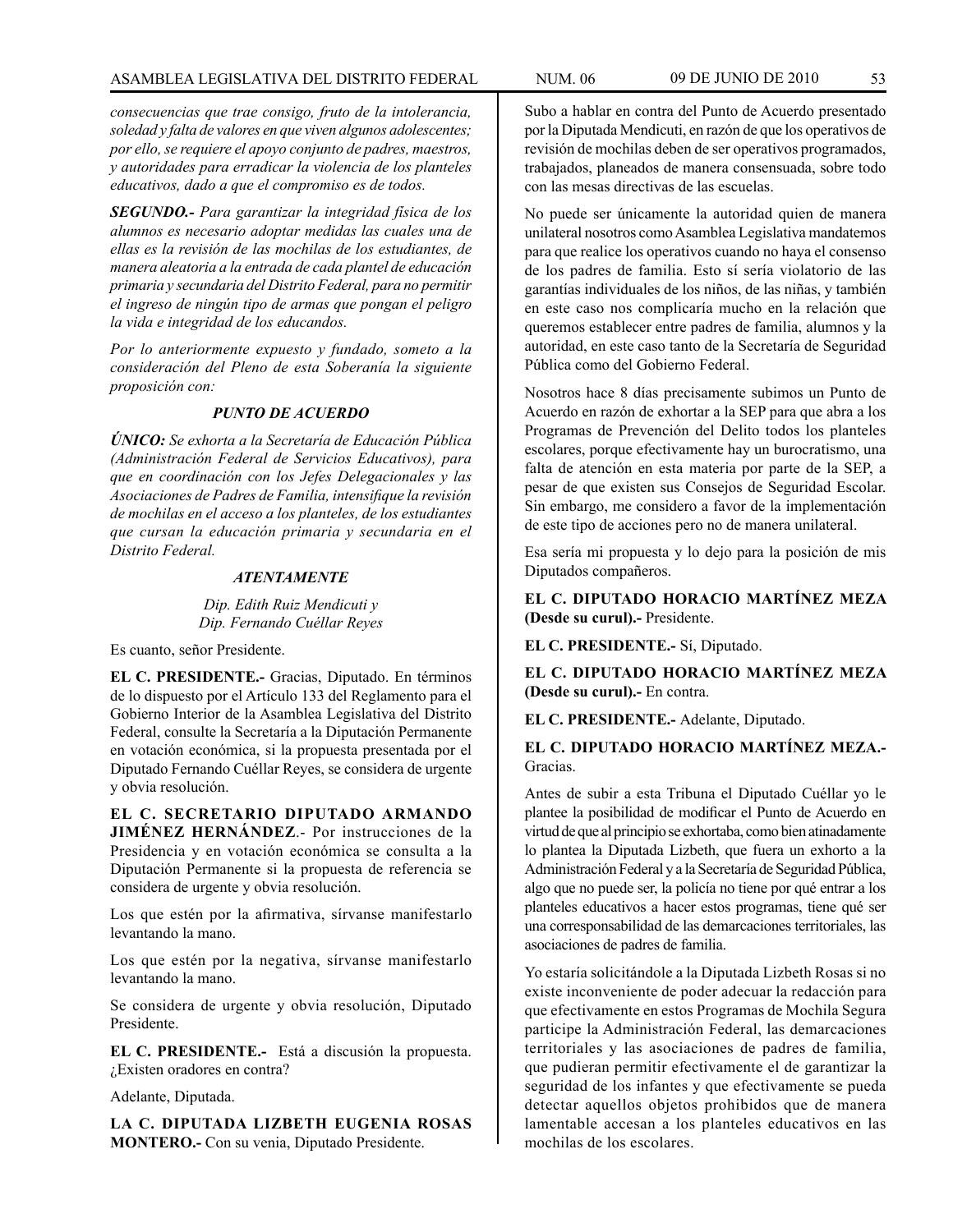**EL C. PRESIDENTE.-** Proceda la Secretaría a preguntar a la Diputación Permanente, en votación económica, si es de aprobarse la propuesta a discusión.

**EL C. SECRETARIO.-** Por instrucciones de la Presidencia y en votación económica se pregunta a la Diputación Permanente si está a favor o en contra de la propuesta sometida a su consideración.

Los que estén por la afirmativa, sírvanse manifestarlo levantando la mano.

**EL C. PRESIDENTE.-** ¿Con la modificación es aceptada? Con la modificación que también las mesas de padres de familia estén integradas en el operativo.

Tome nota la Secretaría y proceda a preguntar, en votación económica, si se aprueba la propuesta.

**EL C. SECRETARIO.-** Por instrucciones de la Presidencia y en votación económica se pregunta a la Diputación Permanente si está a favor o en contra de la propuesta con las modificaciones expresadas por el Diputado Horacio Martínez.

Los que estén por la afirmativa, sírvanse manifestarlo levantando la mano.

Los que estén por la negativa, sírvanse manifestarlo levantando la mano.

Aprobada la propuesta, Diputado Presidente.

**EL C. PRESIDENTE.-** Remítase a las autoridades correspondientes para los efectos legales a que haya lugar.

Para presentar una Proposición con Punto de Acuerdo para exhortar al Secretario de Seguridad Pública del Gobierno del Distrito Federal, Doctor Manuel Mondragón y Kalb, a efecto de que implemente un punto de operación del Programa Conduce Sin Alcohol sobre el Eje 10 Sur en la Delegación Coyoacán, con el propósito de evitar la práctica de arrancones sobre dicha vialidad, se concede el uso de la Tribuna al Diputado Federico Manzo Sarquis, del Grupo Parlamentario del Partido Acción Nacional.

**EL C. DIPUTADO FEDERICO MANZO SARQUIS (Desde su curul).-** Diputado Presidente.

**EL C. PRESIDENTE.-** Diputado Manzo.

**EL C. DIPUTADO FEDERICO MANZO SARQUIS (Desde su curul).-** Había solicitado que se recorrieran al final mis tres proposiciones.

**EL C. PRESIDENTE.-** Este punto se enlistará al final.

**EL C. DIPUTADO FEDERICO MANZO SARQUIS (Desde su curul).-** Los tres son consecutivos de mi parte, los tres que se recorran hasta el final por favor.

**EL C. PRESIDENTE.-** Así se hará, señor Diputado.

**EL C. PRESIDENTE DIPUTADO FERNANDO CUELLAR REYES.-** Para presentar una Proposición con Punto de Acuerdo por el que se solicita a la Secretaría de Finanzas, a la Secretaría de Desarrollo Urbano y Vivienda y al Gobierno Delegacional en Xochimilco, todas del Distrito Federal a que exenten de los pagos compensatorios por el cambio de uso de suelo a los habitantes de los asentamientos en procesos de regularización establecidos en el Programa Delegacional de Desarrollo Urbano aprobado en mayo de 2005, se concede el uso de la Tribuna a la Diputada María de Lourdes Amaya Reyes, del Grupo Parlamentario del Partido de la Revolución Democrática.

**LA C. DIPUTADA MARÍA DE LOURDES AMAYA REYES.-** Con su venia, Diputado Presidente.

*PROPOSICIÓN CON PUNTO DE ACUERDO DE URGENTE Y OBVIA RESOLUCIÓN, POR EL QUE SE SOLICITA A LA SECRETARÍA DE FINANZAS, A LA SECRETARÍA DE DESARROLLO URBANO Y VIVIENDA Y AL GOBIERNO DELEGACIONAL EN XOCHIMILCO, TODAS DEL DISTRITO FEDERAL, A QUE SE EXENTEN DE LOS PAGOS COMPENSATORIOS POR EL CAMBIO DE USO DE SUELO, A LOS HABITANTES DE LOS ASENTAMIENTOS EN PROCESO DE REGULACIÓN, ESTABLECIDOS EN EL PROGRAMA DELEGACIONAL DE DESARROLLO URBANO APROBADO EN MAYO DEL 2005.*

*DIP. EMILIANO AGUILAR ESQUIVEL PRESIDENTE DE LA MESA DIRECTIVA DE LA DIPUTACIÓN PERMANENTE ASAMBLEA LEGISLATIVA DEL DISTRITO FEDERAL V LEGISLATURA PRESENTE*

*La que suscribe Diputada María de Lourdes Amaya Reyes, integrante del Grupo Parlamentario del Partido de la Revolución Democrática, con fundamento en lo dispuesto por los Artículos 13 fracción I, II y III, 17 fracción VI y VII de La Ley Orgánica de la Asamblea Legislativa del Distrito federal, y 133 del Reglamento para el Gobierno Interior de la Asamblea Legislativa del Distrito Federal; tengo a bien formular la presente Proposición con Punto de Acuerdo de urgente y obvia resolución, por el que se solicita a la Secretaría de Finanzas, a la Secretaría de Desarrollo Urbano y Vivienda y al Gobierno Delegacional en Xochimilco, todas del Distrito Federal, a que se exenten de los pagos compensatorios por el cambio de uso de suelo, a los habitantes de los asentamientos en proceso de regulación, establecidos en el Programa Delegacional de Desarrollo Urbano aprobado en mayo del 2005, al tenor de las siguientes:*

# *CONSIDERACIONES*

*1.- Que el Artículo 24 fracción III de la Ley Orgánica de la Administración Pública del Distrito Federal establece que corresponde a la Secretaría de Desarrollo Urbano y Vivienda "elaborar los Programas Delegacionales y Parciales de Desarrollo Urbanos así como sus modificaciones y en coordinación con las Delegaciones someterlos a consideración del Jefe de Gobierno".*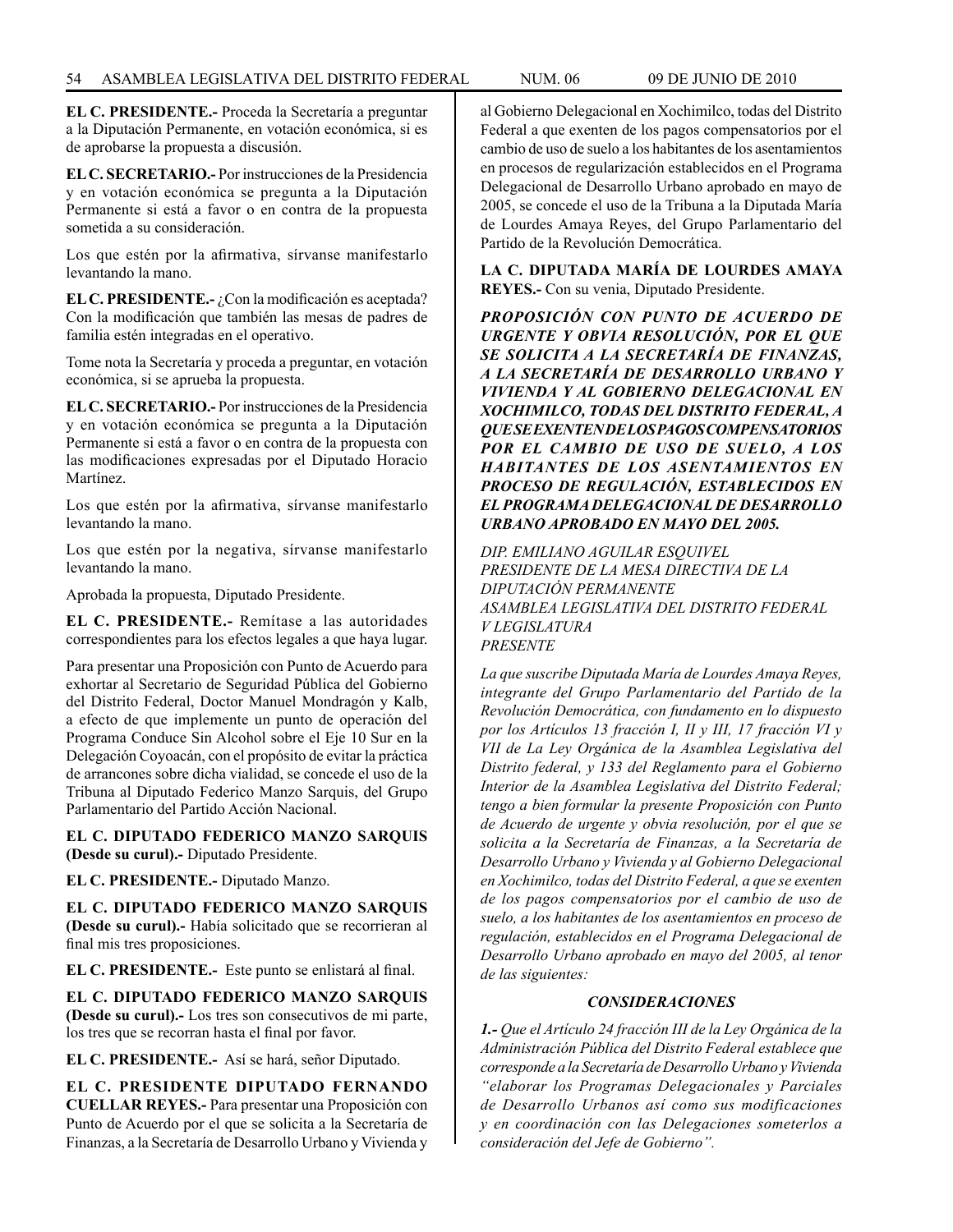*2.- La ley Orgánica de la Administración Pública del Distrito Federal en su Artículo 39 fracción XXXVII, establece que "corresponde a los Titulares de los Órganos Político Administrativos de cada demarcación territorial: proponer las modificaciones al Programa Delegacional y a los Programas parciales de su demarcación territorial".*

*3.- En la Ley de Desarrollo Urbano vigente del Distrito Federal establece en su Artículo 29 del Titulo IV que el ordenamiento territorial, comprende el conjunto de las disposiciones que tienen por objeto establecer la relación entre la distribución de los usos, destinos y reservas del suelo del Distrito Federal con los asentamientos humanos, las actividades y derechos de sus habitantes, la zonificación y las normas de ordenación…"*

*4.- Que el 6 de mayo del 2005 fue publicado en la Gaceta Oficial del Distrito Federal el "Decreto que contiene el programa Delegacional de Desarrollo Urbano para la Delegación del Distrito Federal en Xochimilco".*

*5.- El Programa Delegacional de Desarrollo Urbano para la Delegación del Distrito Federal en Xochimilco tiene entre sus objetivos generales el numeral 7° evitar el establecimiento de nuevos asentamientos irregulares y ordenar o reubicar los existentes, según corresponda, creando una oferta legal de suelo e instrumentando programas de urbanización popular para estos sectores.*

*6.- Que en el numeral 4.4.3 de las Normas de Ordenación Particulares, del Programa Delegacional de Desarrollo Urbano para la Delegación del Distrito Federal en Xochimilco, se establece un apartado para Asentamientos con Regulación Especial "cuya propuesta asigna las zonificaciones HR, HRC Y HRB, quedando sujetos a la elaboración del Estudio de Impacto Urbano Y Ambiental".*

*7.- Derivado de dicha Norma de Regulación Especial, se crea con base en el Programa Delegacional de Desarrollo Urbano para la Delegación del Distrito Federal en Xochimilco y de acuerdo al apartado 6.2 inciso d) la Comisión de Regulación Especial, que tiene entre sus fines: numeral 12; proponer al GDF, los pagos de derechos por: a) La certificación de uso del suelo; b) los proyectos de urbanización y del Módulo de Servicios Alternativos; c) La regularización de la tenencia y su incorporación catastral; d) Restauración ambiental. Y numeral 4: Definir el costo de la restauración y rescate del suelo de conservación que resulte conveniente para amortiguar o mitigar el impacto urbano y ambiental, considerando el costo de la regularización del asentamiento de que se trate,"*

*8.- Que de acuerdo a la Compensación por perdida de Servicios Ambientales, que establece el numeral 6.2.5 del Programa Delegacional de Desarrollo Urbano para la Delegación del Distrito Federal en Xochimilco: Para que los asentamientos obtengan el cambio de uso del suelo de conservación a habitacional, se establecerá un pago compensatorio por la pérdida de servidos ambientales del suelo de conservación" cuyo monto será determinado mediante estudio elaborado por las Secretarías de* 

*Desarrollo Urbano y Vivienda, del Medio Ambiente y la Delegación, recurso que será utilizado para financiar el rescate, la restauración y la conservación de la calidad ambiental del suelo de conservación". "Secretaría de finanzas, en coordinación con la Secretaría de Desarrollo Urbano y Vivienda, La Secretaría de medio ambiente y el Gobierno del Distrito federal en Xochimilco, realizarán un estudio para determinar los criterios para fijar el monto de los pagos compensatorios que se generen por el cambio de uso del suelo de conservación a HRC, HR, HRB; HRB/ PRA y PRA/HRB; especificados en la norma Particular "Asentamientos con Regulación Especial".*

*"Los recursos que se obtengan por este concepto serán canalizados como aportación del Gobierno del Distrito federal a la cuenta especial para Xochimilco, del Fideicomiso del Sistema de Transferencia de Potencialidades del Desarrollo Urbano."*

*9.- Que derivado de la Solicitud de Información Pública con Folio 0416000151109, esta Diputación acusa de recibida información, de que hasta el momento la Comisión de Regulación Especial: Tiene 21 dictámenes positivos de los cuales se incluyen 34 asentamientos e informan que la cantidad de familias que se tienen consideradas para cubrir el pago compensatorio es de 1936.*

*10.- Que de acuerdo a la información enviada por medio de la Oficina de Información Pública de la SEDUVI de número 01P/3182/09, hasta el momento los Pagos Compensatorios por la Perdida de Servicios Ambientales del suelo de Conservación, han sido depositados en el Fideicomiso F/54, con un saldo al 30 de Octubre del 2009, de 2,193,613.99 (Dos millones ciento noventa y tres mil seiscientos trece pesos 99/100 M.N.), los cuales serán destinados para la realización de las obras de mitigación que se Indican en los Dictámenes de cada uno de los asentamientos, pera que aun no es necesaria su liberación.*

*11.- La Delegación Xochimilco cuenta con una superficie total de 12,517.80 hectáreas, de las cuales, un 20.1% es suelo urbano, un 21.3% es área natural protegida y el 58.3% es suelo de conservación incluyendo las poblaciones rurales.*

*Lo anterior puso de manifiesto que el crecimiento demográfico siguió incidiendo en la transformación del ambiente dado el uso inadecuado del suelo y el deterioro y pérdida de recursos naturales que ello conlleva, pues de no facilitar dichas regulaciones, se estará exponiendo nuevamente a asentamientos irregulares en el Área Natural Protegida, algunos de los cuales están ubicados en zona de riesgo.*

*12.- La Delegación Xochimilco ocupa el segundo lugar entre las delegaciones del D.F. que presentan grados mas elevados de marginación, de acuerdo con las índices elaborados por CONAPO. En el mismo Programa Delegacional de Desarrollo Urbano", destaca la mayor participación de la población radicada en la demarcación en las actividades agropecuarias (3.,07), por encima de la que se dedica a este sector en el Distrito Federal, representando un 21.77% de la del Distrito Federal.*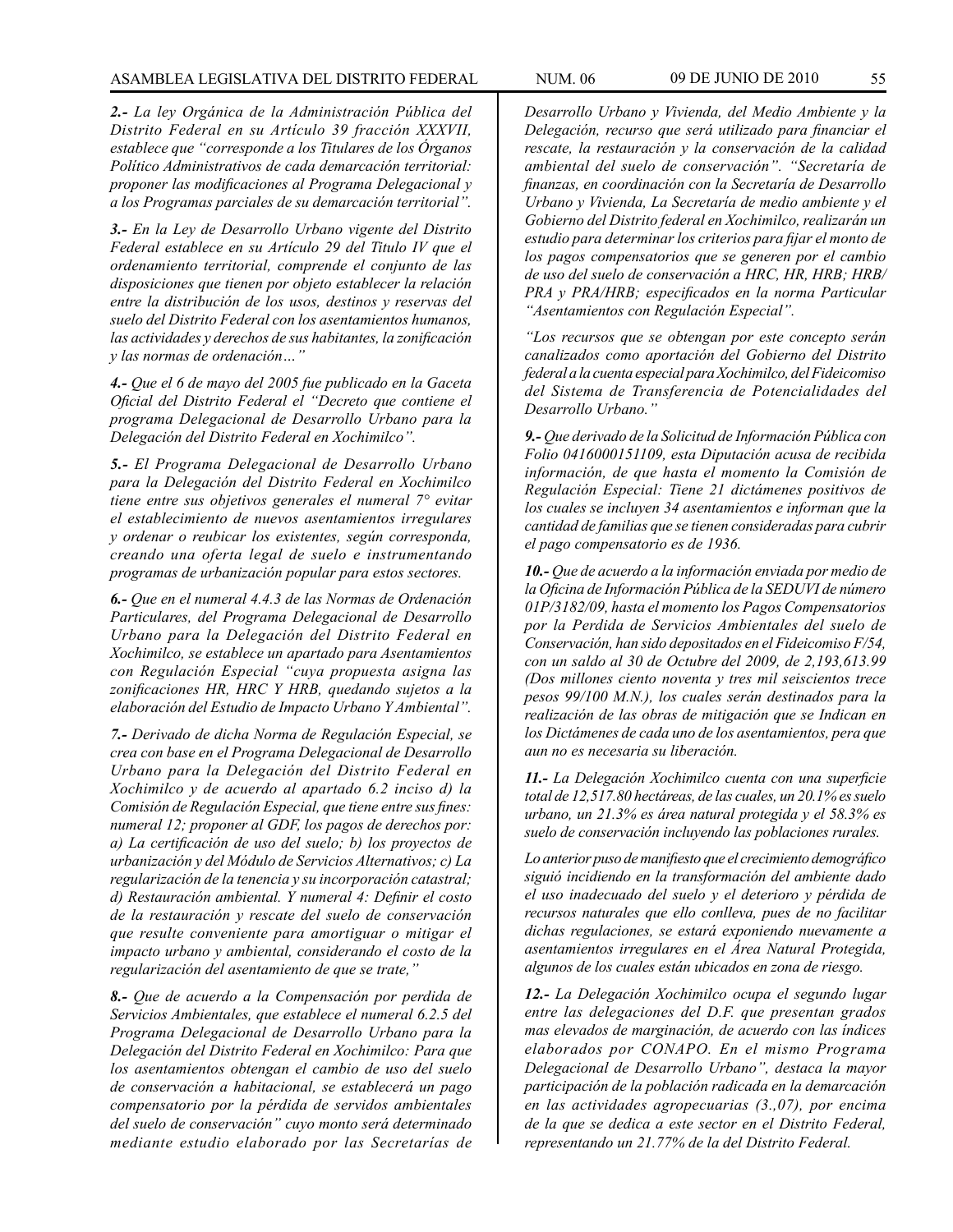*Por lo tanto refiriéndolo a números y proporciones, el área que tiene un nivel de marginación muy alto representa el 52,1% del total de la superficie con asentamientos humanos. Mientras que el nivel muy bajo, representa solo el 3.9% del total del área ocupada. Esto muestra un aparente alto nivel de marginación a nivel Delegacional dato que se puede corroborar al comparar esta información con relación al resto de las delegaciones del Distrito Federal.*

*En este sentido cito al propio programa Delegacional: "la necesidad de asignar recursos en esta Delegación para lograr la consolidación de las áreas urbanas, y el mejoramiento de las rurales, debe formar una prioridad a nivel ciudad, y así evitar uno polarización en cuanto a condiciones sociales, económicas y urbanas".*

*13.- Que el crecimiento mayor se ha dado en el suelo de conservación, particularmente en el polígono de los Programas Parciales del Sur donde el crecimiento de los asentamientos irregulares ha sido mayor del 51%; los poblados rurales crecieron en un 20% y todo esto se da en decremento de la superficie del suelo de conservación en el cual el uso de Preservación Ecológica (PE) disminuyó en 11%, y el uso de Producción Rural Agropecuaria (PRAL) decreció en 22%.* 

*En ese sentido, esta soberanía debe hacer conciencia al Ejecutivo Local, del grado de exclusión que enfrentan es muy significativo debido al establecerse en la zona no considerando la disponibilidad y la posibilidad de la dotación de servicios de infraestructura básicos como el agua y el drenaje, así como el equipamiento urbano y otros servicios fundamentales, al no concluir dichas regulaciones. Por lo que dicha población esta expuesta a un mayor impacto a la situación de crisis económica que atraviesa nuestro país y ciudad.*

*Sumado esto a los exagerados y altos montos compensatorios establecidos por las autoridades competentes, esta soberanía debe ser sensible por la situación que atraviesan nuestros conciudadanos y vecinos de Xochimilco, cuando resulta imposible para una familia que se sostiene con un salario mínimo, sostener a la familia, la salud, educación y manutención de sus hijos, buscar además los recursos exorbitantes que se han establecido para el cambio de uso de suelo en asentamientos de regulación especial.*

*Por lo anterior expuesto y fundado, someto a consideración del Pleno de esta Soberanía, el siguiente:*

# *PUNTO DE ACUERDO*

*ÚNICO.- Proposición con Punto de Acuerdo de urgente y obvia resolución, por el que se solicita a la Secretaría de Finanzas, a la Secretaría de Desarrollo Urbano y Vivienda y al Gobierno Delegacional en Xochimilco, todas del Distrito Federal, a que se exenten de los pagos compensatorios por el cambio de uso de suelo, a los habitantes de los asentamientos en proceso de regulación, establecidos en el Programa Delegacional de Desarrollo Urbano aprobado en mayo del 2005.*

*Dado en el Recinto Legislativo de la Asamblea Legislativa de Distrito Federal, a los nueve días del mes de junio de dos mil diez.*

#### *ATENTAMENTE*

*Dip. María de Lourdes Amaya Reyes.- Dip. Horacio Martínez Meza.- Dip. José Arturo López Cándido.- Dip. Jorge Palacios Arroyo.- Dip. Israel Betanzos Cortes.- Dip. Leonel Luna Estrada.-*

Es cuanto, Diputado Presidente.

**EL C. PRESIDENTE.-** Gracias, Diputada. En los términos de lo dispuesto por el Artículo 133 del Reglamento para el Gobierno Interior de la Asamblea Legislativa del Distrito Federal, consulte la Secretaría a la Diputación Permanente en votación económica si la propuesta presentada por la Diputada María de Lourdes Amaya Reyes se considera de urgente y obvia resolución.

**EL C. SECRETARIO DIPUTADO CARLOS ALBERTO FLORES GUTIÉRREZ.-** Por instrucciones de la Presidencia y en votación económica se consulta a la Diputación Permanente si la propuesta de referencia se considera de urgente y obvia resolución.

Los que estén por la afirmativa, sírvanse manifestarlo levantando la mano.

Los que estén por la negativa, sírvanse manifestarlo.

Se considera de urgente y obvia resolución, Diputado Presidente.

**EL C. PRESIDENTE.-** Está a discusión la propuesta. ¿Existen oradores en contra?

Proceda la Secretaría a preguntar a la Diputación Permanente en votación económica si es de aprobarse la propuesta a discusión.

**EL C. SECRETARIO.-** Por instrucciones de la Presidencia y en votación económica, se pregunta a la Diputación Permanente si está a favor o en contra de la propuesta sometida a su consideración.

Los que estén por la afirmativa, sírvanse manifestarlo levantando la mano.

Los que estén por la negativa.

Aprobada la propuesta, Diputado Presidente.

**EL C. PRESIDENTE.-** Remítase a las autoridades correspondientes, para los efectos legales a que haya lugar.

Esta Presidencia informa que los puntos enlistados en los numerales 42 y 43 del Orden del día han sido retirados.

Para presentar una Proposición con Punto de Acuerdo sobre toros, se concede el uso de la Tribuna a la Diputada Lizbeth Eugenia Rosas Montero a nombre de la Diputada Aleida Alavez Ruiz, del Grupo Parlamentario del Partido de la Revolución Democrática.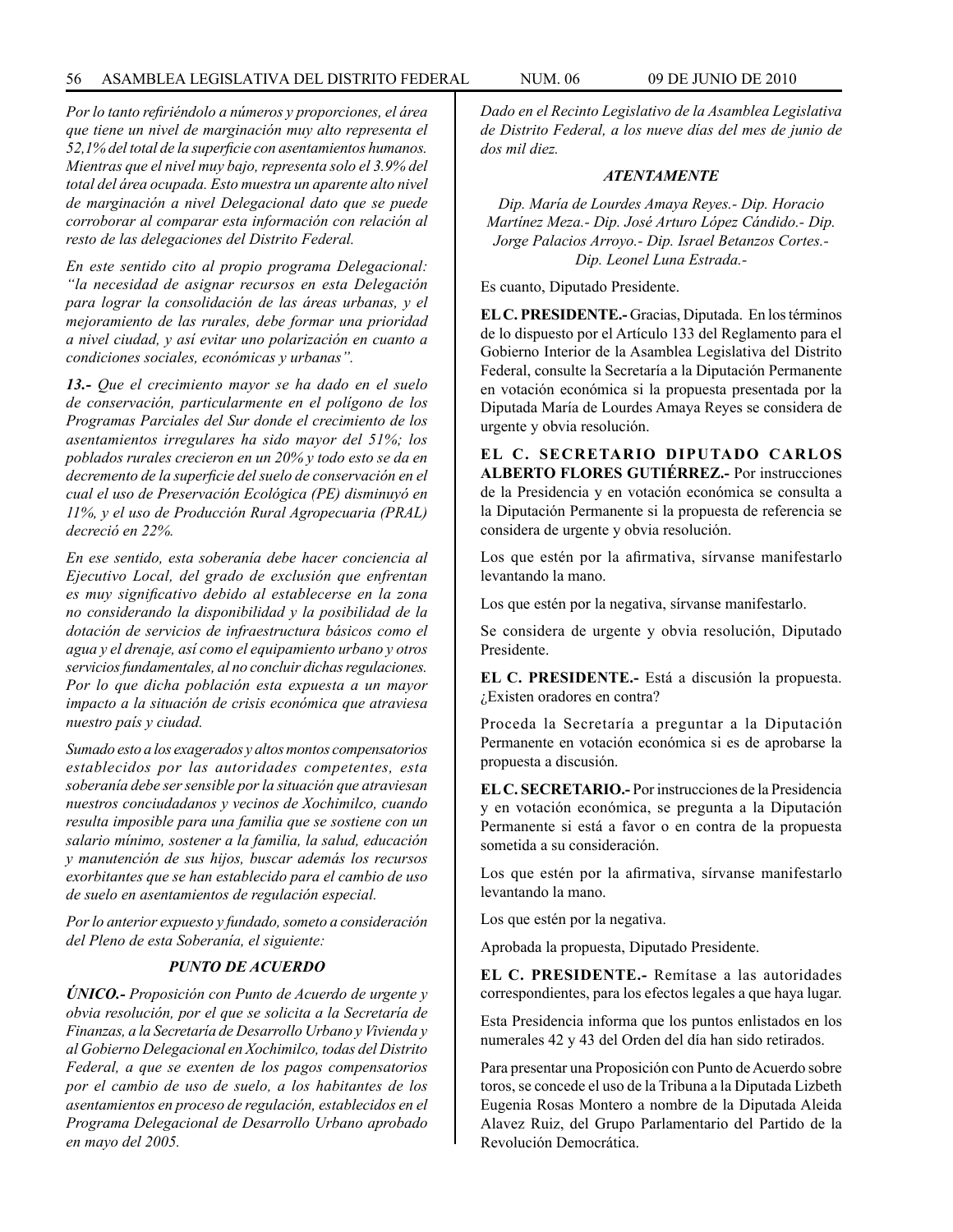**LA C. DIPUTADA LIZBETH EUGENIA ROSAS MONTERO.-** Con su venia, Diputado Presidente.

*PROPOSICIÓN CON PUNTO DE ACUERDO EN LA QUE SE EXHORTA, RESPETUOSAMENTE, AL JEFE DE GOBIERNO DEL DISTRITO FEDERAL, PARA QUE INSTRUYA A LA COMISIÓN TAURINA Y AL CONSEJO PROMOTOR DE LOS DERECHOS DE LAS NIÑAS Y NIÑOS, AMBOS DEL DISTRITO FEDERAL, A CELEBRAR UNA REUNIÓN DE TRABAJO CON LA FINALIDAD DE ANALIZAR Y EN SU CASO, EMITIR LINEAMIENTOS SOBRE LA PARTICIPACIÓN DE MENORES DE EDAD EN LAS CORRIDAS DE TOROS CELEBRADAS EN PLAZAS DE LA CIUDAD DE MÉXICO.*

*DIP. EMILIANO AGUILAR ESQUIVEL PRESIDENTE DE LA MESA DIRECTIVA DE LA DIPUTACIÓN PERMANENTE ASAMBLEA LEGISLATIVA DEL DISTRITO FEDERAL V LEGISLATURA PRESENTE*

*Los que suscribimos, Diputadas y Diputados, de la Asamblea Legislativa del Distrito Federal, V Legislatura, con fundamento en lo Establecido en los Artículos 10 y 17 de la Ley Orgánica y 133 del Reglamento para el Gobierno Interior, ambos de la Asamblea Legislativa del Distrito Federal, someto a la consideración de esta Comisión Permanente, como asunto de Urgente y obvia resolución, la siguiente Proposición con Punto de Acuerdo al tenor de las siguientes*

#### *CONSIDERACIONES*

*El pasado domingo 6 de junio en la Monumental Plaza de Toros México, se registro el debut del novillero mas joven en la historia del caso de la Ciudad de México, Michelle Lagravere "Michelito", de 12 años de edad, hijo del matador francés del mismo nombre.*

*Sin lugar a dudas será una tarde difícil de olvidar, porque se trataba de la presentación de una joven "promesa de la fiesta brava"; sin embargo, el festejo pudo haber terminado de manera desafortunada cuando el novillo embistió a "Michelito".*

*El incidente no tuvo consecuencias que lamentar, salvo algunos raspones y cortes, según reporto el servicio médico de la plaza.* 

*Este hecho trae de nueva cuenta a la luz de la opinión pública el debate sobre la presencia de menores de edad en este tipo de espectáculos.*

*Existen antecedentes de infantes participando en corridas de toros en plazas de Latinoamérica como es el caso del michoacano Erick Zúñiga de 12 años, el colombiano Pablito Emilio D'Antonio de 10 años y del boliviano Juan Mauricio Capa, de 11 años.*

*En España, cuna de la tauromaquia, la participación de novilleros esta reglamentada a partir de los 16 años, de igual manera en Francia, donde incluso el año pasado le fue negado el permiso para torear a Michelito, cuando el tenia apenas 10 años.*

*En esa tónica, es necesario que las autoridades emitan lineamientos que protejan la integridad de los menores que participan en estos espectáculos.*

*Conforme a lo dispuesto por la fracción II del Artículo 3 del Reglamento Taurino para el Distrito Federal corresponde al Jefe de Gobierno "dictar las medidas y disposiciones necesarias para el cumplimiento, interpretación o resolución de situaciones no previstas en este Reglamento", para ella contara con la accesoria y apoyo de un consejo asesor denominado Comisión Taurina del Distrito Federal.*

*Asimismo, la Ley de los Derechos de las Niñas y Niños del Distrito Federal en su Artículo 27 señala la existencia de un Consejo Promotor de los Derechos de las Niñas y Niños, facultado entre otras situaciones para "fomentar y fortalecer la colaboración concertación, coordinación, y participación corresponsable de instituciones publicas y privadas en la realización de acciones para garantizar el ejercicio de los derechos de las niñas y niños en el Distrito Federal".*

*En ese sentido, solicitamos que el Jefe de Gobierno instruya a sus consejos asesores en materia de promoción y defensa de los derechos de las niñas y niños, así como a la Comisión Taurina, para que emitan los lineamientos a seguir para el caso de solicitudes de participación de menores de edad en la fiesta brava, como medida de seguridad y de garantía para el ejercicio de sus derechos.*

*Por lo anteriormente expuesto; a esta Comisión Permanente proponemos como asunto de urgente y obvia resolución la siguiente:*

# *PROPOSICIÓN CON PUNTO DE ACUERDO*

*ÚNICO.- Se exhorta, respetuosamente, al Jefe de Gobierno del Distrito Federal, para que Instruya a la Comisión Taurina y al Consejo Promotor de los Derechos de las Niñas y Niños, ambos del Distrito Federal, a celebrar una reunión de trabajo con la finalidad de analizar y en su caso, emitir lineamientos sobre la participación de menores de edad en las corridas de toros celebradas en Plazas de la Ciudad de México.*

*Dado en el Recinto Legislativo a los nueve días del mes de junio de 2010.*

### *ATENTAMENTE*

*Dip. Lizbeth Eugenia Rosas Montero y Dip. Aleida Alavez Ruiz*

Es cuanto, Diputado Presidente.

**EL C. PRESIDENTE.-** Gracias, Diputada. En términos de lo dispuesto por el Artículo 133 del Reglamento para el Gobierno Interior de la Asamblea Legislativa del Distrito Federal, consulte la Secretaría a la Diputación Permanente en votación económica si la propuesta presentada por la Diputada Lizbeth Eugenia Rosas Montero se considera de urgente y obvia resolución.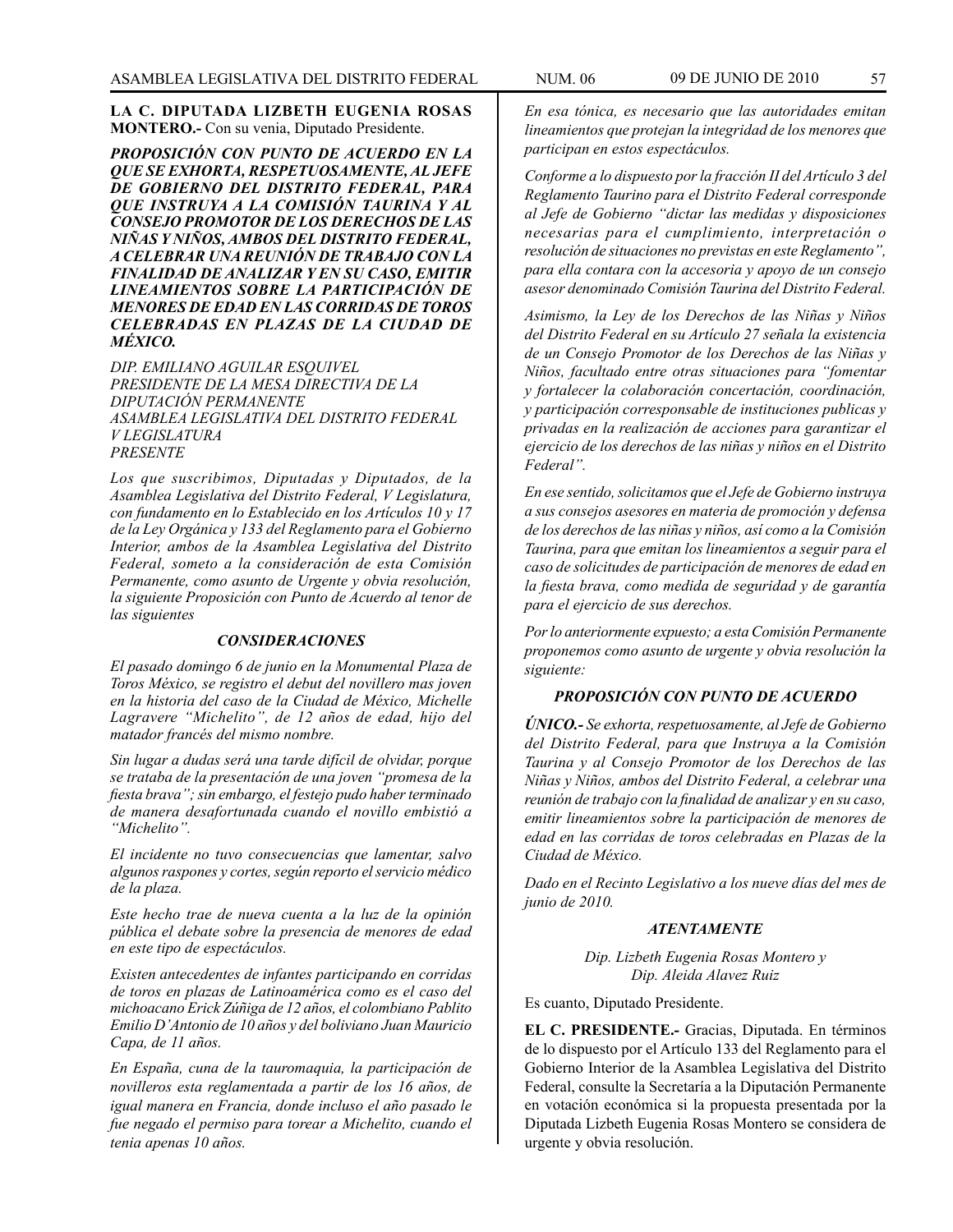**EL C. SECRETARIO DIPUTADO ARMANDO JIMÉNEZ HERNÁNDEZ.-** Por instrucciones de la Presidencia y en votación económica, se consulta a la Diputación Permanente si la propuesta de referencia se considera de urgente y obvia resolución.

Los que estén por la afirmativa, sírvanse manifestarlo levantando la mano.

Los que estén por la negativa, sírvanse manifestarlo levantando la mano.

Se considera de urgente y obvia resolución, Diputado Presidente.

**EL C. PRESIDENTE.-** Está a discusión la propuesta. ¿Existen oradores en contra?

Proceda la Secretaría a preguntar a la Diputación Permanente en votación económica si es de aprobarse la propuesta a discusión.

**EL C. SECRETARIO.-** Por instrucciones de la Presidencia y en votación económica, se pregunta a la Diputación Permanente si está a favor o en contra de la propuesta sometida a su consideración.

Los que estén por la afirmativa, sírvanse manifestarlo levantando la mano.

Los que estén por la negativa, sírvanse manifestarlo levantando la mano.

Aprobada la propuesta, Diputado Presidente.

**EL C. PRESIDENTE.-** Remítase a las autoridades correspondientes para los efectos legales a que haya lugar.

Para presentar una Proposición con Punto de Acuerdo por el cual se solicita a la Asamblea Legislativa del Distrito Federal proporcione a los atletas mexicanos que representarán a nuestro país en los segundos juegos mundiales de los trabajadores, Úrsula Esquivel Silva y Daniel García Martínez, el apoyo económico necesario para la transportación aérea que requieren para asistir a esta justa mundialista a celebrarse del primero al siete de julio del 2010 en la Ciudad de Tallinn, Estonia, se concede el uso de la Tribuna a la Diputada María de Lourdes Amaya Reyes, a nombre de la Diputada Valentina Valia Batres Guadarrama, del Grupo Parlamentario del Partido de la Revolución Democrática.

### **LA C. DIPUTADA MARÍA DE LOURDES AMAYA REYES.-** Con su venia Diputado Presidente.

*PROPOSICIÓN CON PUNTO DE ACUERDO DE URGENTE Y OBVIA RESOLUCIÓN, POR EL CUAL SE SOLICITA A LA ASAMBLEA LEGISLATIVA DEL DISTRITO FEDERAL, PROPORCIONE A LOS ATLETAS MEXICANOS QUE REPRESENTARAN A NUESTRO PAÍS EN LOS SEGUNDOS JUEGOS MUNDIALES DE LOS TRABAJADORES: URSULA ESQUIVEL SILVA Y DANIEL GARCÍA MARTÍNEZ, EL APOYO ECONÓMICO NECESARIO PARA LA TRANSPORTACIÓN AÉREA QUE REQUIEREN PARA ASISTIR A ESTA JUSTA MUNDIALISTA, A CELEBRARSE DEL PRIMERO AL SIETE DE JULIO DE DOS MIL DIEZ, EN LA CIUDAD DE TALLIN, ESTONIA.*

*DIP. EMILIANO AGUILAR ESQUIVEL PRESIDENTE DE LA MESA DIRECTIVA DE LA DIPUTACIÓN PERMANENTE ASAMBLEA LEGISLATIVA DEL DISTRITO FEDERAL V LEGISLATURA PRESENTE*

*La que suscribe, Valentina Valia Batres Guadarrama, Diputada a la V Asamblea Legislativa del Distrito Federal e Integrante del Grupo Parlamentarlo del Partido de la Revolución Democrática, con fundamento en lo dispuesto por el Artículo 17, fracción VI de la Ley Orgánica y por los Artículos 93 V 133 del Reglamento para el Gobierno Interior, ambos de la Asamblea Legislativa del Distrito Federal; someto a consideración de esta Soberanía la siguiente: Proposición con Punto de Acuerdo de urgente y obvia resolución, por el cual se solicita a la Asamblea Legislativa del Distrito Federal, proporcione a los Atletas Mexicanos que representaran a nuestro país en los Segundos Juegos Mundiales de los Trabajadores: Ursula Esquivel Silva y Daniel García Martínez, el apoyo económico necesario para la transportación aérea que requieren para asistir a esta justa mundialista, a celebrarse del primero al siete de julio de dos mil diez, en la Ciudad de Tallin, Estonia, al tenor de las siguientes;*

# *CONSIDERACIONES*

*1.- Diversos estudios indican que la práctica de una actividad física regular ayuda a mejorar tanto la salud física como la psicológica de las personas, incrementando así su calidad de vida. La práctica de ejercicio regular contribuye a instaurar estilos de vida más saludables y a reducir a eliminar factores de riesgo asociadas al sedentarismo, entre ellos la obesidad, la hipertensión y la diabetes.*

*2.- Es necesario dentro de la sociedad, fomentar la realización de actividades físicas que redunden en la mejora de las condiciones de vida de las personas buscando lo anterior las instituciones laborales tienen la gran encomienda de generar estímulos espacios necesarios para que las personas, además de cumplir con sus obligaciones laborales, puedan desarrollar sus capacidades atléticas en miras de no solo mejorar la salud, sino de generar un ambiente competitivo que satisfaga anhelos tanto personales como institucionales.*

*3.- Es por lo anterior que los casos de URSULA ESQUIVEL SILVA Y DANIEL GARCÍA MARTÍNEZ son de llamar la atención, puesto que ellas, no solo son trabajadores, también son personas dedicadas a la práctica cotidiana del ejercicio, quienes pasando por procesos de calificación, primero locales y posteriormente nacionales, consiguieron calificar para representar a México en los Segundos Juegos Mundiales de los Trabajadores, a celebrarse del primero al siete de julio del presente en Tallin, Estonia, para la cual, por dificultades del Instituto del Deporte de los Trabajadores, perteneciente al Congreso del Trabajo requieren del apoyo de esta Institución, en miras de que su participación pueda lIevarse a cabo.*

*4.- En atención a lo anterior, el profesor Pablo Reyes Osorio, Subdirector General del Instituto del Departe de los Trabajadores, envió a la que suscribe un oficia signado*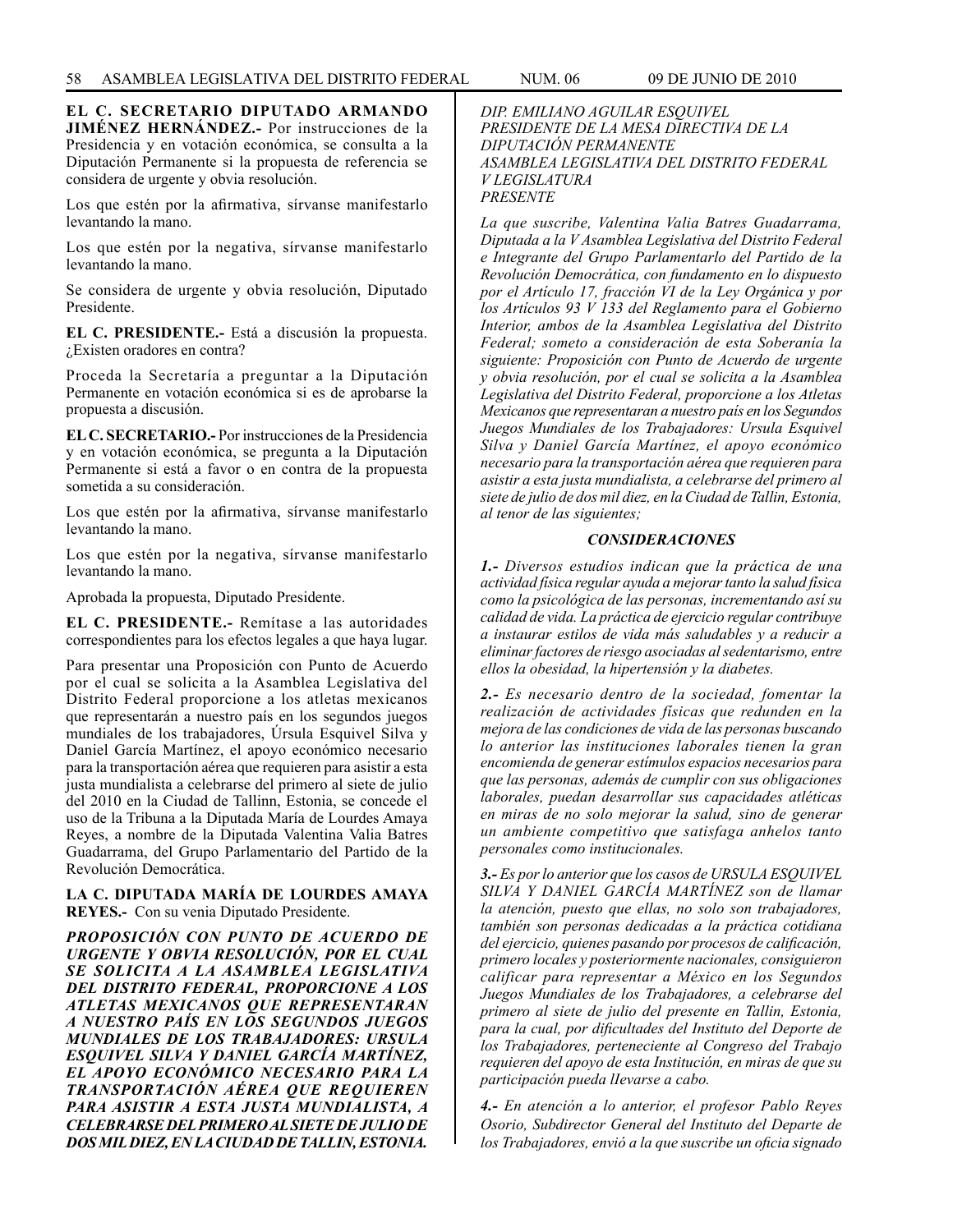*el veintiocho de mayo del presente, donde se acredita que los trabajadores y atletas, URSULA ESQUIVEL SILVA y DANIEL GARCÍA MARTÍNEZ han cubierto todos los requisitos previos para participar en los referidos juegos en la modalidad de mil quinientos y cinco mil metros, y cinco mil y diez mil metros, respectivamente, solicitando a esta Asamblea Legislativa, les puedan ser proporcionados los recursos necesarios para su transportación aérea; misma que según la Agenda de Viajes Excelsior, tiene un costo de veintitres mil seiscientos ochenta pesos por atleta, lo anterior debido al itinerario que por la distancia, están obligados a recorrer, con los siguientes destinos:*

| <i><b>LÍNEA AÉREA</b></i> | <b>VUELO</b> | <b>FECHA</b>  | <b>ORIGEN</b> | <b>DESTINO</b> | <b>SALE</b> | <b>LLEGA</b> | <i><b>OBSERVACIONES</b></i> |
|---------------------------|--------------|---------------|---------------|----------------|-------------|--------------|-----------------------------|
| <b>Ibera</b>              | 6400         | $30$ JUN      | México        | Madrid         | 12:05       | 06:00        |                             |
| <b>Iberia</b>             | 3322         | $01$ JUL      | Madrid        | Estocolmo      | 10:20       | 14:10        |                             |
| <b>Estonian Air</b>       | 126          | $01$ JUL      | Estocolmo     | Tallin         | 19:40       | 21:40        |                             |
| <b>Estonian Air</b>       | 121          | 08 JUL        | Tallin        | Estocolmo      | 06:55       | 07:55        |                             |
| <b>Russian Airlines</b>   | 286          | 08 JUL        | Estocolmo     | St. Petersburg | 08:55       | 12.15        |                             |
| <b>Iberia</b>             | 3811         | <i>15 JUL</i> | Moscú         | Madrid         | 18:05       | 21:15        |                             |
| <b>Iberia</b>             | 6401         | 16JUL         | Madrid        | México         | 01:20       | 06:05        |                             |

*I. El itinerario queda como sigue:*

*Tarifa para el itinerario de ustedes: \$ 1,872,00* 

*Tal como se aprecia en la cotización que se adjunto por el Instituto del Deporte para los Trabajadores, expedida por la agenda de Viajes Excelsior, encargada de presupuestar el dinero requerido para la realización del viaje.*

*5.- El presente asunto que pongo a su amable consideración, se sustenta más que nada en el hecho de que como representantes de la sociedad estamos obligados a no dejar de lado las necesidades de los capitalinos y en especial de los que como en este caso, cumplen una doble función; la de trabajadores y la de destacados atletas que pretenden representar al país; por ello es que solicito a esta Soberanía, se proporcionen los recursos necesarios para la transportación aérea de los deportistas antes mencionados*

*Por las consideraciones expuestas, propongo suscribir el siguiente:*

# *PUNTO DE ACUERDO*

*ÚNICO.- Esta Asamblea Legislativa del Distrito Federal aprueba proporcionar a Ursula Esquivel Silva y Daniel García Martínez, el apoyo económico necesario para la transportación Aérea requerida para su participación en los Segundos Juegos Mundiales de los Trabajadores, a celebrarse del primero al siete de julio de dos mil diez, en la Ciudad de Tallin, Estonia.*

*Dado en la Asamblea Legislativa del Distrito Federal a los dos días del mes de junio de dos mil diez.*

### *ATENTAMENTE*

*Dip. Valentina Valía Batres Guadarrama y Dip. María de Lourdes Amaya Reyes*

Es cuanto, Diputado Presidente.

**EL C. PRESIDENTE.-** Gracias Diputada. En términos de lo dispuesto por el Artículo 133 del Reglamento para el Gobierno Interior de la Asamblea Legislativa del Distrito Federal, consulte al Secretaría a la Diputación Permanente en votación económica si la propuesta presentada por la Diputada María de Lourdes Amaya Reyes se considera de urgente y obvia resolución.

**EL C. SECRETARIO DIPUTADO CARLOS ALBERTO FLORES GUTIÉRREZ**.- Por instrucciones de la Presidencia y en votación se consulta a la Diputación Permanente si la propuesta de referencia se considera de urgente y obvia resolución.

Los que estén por la afirmativa, sírvanse manifestarlo levantando la mano.

Los que estén por la negativa, sírvanse manifestarlo levantando la mano.

Se considera de urgente y obvia resolución, Diputado Presidente.

**EL C. PRESIDENTE.-** Está a discusión la propuesta. ¿Existen oradores en contra?

Proceda la Secretaría a pregunta a la Diputación Permanente en votación económica, si es de aprobarse la propuesta a discusión.

**EL C. SECRETARIO**.- Por instrucciones de la Presidencia y en votación se consulta a la Diputación Permanente si está a favor o en contra de la propuesta sometida a su consideración.

Los que estén por la afirmativa, sírvanse manifestarlo levantando la mano.

Los que estén por la negativa

Aprobada la propuesta, Diputado Presidente.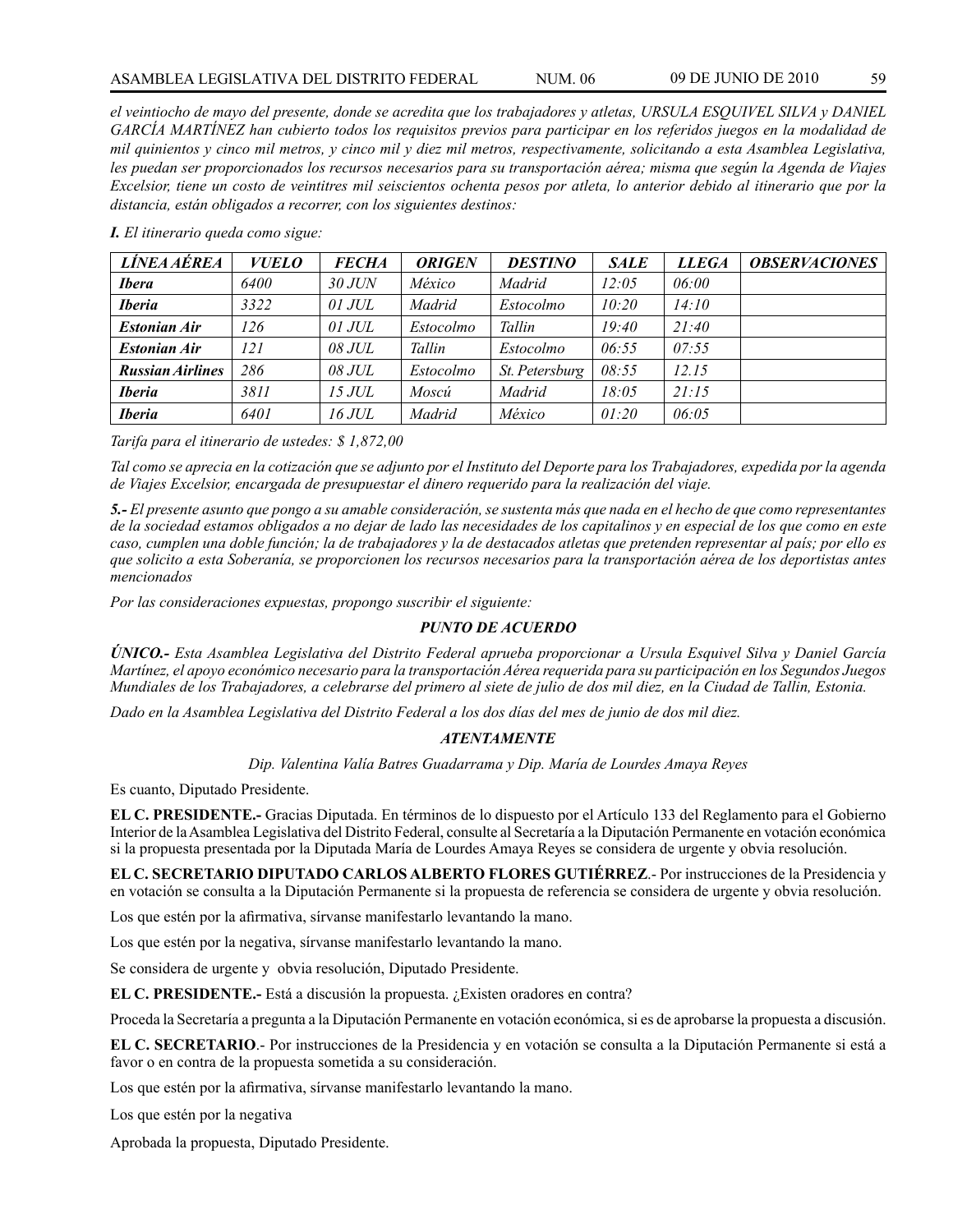**EL C. PRESIDENTE.-** Remítase a las autoridades correspondientes para los efectos legales a que haya lugar.

Para presentar una Proposición con Punto de Acuerdo por el que se cita a comparecer ante la Comisión de Seguridad Pública de esta Asamblea Legislativa del Distrito Federal; al Procurador de Justicia del Distrito Federal, Miguel Ángel Mancera Espinosa, al Secretario de Seguridad Pública del Distrito Federal, Manuel Mondragón y Kalb y al Jefe Delegacional de Cuauhtémoc, Agustín Torres Pérez, a efecto de que rindan un informe detallado sobre el operativo realizado el 1° de junio de este año en el barrio de Tepito, se concede el uso de la Tribuna al Diputado Carlos Alberto Flores Gutiérrez, a nombre de la Diputada Lía Limón García, del Grupo Parlamentario del Partido Acción Nacional.

**EL C. DIPUTADO CARLOS ALBERTO FLORES GUTIÉRREZ**.- Con su venia, Diputado Presidente.

*PROPOSICIÓN CON PUNTO DE ACUERDO POR EL QUE SE CITA A COMPARECER ANTE LA COMISIÓN DE SEGURIDAD PÚBLICA, DE ESTA ASAMBLEA LEGISLATIVA DEL DISTRITO FEDERAL, AL SECRETARIO DE GOBIERNO, JOSÉ ÁNGEL ÁVILA PÉREZ Y AL SECRETARIO DE SEGURIDAD PÚBLICA DEL DISTRITO FEDERAL, MANUEL MONDRAGÓN Y KALB, A EFECTO DE QUE RINDAN UN INFORME DETALLADO SOBRE EL OPERATIVO REALIZADO EL PRIMERO Y DOS DE JUNIO DE ESTE AÑO EN EL BARRIO DE TEPITO.*

*DIP. EMILIANO AGUILAR ESQUIVEL PRESIDENTE DE LA MESA DIRECTIVA DE LA DIPUTACIÓN PERMANENTE ASAMBLEA LEGISLATIVA DEL DISTRITO FEDERAL V LEGISLATURA PRESENTE*

*Los suscritos Diputados Lía Limón García y Carlos Alberto Flores Gutiérrez, Integrantes del Grupo Parlamentario del Partido Acción Nacional, con fundamento en lo dispuesto por los Artículos 17 fracción VI de la Ley Orgánica y 133 del Reglamento para el Gobierno Interior, ambos de Ia Asamblea Legislativa del D.F. sometemos, a consideración de esta Honorable Diputación Permanente Ia siguiente Proposición con Punto de Acuerdo por el que se cita a comparecer ante la Comisión de Seguridad Pública, de esta Asamblea Legislativa del Distrito Federal, al Secretario de Gobierno, José Ángel Ávila Pérez y al Secretario de Seguridad Pública del Distrito Federal, Manuel Mondragón y Kalb, a efecto de que rindan un informe detallado sobre el operativo realizado el primero y dos de junio de este año en el Barrio de Tepito, al tenor de los siguientes:* 

### *ANTECEDENTES*

*1.- El pasado martes primero de junio del año 2010 un grupo de aproximadamente 60 personas originarias del barrio de Tepito bloquearon las Vialidades de Eje 1 Oriente Avenida del Trabajo y Eje 2 Norte, toda vez que por el dicho de los vecinos, en las últimas semanas de mayo se había producido el intento de robo de por lo menos tres menores, provocando* 

*la incertidumbre e inseguridad de los habitantes de la zona, quienes cerraron calles en protesta y con el objeto de hacer un llamado a las autoridades del Gobierno del Distrito Federal respecto de la problemática, relacionado con sustracción de menores o tráfico de Órganos, y que esta Procuraduría no ha recibido denuncia alguna diversa al asunto"*

*2.- A la fecha solamente se tiene reportado el caso de desaparición de menores sometido el 18 de mayo del año en curso. El asunto referido fue denunciado por el padre de los infantes, mediante la averiguación previa número FGAM/GAM-4/T1/1122/10-5, presentada ante el Ministerio Público de la Delegación Gustavo A. Madero, por la supuesta desaparición de sus hijos, sin embargo a pocos días de este hecho la Procuraduría Capitalina informo que:*

*" Javier Covarrubias González, padre de los menores entrego a sus dos hijos como prenda para pegar una deuda de 25 mil pesos que estaba obligado a liquidar desde hace seis meses, y para no ser descubierto denunció que se los habían robado en el barrio de Tepito"*

*3.- Por lo anterior y debido al cierre de calles por parte de vecinos presuntamente inconformes, se realizó un operativo por parte de elementos de la Secretaría de Seguridad Pública del Distrito Federal, quienes mantuvieron sitiado por alrededor de 48 horas los alrededores del barrio, situación que provoco un enfrentamiento entre policías y personas que realizaron actos vandálicos como secuestro de transporte publico y utilización de armas caseras, dicho operativo arrojó un saldo de 70 detenidos entre ellos 31 menores de edad.*

#### *CONSIDERANDOS*

*PRIMERO.- Que los hechos ocurridos en los últimos días en la colonia Morelos y en el Barrio de Tepito son de gravedad, toda vez que es preocupante que las autoridades lleguen al punto de tener que realizar operativos de gran magnitud que pongan en peligro la integridad física y patrimonial de las personas que residen o que transitan por dicha zona;*

*SEGUNDO.- Que es alarmante que ante una situación de supuesta desaparición de menores, ocurrieran hechos vandálicos provocando incluso la intervención de la Comisión de Derechos Humanos del Distrito Federal, quien inició dos investigaciones, por la vía de apertura de oficio, en toma a los disturbios ocurridos en el barrio de Tepito:*

*TERCERO.- Que la Comisión de Derechos Humanos precisó que abrió dichas investigaciones respecto a la presunta desaparición de infantes y las agresiones de elementos de la policía, solicitando los informes respectivos tanto a la Secretaría de Seguridad Publica como a la Procuraduría General de Justicia del Distrito Federal;*

*CUARTO.- Que es necesario que tanto la Secretaría de Gobierno, Secretaría de Seguridad Pública del Distrito Federal y la Delegación Cuauhtemoc, comparezcan ante este Órgano Legislativo con el objeto de informar respecto al motivo y consecuencia del operativo realizado el primero y dos de Junio de este 2010 en el Barrio de Tepito;*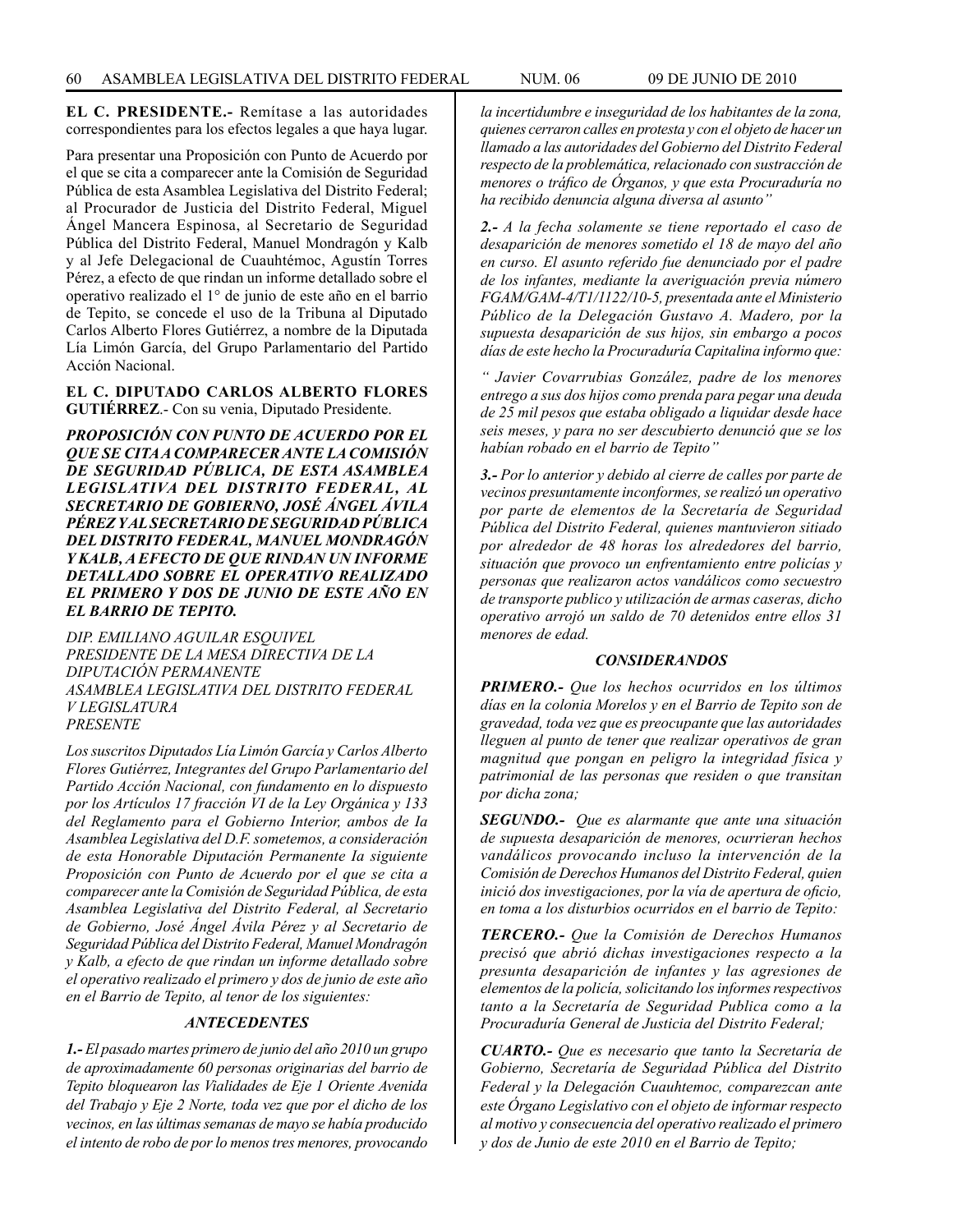*QUINTO.- Que una de las funciones de la Secretaría de Gobierno del Distrito Federal es mantener la gobernabilidad de la Ciudad, por ella dialogo, negociación y acuerdos son la base del trabajo que realiza,*

*SEXTO.- Que de conformidad con los Artículos 3 fracciones I, V, XVI, XXIV, XXIX; 26 fracción I y Artículo 27 de la Secretaría de Seguridad Pública del Distrito Federal debe realizar en al ámbito territorial y material del Distrito Federal, las acciones dirigidas a salvaguardar la integridad y patrimonio de las personas, prevenir la comisión de delitos e infracciones a las disposiciones gubernamentales y de policía, así como a preservar las libertades, el orden y la paz pública;*

*SÉPTIMO.- Que la Asamblea Legislativa del Distrito Federal tiene la facultad de conformidad con el Artículo 147 del Reglamento para el Gobierno Interior de este Órgano, para citar a comparecer a servidores de la Administración Pública del Distrito Federal y que estos informen respecto a un asunto concerniente a sus respectivos ramas o actividades. Por lo anterior es necesario que comparezca el Procurador, el Secretario de Seguridad Pública y el Jefe Delegacional en Cuauhtemoc, a efecto de que expliquen los hechos ocurridos el primero y dos de junio en la colonia Morelos en el Barrio de Tepito.*

### *PUNTO DE ACUERDO*

*ÚNICO.- Se cita a comparecer ante la Comisión de Seguridad Pública de esta Asamblea Legislativa del Distrito Federal, V Legislatura al Secretario de Gobierno del Distrito Federal. José Ángel Ávila Pérez y al Secretario de Seguridad Pública del Distrito Federal Manuel Mondragón y Kalb, a efecto de que rinda un informe respecto al operativo realizado el primero y dos de Junio de este año en el Barrio de Tepito, al próximo día 14 de junio del año 2010 a las 12:00 horas en el Salón Luís Donaldo Colosio sitio en el Recinto Legislativo, ubicado en Donceles y Allende, Colonia Centro, C.P. 06010, Delegación Cuauhtemoc.*

#### *ATENTAMENTE*

*Dip. Lía Limón García.- Dip. Carlos Alberto Flores Gutiérrez.- Dip. Federico Manzo Sarquis.- Dip. Lizbeth Eugenia Rosas Montero.- Dip. Leonel Luna Estrada.- Dip. José Arturo López Cándido.- Dip. Guillermo Sánchez Torres.- Dip. Horacio Martínez Meza.- Dip. María de Lourdes Amaya Reyes.* 

**EL C. PRESIDENTE.-** Por favor, concluya, señor Diputado.

### **EL C. DIPUTADO CARLOS ALBERTO FLORES GUTIÉRREZ.-** Es cuanto, Diputado Presidente.

**EL C. PRESIDENTE.-** En términos de lo dispuesto por el Artículo 133 del Reglamento para el Gobierno Interior de la Asamblea Legislativa del Distrito Federal, consulte la Secretaría a la Diputación Permanente, en votación económica, si la propuesta presentada por el Diputado Carlos Alberto Flores Gutiérrez se considera de urgente y obvia resolución.

**EL C. SECRETARIO.-** Por instrucciones de la Presidencia y en votación económica se consulta a la Diputación Permanente si la propuesta de referencia se considera de urgente y obvia resolución.

Los que estén por la afirmativa, sírvanse manifestarlo levantando la mano.

Los que estén por la negativa, sírvanse manifestarlo levantando la mano.

Se considera de urgente y obvia resolución, Diputado Presidente.

**EL C. PRESIDENTE.-** Está a discusión la propuesta. ¿Existen oradores en contra?

Proceda la Secretaría a preguntar a la Diputación Permanente en votación económica si es de aprobarse la propuesta a discusión.

**EL C. SECRETARIO.-** Por instrucciones de la Presidencia y en votación económica, se pregunta a la Diputación Permanente si está a favor o en contra de la propuesta sometida a su consideración.

Los que estén por la afirmativa, sírvanse manifestarlo levantando la mano.

Los que estén por la negativa, sírvanse manifestarlo levantando la mano.

Aprobada la propuesta, Diputado Presidente.

**EL C. PRESIDENTE.-** A ver, repita toda la votación señor Secretario por favor.

**EL C. SECRETARIO.-** Por instrucciones de la Presidencia se va a repetir la votación.

Los que estén por la afirmativa, sírvanse manifestarlo levantando la mano.

Los que estén por la negativa.

Ocho en contra. No se aprueba, Diputado Presidente.

Lamento mucho que incluso firmaron este Punto de Acuerdo y se echan para atrás, Diputados.

**EL C. PRESIDENTE.-** En consecuencia se desecha la propuesta.

Hágase del conocimiento del Diputado promovente.

Para presentar una Proposición con Punto de Acuerdo a través del cual esta Asamblea Legislativa del Distrito Federal exhorta al Gobierno del Distrito Federal en coadyuvancia con las secretarías pertinentes a reestructurar los tiempos de la red de semáforos de la Ciudad de México para permitir cruces seguros de los peatones de la Ciudad de México y a fin de incorporar la seguridad y la cultura peatonal como primer paso para una reingeniería integral hacia una movilidad digna en el Distrito Federal, se concede el uso de la Tribuna al Diputado José Arturo López Cándido a nombre propio y de los Diputados Ana Estela Aguirre y Juárez y Juan Pablo Pérez Mejía, del Grupo Parlamentario del Partido del Trabajo.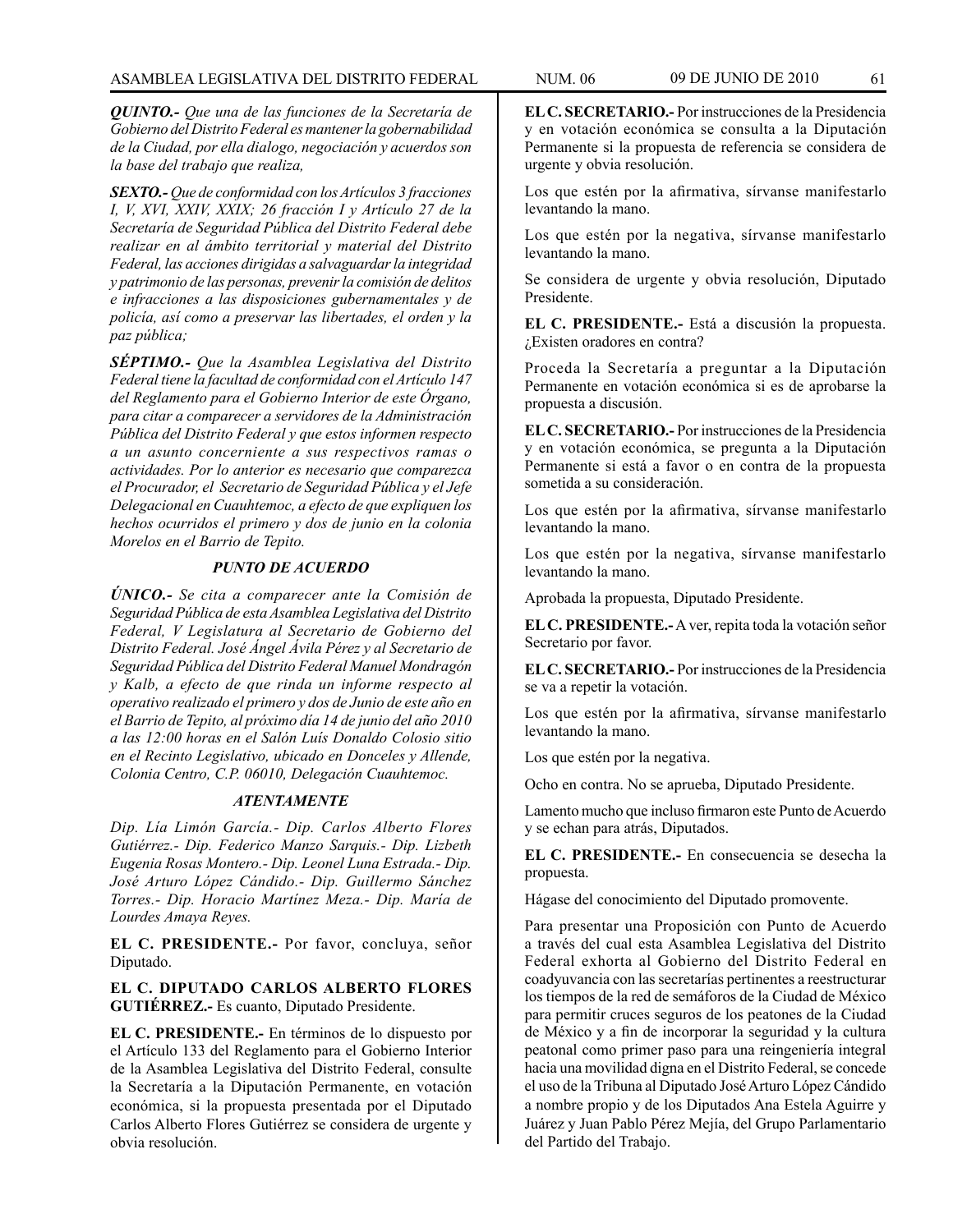**EL C. DIPUTADO JOSÉ ARTURO LÓPEZ CÁNDIDO.-**  Gracias, señor Presidente.

*PROPOSICIÓN CON PUNTO DE ACUERDO DE URGENTE Y OBVIA RESOLUCIÓN A TRAVÉS DEL CUAL ÉSTA ASAMBLEA LEGISLATIVA DEL DISTRITO FEDERAL EXHORTA AL GOBIERNO DEL DISTRITO FEDERAL, EN COADYUVANCIA CON LAS SECRETARÍAS PERTINENTES, A REESTRUCTURAR LOS TIEMPOS DE LA RED DE SEMÁFOROS DE LA CIUDAD DE MÉXICO PARA PERMITIR CRUCES SEGUROS DE LOS PEATONES DE LA CIUDAD DE MÉXICO Y A FIN DE INCORPORAR LA SEGURIDAD Y LA CULTURA PEATONAL COMO PRIMER PASO PARA UNA REINGENIERÍA INTEGRAL HACIA UNA MOVILIDAD DIGNA EN EL DISTRITO FEDERAL.*

*DIP. EMILIANO AGUILAR ESQUIVEL PRESIDENTE DE LA MESA DIRECTIVA DE LA DIPUTACIÓN PERMANENTE ASAMBLEA LEGISLATIVA DEL DISTRITO FEDERAL V LEGISLATURA PRESENTE*

*El de la voz Diputado José Arturo López Cándido y a nombre de los Diputados Juan Pablo Pérez Mejía y Ana Estela Aguirre y Juárez, en nuestra calidad de Diputados Locales de la V Legislatura de la Asamblea Legislativa del Distrito Federal, integrantes del Grupo Parlamentario del Partido del Trabajo, con fundamento en lo dispuesto por los Artículos 17 fracción VI de la Ley Orgánica de la Asamblea Legislativa Distrito Federal, 93 y 133 del Reglamento para el Gobierno Interior de la Asamblea Legislativa del Distrito Federal, sometemos a la consideración del pleno de esta Soberanía la propuesta con punto de acuerdo de urgente y obvia resolución a través del cual esta Asamblea Legislativa del Distrito Federal exhorta al Gobierno del Distrito Federal, en coadyuvancia con las Secretarías pertinentes, a reestructurar los tiempos de la red de semáforos de la Ciudad de México para permitir cruces seguros de los peatones de la Ciudad de México y a fin de incorporar la seguridad y la cultura peatonal como primer paso para una reingeniería integral hacia una movilidad digna en el Distrito Federal, al tenor de los siguientes:*

#### *CONSIDERANDOS*

*1.- La experiencia de la peatonalidad en el Distrito Federal es de alto riesgo. La agresividad manifiesta de operadores de transporte público o privado ha llegado a niveles intolerables lo cual refiere ausencia de gobernabilidad, educación y una legislación adecuada.* 

*El Distrito federal es una de las ciudades con más muertes peatonales en el mundo, con un promedio de 9.4 personas atropelladas por cada 100 mil habitantes.* 

*El Instituto de Políticas para el Transporte y el Desarrollo, señala que hay siete peatones u automovilistas muertos por accidentes de tránsito en promedio diario, ocupando el tercer sitio dentro de las 10 principales causas de mortalidad en los años recientes y la segunda de orfandad.* 

*2.- En el Distrito Federal no existe una política pública que de manera coherente promueva la movilidad peatonal. El Programa General de Desarrollo Urbano del Distrito Federal*  *no contempla estrategias, objetivos o metas concretas para mejorar las condiciones de movilidad peatonal.* 

*Los planes de desarrollo urbano delegacionales han relegado a los peatones y no incorporan sus necesidades y derechos en el diseño de espacios públicos seguros. La infraestructura vial ha crecido desproporcionalmente respecto a la peatonal, lo cual incentiva el uso intensivo del automóvil como medio de transporte e inhibe que las personas caminen incluso en trayectos cortos. En la Ciudad de México se debe de satisfacer la movilidad de 8.6 millones de habitantes y de aproximadamente 11 millones adicionales de la Zona Metropolitana del Valle De México.*

*3.- La red de semáforos capitalina es una estructura de organización computarizada cuyo objetivo es regular el flujo vehicular y no proteger al peatón de hecho los tiempos de cruce de las personas, en la mayoría de los semáforos, no permite un desplazamiento regular y seguro.* 

*Las personas de tercera edad, niños y discapacitados tienen que sortear la mayoría de las veces, el desconsiderado avance vehicular. Los cruceros están pobremente diseñados, no se delimita el espacio donde puede cruzar el peatón. En muchos cruces vehiculares definitivamente no hay oportunidad a que el peatón cruce ya que el diseño del tránsito impide que existan periodos de cruce peatonal lo que propicia atropellamientos continuos y lo menos agresiones de los operadores vehiculares; incluso hay avenidas en donde ni siquiera existe semáforo. Por otra parte la ausencia de una cultura peatonal auspicia descuidos de los peatones que no toman prevenciones, puentes o cruces indicados.*

*Todo esto son condiciones de accidentalidad que ha propiciado una alta cifra de accidentes muchos de ellos letales; ante ello es necesaria una intervención articulada de instituciones desde educativas (familia y escuela), legales, policiales, de tránsito y transporte, de obras que persuadan a operadores y peatones a proteger la vulnerabilidad peatonal ante la masa vehicular. Es necesario que el objetivo de la red de semáforos sea la movilidad integral en donde se encuentre perfectamente integrada la movilidad peatonal y sus condiciones de seguridad.* 

*Por lo expuesto, sometemos a consideración de esta Honorable Asamblea Legislativa del Distrito Federal, la siguiente proposición con punto de acuerdo de urgente y obvia resolución:* 

*UNO.- La Asamblea Legislativa del Distrito Federal exhorta al Gobierno del Distrito Federal, en coadyuvancia con las Secretarías pertinentes, a reestructurar los tiempos de la red de semáforos de la Ciudad de México para permitir cruces seguros de los peatones de la Ciudad de México y a fin de incorporar la seguridad y la cultura peatonal como primer paso para una reingeniería integral hacia una movilidad digna en el Distrito Federal.*

#### *ATENTAMENTE*

*Dip. Juan Pablo Pérez Mejía, Dip. José Arturo López Cándido Dip. Ana Estela Aguirre y Juárez*

Gracias, señor Presidente.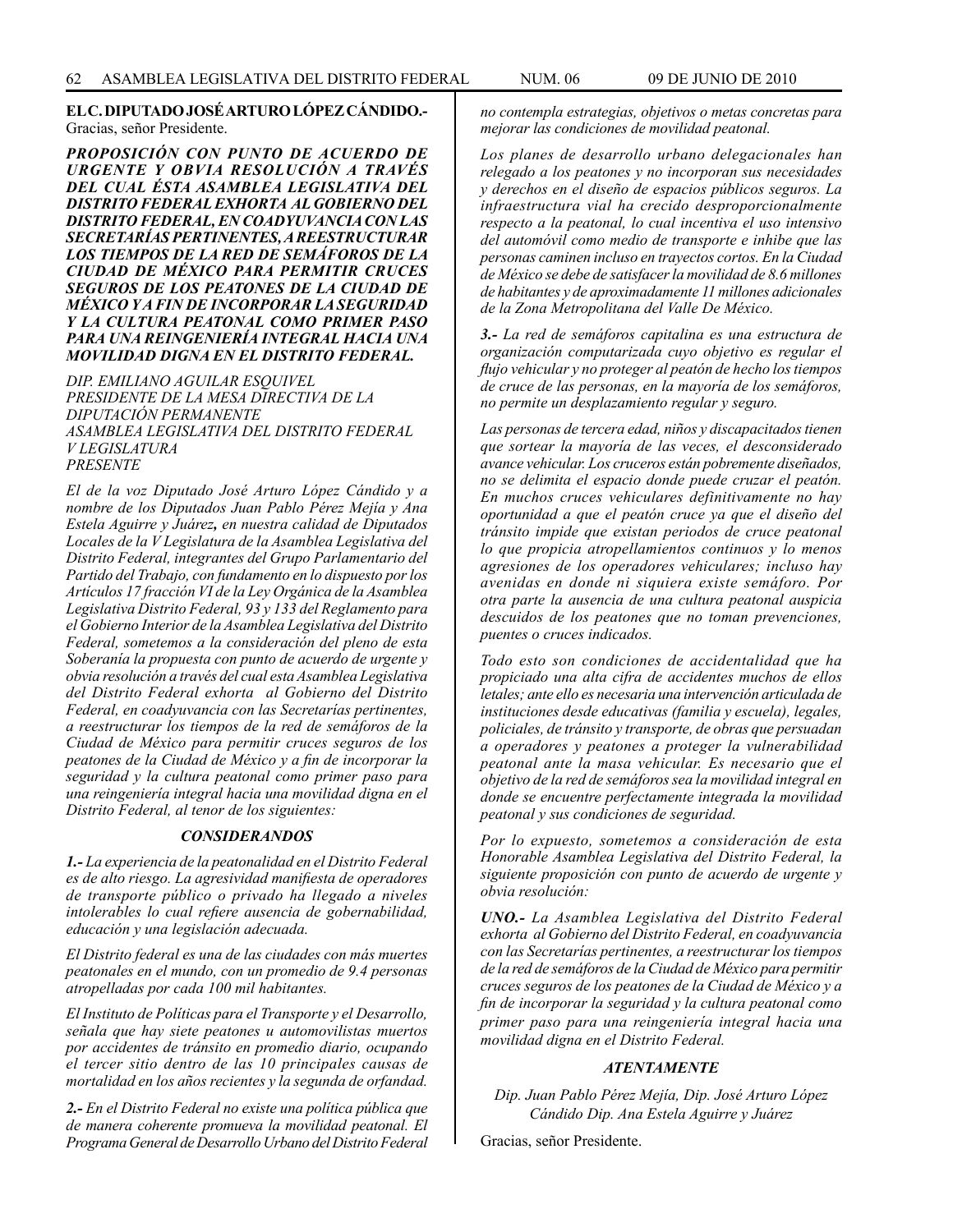**EL C. PRESIDENTE.-** Gracias, Diputado. En los términos de lo dispuesto por el Artículo 133 del Reglamento para el Gobierno Interior de la Asamblea Legislativa del Distrito Federal, consulte la Secretaría a la Diputación Permanente en votación económica si la propuesta presentada por el Diputado José Arturo López Cándido se considera de urgente y obvia resolución.

**EL C. SECRETARIO DIPUTADO ARMANDO JIMÉNEZ HERNÁNDEZ.-** Por instrucciones de la Presidencia y en votación económica se consulta a la Diputación Permanente si la propuesta de referencia se considera de urgente y obvia resolución.

Los que estén por la afirmativa, sírvanse manifestarlo levantando la mano.

Los que estén por la negativa, sírvanse manifestarlo levantando la mano.

Se considera de urgente y obvia resolución, Diputado Presidente.

**EL C. PRESIDENTE.-** Está a discusión la propuesta. ¿Existen oradores en contra?

Proceda la Secretaría a preguntar a la Diputación Permanente en votación económica si es de aprobarse la propuesta a discusión.

**EL C. SECRETARIO.-** Por instrucciones de la Presidencia y en votación económica, se pregunta a la Diputación Permanente si está a favor o en contra de la propuesta sometida a su consideración.

Los que estén por la afirmativa, sírvanse manifestarlo levantando la mano.

Los que estén por la negativa, sírvanse manifestarlo levantando la mano.

Aprobada la propuesta, Diputado Presidente.

**EL C. PRESIDENTE.-** Remítase a las autoridades correspondientes, para los efectos legales a que haya lugar.

Para presentar una Proposición con Punto de Acuerdo, a través del cual esta Asamblea Legislativa del Distrito Federal exhorta a la Secretaría de Salud del Gobierno del Distrito Federal a que ante la eminente publicación del Decreto Federal que prohíbe la venta de antibióticos sin receta médica, realice de manera urgente un estudio y diagnóstico sobre el déficit de médicos en el Distrito Federal para atender a la población que lo requiere y así expedir recetas médicas para una medicación segura, así como informar a esta Asamblea Legislativa de los resultados de este estudio y diagnóstico y desarrollar una evaluación del impacto presupuestal que esto implicaría para consideración de este órgano colegiado en el presupuesto de la Ciudad, se concede el uso de la Tribuna al Diputado José Arturo López Cándido, a nombre propio y de los Diputados Ana

Estela Aguirre y Juárez y Juan Pablo Pérez Mejía, del Grupo Parlamentario del Partido del Trabajo.

**EL C. DIPUTADO JOSÉ ARTURO LÓPEZ CÁNDIDO.-** Gracias, señor Presidente.

*PROPOSICIÓN CON PUNTO DE ACUERDO DE URGENTE Y OBVIA RESOLUCIÓN A TRAVÉS DEL CUAL ESTA ASAMBLEA LEGISLATIVA DEL DISTRITO FEDERAL EXHORTA A LA SECRETARÍA DE SALUD DEL GOBIERNO DEL DISTRITO FEDERAL A QUE ANTE LA INMINENTE PUBLICACIÓN DEL DECRETO FEDERAL QUE PROHÍBE LA VENTA DE ANTIBIÓTICOS SIN RECETA MÉDICA, REALICE DE MANERA URGENTE UN ESTUDIO Y DIAGNÓSTICO SOBRE EL DÉFICIT DE MÉDICOS EN EL DISTRITO FEDERAL PARA ATENDER A LA POBLACIÓN QUE LO REQUIERA Y ASÍ EXPEDIR RECETAS MEDICAS PARA UNA MEDICACIÓN SEGURA, ASÍ COMO INFORMAR A ESTA ASAMBLEA DE LOS RESULTADOS DE ESE ESTUDIO Y DIAGNÓSTICO Y DESARROLLAR UNA EVALUACIÓN DEL IMPACTO PRESUPUESTAL QUE ESTO IMPLICARÍA PARA CONSIDERACIÓN DE ESTE ÓRGANO COLEGIADO EN EL PRESUPUESTO DE LA CIUDAD.*

*DIP. EMILIANO AGUILAR ESQUIVEL PRESIDENTE DE LA MESA DIRECTIVA DE LA DIPUTACIÓN PERMANENTE ASAMBLEA LEGISLATIVA DEL DISTRITO FEDERAL V LEGISLATURA PRESENTE*

*Los suscritos José Arturo López Cándido, Juan Pablo Pérez Mejía y Ana Estela Aguirre y Juárez, en nuestra calidad de Diputados locales de la V Legislatura de la Asamblea Legislativa del Distrito Federal, integrantes del Grupo Parlamentario del Partido del Trabajo, con fundamento en lo dispuesto por los Artículos 17 fracción VI de la Ley Orgánica de la Asamblea Legislativa Distrito Federal, 93 y 133 del Reglamento para el Gobierno Interior de la Asamblea Legislativa del Distrito Federal, sometemos a la consideración del Pleno de esta Soberanía la Proposición con Punto de Acuerdo de urgente y obvia resolución a través del cual esta Asamblea Legislativa del Distrito Federal exhorta a la Secretaría de Salud del Gobierno del Distrito Federal a que ante la inminente publicación del Decreto Federal que prohíbe la Venta de Antibióticos sin Receta Médica, realice de manera urgente un estudio y diagnóstico sobre el déficit de médicos en el Distrito Federal para atender a la población que lo requiera y así expedir recetas médicas para una medicación segura, así como informar a esta Asamblea de los resultados de ese estudio y diagnóstico y desarrollar una evaluación del impacto presupuestal que esto implicaría para consideración de este Órgano Colegiado en el presupuesto de la Ciudad al tenor de los siguientes:*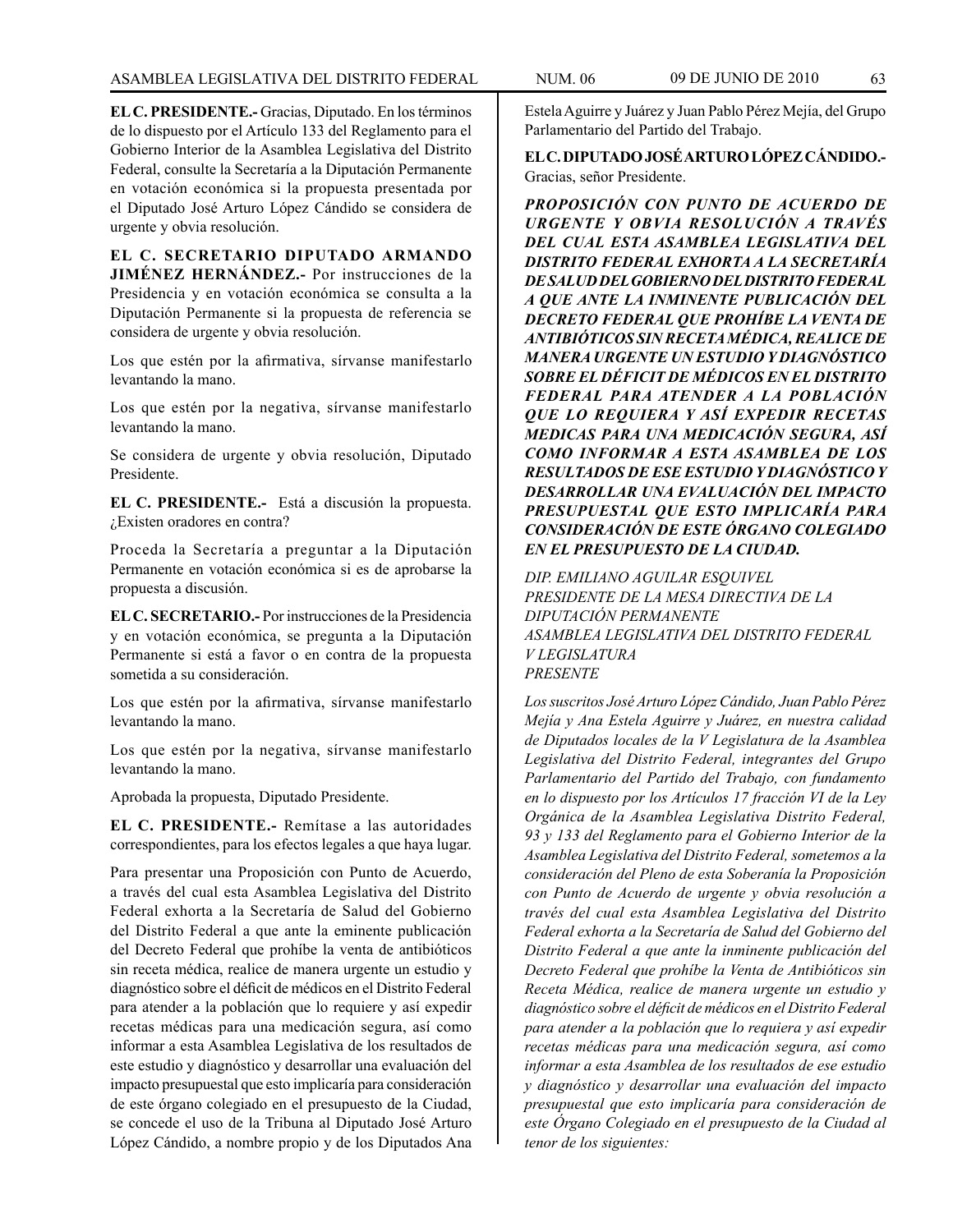# *CONSIDERANDOS*

*1. - La Secretaría de Salud del Gobierno Federal en su comunicado de prensa 129 del 25 de Marzo del presente" anuncio un Proyecto para la venta de antibióticos con receta médica. Y argumentó que "La Organización Mundial de la Salud ha instado a cada uno de los países miembros a emprender una estrategia nacional para mejorar el uso de antibióticos y contener la resistencia bacteriana, sugiriendo diversas acciones educativas, regulatorias y de gestión.* 

*La Ley General de Salud establece en su Artículo 226, fracción IV que los antibióticos son medicamentos que requieren receta medica. Ante esta situación y en el marco de la campaña permanente de la Secretaría de Salud contra el virus de la influenza, la Comisión Federal para la Protección contra Riesgos Sanitarios presentó al Consejo Nacional de Salud un proyecto de Acuerdo Secretarial para vigilar que la venta de antibióticos Se ajuste a lo dispuesto en la ley, el cual entraría en vigor una vez publicado en el Diario Oficial de la Federación.*

*Se pretende que la venta y dispensación de cualquier antibiótico en las farmacias, droguerías, boticas y almacenes del sector público y privado sea única y exclusivamente con la exhibición de la receta medica correspondiente, tal y como lo marca la normatividad vigente en la materia.*

*2.- En México, 80% de los medicamentos se comercializan sin receta, aseguró el presidente de la Comisión Federal para la Protección contra Riesgos Sanitarios, Miguel Ángel Toscano, y admitió que esta situación genera problemas de salud. Por eso, dijo se va a empezar a "poner orden" en la venta de medicinas. Anunció que la Iniciativa pretende primero normar la venta de antibióticos, "pero la realidad es que deberemos tener todos los productos disponibles con una receta".*

*En una entrevista periodística dijo que no se tiene preciso el dato de los antibióticos que se expiden en las farmacias sin una receta, pero que se tiene identificado que 40% de las más de 20 mil reacciones correspondió a la ingesta de antibióticos solo en el 2009. Explicó que entre 85% y 90% de los mexicanos ha consumido antibióticos cuando no lo necesitan y se confunde la presencia de un virus con una bacteria, lo que genera resistencia con costos adicionales a los bolsillos de los mexicanos".*

*3.- Esta decisión recaerá directamente sobre las clases populares, sobre todo quienes no cuentan con seguridad social y que no poseen recursos para pagar consultas médicas: la franja de la pobreza extrema.*

*Ante la omisión histórica que ha abandonado la gobernabilidad en este tema, se creo la costumbre de la automedicación que ha arraigado profundamente en la población. Cuando aparezca el Decreto en el Diario Oficial, cientos de miles de enfermos no se atenderán clínicamente y acudirán, previsiblemente al mercado negro que con seguridad ya contara can antibiótico de dudosa procedencia.*

*Por lo expuesto, sometemos a consideración de esta Honorable Asamblea Legislativa del Distrito Federal, la siguiente Proposición con Punto de Acuerdo de urgente y obvia resolución:* 

*PRIMERO.- Esta Asamblea Legislativa del Distrito Federal exhorta a la Secretaría de Salud del Gobierno del Distrito Federal. a que ante la inminente publicación del Decreto, Federal que Prohíbe la Venta de Antibióticos Sin Receta Medica, realice de manera urgente un estudio y diagnóstico sobre el déficit de médicos en el distrito federal para atender a la población que lo requiera y así expedir recetas medicas para una medicación segura.*

*SEGUNDO.- Se exhorta a la Secretaría de Salud del Gobierno del Distrito Federal a presentar un informe a esta Asamblea sobre los resultados de ese estudio y diagnóstico y desarrollar una proyección del impacto presupuestal.*

### *ATENTAMENTE*

### *Dip. José Arturo López Cándido*

Muchas gracias señor Presidente.

**EL C. PRESIDENTE.-** Gracias Diputado. En términos de lo dispuesto por el Artículo 133 del Reglamento para el Gobierno Interior de la Asamblea Legislativa del Distrito Federal, consulte la Secretaría a la Diputación Permanente en votación económica si la propuesta presentada por el Diputado José Arturo López Cándido se considera de urgente y obvia resolución.

**EL C. SECRETARIO.-** Por instrucciones de la Presidencia y en votación económica se consulta a la Diputación Permanente si la propuesta de referencia se considera de urgente y obvia resolución.

Los que estén por la afirmativa, sírvanse manifestarlo levantando la mano.

Los que estén por la negativa, sírvanse manifestarlo levantando la mano.

Se considera de urgente y obvia resolución, Diputado Presidente.

**EL C. PRESIDENTE.-** Está a discusión la propuesta. ¿Existen oradores en contra?

Proceda la Secretaría a preguntar a la Diputación Permanente en votación económica si es de aprobarse la propuesta a discusión.

**EL C. SECRETARIO.-** Por instrucciones de la Presidencia y en votación económica se pregunta a la Diputación Permanente si está a favor o en contra de la propuesta sometida a su consideración.

Los que estén por la afirmativa, sírvanse manifestarlo levantando la mano.

Los que estén por la negativa.

Aprobada la propuesta, Diputado Presidente.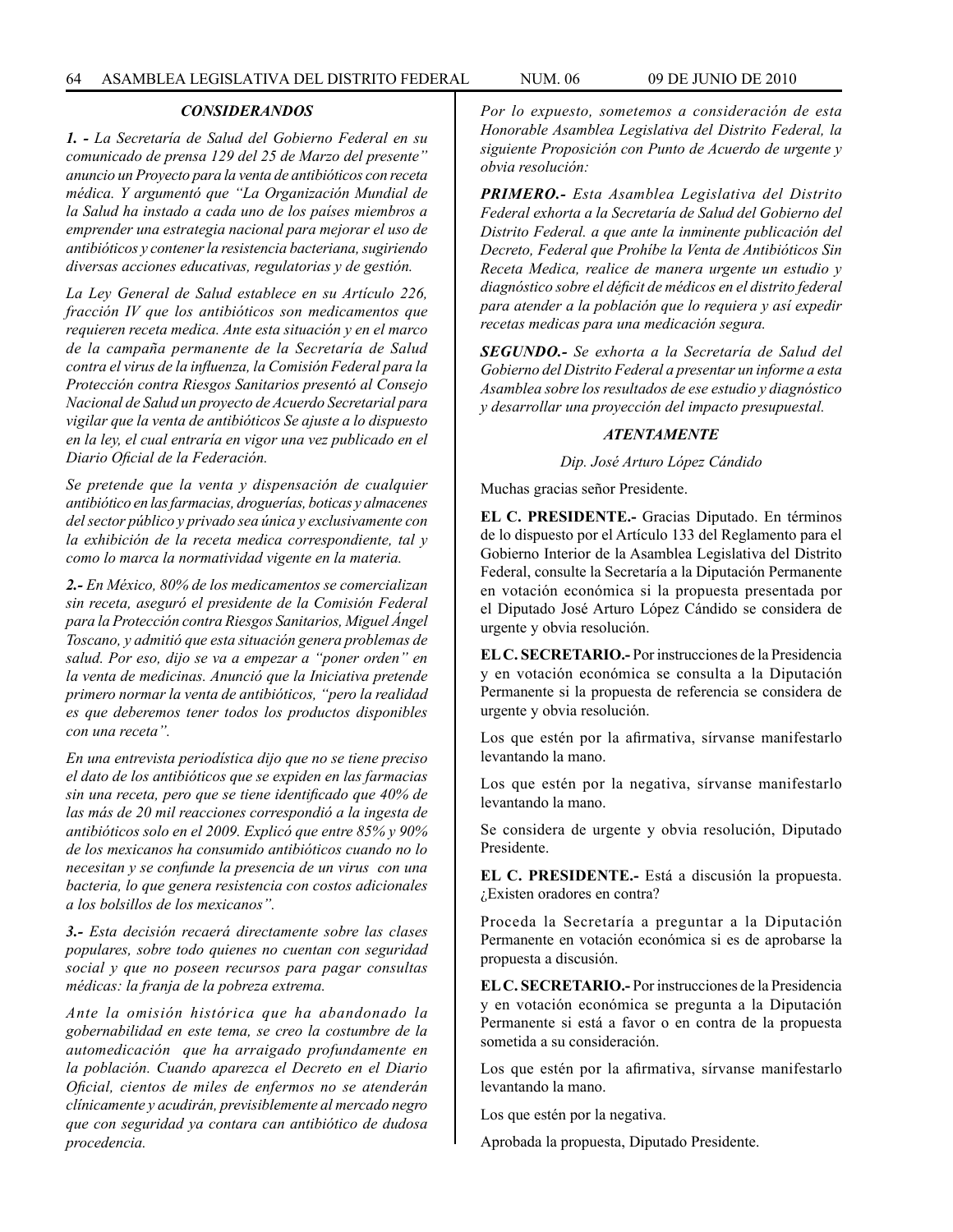**EL C. PRESIDENTE.-** Remítase a las autoridades correspondientes para los efectos legales a que haya lugar.

Para presentar una Proposición con Punto de Acuerdo por el que se solicita a la Secretaría de Desarrollo Social, al Instituto Mexicano del Seguro Social, a la Secretaría de Educación Pública Federal y al Instituto de Seguridad y Servicios Sociales de los Trabajadores del Estado, a que envíen a esta Soberanía información relativa a las guarderías a su cargo que operen en el Distrito Federal, se concede el uso de la Tribuna a la Diputada Karen Quiroga Anguiano, del Grupo Parlamentario del Partido de la Revolución Democrática.

**LA C. DIPUTADA KAREN QUIROGA ANGUIANO.-** Con su venia Diputado Presidente.

*PROPOSICIÓN DE PUNTO DE ACUERDO POR EL QUE SE SOLICITA A LA SECRETARÍA DE DESARROLLO SOCIAL, AL INSTITUTO MEXICANO DEL SEGURO SOCIAL, A LA SECRETARÍA DE EDUCACIÓN PÚBLICA FEDERAL Y AL INSTITUTO DE SEGURIDAD Y SERVICIOS SOCIALES DE LOS TRABAJADORES DEL ESTADO, A QUE ENVÍEN A ESTA SOBERANÍA INFORMACIÓN RELATIVA A LAS GUARDERÍAS A SU CARGO QUE OPEREN EN EL DISTRITO FEDERAL.*

*DIP. EMILIANO AGUILAR ESQUIVEL PRESIDENTE DE LA MESA DIRECTIVA DE LA DIPUTACIÓN PERMANENTE ASAMBLEA LEGISLATIVA DEL DISTRITO FEDERAL V LEGISLATURA PRESENTE*

*La suscrita Diputada Karen Quiroga Anguiano, integrante del Grupo Parlamentario del Partido de la Revolución Democrática, en esta V Legislatura de la Asamblea Legislativa del Distrito Federal, en uso de las facultades conferidas en el inciso 9 de la fracción V, de la Base Primera del Artículo 122 de la Constitución Política de los Estados Unidos Mexicanos; así como en los Artículos 10 fracción XXI y XXXV: 17 fracción VI de la Ley Orgánica de la Asamblea Legislativa del Distrito Federal 93 y 133 del Reglamento para el Gobierno Interior de la Asamblea Legislativa del Distrito Federal, y demás Artículos correlativos, presentamos ante esta H. Soberanía la siguiente Proposición con Punto de Acuerdo al tenor de los siguientes:*

# *ANTECEDENTES*

*En la Ciudad de México, existen de acuerdo al INEGI más de tres millones de mujeres que trabajan. También con esa misma fuente, podemos establecer que mas del 78% de las madres que hay en la Ciudad están en el rango de edad laboral.*

*Una de sus mayores preocupaciones es con quien dejar a los niños durante la jornada laboral, y aunque la mayoría opta por soluciones de apoyarse en otros miembros de la familia, en vecinos o amistades, la solución general es recurrir a las guarderías.*

*Sin embargo, por la magnitud del déficit de guarderías y la falta de recursos para construirlas, el Gobierno Federal en sus diversas instancias ha recurrido al esquema de subrogación, lo que si bien amplia las guarderías disponibles, también se vuelven más laxas su regulación y control por depender de particulares.*

*Por ejemplo, la Estancia de Bienestar Infantil N° 1 de ISSSTE, ubicada a menos de una cuadra de su sede nacional, ha permanecido virtualmente abandonada por casi diez años, debido a que tardaron cinco años en rehabilitar estructuralmente la casa construida en la década de 1940 en que se ubica, para que poco después de su inauguración se encontraran fallas en los muros de carga con aperturas de hasta 25 centímetros, lo que obligo a reubicar a los beneficiarios por un lapso que ya cubre un lustro, sin que se resuelva el lema.*

# *CONSIDERANDOS*

*PRIMERO.- Que hace un año, 49 menores perdieron la vida en una guardería subrogada del IMSS en Hermosillo Sonora, porque un incendio en un edificio contiguo no fue detectado ni combatido a tiempo, provocando el derrumbe del techo y enlutado a medio centenar de familias y dejando mal heridos a ochenta menores mas.*

*SEGUNDO.- Que a lo largo de un año, las autoridades locales de Sonora y las federales han dicho que investigan la situación, pero no encuentran responsables claros y sus conclusiones no son ni contundentes ni documentadas adecuadamente, por lo que se preserve la duda de su inocencia en el tema.*

*TERCERO.- Que es público y notorio que la Suprema Corte de Justicia de la Nación atrajo el caso, y en su informe preliminar finca responsabilidades en el entonces Director del IMSS, el actual director del mismo instituto y en las autoridades estatales. Sin embargo, su resolución estará limitada por sus funciones.*

*CUARTO.- Que en el Distrito Federal hay guarderías operadas directamente o subrogadas al Instituto Mexicano del Seguro Social, al Instituto de Seguridad y Servicios Sociales de los Trabajadores del Estado, de la Secretaría de Desarrollo Social y de la Secretaría de Educación Pública, de las que se ignore a cuantos niños y niñas resguarda cada uno y en manos de quien esta.* 

*QUINTO.- Que a lo largo del actual sexenio, la figura de Guarderías Subrogadas ha tenido una fuerte expansión por ser más económicas en su instalación y operación, pero cuya regulación es dudosa. No se sabe en manos de quien quedan los niños, o si cuentan con mecanismos para atenderlos en caso de una emergencia similar a la vivida en Sonora.*

*SÉPTIMO.- El esquema de guarderías subrogadas ha demostrado cierta utilidad para aumentar la cobertura, no así para garantizar la calidad en el servicio. Los funcionarios que estuvieron a cargo del mismo no hicieron su labor de normar y supervisar adecuadamente, lo que pone en riesgo a miles de niños en la Ciudad.*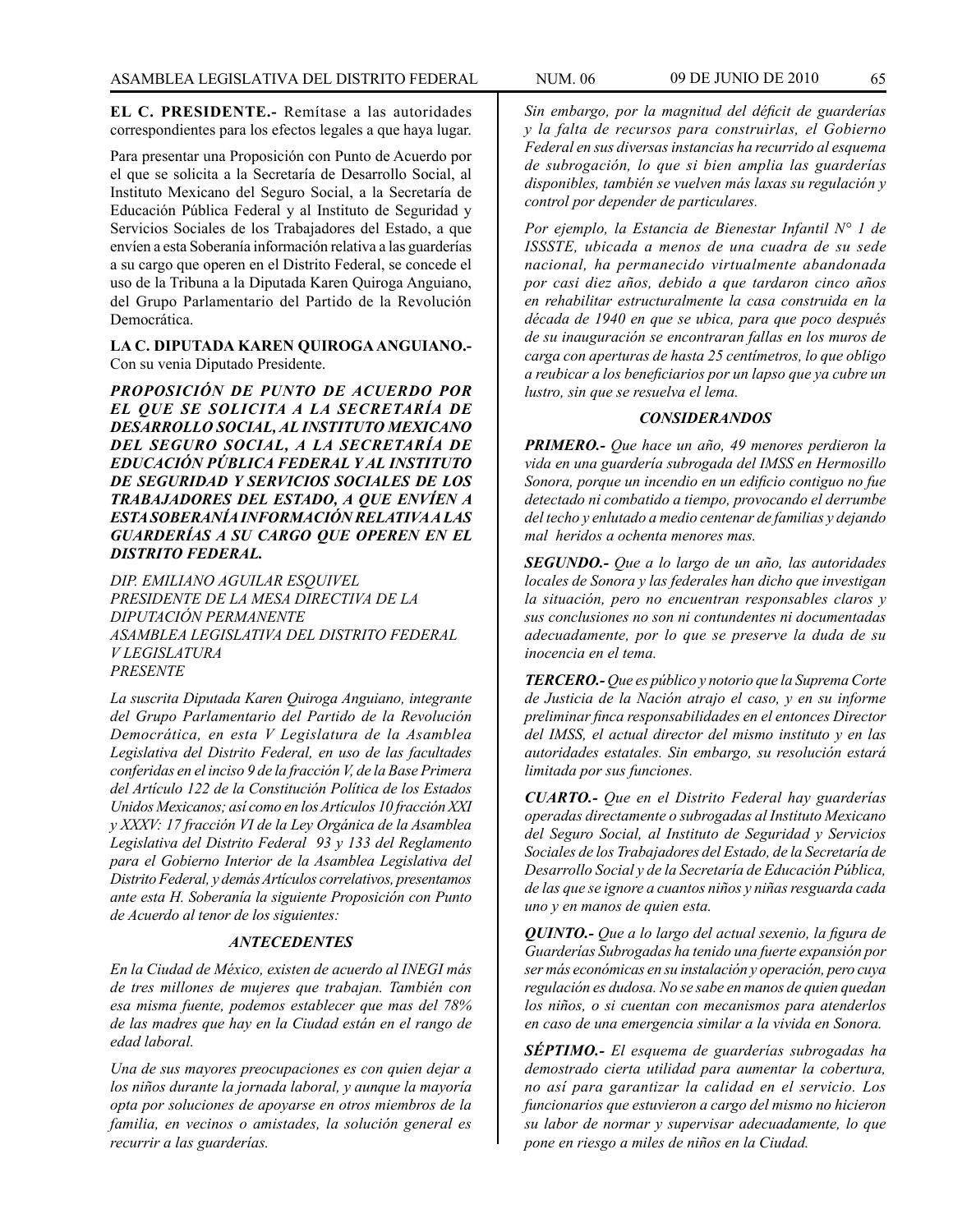*OCTAVO.- Debido a que la autoridad de Protección Civil y esta Soberanía debemos tener la información para actuar directamente en contra de los responsables sin mayor dilación ante tragedias similares, es importante que se nos provea de la información que se solicita.*

*Por lo tanto y dadas las consideraciones anteriores, presentamos el siguiente:*

# *PUNTO DE ACUERDO*

*PRIMERO.- Esta Honorable Asamblea Legislativa del Distrito Federal respetuosamente exhorta al Titular de la Secretaría de Desarrollo Social a que le haga llegar un informe del número de Guarderías a su cargo que se encuentran en el Distrito Federal, en el que detalle el número de niños y niñas resguardados, el total de personal a su cargo, los detalles de mecanismos de seguridad existentes y de los programas de protección civil con que cuenten, así como el directorio de funcionarios a cargo de ellas y las responsabilidades que les compete a cada uno.*

*SEGUNDO.- Esta Honorable Asamblea Legislativa del Distrito Federal respetuosamente exhorta al Titular del Instituto Mexicano del Seguro Social a que le haga llegar un informe del número de guarderías a su cargo que se encuentran en el Distrito Federal, en el que detalle el número de niños y niñas resguardados, el total de personal a su cargo, los detalles de mecanismos de seguridad existentes y de los programas de protección civil con que cuenten, así como el directorio de funcionarios a cargo de ellas y las responsabilidades que les compete a cada uno.*

*TERCERO.- Esta Honorable Asamblea Legislativa del Distrito Federal, respetuosamente exhorta al Titular de la Secretaría de Educación Pública Federal, a que le haga llegar un informe del número de Guarderías a su cargo que se encuentran en el Distrito Federal, en el que detalle el número de niños y niñas resguardados, el total de personal a su cargo, los detalles de mecanismos de seguridad existentes y de los programas de protección civil con que cuenten, así como el directorio de funcionarios a cargo de ellas y las responsabilidades que les compete a cada uno.*

*CUARTO.- Esta Honorable Asamblea Legislativa del Distrito Federal, respetuosamente exhorta al Titular del Instituto de Seguridad y Servicios Sociales de los Trabajadores del Estado, a que le haga llegar un informe del número de Guarderías a su cargo que se encuentran en el Distrito Federal, en el que detalle el número de niños y niñas resguardados, el total de personal a su cargo, los detalles de mecanismos de seguridad existentes y de los programas de protección civil con que cuenten, así como el directorio de funcionarios a cargo de ellas y las responsabilidades que les compete a cada uno.*

# *ATENTAMENTE*

*Dip. Karen Quiroga Anguiano*

Es cuanto, Diputado Presidente.

**EL C. PRESIDENTE.-** Gracias, Diputada. En términos de lo dispuesto por el Artículo 133 del Reglamento para el Gobierno Interior de la Asamblea Legislativa del Distrito Federal, consulte la Secretaría a la Diputación Permanente en votación económica, si la propuesta presentada por la Diputada Karen Quiroga Anguiano, se considera de urgente y obvia resolución.

**EL C. SECRETARIO**.- Por instrucciones de la Presidencia y en votación económica, se consulta a la Diputación Permanente si la propuesta de referencia se considera de urgente y obvia resolución.

Los que estén por la afirmativa, sírvanse manifestarlo levantando la mano.

Los que estén por la negativa, sírvanse manifestarlo levantando la mano.

Se considera de urgente y obvia resolución, Diputado Presidente.

**EL C. PRESIDENTE**.- Está a discusión la propuesta. ¿Existen oradores en contra?

Adelante, señor Diputado.

**EL C. DIPUTADO JORGE PALACIOS ARROYO.-** En realidad no estamos en contra de la propuesta de manera general, sino que también esa solicitud se haga extensiva a las guarderías que dependen del Gobierno del Distrito Federal, como es el caso de los CENDI.

**LA C. DIPUTADA KAREN QUIROGA ANGUIANO (Desde su curul).-** Sí está.

**EL C. DIPUTADO JORGE PALACIOS ARROYO.-** ¿Sí viene incluido?

**EL C. DIPUTADO CARLOS ALBERTO FLORES GUTIÉRREZ (Desde su curul).-** Presidente.

**EL C. PRESIDENTE FERNANDO CUELLAR REYES**.- ¿Con qué objeto, Diputado Flores?

**EL C. DIPUTADO CARLOS ALBERTO FLORES GUTIÉRREZ (Desde su curul).-** Diputado Presidente, nosotros estaríamos a favor si se incluyera en el texto la Secretaría de Desarrollo Social del Distrito Federal, y podríamos pedir la información de guarderías a todas las dependencias de Gobierno que quisiéramos. Nosotros no tenemos problema con ese tema.

**LA C. DIPUTADA KAREN QUIROGA ANGUIANO (Desde su curul).-** Presidente.

**EL C. PRESIDENTE**.- Gracias, Diputado. ¿Diputada Karen, con qué objeto?

**LA C. DIPUTADA KAREN QUIROGA ANGUIANO (Desde su curul).-** Nada más para aclararle al Diputado que sí efectivamente es la Secretaría de Desarrollo Social del Distrito Federal quien viene en el escrito. El día de ayer anunciamos una Iniciativa y por eso es que requerimos toda la información y también por los últimos acontecimientos y los de hace un año. Va en ese tema.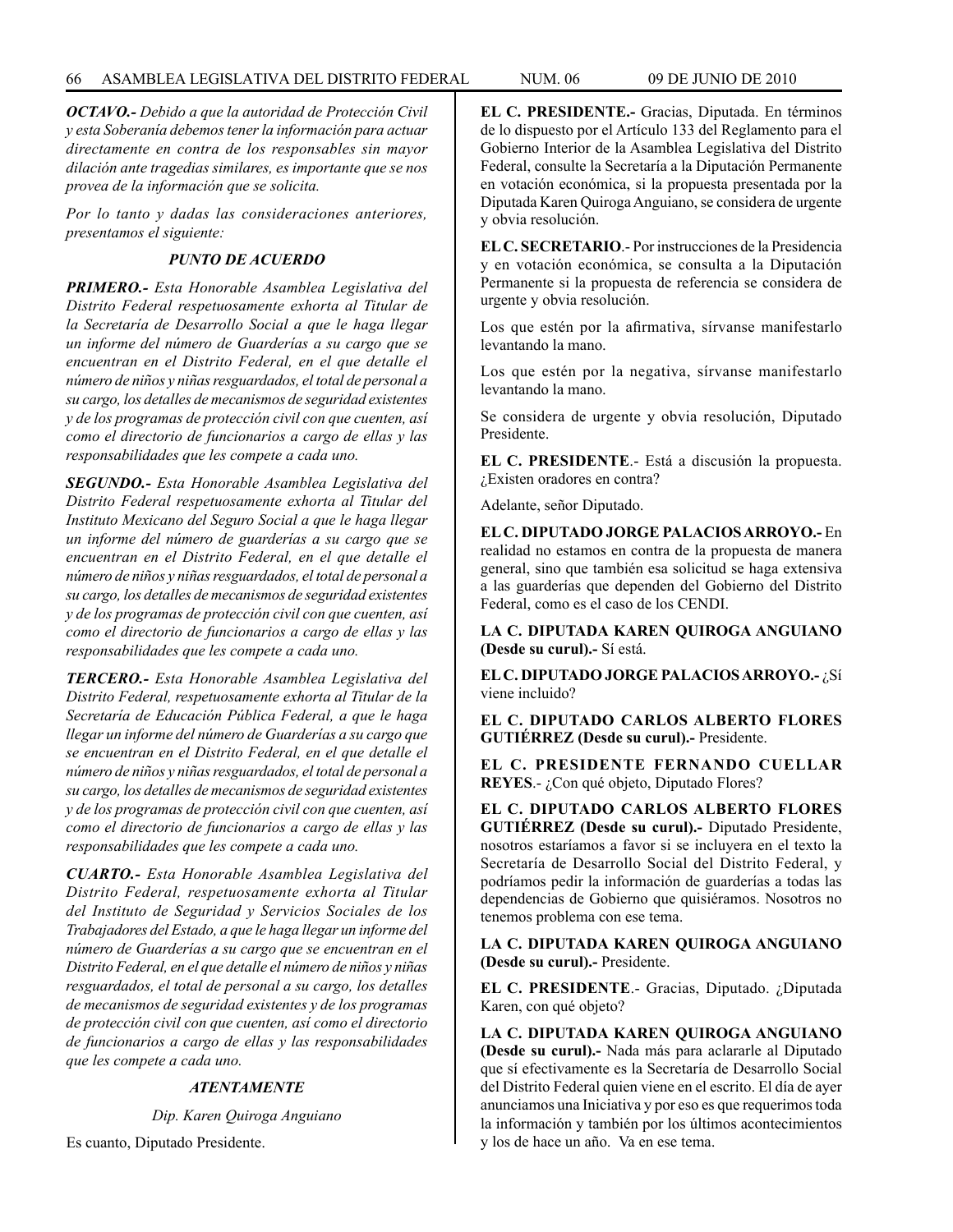**EL C. DIPUTADO JORGE PALACIOS ARROYO.-**  Bueno, siendo esto así, Diputada Karen Anguiano, cuente usted con nuestro apoyo porque definitivamente la preocupación que sentimos respecto a la seguridad que guardan los niños en esas instancias, en esas guarderías, de verdad que es preocupante y necesitamos conocer cuál es el estado, sobre todo en cuestión de protección civil, que guarda las guarderías.

# Muchas gracias.

**EL C. DIPUTADO CARLOS ALBERTO FLORES GUTIÉRREZ (Desde su curul).-** Presidente.

**EL C. PRESIDENTE.-** ¿Diputado Carlos Flores, con qué objeto?

**EL C. DIPUTADO CARLOS ALBERTO FLORES GUTIÉRREZ (Desde su curul).-** Sólo sí que quede muy clara esa modificación *Secretaría de Desarrollo Social del Distrito Federal*.

EL C. PRESIDENTE.- ¿Me lo puede repetir, por favor?

**EL C. DIPUTADO CARLOS ALBERTO FLORES GUTIÉRREZ (Desde su curul).-** Sólo que sí quedara muy preciso en el texto del Punto de Acuerdo que la información se le solicita a la Secretaría de Desarrollo Social del Distrito Federal en el primer resolutivo.

**LA C. DIPUTADA KAREN QUIROGA ANGUIANO (Desde su curul).-** Presidente.

**EL C. PRESIDENTE.-** Diputada Karen.

**LA C. DIPUTADA KAREN QUIROGA ANGUIANO (Desde su curul).-** Son ambas, la Secretaría de Desarrollo Social, en el Punto de Acuerdo en la versión original viene, yo leí una versión resumida en Tribuna, entonces viene en ese tenor.

**EL C. PRESIDENTE.-** Entonces, Diputada, queda precisado que son ambas Secretarías, la Secretaría a nivel Federal y la Secretaría de Desarrollo Social del Distrito Federal. Eso es lo que está solicitando el Diputado Carlos Flores, así quedará definido.

Gracias, Diputada.

Proceda la Secretaría a preguntar a la Diputación Permanente, en votación económica, si es de aprobarse la propuesta a discusión.

**EL C. SECRETARIO.-** Por instrucciones de la Presidencia y en votación económica se pregunta a la Diputación Permanente si está a favor o en contra de la propuesta sometida a su consideración, con la modificación planteada.

Los que estén por la afirmativa, sírvanse manifestarlo levantando la mano.

Los que estén por la negativa, sírvanse manifestarlo levantando la mano.

Aprobada la propuesta, Diputado Presidente.

Para presentar una Proposición con Punto de Acuerdo para exhortar al Jefe Delegacional en Azcapotzalco, Licenciado Enrique Vargas Anaya, a fin de que informe a esta Honorable Asamblea Legislativa el motivo por el cual una vez inaugurada el pasado 30 de abril la Casa de Cultura y Parque Recreativo *José María Morelos y Pavón* ubicada en la Colonia Santiago Ahuizotla, éste ha sido cerrado al público al día siguiente de su inauguración, se concede el uso de la Tribuna al Diputado Jorge Palacios Arroyo, del Grupo Parlamentario del Partido Acción Nacional.

**EL C. DIPUTADO JORGE PALACIOS ARROYO.-** Con su venia, Diputado Presidente.

*PROPOSICIÓN CON PUNTO DE ACUERDO PARA EXHORTAR AL JEFE DELEGACIONAL EN AZCAPOTZALCO, LIC. ENRIQUE VARGAS ANAYA; A FIN DE QUE INFORME A ESTA H. ASAMBLEA LEGISLATIVA EL MOTIVO POR EL CUAL UNA VEZ INAUGURADA EL PASADO 30 DE ABRIL LA CASA DE LA CULTURA Y PARQUE RECREATIVO "JOSÉ MARÍA MORELOS Y PAVÓN", UBICADA EN EL PUEBLO DE SANTIAGO AHUIZOTLA, ESTE HA SIDO CERRADO AL PÚBLICO AL DÍA SIGUIENTE DE SU INAUGURACIÓN.*

*DIP. EMILIANO AGUILAR ESQUIVEL PRESIDENTE DE LA MESA DIRECTIVA DE LA DIPUTACIÓN PERMANENTE ASAMBLEA LEGISLATIVA DEL DISTRITO FEDERAL V LEGISLATURA PRESENTE*

*El suscrito, Diputado Jorge Palacios Arroyo de la Asamblea Legislativa del Distrito Federal, V LEGISLATURA, integrante del Grupo Parlamentario del Partido Acción Nacional, con fundamento en lo dispuesto por los Artículos 11, 17 fracción VI, 18 fracción VII de la ley Orgánica; 93, 98 y 132 del Reglamento para el Gobierno Interior, ambos de la Asamblea Legislativa del Distrito Federal, someto a la consideración del Pleno de esta Honorable Asamblea Legislativa, para que sea turnado a la comisión correspondiente, la siguiente: Proposición con Punto de Acuerdo para exhortar al Jefe Delegacional en Azcapotzalco, Lic. Enrique Vargas Anaya; a fin de que informe a esta H. Asamblea Legislativa el motivo por el cual una vez inaugurada el pasado 30 de abril la Casa de la Cultura y Parque Recreativo "José María Morelos y Pavón", ubicada en el Pueblo de Santiago Ahuizotla, este ha sido cerrado al público al día siguiente de su inauguración, al tenor de los siguientes antecedentes:*

# *ANTECEDENTES*

*1.- El Deporte y la Recreación, son elementos esenciales de la educación y en consecuencia las Jefaturas Delegacionales, tienen la alta responsabilidad de promover y posibilitar*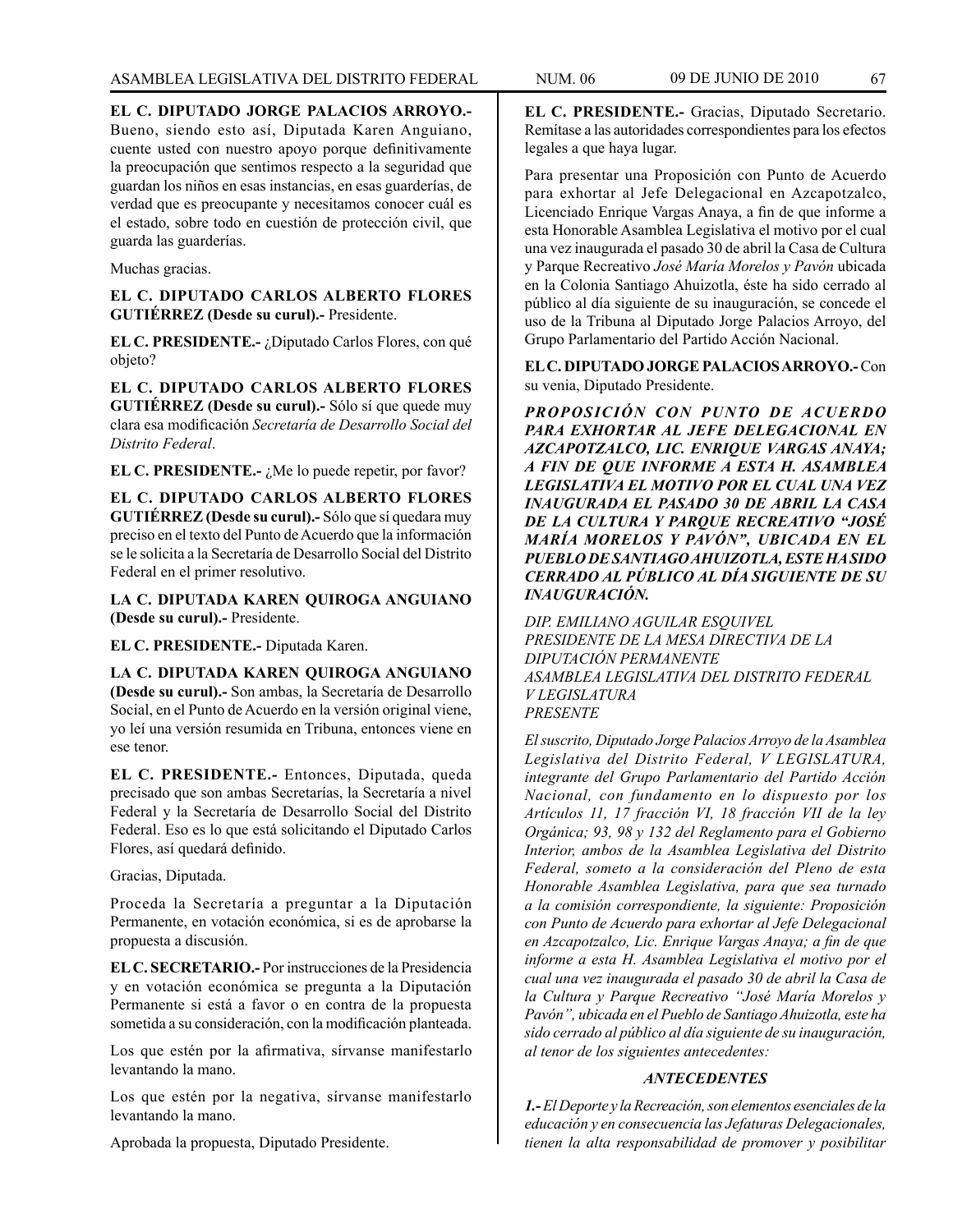*la política del deporte, en las instalaciones públicas como un servicio si no gratuito a bajo costo de alto contenido social, especialmente para los niños los jóvenes y grupos vulnerables puesto que forma parte importante de su desarrollo como personas y representantes del gran segmento social de la Delegación Azcapotzalco.*

*Es oportuno y procedente, llamar la atención y el interés de todos los Diputados, para que en forma democrática y plural se acuerde actuar en la urgente necesidad de propiciar e impulsar las actividades deportivas para que los niños, jóvenes, adultos mayo res y a la población en general, puedan desarrollar sistemáticamente, sus facultades físicas y mentales mediante la práctica de un deporte.* 

*Hablar del deporte en el siglo XXI, es reafirmar la importancia y trascendencia que tiene para el presente y el futuro de nuestra Ciudad, la formación integra y sana de cada uno de los habitantes, que anhelan la oportunidad de superarse, con acciones y practicas deportivas.*

*2.- Autoridades delegacionales en Azcapotzalco, entregaron a la comunidad el pasado 30 de abril, el Parque y Casa de Cultura "José María Morelos y Pavón", ubicado en la calle de Morelos No. 10 en la colonia Santiago Ahuizotla.*

*El predio estuvo en disputa por los vecinos, ya que estaba destinado para construir una unidad habitacional, y gracias al esfuerzo de los vecinos y las autoridades delegacionales se logró recuperar y construir un espacio para la cultura, recreación, deporte y áreas verdes, para los vecinos del pueblo de Santiago Ahuizotla.*

*Según el portal de la Delegación Azcapotzalco el Jefe Delegacional, Enrique Vargas Anaya, entrego la obra que tuvo una inversión conjunta con la Secretaría de Desarrollo Social (SEDESOL) de 14.4 millones de pesos, la cual ofrecerá talleres de música, canto, poesía, creación literaria y fomentar la actividad física y expresión corporal, la difusión del arte, además*

*La Casa de Cultura Morelos dispone de plaza cívica adoquinada, foro al aire libre, pista para correr, área de calentamiento, juegos infantiles, bancas, gimnasio al aire libre, 10 estaciones para realizar ejercicio, 19 postes con luminarias tipo colonial y sistema de riego.*

*Aun así es importante mencionar que desde su inauguración el 30 de Abril del presente, la Casa de la Cultura y Parque Recreativo "José María Morelos y Pavón", a permanecido cerrada y los vecinos aun desconocen la causa del porque no esta abierto al público, siendo que es un parque nuevo y cubre todas las expectativas de los niños, jóvenes y adultos para realizar un deporte que beneficie su salud y ocupe su tiempo libre en realizar actividades productivas para la conservación de un cuerpo sano.*

### *CONSIDERANDOS*

*PRIMERO. Que la premisa de cualquier gobierno es proteger la vida y bienestar de los ciudadanos.*

*SEGUNDO. Que en nuestra Carta Magna en su Artículo 122, establece las facultades y obligaciones, de la Asamblea Legislativa y del Jefe de Gobierno, ambos del Distrito Federal, en materia de Recreación y Deporte, determinando en la Base Primera, fracción V, inciso I), como facultad expresa la de expedir normas sobre fomento económico y protección al empleo, así como el fomento cultural, cívico y deportivo recalcando la función social educativa que corresponde en términos del Artículo 3° de la propia constitución.*

*TERCERO. Que el Artículo 13 de la Ley Orgánica de la Asamblea Legislativa del Distrito Federal, menciona en su fracción VII, que en materia de Administración Pública, corresponde a la Asamblea Legislativa del Distrito Federal; solicitar a la Administración Pública del Distrito Federal para el mejor desempeño de sus funciones, la información y documentación que considere necesaria.*

*CUARTO. Que de conformidad con el Artículo 42 del Estatuto de Gobierno del Distrito Federal, la Asamblea Legislativa es competente y tiene facultades para legislar, regular la prestación y la concesión de los servicios públicos, como lo es el caso de servicios deportivos y de recreación.*

*QUINTO. Que en la Ley de las Niñas y los Niños del Distrito Federal, se establece que los niños tendrán derecho a tener acceso a los satisfactores necesarios, considerando alimentos, bienes, servicios y condiciones humanas o materiales, que posibiliten su desarrollo armónico e integral en el ámbito físico, intelectual, social y cultural; lo cual queda estipulado en el Artículo 5° inciso c) fracción I.*

*SEXTO. Que en el ordenamiento de referencia y dispositivo mencionado anteriormente, en su inciso d) fracción VI, las niñas y niños tienen derecho a participar en la vida cultural de su comunidad, así como al desarrollo de la creación artística, esparcimiento, actividad deportiva y a los juegos y actividades, propias de su edad.*

*SÉPTIMO. Que la responsabilidad y obligación de cada Jefe Delegacional frente a las niñas y los niños, se encuentra establecida en el Artículo 24 de la Ley de las Niñas y los Niños del Distrito Federal, pues deben establecer y obligación promover la concertación entre los sectores público, privado y social, para mejorar su calidad de vida en la demarcación territorial.*

*OCTAVO. Que la Ley de las y los jóvenes del Distrito Federal, hace referencia en su Artículo 25, que el Gobierno debe promover y garantizar por todos los medios a su alcance el acceso a las diferentes formas, practicas y modalidades de recreación de acuerdo con los mismos intereses de las y los jóvenes de la ciudad.*

*Por lo anteriormente expuesto, fundado y motivado, sometemos a consideración del Pleno de esta Diputación permanente de la Asamblea Legislativa del Distrito Federal el siguiente:*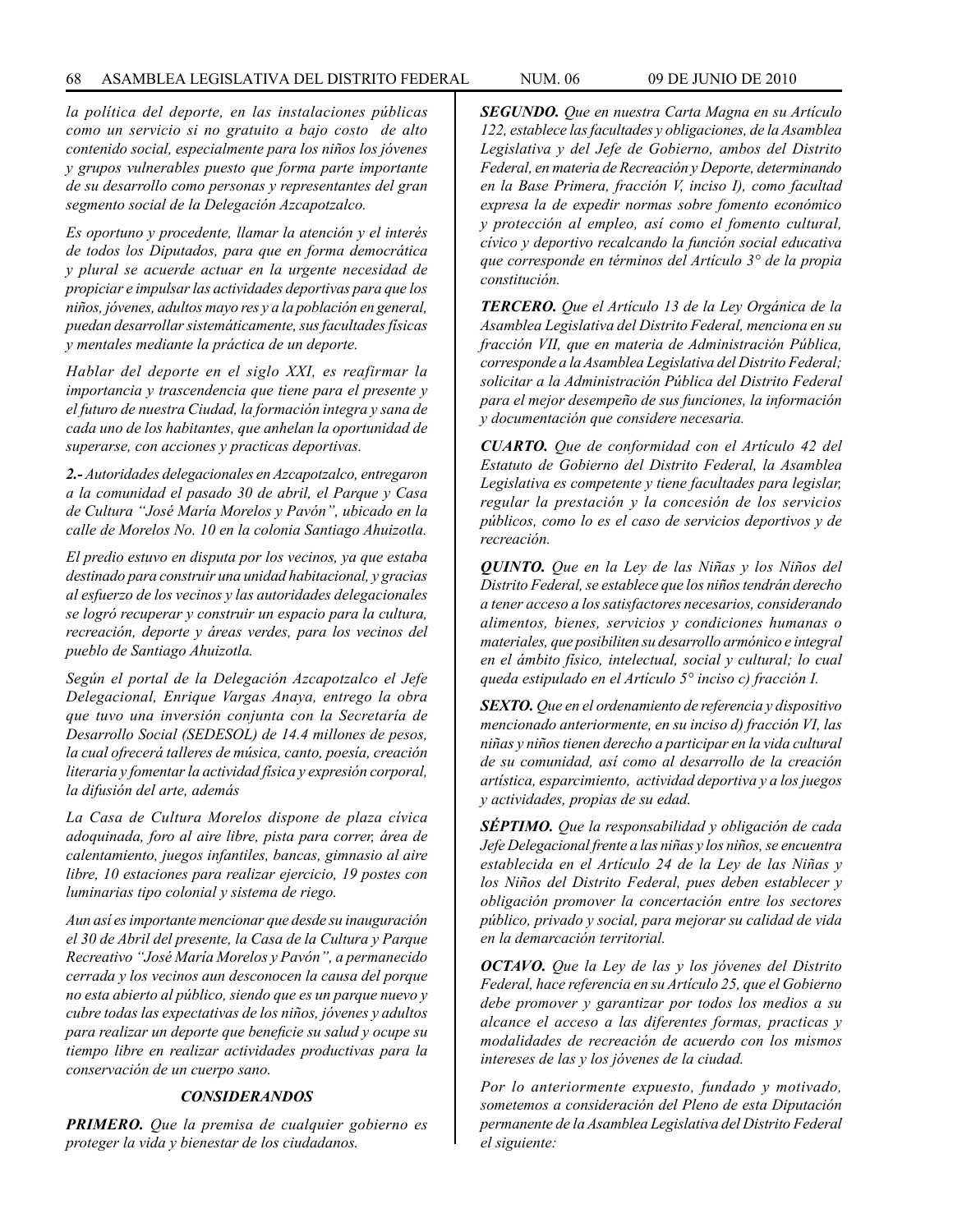# *PUNTO DE ACUERDO*

*ÚNICO. Proposición con Punto de Acuerdo para exhortar al Jefe Delegacional en Azcapotzalco, Lic. Enrique Vargas Anaya; a fin de que informe a esta H. Asamblea Legislativa, el motivo por el cual una vez inaugurado en el Pueblo de Santiago Ahuizotla el la Casa de la Cultura y parque recreativo "Jose María Morelos y Pavón", fue cerrado al público el pasado 30 de abril día siguiente de su inauguración, impidiendo el legítimo derecho que tiene los ciudadanos de la Delegación Azcapotzalco a la libre recreación.* 

*Recinto Legislativo, junio 09 2010.*

#### *ATENTAMENTE*

# *Dip. Jorge Palacios Arroyo*

Es cuanto, Diputado Presidente.

**EL C. PRESIDENTE.-** Gracias, Diputado. Con fundamento en lo dispuesto por los Artículos 50 fracciones IV y V de la Ley Orgánica de la Asamblea Legislativa del Distrito Federal, 28 y 132 del Reglamento para el Gobierno Interior, se turna para su análisis y Dictamen a la Comisión de Cultura.

Para presentar una Proposición con Punto de Acuerdo para exhortar al Secretario de Seguridad Pública del Gobierno del Distrito Federal, Doctor Manuel Mondragón y Kalb a efecto de que implemente un punto de operación del Programa Conduce Sin Alcohol sobre el Eje 10 Sur en la delegación Coyoacán, con el propósito de evitar la práctica de arrancones sobre dicha vialidad, se concede el uso de la Tribuna al Diputado Federico Manzo Sarquis, del Grupo Parlamentario del Partido Acción Nacional.

#### **EL C. DIPUTADO FEDERICO MANZO SARQUIS.-**  Con la venia de la Presidencia.

*PROPOSICIÓN CON PUNTO DE ACUERDO PARA EXHORTAR AL SECRETARIO DE SEGURIDAD PÚBLICA DEL GOBIERNO DEL DISTRITO FEDERAL. DR. MANUEL MONDRAGÓN Y KALB, A EFECTO DE QUE IMPLEMENTE UN PUNTO DE OPERACIÓN DEL PROGRAMA "CONDUCE SIN ALCOHOL" SOBRE EL EJE 10 SUR, EN LA DELEGACIÓN COYOACÁN, CON EL PROPÓSITO DE EVITAR LA PRACTICA DE ARRANCONES SOBRE DICHA VIALIDAD.*

*DIP. EMILIANO AGUILAR ESQUIVEL PRESIDENTE DE LA MESA DIRECTIVA DE LA DIPUTACIÓN PERMANENTE ASAMBLEA LEGISLATIVA DEL DISTRITO FEDERAL V LEGISLATURA PRESENTE*

*El suscrito Diputado a la Asamblea Legislativa del Distrito Federal, V Legislatura, integrante del Grupo Parlamentario del Partido Acción Nacional, con fundamento en lo dispuesto por los Artículos 17 fracción VI y 58 fracción X de la Ley Orgánica, 93 y 133 del Reglamento para el Gobierno Interior, ambos de la Asamblea Legislativa del Distrito Federal, someto a la consideración de esta* 

*Diputación Permanente con carácter de urgente y obvia resolución la presente Proposición con Punto de Acuerdo para exhortar al Secretario de Seguridad Pública del Gobierno del Distrito Federal. Dr. Manuel Mondragón y Kalb, a efecto de que implemente un punto de operación del Programa "Conduce sin Alcohol" sobre el Eje 10 Sur, en la Delegación Coyoacán, con el propósito de evitar la practica de arrancones sobre dicha vialidad lo anterior, al tenor de los siguientes:*

### *ANTECEDENTES*

*1.- Que con fecha 18 de septiembre del año 2003, el Gobierno del Distrito Federal a través de la Secretaría de Seguridad Pública, dio inicio el programa denominado "Conduce sin alcohol", como consecuencia de la alta incidencia de accidentes de transito, relacionados con la ingesta de alcohol, principalmente entre los jóvenes.*

*2.- El 40% de los accidentes de transito en el Distrito Federal se hallan relacionados con el consumo de alcohol, a partir de la existencia de este programa entre los años 2003 y 2004, el programa conduce sin alcohol incidió a la baja en un 60% en la muertes en accidentes de transito relacionados con el consumo de alcohol.*

*3.- La fatídica mezcla del consumo del alcohol y la conducción de vehículos automotores ha sido una problemática que ha costado vidas, causando pérdidas de vida de forma culposa, no obstante a esta práctica que se realiza de cierta forma organizadamente y bajo la conciencia de someterse a la adrenalina de la velocidad, el alcohol y hasta las drogas, se le ha denominado "arrancones", en los que clandestinamente se corren autos a velocidades competenciales, en las calles de nuestra Ciudad.*

*4.-Con la implementación del programa "Conduce sin Alcohol" se busca inhibir la práctica de arrancones en las vialidades del Distrito Federal, ya que no son sucesos nuevos, debido a que en los últimos años se ha detectado un incremento de esta practica en diversas avenidas de la ciudad. En estas carreras se realizan apuestas ilegales de cantidades que van desde varios miles de pesos hasta la factura de los propios automóviles que compiten en dichas carreras ilegales.*

*5.- El riesgo que se corre al participar en arrancones clandestinos en las avenidas de la Ciudad puede llevar a pérdidas de vidas humanas no sólo de quienes participan en ellas, sino también de otros automovilistas que se encuentran en el lugar e inclusive peatones que transitan por la zona, además de que causan afectaciones a la tranquilidad de los vecinos debido al ruido excesivo y la venta de bebidas alcohólicas.*

*6.- En el año 2006, el entonces Secretario de Seguridad Pública del Distrito Federal, Ingeniero Joel Ortega Cuevas, hacía hincapié en los dispositivos, retenes y operativos que buscaban detectar e impedir la realización de arrancones*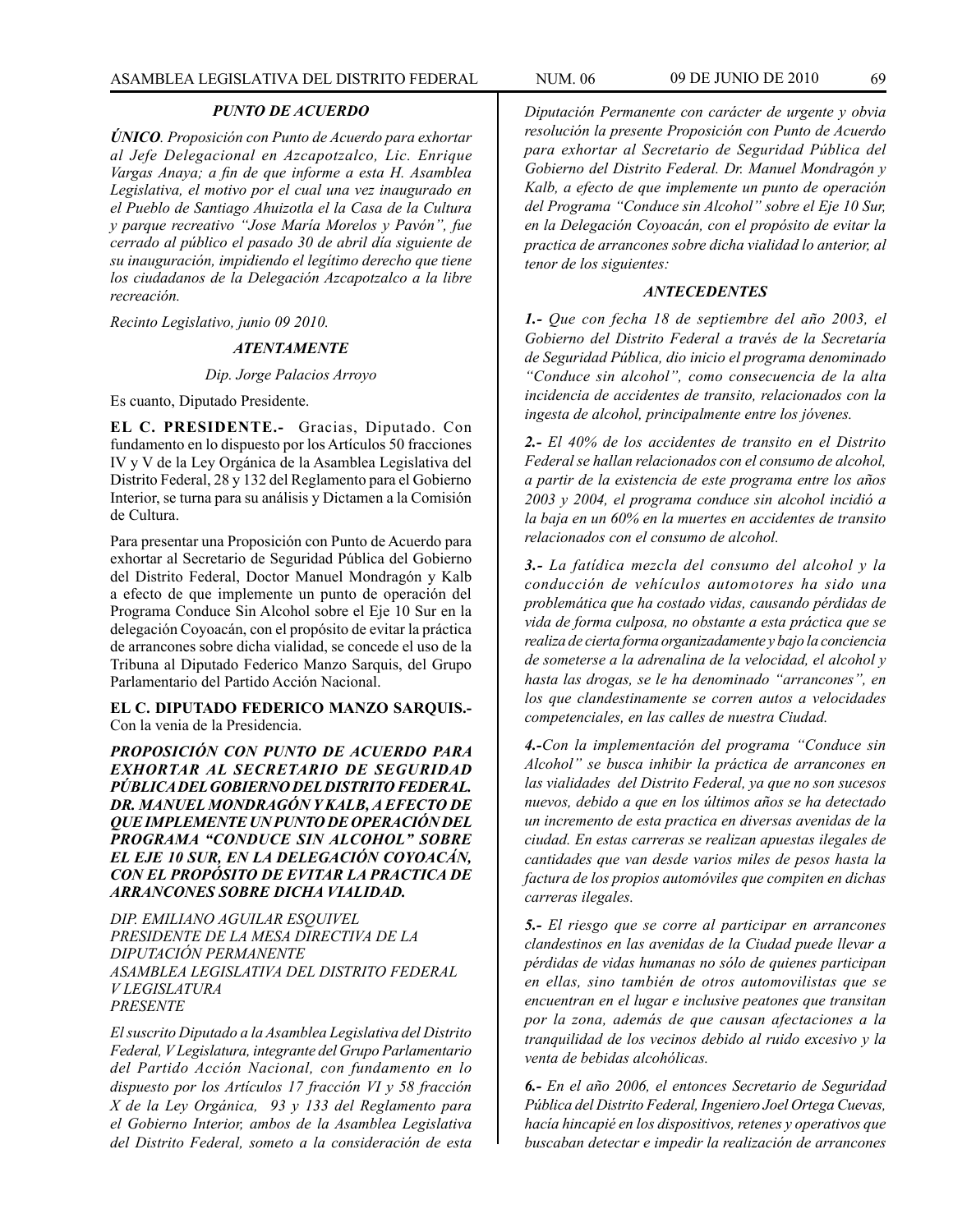*para detener y poner a disposición del Juez Cívico a quienes fueran sorprendidos y alcanzados por los elementos policíacos, no obstante esta practica sigue vigente y contrario a lo esperado va tomando auge.*

*7.- En este tenor los vecinos de la colonia Pedregal de Santo Domingo han manifestado su preocupación ya que a partir de los días jueves, viernes, sábados y domingos, durante los últimos meses se ha incrementado la práctica de dicha actividad, pues se realizan arrancones de autos y motos sin que las autoridades pongan un alto.*

*Con los antecedentes expuestos, someto a la consideración de esta Diputación Permanente, la presente Proposición con Punto de Acuerdo, al tenor de los siguientes:*

# *CONSIDERANDOS.*

*PRIMERO.- Que con fecha 18 de septiembre del año 2003 se publicó en la Gaceta Oficial del Gobierno del Distrito Federal el "Programa de prevención y Control de ingestión de alcohol en conductores", entrando en vigor a partir del 19 de septiembre 2003, a cargo de la Secretaría de Seguridad Pública del Distrito Federal.*

*SEGUNDO.- Que el Reglamento de Transito Metropolitano en su Artículo 14, dispone que en las vías públicas esta prohibido:*

*"VI. Organizar o participar en competencias vehiculares de alta velocidad o "arrancones… "*

*Así mismo dicho Reglamento, impone como sanción para la conducción bajo los influjos del alcohol el arresto administrativo inconmutable de 20 a 36 horas, en su Artículo 31.*

*TERCERO.- Que con la aplicación del programa "Conduce sin alcohol", los vecinos de la Avenida Eje 10 Sur en la Colonia Pedregal de Santo Domingo, encontrarían solución a los siguientes problemas:*

*• Se evitaría la contaminación auditiva por los automotores y sonido de auto estereos durante la madrugada.*

- *Disminuiría el consumo de drogas.*
- *La ingesta de bebidas alcohólicas en la vía pública.*
- *La práctica de arrancones.*

*• Y el robo de autopartes.*

*CUARTO.- Que es obligación de las autoridades implementar acciones dentro del marco de sus atribuciones, tendientes a garantizar a los ciudadanos el respeto de sus derechos, procurando el bienestar común y una vida digna, atendiendo las necesidades de los gobernados que hacen llegar a sus representantes populares para una pronta atención y solución a sus problemas.*

*Por lo anteriormente expuesto, someto a la consideración de esta Diputación Permanente de la H. Asamblea Legislativa del Distrito Federal, V Legislatura, el siguiente:*

*PUNTO DE ACUERDO*

*ÚNICO. Se exhorta al Secretario de Seguridad Pública del Distrito Federal, Dr. Manuel Mondragón y Kalb, a efecto de que implemente un punto de operación del Programa "Conduce Sin Alcohol" sobre el Eje 10 Sur, en la Delegación Coyoacán, con el propósito de evitar la práctica de arrancones sobre dicha vialidad.*

*Recinto Legislativo, a los 8 días del mes de junio de dos mil diez.*

# *ATENTAMENTE*

#### *Dip. Federico Manzo Sarquis*

Es cuanto, Diputado Presidente.

**EL C. PRESIDENTE.-** Gracias, Diputado. En los términos de lo dispuesto por el Artículo 133 del Reglamento para el Gobierno Interior de la Asamblea Legislativa del Distrito Federal, consulte la Secretaría a la Diputación Permanente en votación económica si la propuesta presentada por el Diputado Federico Manzo Sarquis se considera de urgente y obvia resolución.

**EL C. SECRETARIO DIPUTADO CARLOS ALBERTO FLORES GUTIÉRREZ.-** Por instrucciones de la Presidencia y en votación económica, se consulta a la Diputación Permanente si la propuesta de referencia se considera de urgente y obvia resolución.

Los que estén por la afirmativa, sírvanse manifestarlo levantando la mano.

Los que estén por la negativa, sírvanse manifestarlo levantando la mano.

Se considera de urgente y obvia resolución, Diputado Presidente.

**EL C. PRESIDENTE.-** Gracias, Diputado Secretario. Está a discusión la propuesta. ¿Existen oradores en contra?

Proceda la Secretaría a preguntar a la Diputación Permanente en votación económica si es de aprobarse la propuesta a discusión.

**EL C. SECRETARIO.-** Por instrucciones de la Presidencia y en votación económica, se pregunta a la Diputación Permanente si está a favor o en contra de la propuesta sometida a su consideración.

Los que estén por la afirmativa, sírvanse manifestarlo levantando la mano.

Los que estén por la negativa.

Aprobada la propuesta, Diputado Presidente.

**EL C. PRESIDENTE.-** Gracias, Diputado Secretario. Remítase a las autoridades correspondientes, para los efectos legales a que haya lugar.

Para presentar una Proposición con Punto de Acuerdo por el que se exhorta a la Secretaría de Obras y Servicios del Gobierno del Distrito Federal y al proyecto Metro construir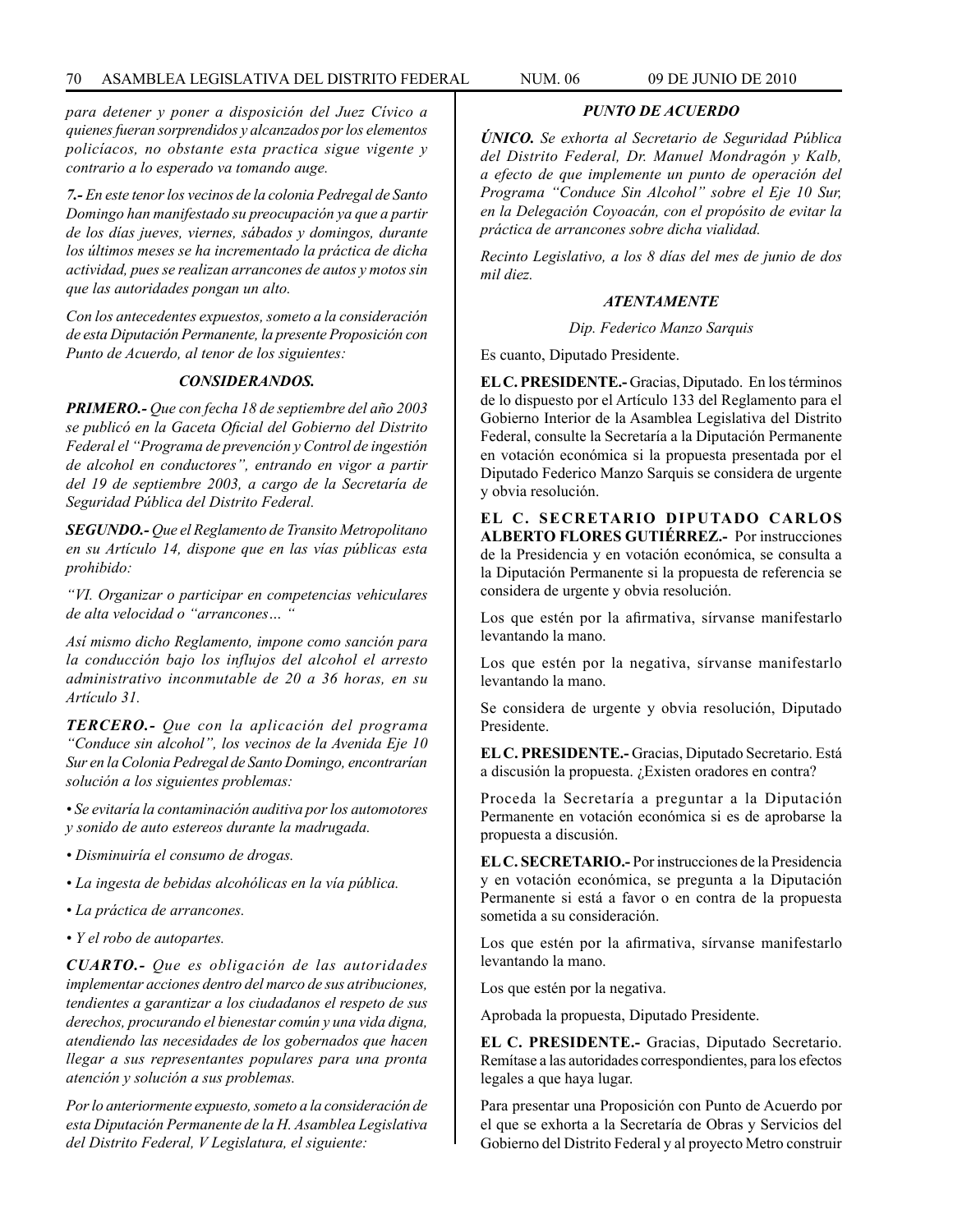una estación del Metro dentro del trazo de la Línea 12, que se ubica en la intersección de las vías primarias Ermita y Eje 3 Oriente, se concede el uso de la Tribuna al Diputado Federico Manzo Sarquis, del Grupo Parlamentario del Partido Acción Nacional.

### **EL C. DIPUTADO FEDERICO MANZO SARQUIS.-** Con la venia de la Presidencia.

*PROPOSICIÓN CON PUNTO DE ACUERDO POR EL QUE SE EXHORTA A LA SECRETARÍA DE OBRAS Y SERVICIOS DEL GOBIERNO DEL DISTRITO FEDERAL Y AL PROYECTO METRO, A CONSTRUIR UNA ESTACIÓN DE METRO DENTRO DEL TRAZO DE LA LÍNEA 12 QUE SE UBIQUE EN LA INTERSECCIÓN DE LAS VÍAS PRIMARIAS ERMITA Y EJE 3 ORIENTE.*

*DIP. EMILIANO AGUILAR ESQUIVEL PRESIDENTE DE LA MESA DIRECTIVA DE LA DIPUTACIÓN PERMANENTE ASAMBLEA LEGISLATIVA DEL DISTRITO FEDERAL V LEGISLATURA PRESENTE*

*Quienes suscribimos, Diputados integrantes de la Asamblea Legislativa del Distrito Federal, con fundamento en lo dispuesto por los Artículos 17 fracción VI, de la Ley Orgánica de la Asamblea Legislativa del Distrito Federal y 133 del Reglamento para el Gobierno Interior de la Asamblea Legislativa del Distrito Federal, someto a consideración de esta Honorable Asamblea legislativa, la presente Proposición con Punto de Acuerdo por el que se exhorta a la Secretaría de Obras y Servicios del Gobierno del Distrito Federal y al Proyecto Metro, construir una Estación de Metro dentro del trazo de la Línea 12 que se ubique en la intersección de las vías primarias Ermita y Eje 3 Oriente, al tenor de los siguientes:*

# *ANTECEDENTES*

*1. El siete de agosto del dos mil siete el Jefe de Gobierno del Distrito Federal presentó el proyecto de la línea 12 del Metro (la Línea del Bicentenario), que correería de Mixcoac a Tláhuac.*

*2. El 22 de septiembre de 2008 comenzaron las obras de construcción de la Línea 12 del Sistema de Transporte Colectivo Metro, la cual habrá de recorrer 25.1 kilómetros de Tláhuac a Mixcoac, pasando por 20 estaciones, brindando servicio a 475 mil usuarios por día, por medio de 28 trenes al inicio de su operación; según datos del portal electrónico del Órgano Proyecto Metro.1*

*3. Cuando se anunció el Proyecto de la Línea 12 del Metro "Línea Dorada", las principales argumentos y razones en que se justificó su necesidad, se concentraban en la proyección de demanda de este transporte, toda vez que se estimo que para el año de 2007 se realizarían 4.3 millones de viajes en día laborable en promedio en este sistema, y que de estos viajes 41 % se realizaba con motivo de transportarse al centro de trabajo.*

<sup>1</sup> *http://www. Proyectometro.df.gob.mx/*

*4. Como uno de los objetivos iniciales para la construcción de la Línea 12 se consideró el mejoramiento del desempeño general de la red del metro, en el que se resolviera la falta de conectividad Oriente-Poniente en el sur de la Ciudad así como el mejoramiento de la infraestructura de transporte en la Delegación Iztapalapa, la más poblada de las demarcaciones en el Distrito Federal.*

*5. Como aspectos relevantes que fueron considerados dentro del proyecto original fue el crear cuatro estaciones con sus respectivas correspondencias con otras líneas de la red del metro; La Estación del Paso con la Línea 8, la Estación Ermita con conexión con la Línea 2, con la Estación Zapata con la Línea 3 y Mixcoac con correspondencia con la línea 7.*

*6. Los criterios de evaluación para la elaboración del proyecto que fueron considerados, atendieron a razones de demanda, operación y construcción-costo.* 

*7. Que entre los aspectos relevantes del proyecto de la Línea 12 están características físicas y operativas, en donde se resalta el de "Mínima distancia en transbordos"2 .*

*8. El costo total de la obra, fue calculado en \$17, 583 millones de pesos; con una aportación por parte del Gobierno Federal de \$3,000 millones de pesos, lo que equivale al 17.06%.*

*9. Esta obra se construirá en dos etapas, la primera que va de Tláhuac a Atlatilco y culminara el 30 de abril de 2011; la segunda, de Atlatilco a Mixcoac, finalizará el 30 de abril de 2012.*

*10. Inicialmente, se consideró que esta línea contaría con 23 estaciones, sin embargo, en febrero de 2009 el Gobierno del Distrito Federal informó sobre modificaciones al proyecto original, entre las que se cuentan:* 

*a) El cambio del trazo, de Eje 3 Oriente a su continuación por la Avenida TIáhuac hasta la Calzada Ermita Iztapalapa.*

*b) Cambio en el tipo de trenes: Los trenes tendrán rodada férrea (con 2.5 kilómetros de cajón superficial y 12 kilómetros de tramo elevado).* 

*c) La supresión de tres estaciones, pasando de 23 a 20.*

*11. De las modificaciones realizadas una de las estaciones suprimidas fue la estación Axomulco, en la intersección que conforman las vías primarias Eje 3 Oriente y la Calzada Ermita Iztapalapa, lugar con alto índice de transito de Personas, donde concurren comercios, industrias e instituciones educativas de nivel superior, incumpliéndose de forma extensiva con los beneficios señalados en el proyecto en relación con la mejora de opciones de conexión de Iztapalapa, con las principales zonas de servicios, empleo, educación y recreación de la Ciudad.*

<sup>2</sup> *Portal Electrónico del Sistema de Transporte Colectivo Metro http://www.metro.df.gob.mx/sabias/linea12bhtml*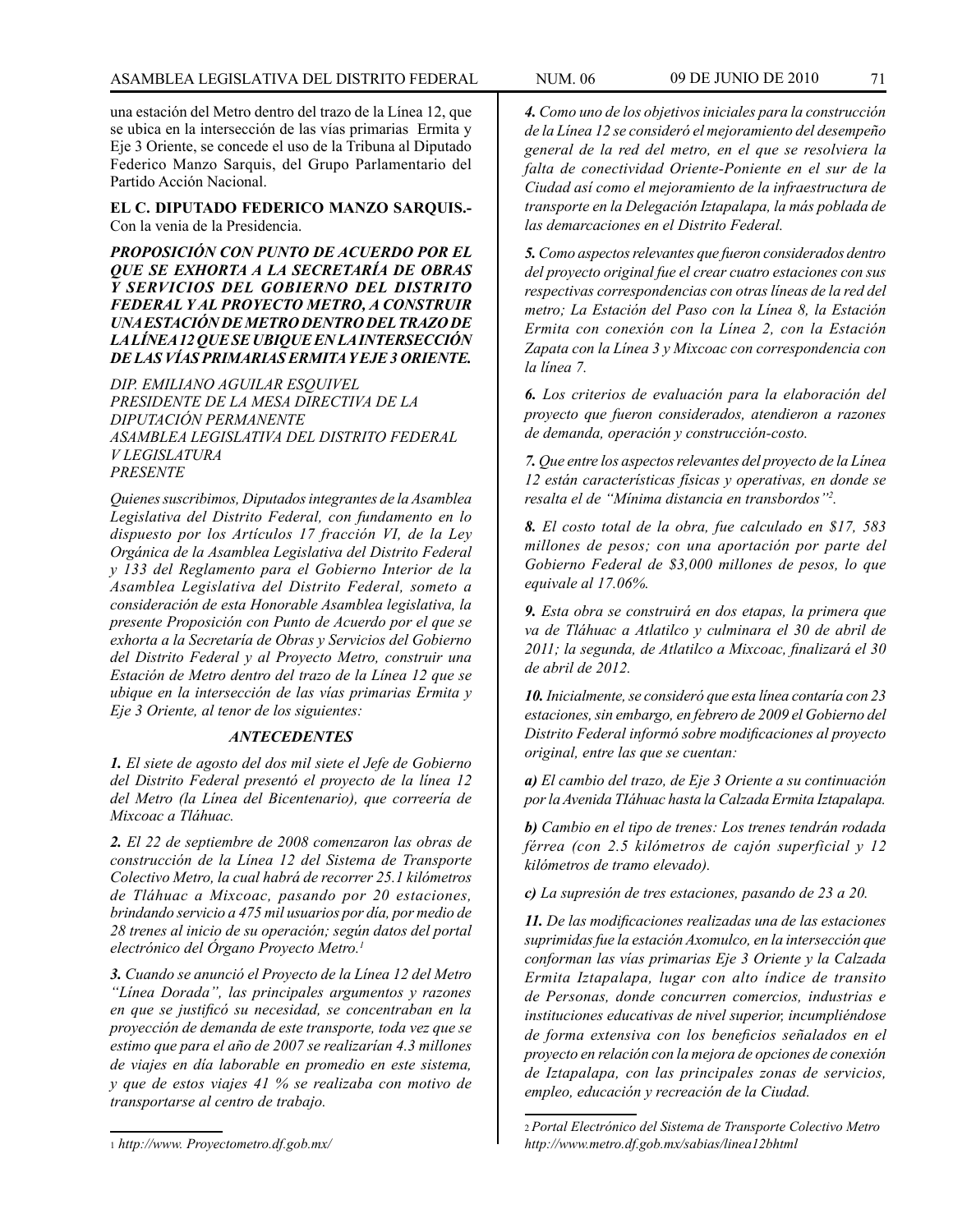*12. La supresión de la estación Axomulco carece de motivación, toda vez que la autoridad responsable del proyecto sólo argumento que la ubicación de la estación beneficiaria a muy pocos usuarios, siendo que la intersección corresponde a dos vialidades primarias con un alto índice de transito de personas todos los días de forma constante, siendo que en el estudio de demanda en el proyecto original se consideró una demanda de mas de 40,000 mil usuarios entre las 6 y 9 horas.*

*13. Aunado a lo anterior, en el proyecto original, la estación Axomulco habría sido una estación de correspondencia entre las líneas 8 y 12, toda vez que, cuando fue construida la línea 8 se dejaron los túneles requeridos a efecto de que cuando fuese construida la línea 12 esta corriera sobre Ermita retomando el actual trazo de la línea 8 sobre esta calzada;*

*14. En suma, la supresión de la estación Axomulco traerá consigo tres problemas graves: 1) que una intersección de vías primarias tan importante como lo es Ermita y Eje 3 Oriente, se quedaría sin estación de metro;*

*2) qua se crearía una correspondencia de las líneas 8 y 12 en la estación Atlatilco de aproximadamente un kilómetro de distancia, y* 

*3) entre la estación Atlatilco y la que seguiría de esta hacia el poniente (Mexicaltzingo) en la línea 12 habría aproximadamente dos kilómetros de distancia.*

*15. Aun más, desde que fueron dadas a conocer las modificaciones al proyecto original de la línea 12, no ha habido una explicación sustentada sobre las razones por las cuales se hicieron tales cambios. Según el Subsecretario de Coordinación Metropolitana y Enlace Gubernamental del gobierno local, el proyecto de la Línea 12 del Metro esta plenamente respaldado por los estudios urbanos - ambientales correspondientes, en tanto que el trazo fue establecido de acuerdo al número de viajes que se realizan en esas zonas, según la encuesta de origen - destino aplicada en 2007.*

*16. En cumplimiento al resolutivo del pleno de la Asamblea Legislativa del Distrito Federal, V Legislatura, en su Sesión del 24 de noviembre del 2009, se llevó a cabo la comparecencia del Director General del Proyecto Metro del Distrito Federal, Ingeniero Enrique Horcasitas Manjarrez, ante las Comisiones Unidas de Transporte y Vialidad, de Desarrollo e Infraestructura Urbana y de Preservación del Medio Ambiente y Protección Ecológica de la Asamblea legislativa, con el objeto de que presentara un informe acerca del estado en el que se encontraba el Proyecto de la Línea 12 y precisara las razones técnicas y financieras que llevaron a modificar el trazo original, así como el impacto urbano, vial, ambiental y financiero que generó esa decisión.*

*17. En el citado acto, en el informe que rindió el funcionario, fueron explicadas las razones técnicas del cambio de trazo, pero no se explicaron las razones por las cuales se suprimía la estación Axomulco cuando con su construcción se estaría cumpliendo con los objetivos principales y esenciales del proyecto.*

*18. Vecinos de las colonias Progreso del Sur, Valle del Sur, Minerva y Unidad Modelo, han sostenido reuniones de trabajo con la autoridad responsable solicitando la construcción de la estación, en virtud de los beneficios que en materia de transporte público y movilidad se traducirían a los habitantes de la intersección, así como de los miles ciudadanos que transitan por el lugar, por tratarse de un destino ya sea a sus centros de trabajo o educativos.*

*19. El 14 de abril de los corrientes, vecinos de las colonias citadas, en compañía de la Diputada Aleida Alavés, asistieron a una reunión con las autoridades responsables del proyecto a fin de explorar las posibilidades de incluir en el trazo la estación Axomulco. En la citada reunión el Director de Proyecto Metro, reconoció la factibilidad financiera para que fuese construida la estación en comento.*

*20. Para el 12 de abril del presente año, se reporta un avance del 35% de la obra, según datos publicados en el portal electrónico de Proyecto Metro. Sin embargo, no se han emprendido las acciones necesarias para que sea posible el desarrollo de la estación.*

### *CONSIDERANDOS*

*PRIMERO.- Con fundamento en el Artículo 13 fracción I de la Ley Orgánica de la Asamblea Legislativa del Distrito Federal, es facultad de esta Asamblea Legislativa atender las peticiones y quejas que formulen los habitantes del Distrito Federal, respecto del cumplimiento de las obligaciones que les señalan los ordenamientos jurídicos en materia administrativa, de obras y servicios a las dependencias, órganos desconcentrados y entidades.*

*SEGUNDO.- Que con fundamento en el Artículo 27 de la Ley Orgánica de la Administración Pública del Distrito Federal, a la Secretaría de Obras y Servicios corresponde el despacho de las materias relativas a los proyectos y construcción de las obras del Sistema de Transporte Colectivo; así como los proyectos y construcción de obras públicas.*

*TERCERO.- Con fundamento en el Artículo 7° fracción V del Reglamento Interior de la Administración Pública del Distrito Federal el despacho de los asuntos que competan a las Dependencias de la Administración Pública, se les adscriben, entre otras unidades administrativas, órganos Desconcentrados; siendo que a la Secretaría de Obras y Servicios se le adscriben al Órgano Desconcentrado denominado Proyecto Metro,*

*CUARTO.- Que el Artículo 205 del Reglamento Interior de la Administración Pública del Distrito Federal, el Órgano Desconcentrado Proyecto Metro tendrá como objeto la construcción, equipamiento y ampliación de la Red del Sistema de Transporte Colectivo y tendrá las atribuciones de planear, programar, presupuestar y ejecutar los proyectos estratégicos a su cargo; asimismo efectuar, en coordinación con el Sistema de Transporte Colectivo Metro, los estudios e investigaciones que se requieran con motivo de la ampliación de la red, el proyecto ejecutivo, la construcción y equipamiento de las obras de ampliación de la red.*

*Por lo anteriormente expuesto y fundado, someto a la consideración de este Pleno la siguiente Proposición con:*